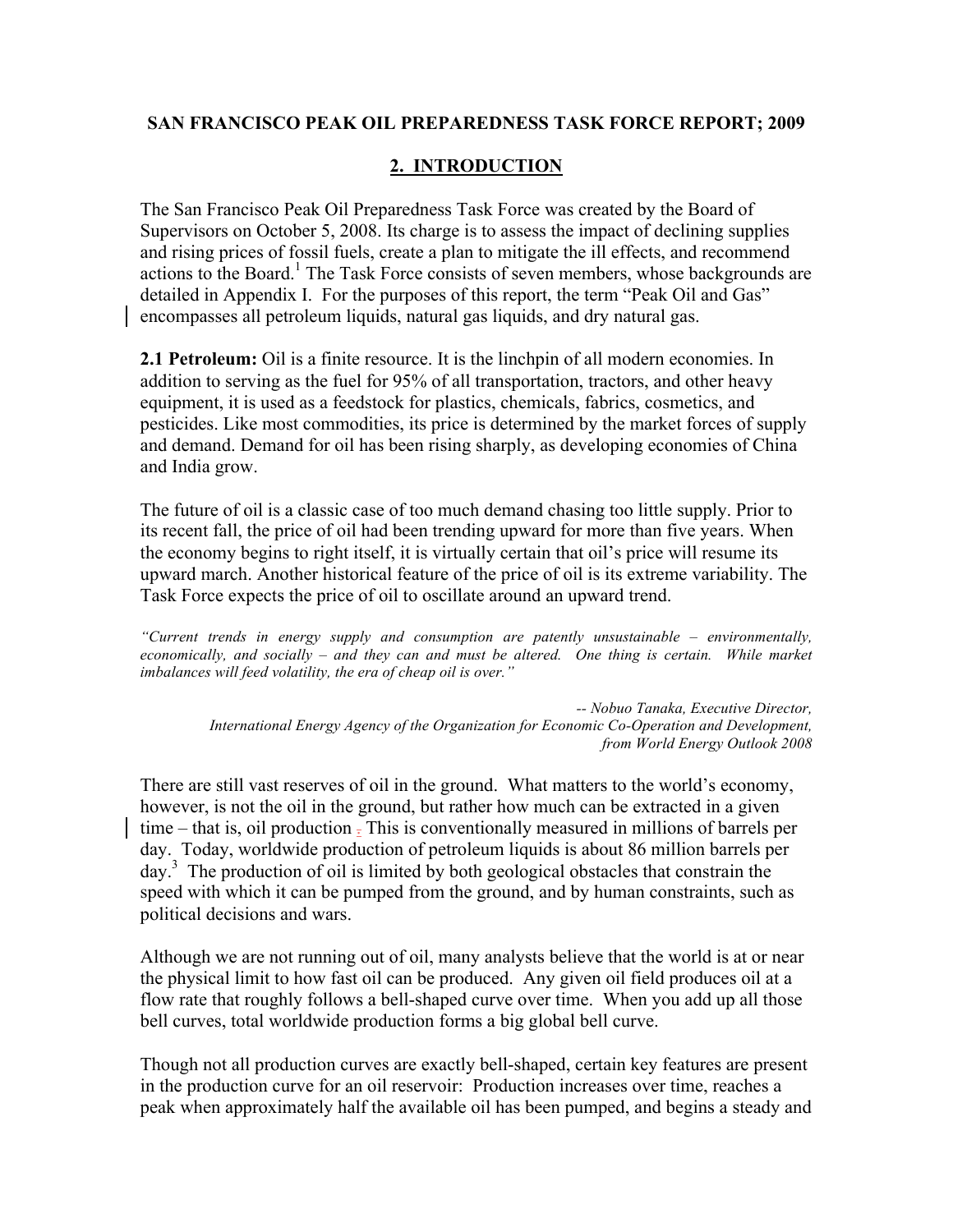inexorable decline thereafter. The first half of the available production is the oil that is the easiest and cheapest to extract. As oil in a particular field is depleted, it costs more, in money and in energy expended, to bring the oil to market. Eventually, it takes more energy to extract the oil than the oil embodies, and then the field is abandoned.

Oil production in the United States peaked in 1970; the North Sea in 1999<sup>4</sup>, and in Australia in 2000. (See list of countries and dates of peak in Appendix II.)<sup>5</sup> Worldwide, oil production has been flat since  $2005.^6$  Unconventional sources of oil have kept the total production of petroleum liquids at a plateau as conventional production has wavered. Global oil discoveries have been declining since 1964, with consumption exceeding discoveries since  $1982<sup>7</sup>$ 

But total production is not the most relevant statistic for San Francisco and the United States. For major importers, the salient issue is the amount of oil available to purchase on world markets. As time passes, oil producing nations gradually use more oil domestically, thus leaving less for export, even if their production is unchanged. They may also withhold production, believing that prices will be higher later on, or to ensure their own future supply of oil. Thus, even without a production decline, oil exports may fall.

Moreover, the US is now bidding against China and other importing nations for a shrinking pool of oil available for export. Worldwide, net oil exports reached a maximum in late 2005, and have been trending downward since then. Exports are currently  $3\%$  below their peak.<sup>8</sup>

And this is only the beginning. Production from existing post-peak oil fields is falling 6- 9% per year, according to the International Energy Agency of the OECD.<sup>9</sup> That means that *each year* the world will need to add new fields with annual production of at least 5 million barrels per day just to offset the decline of existing fields. To put this in context, the Athabaskan tar sands in Canada are currently producing 1 million barrels per day and hoping to reach 3 million per day within a decade.<sup>10</sup>

Getting back to price: As the peak of production approaches, the world is not running out of oil, but it *is* running out of oil that is easy to get at and therefore affordable. Regardless of the quantity of oil existing beneath the surface of the Middle East, in deep water, or in tar sands, it will be increasingly expensive to pump and process, resulting in a continuing trend of rising prices.

Wild gyrations in price will almost certainly continue, but the trend will be upward. Until recently, energy has been extraordinarily cheap, cheap enough that we have been able to use it wastefully. That is changing before our eyes, and we need to change our attitude to match the new reality. In the summer of 2008, the world got a taste of how fast and how far oil prices can skyrocket, and the resulting economic and social pain. Try it: imagine gasoline at \$10 a gallon.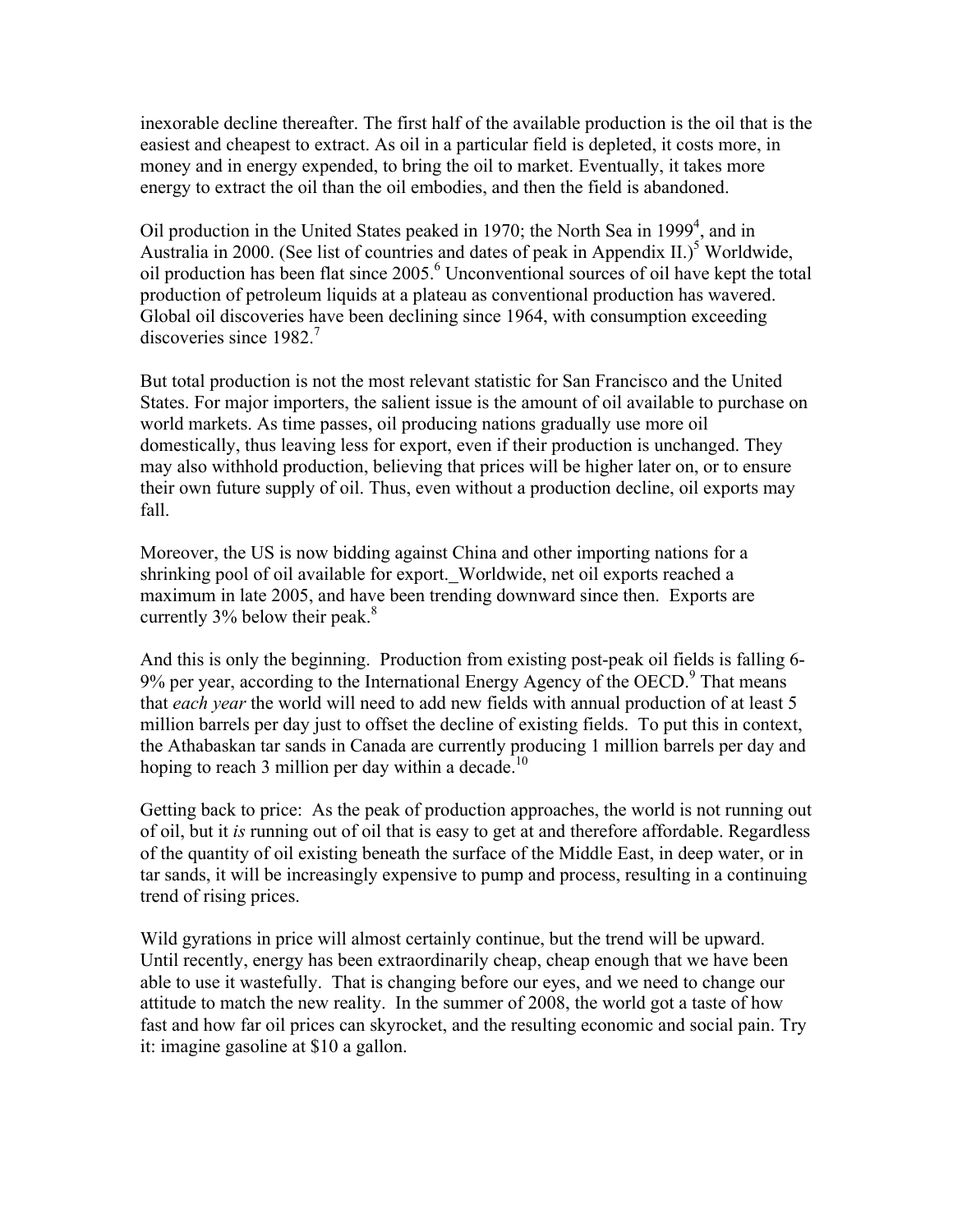**2.2 Natural Gas:** Historically, the United States has supplied its own natural gas, or purchased it from Canada. However, natural gas production in North America is also close to peak. Conventional production of natural gas is already in decline and has been since  $2003$ .<sup>11</sup> Total North American natural gas production has been buoyed up by a surge in unconventional natural gas production (shale gas). Shale gas is gas trapped in non-porous rock. Releasing it requires drilling many more wells per unit of output (which is why it was not harvested before), and therefore, it is significantly more expensive to produce than conventional gas. As unconventional natural gas makes up an ever larger percentage of total production, the average cost of natural gas will climb.

Another source of natural gas is LNG -- liquified natural gas. LNG is actually the same as the natural gas once in abundance in North America. It is different only because it is imported from overseas – but at great expense of money and energy in that it must be liquified and shipped on specialized vessels and then reprocessed at LNG plants here. The strategy of making up the difference between the stagnant North American gas production with LNG has been unsuccessful thus far because the world price of LNG is higher than the North American price. Over the past twenty years, natural gas prices have been 86% correlated with oil prices.<sup>12</sup> Natural gas is frequently sold under long term contracts in which the price is based on the price of oil. In many applications, such as heating (outside of the northeastern United States) and industrial processes, it has replaced oil. Given all these factors, natural gas will increase in price and decline in availability, just as oil will.

**2.3 Electricity:** Electricity prices will follow the price of natural gas, especially in California. In 2008, approximately 44% of electricity sold by Pacific Gas and Electric (PG&E) was generated from natural gas.<sup>13</sup> In March, 2008, PG&E asked for a 6.8% increase in electric rates, specifically citing the rise in natural gas costs.<sup>14</sup>

Looking ahead, many Americans expect the United States to substitute energy from fossil fuels with electricity generated by renewable sources. However, the magnitude of the fossil fuel energy which must be replaced will make this goal virtually unattainable. Electricity peak reduction strategies and energy efficiency measures can help, but transportation will be a large hurdle to surmount. A study by the Pacific Northwest Energy Center estimates that only 15% of California's light vehicle fleet can be run off today's electric grid.15 Another example: imagine that San Francisco's vehicle fleet were magically transformed to all-electric plug-in vehicles. The electricity to power vehicles for current driving *within the city limits alone* would exceed all electricity now used in San Francisco for all purposes.<sup>16</sup>

Meanwhile, despite our best efforts, the electricity generated from wind, solar, geothermal, and small hydroelectric combined adds up to only 1% of energy used in San Francisco. See Chapter 3 on energy for more details on energy use in San Francisco.

**2.4 Climate Change:** There is a great confluence of interest between mitigation strategies for Peak Oil and Gas and for Climate Change. The core concept for addressing both issues is the need to reduce and eventually eliminate the use of fossil fuels.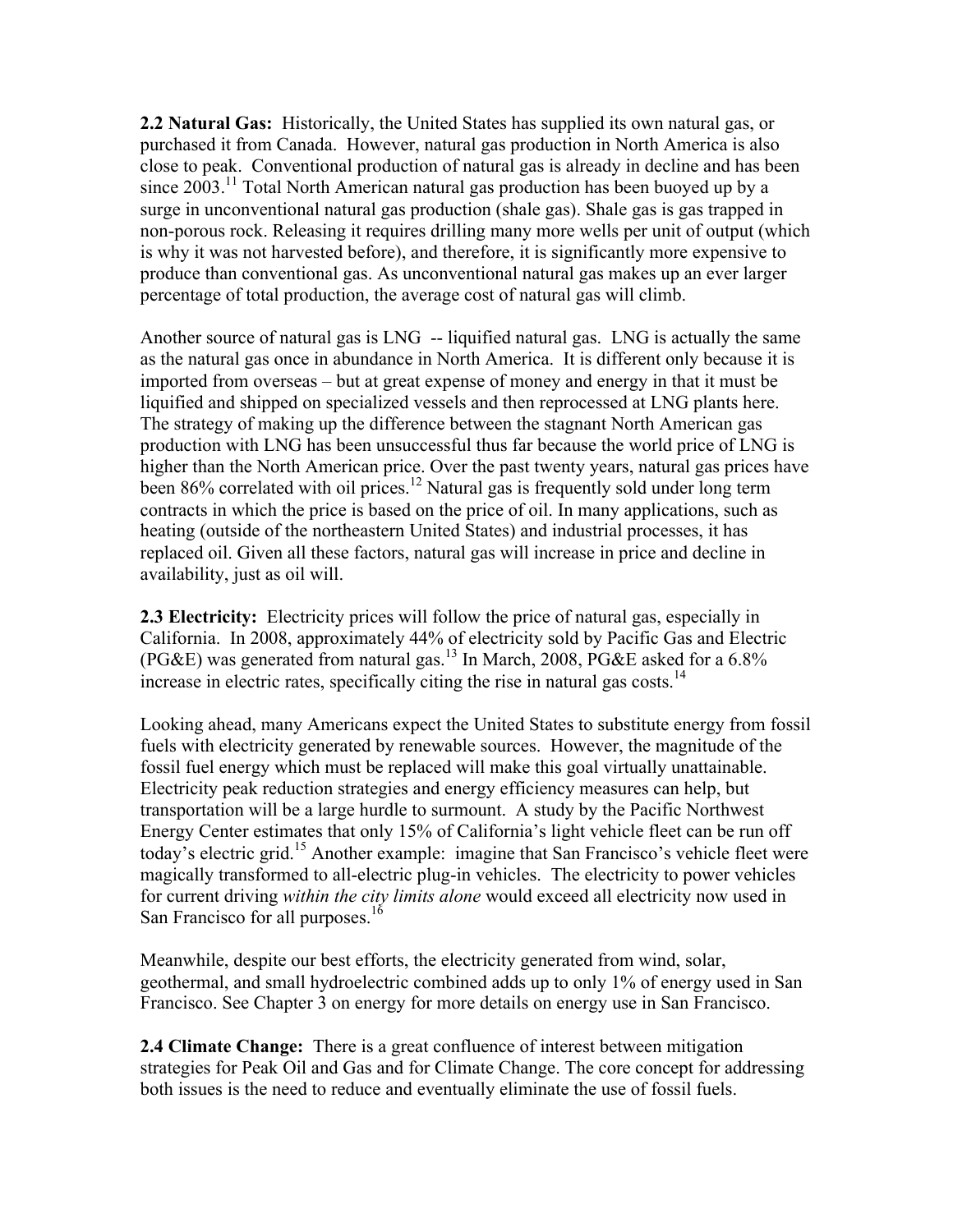*"Climate change makes moving off of oil necessary; peak oil makes it inevitable."*

*-- Richard Heinberg*<sup>17</sup>

**2.5 Relation to Other Issues:** We are embarking upon a new epoch in world history. Tightening supplies of oil and natural gas are part of a larger matrix of ecological overshoot that will pose a growing challenge. Western industrial civilization is built on energy, not just energy, but *cheap* energy - and cheap commodities in general. That era is coming to an end. Our society is in a race against time, the time is required to make the transition to a lower energy society. In the medium term, there are likely to be serious economic and social dislocations, and there is the possibility of eventual catastrophe.

**2.6 Economic Impact:** The leading edge of peak oil will be its economic impact. When the Federal Reserve Bank of Philadelphia did a comprehensive study of the effect of oil price changes on the economy, it found a profoundly negative relationship. According to its report, the 2008 doubling of oil prices will reduce 2009 US economic output by 11% from what it otherwise would have been. It doesn't even matter that the price spike was temporary; the damage to the economy was long-lasting.<sup>18</sup> We may not even recognize the connection, but oil constraints will hobble economic growth. For more, see Chapter 4 on the economy.

**2.7 Transportation:** When we think of oil, we tend to think of gasoline and cars. Though vehicle fuel will take a big hit, cars won't be the only victims. Freight shipment and large equipment used in construction and agriculture are equally vital to the economy and more difficult to replace or conserve away. Cheap air travel will be another casualty of peak oil, with a huge impact on San Francisco's vital tourism sector. For more, see Chapter 6 on Transportation.

**2.8 Food:** Food production will be impacted both through rising costs of oil- and gasbased fertilizers and pesticides, and the increasing fuel costs of equipment and transporting to market. Though the Bay Area is rich in food resources, supplying food to San Franciscans of all economic strata will be a growing issue. For more, see Chapter 5, Food Security.

**2.9 City Services and Infrastructure:** San Francisco is relatively well situated in terms of providing basic city services, because of the electric power flowing from the O'Shaughnessy Dam at Hetch Hetchy. The biggest stressor on the City and County of San Francisco (the City) will be the economic impact on City revenues. Between the struggling economy, rising food prices, increasing cost of transportation, and growing number of people needing assistance, the strain on the City budget will climb, just at the moment when City revenues will be adversely affected by the bad economy. For more, see Chapters 7 through 9 on water, wastewater, and waste disposal, Chapter 4 on the economy (for a discussion of City revenues), and Chapter 12 on protection of vulnerable populations.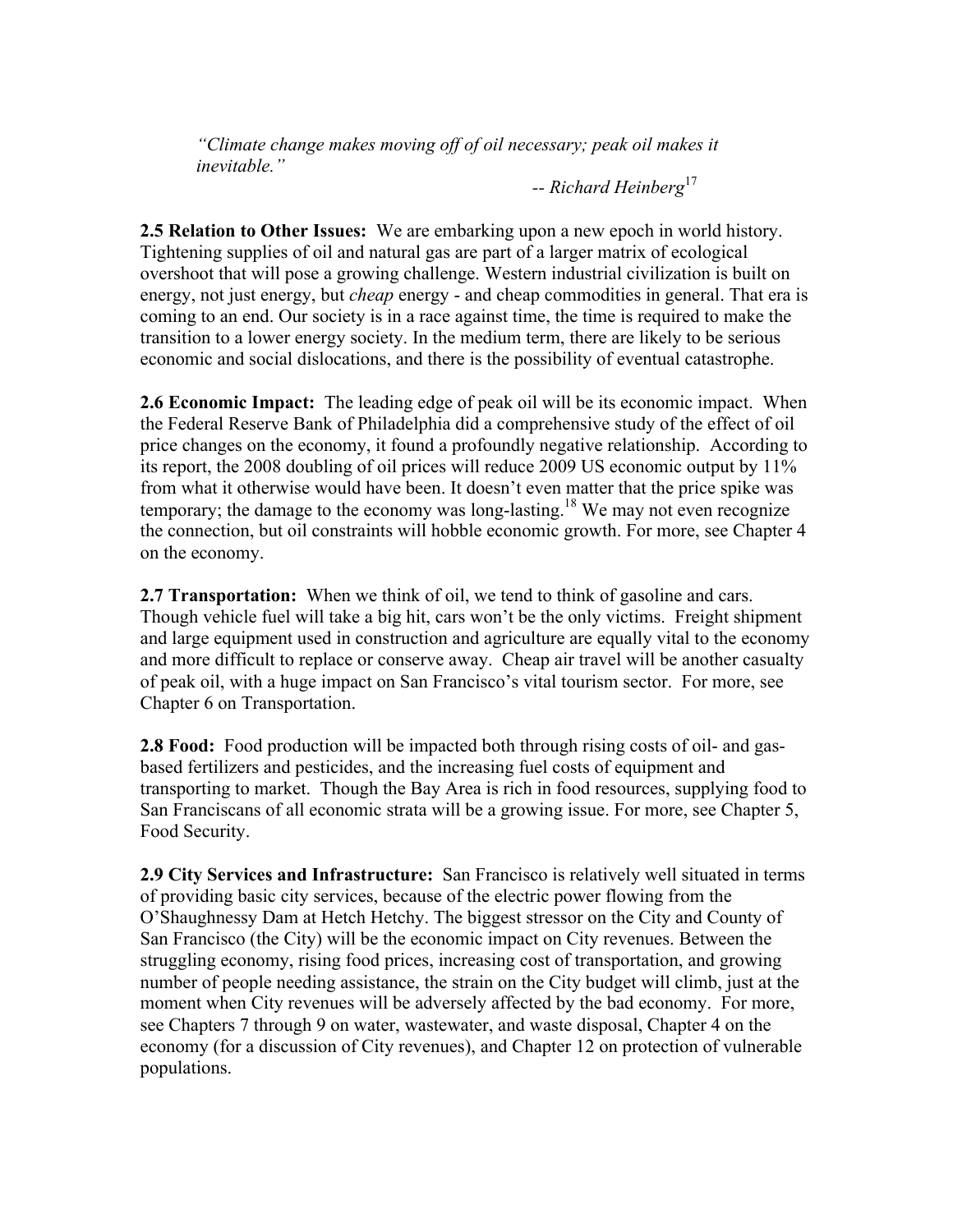**2.10 Emergency Services:** The supply chains for oil and gas are long and complex. As demand outstrips supply, the possibility of disruptions in energy delivery becomes ever greater. In the 1970s, we saw the havoc that can be wrought by even brief interruptions. And, more recently, the American south experienced shortages and long queues after some refineries were temporarily closed by Hurricane Ike. Planning for emergency situations should take the possibility of energy shortages into account, both as emergency events in their own right, and as complications in coping with other emergency situations. For more, see Chapter 10, Emergency Services.

**2.11 Strategies:** There is no road map for the bumpy future. Though oil and natural gas availability will decline, that doesn't necessarily mean we will go back in time to oldfashioned ways of living. The challenge is to find a new way forward. Whatever shape the low-carbon future will take, there are certain basic strategic concepts that will underlie the recommendations in this report.

Ÿ **START NOW**. Many of the transitions will take a long time, such as developing the transit system to be ready to handle an influx of riders. If we wait, the most vulnerable people will be hurt.

Ÿ **BE FLEXIBLE**. Peak Oil is an unprecedented situation, especially in combination with economic recession, climate change, and general environmental overshoot. This Task Force has attempted to make broad-based recommendations, but given the complexity of the situation, the City will need to be prepared to adjust its response to changing circumstances.

Ÿ **FOCUS ON CONSERVATION.** The scale of the energy that needs to be replaced is so huge that only large-scale conservation projects combined with a variety of alternative energy generation can prevent wrenching dislocations.

Ÿ **FOCUS ON ELECTRICITY.** Due to price volatility, price signals are likely to come too late to stimulate an adequate supply of alternatives for transportation, heating, cooking, and so on through the operation of the market. Government needs to intervene to ensure that when San Franciscans want to move away from fossil fuels, alternatives exist in sufficient quantity. The City will need to take control of its own energy supply in order to push ahead fast enough. In moving away from fossil fuels, the primary alternatives all produce energy in the form of electricity; therefore, a successful transition will require electrification of transit and other current fossil fuel users.

See Chapter 14, Vision of Low-Carbon San Francisco, for a positive post-peak vision of San Francisco, circa 2050.

**2.12 Damage to social fabric:** The Task Force acknowledges the possibility of a scenario in which the fabric of society is so severely damaged that it results in unemployment, hunger, and crime. While such a collapse is not out of the realm of possibility, the Task Force felt it would not be constructive to focus on it. Should such a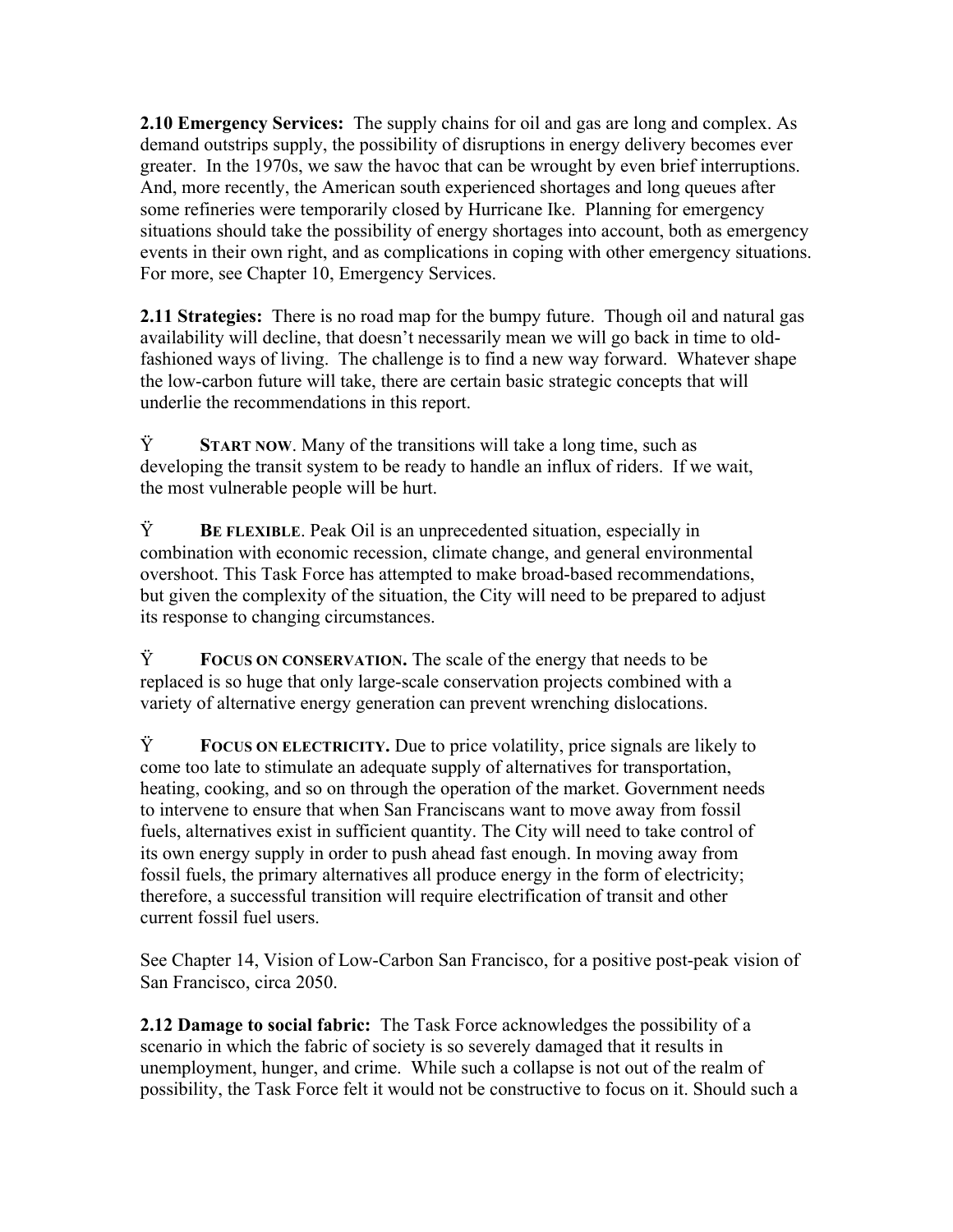situation occur, it will be too late for the City to respond in a meaningful way. The strategies the Task Force chose to consider are meant to reduce the likelihood of such an outcome.

**2.13 Goal of the Peak Oil Preparedness Task Force:** The evolving energy limitations will pose a tremendous challenge to San Francisco, and San Francisco will not be able to solve the problem of peak oil on its own, though it can respond. Adaptation strategies must be pursued at every level: municipal, regional, state, federal and international. Finding policies to meet this challenge will be difficult, but will pay off. The Peak Oil Preparedness Task Force was created to identify these policies.<sup>1</sup>

This is also an opportunity for San Francisco to take the lead in building on more than a decade of progress toward a low-carbon future. San Francisco is uniquely suited to move ahead because of its aware and active residents, and its progressive tradition in government – and aggressive action here can point the way for California and the United States.

Moreover, with a challenge like Peak Oil and Gas, requiring long-term thinking and a major socio-economic paradigm shift, strictly market-based coping cannot be counted upon to arrive at the best course of action. The city must step forward to set priorities and plan how to move toward the best resolution for all its citizens. It is the mission of the Task Force to assist the City in making such a plan.

# **ENDNOTES**

<sup>1</sup> Resolution 268-07, establishing the Peak Oil Preparedness Task Force; *http://www.sfgov.org/site/uploadedfiles/bdsupvrs/resolutions07/r0268-07.pdf*

<sup>2</sup> "New Energy Realities - WEO Calls for Global Energy Revolution Despite Economic Crisis," *World Energy Outlook; November 12, 2008*; International Energy Agency, http://www.iea.org/textbase/press/pressdetail.asp?PRESS\_REL\_ID=275.

<sup>3</sup> *International Petroleum Monthly*, Energy Information Agency (EIA), US Department of Energy; http://www.eia.doe.gov/ipm/supply.html.

4 Discussion of US and North Sea peak *http://www.energybulletin.net/node/1700 9*

<sup>5</sup> Energy Watch Group*, Crude Oil: The Supply Outlook,* updated February 2008; *http://www.energywatchgroup.org/fileadmin/global/pdf/2008- 02\_EWG\_Oil\_Report\_updated.pdf.*

6 International Energy Agency, OECD, *World Energy Outlook, 2008*

7 San Francisco Informatics, *The Oil Age Poster*, http://www.oilposter.org.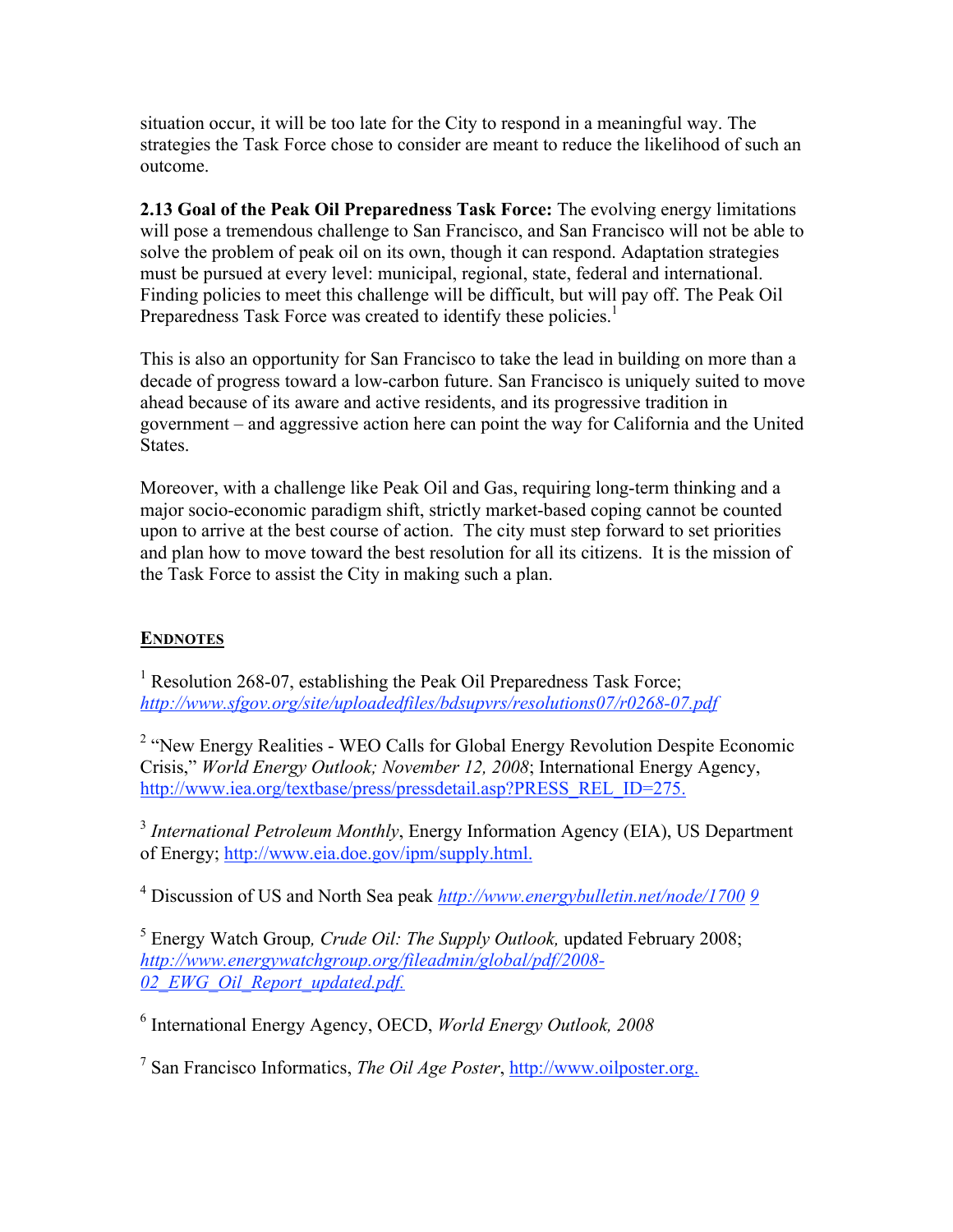<sup>8</sup> *Net Oil Exports Blog*, information compiled from the Energy Information Agency and British Petroleum data; *http://netoilexports.blogspot.com/.*

9 International Energy Agency "Fact Sheet" for 2008, *World Energy Outlook, 2008*, http://www.worldenergyoutlook.org/docs/weo2008/fact\_sheets\_08.pdf.

<sup>10</sup> *The Oil Sands Of Alberta; Where Black Gold And Riches Can Be Found In The Sand,* 60 Minutes, June 25, 2006; http://www.cbsnews.com/stories/2006/01/20/60minutes/main1225184\_page2.shtml

<sup>11</sup> International Natural Gas Production, Energy Information Agency, http://www.eia.doe.gov/emeu/international/gasproduction.html.

<sup>12</sup> IEA, *Monthly Energy Review*, quoted in Awerbuch, Shimon, and Souter, Raphael, *Exploiting the Oil-GDP Effect to Support Renewables Deployment*, October, 2004

<sup>13</sup> Pacific Gas and Electric insert with energy bills. November 2008.

<sup>14</sup> Pacific Gas and Electric, March 2008; http://www.pge.com/mybusiness/myaccount/explanationofbill/billinserts/previous/index. shtml.

15 Kintner-Meyer, Michael; Pratt, Robert; and Schneider, Kevin; *Impacts Assessment of Plug-in Hybrid Vehicles on Electric Utilities and Regional U.S. Power Grids,* Pacific Northwest National Laboratory, November 2007; http://209.85.173.132/search?q=cache:0ugLQnvxG10J:www.pnl.gov/energy/eed/etd/pdfs

/phev\_feasibility\_analysis\_combined.pdf+PHEV+feasibility+analysis+site:pnl.gov&hl=e n&ct=clnk&cd=1&gl=us#12

<sup>16</sup> Figures furnished by San Francisco Department of the Environment

<sup>17</sup> Heinberg, Richard; author of The Party's Over

18 Sill, Keith; Senior Economist, Federal Reserve Bank of Philadelphia; *The Macroeconomics of Oil Shocks*, Business Review; First Quarter 2007

#### **3. ENERGY (Numbering will be reformatted prior to publication.)**

# *3.0 Introduction*

At its core the issue of Peak Oil is about energy, and in that sense, this entire report is about energy, so it raises the question, why have a distinct energy section and what should be in it? The Resolution Establishing the Peak Oil Preparedness Task Force specifically directed the Task Force to assess "current modes of electricity generation and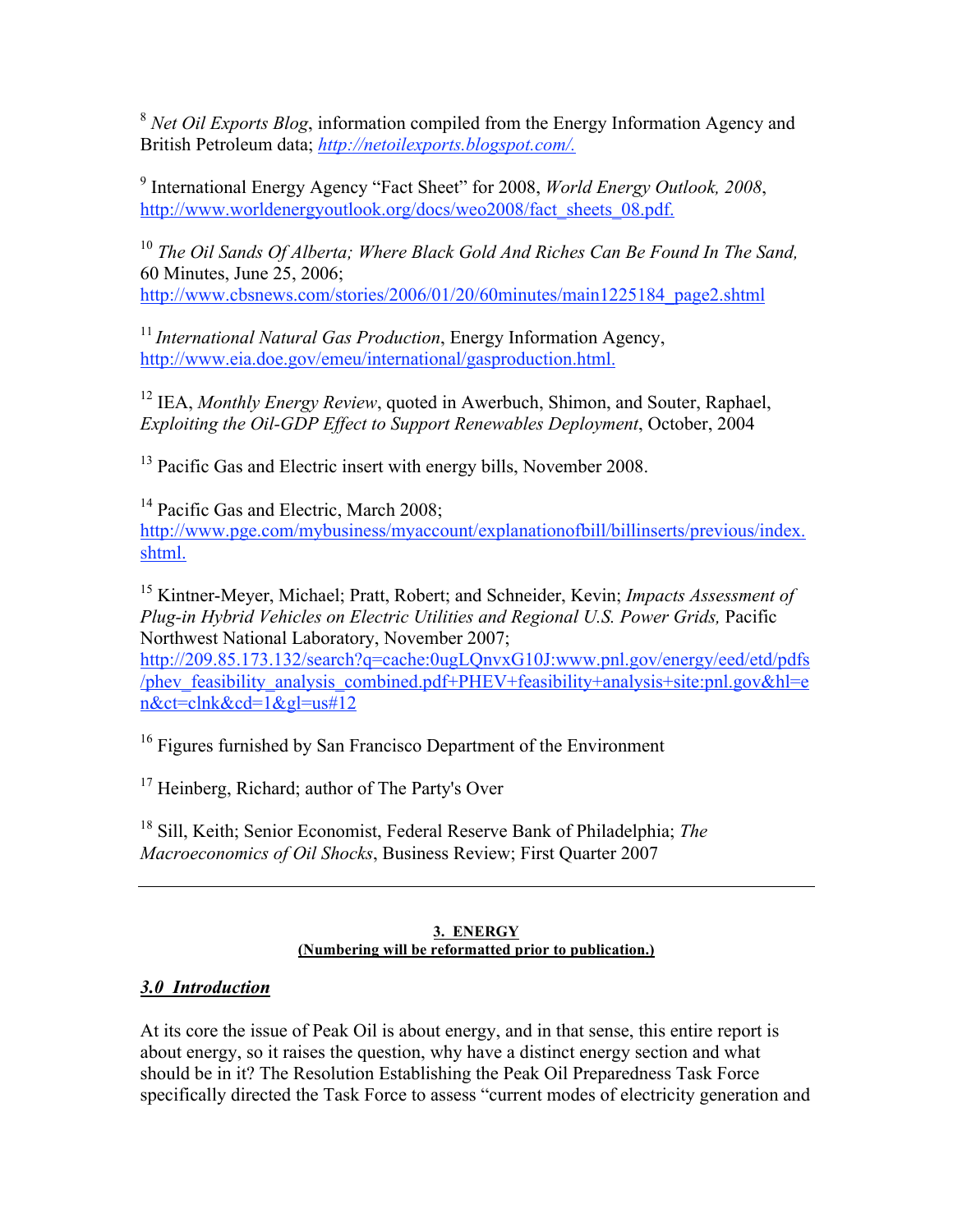transmission, and the feasibility of distributed generation alternatives."<sup>i</sup> This section embodies a response to that directive. Further, limitations in petroleum fuels will likely have impacts across the entire energy sector; therefore, the Task Force has endeavored to take a holistic approach to the problem of Peak Oil.

Electricity generation, transmission, distribution, and end use is an enormous issue. This section does not attempt to address every aspect of the energy sector. Rather, it will focus on the impacts that Peak Oil and peak natural gas will have on San Francisco and the practical, constructive measures the City and County government (City) may choose to implement in response.

Early in its deliberations, the Task Force recognized that in order to adequately address issues such as electricity generation, the other two primary fossil fuels involved in electricity generation, natural gas and coal, would need to be included in the analysis. Natural gas is also used widely in space and water heating and cooking in San Francisco. Therefore, this section does assess the degree to which the city depends on natural gas for those purposes, for electricity generation, and for other energy-related purposes, and the risks associated with that dependency. In this section the term "Peak Oil & Gas" is used to express this broader assessment. Since a small amount of coal is used for electricity generation, coal is included briefly in the analysis as well.

In recent years, San Francisco and many other cities have adopted programs aimed at reducing greenhouse gas emissions. Responses to concerns about the peaking of fossil fuel supplies must not counteract these programs. Fortuitously there is a confluence of interest in this matter in that the primary response that most effectively addresses both problems is the same: reduce and eventually eliminate fossil fuel use. However, this seemingly common sense response is not necessarily the case among energy analysts. There do exist strong proponents of a coal-based approach to mitigating declines in petroleum and natural gas supply. It is the position of the Task Force that the City should avoid strategies that conflict with other environmental goals; therefore, the Task Force does not view an increase in coal use as an appropriate response to decreases in other fossil fuels.

Two final notes: One is that this section does not cover transportation or vehicle fuels in detail. See Cahpter 6 on Transportation for information on that sector. The other is that the list of emerging renewable energy technologies presented in the "Supply Side" measures in section 5.3., Strategies and Goals, should not be construed as "solutions" to the problems imposed by Peak Oil & Gas.

# *5.1 Assessment of Current Situation:*

The picture of current energy use San Francisco is painted in broad swaths with fossil energy. Approximately 86% of the total primary energy sources for all purposes are fossil – petroleum, natural gas, and a small amount of coal.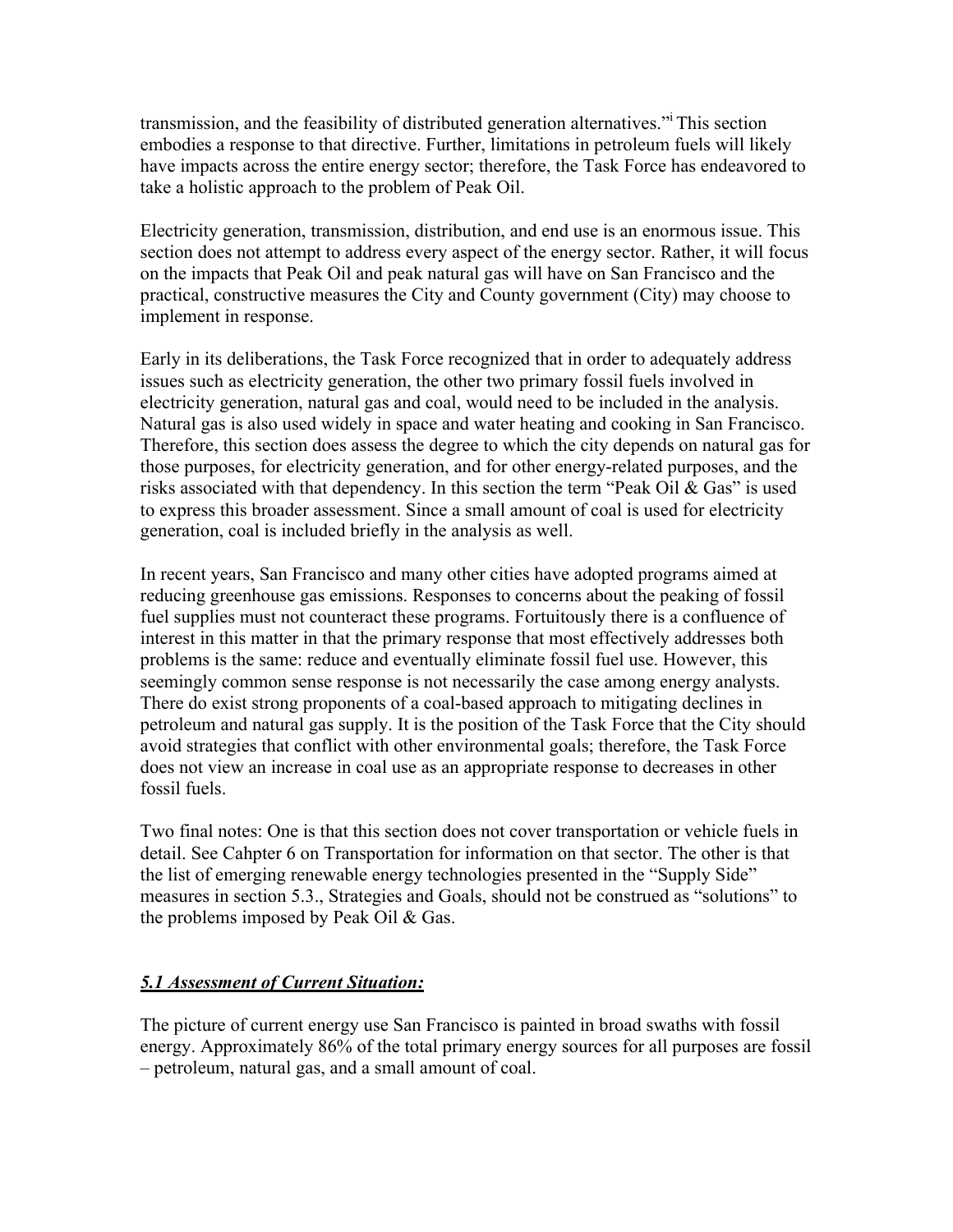The following chart indicates the major primary energy sources for San Francisco for all purposes, including transportation.<sup>ii</sup>



### **San Francisco Primary Energy Sources**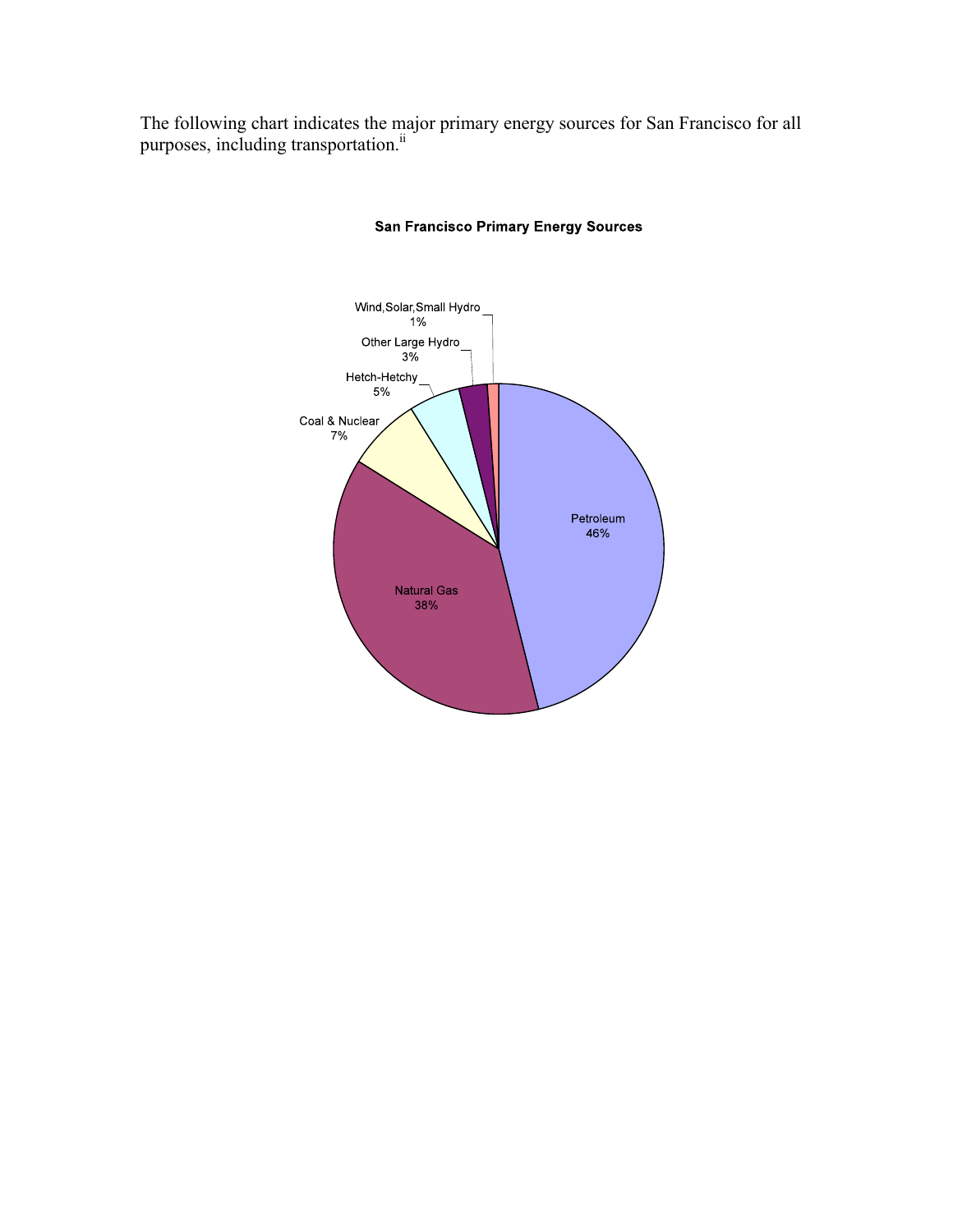The following chart indicates the end usage of all energy sources in San Francisco.<sup>iii</sup>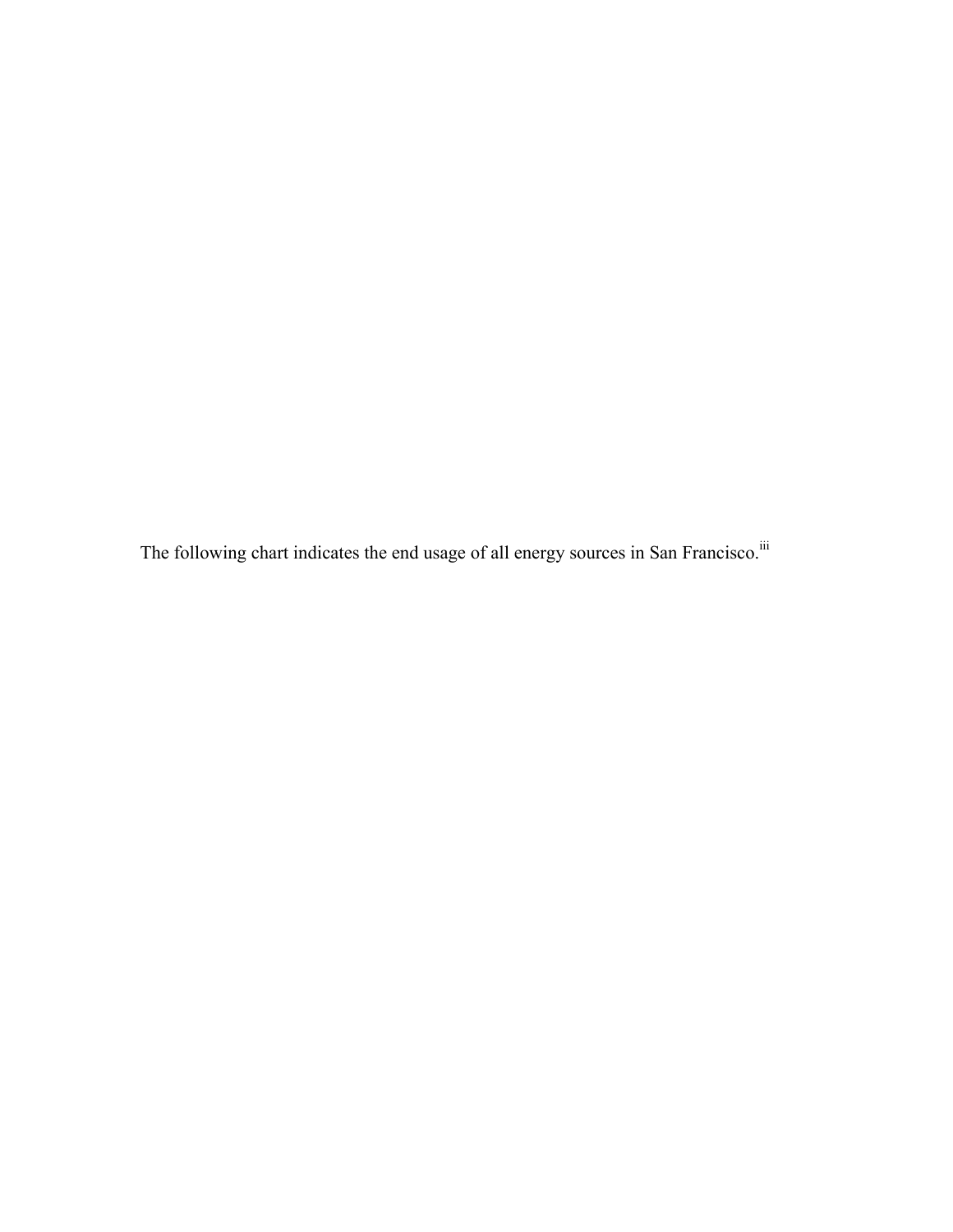

#### **Total SF Energy Usage**

# **5.1.1 Three Principal Energy Sinks** (As reflected in the usage chart above)

#### **1) Vehicle Fuel ~45%**

Over 95% of the petroleum fuels used in San Francisco are used in transportation as vehicle fuel. The Task Force Report includes a section dedicated to the issue of transportation. Please refer to that section for information regarding that sector. Some modes of transportation depend on grid electricity. Some scenarios for future mobility include substantial increases in the availability and use of plug-in hybrid electric vehicles (PHEVs) and pure Electric Vehicles (EVs), as well as electrification of currently nonelectrified transit lines. In these scenarios, significant increases in the electrical load on the grid are projected. The City must anticipate this potential increase in its forecasts.

# **2) Electrical Generation & Useiv ~30%**

Total electricity consumption for the city in 2007 (the latest year available) was 5.5 gigawatt-hours (GWh).v Total usage in the city peaks at about 900 megawatts (MW,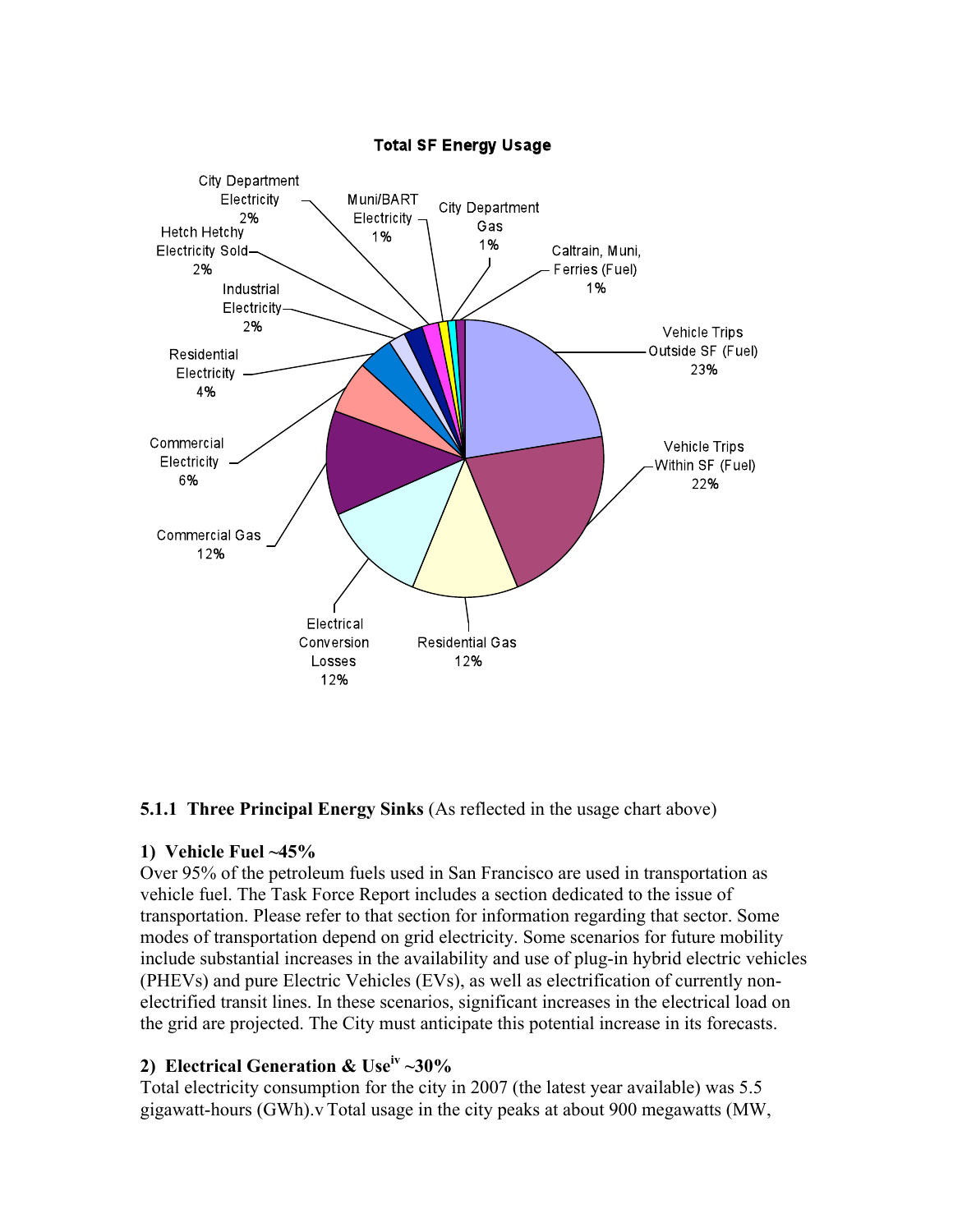equal to one million watts).<sup>vi</sup> A gigawatt is one billion watts, or one thousand megawatts.<sup>vii</sup>

The electricity produced for and used by the city falls within three categories: that provided by PG&E to residential and commercial ratepayers  $(\sim 78\%)$ ; that provided by the San Francisco Public Utilities Commission (SFPUC) mostly for powering municipal buildings and services (12-16%); and that which is provided to large commercial customers via "direct access" a holdover from the deregulation experiment of the late 1990s and early  $2000s$  (6-10%).<sup>viii</sup> Note that this analysis does not take into account fuelto-electricity transformation loss. Statewide, these losses amount to about  $53\%$ .

Petroleum is not a component of the electricity generation power mix for San Francisco. Although oil is not currently used directly for power generation, it must be acknowledged that oil is necessary in the *platform* that allows non-petroleum energy systems to function. For example, petroleum fuels are used in vehicles that deliver supplies and help maintain infrastructure, and many components of systems and infrastructure currently require petroleum inputs. In follow-up studies, the City should assess the degree to which its non-petroleum energy sources depend on a petroleum platform.

# **Pacific Gas & Electric (PG&E)**

PG&E is a privately held corporation that provides natural gas and electric service to approximately 15 million people in a 70,000 square mile service area in northern and central California that includes San Francisco, but excluding power for municipal buildings, Muni, streetlights, and other City services. $^x$ 

Action that may be required to rapidly adapt to Peak Oil and Gas impacts may include measures, such as a robust program to increase and expand distributed generation, that would probably not be in the best interest of shareholders and salary recipients in the PG&E for-profit model. As long as the major portion of power-provision to the city remains in the hands of a privately held corporation, the ability of the City to take meaningful action will be significantly limited.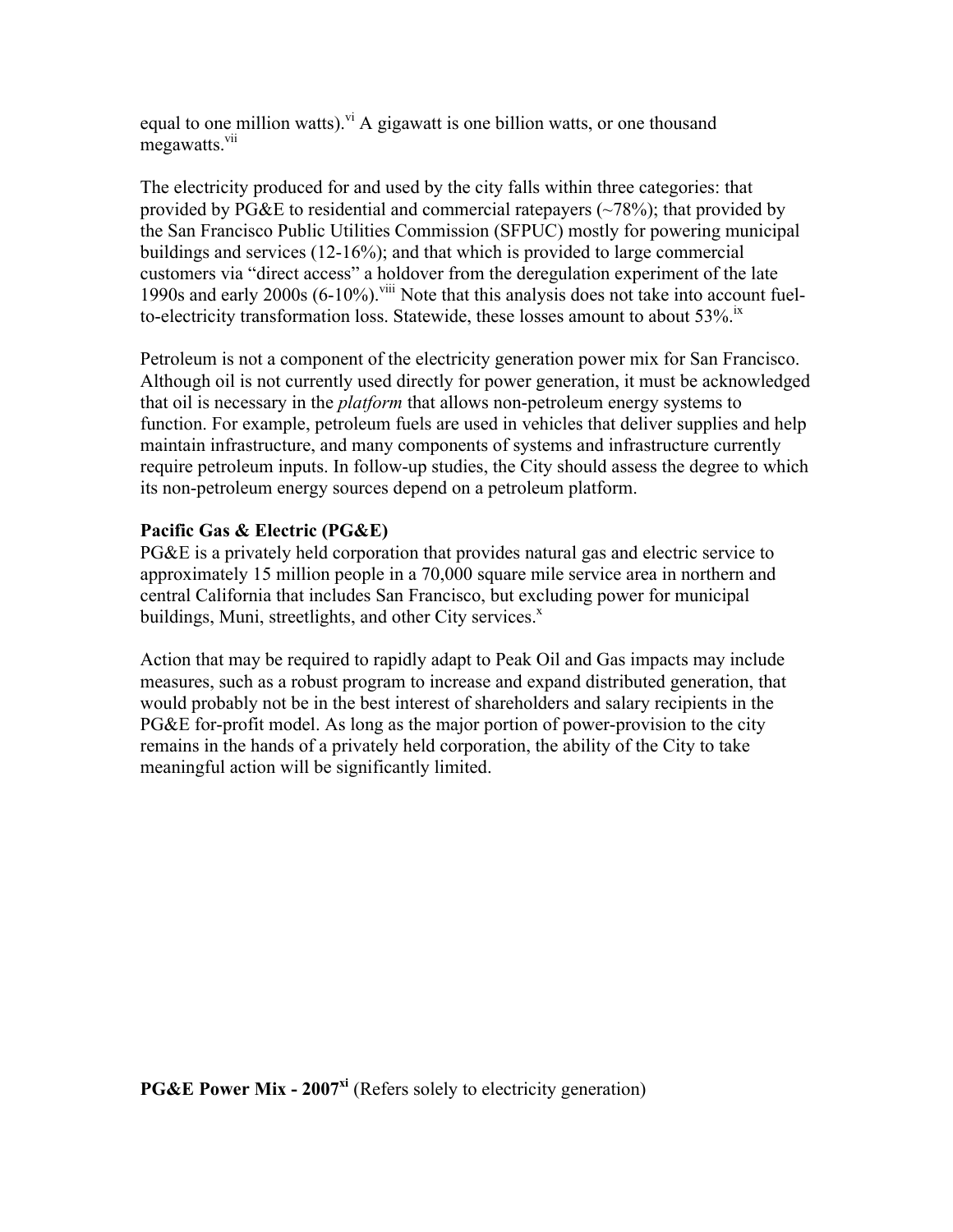

The Chart on the left represents all of the primary sources for PG&E's generation of electricity. The chart on the right is the breakdown of the turquoise "Total Renewable 12%" wedge, indicating the primary energy sources that comprise that wedge.

# **SFPUC**

The SFPUC provides electric power derived from the water impounded at Hetch Hetchy (HH) to meet the municipal requirements of the City, including power to operate Muni streetcars and electric buses, street and traffic lights, municipal buildings, SFO, SFUSD, City College, and other City facilities. This totals about 140MW and comprises between 12 and 16% of total electrical power use in San Francisco. $^{xii}$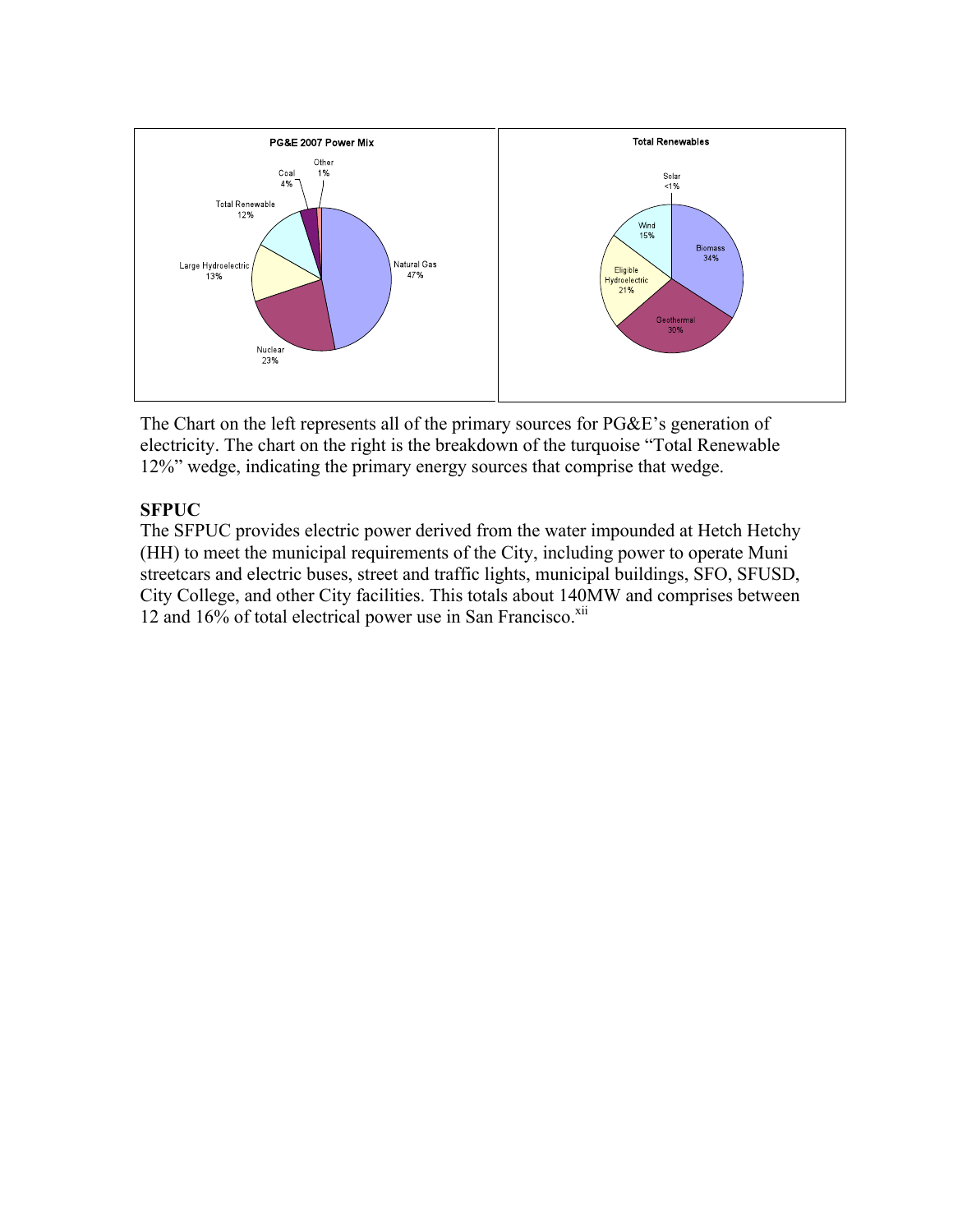#### Hetch Hetchy Loads (MWh)



In the pie chart above, "Irrigation Districts" are Modesto and Turlock, DDA (Deferred Delivery Account) deposits represent excess energy that HH banks with PG&E under the terms of its interconnection agreement, and which can be withdrawn at later date for City loads or to sell to the market. DDA withdrawals are for all intents and purposes considered Hetch Hetchy power. "Norris" refers to Norris Industries, a federal munitions factory in Riverbank,  $CA$ <sup>xiii</sup>

Total power generated via HH averages about 1.6 billion kWh per year with a peak capacity of  $\sim$ 410MW. Under the provisions of the Raker Act<sup>xiv</sup>, San Francisco can draw what it needs for its own use before allocating any to the Turlock and Modesto Irrigation Districts, or any others after that. SFPUC depends on, and pays PG&E for transmission and distribution.

SFPUC operates as a water project. In the dry season, HH stops "spilling" water and SFPUC purchases power, primarily geothermal, until spilling resumes during the rainy season. It may be possible for the City to increase its capacity from this resource to accommodate increased transit electrification and/or EV battery charging.

#### **3. Direct Use of Natural Gas ~25%**

Total residential use for 2007 was 152.2 million therms, up from 148.1 million therms in 2006.<sup>xv</sup> Total non-residential use for 2007 was 104.2 million therms, down from 115.1 million therms in 2006. Natural gas is used for space heating, water heating and cooking in the residential sector and for industrial processes, space heating, water heating, and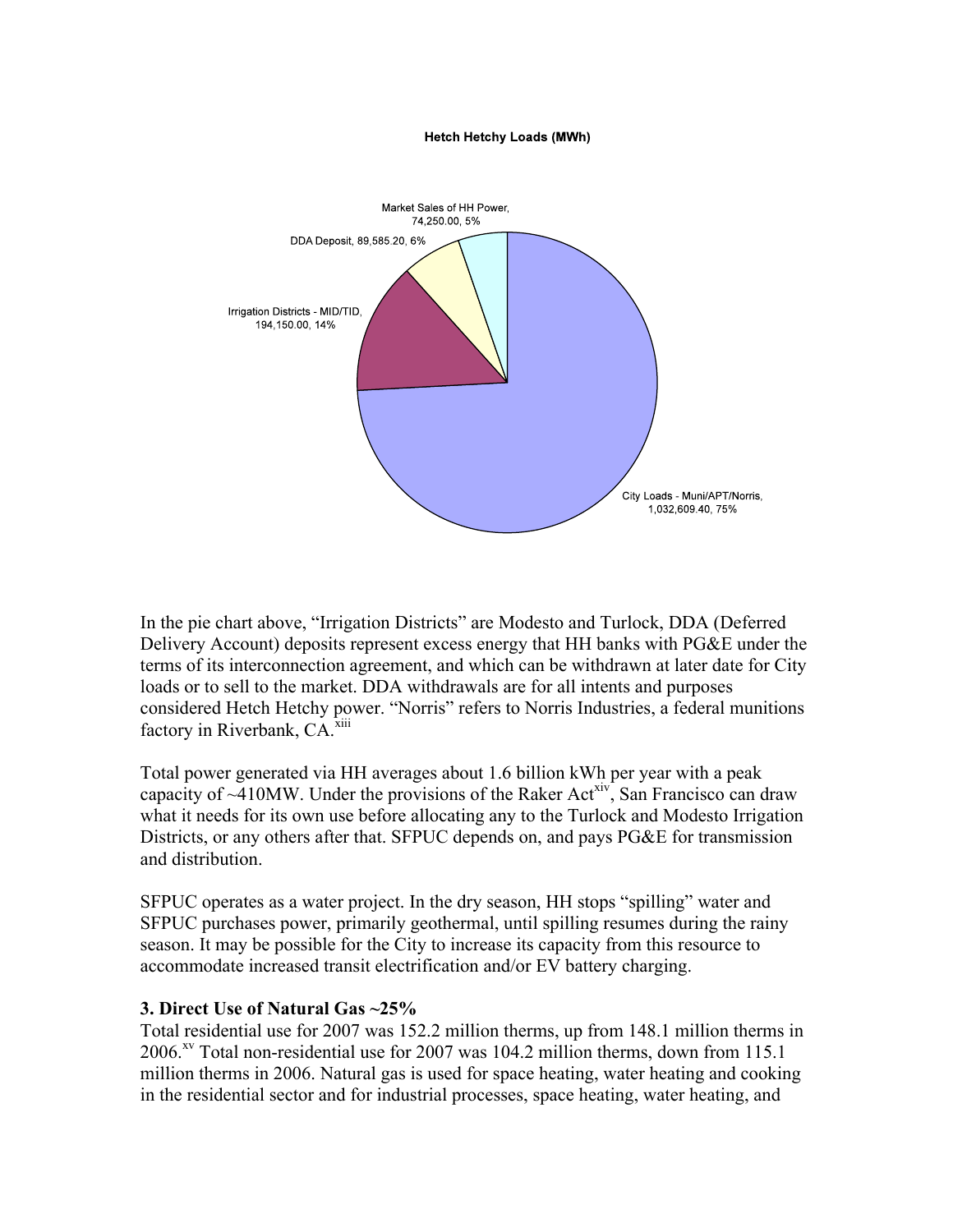cooking in the commercial sector. Currently it is not possible to know what the specific breakdown is with any precision for each of these end uses, since this would require installing individual meters on thousands of systems and appliances throughout the city.

# **5.1.2 Conservation, Energy Efficiency, and Renewable Energy: Existing Programs and Plans**

In the early 2000s, the City produced an Electricity Resources Plan (ERP), developed by the Rocky Mountain Institute, and commissioned the SFPUC and the San Francisco Department of the Environment (SFE) to carry out the Plan. Many of the objectives in the ERP have been met and many other factors have emerged since the early 2000s. Also true is that many of the goals, such as those for renewably-generated power, have not been achieved. These two documents remain the plans under which the City operates with respect to electrical resources. The City should direct SFE and SFPUC to work together to produce an updated, integrated long term energy/electricity resource plan that takes the downside of the peak into consideration.

The City has a wide variety of conservation, energy efficiency, and renewable energy programs and plans underway. Most of them can be reviewed at the City's and the SFPUC's websites. Rather than listing them all here, many of them will be referenced as part of the mitigation strategies proposed later in this section. Their significance to Peak Oil & Gas is that rapidly increasing conservation, energy efficiency, and renewable energy in the city is a key meaningful response to the problem.

# *5.2 Vulnerabilities*

The principal vulnerability is that approximately 86% of the sources of energy that San Franciscans use to power their lives are fossil fuel sources - petroleum, natural gas, and coal. None of these sources are derived from within the City's boundary. In fact, San Francisco has limited capacity to generate any kind of power within its political boundary due to the fact that it is "built out" and very little developable land remains within the City. This leaves rooftops, parking areas, and a few areas of open space as possibilities for energy generation within the City. It is not realistic at this time, given the current technology and current demand, to meet the demand with renewable power generated within the City, therefore, San Francisco will continue to depend on transmission of power generated elsewhere.

San Francisco is perched at the end of a long narrow peninsula. This has presented vulnerabilities for the city relative to transmission of electricity into the city, since conventional transmission is land-based, requiring that wheeled power must enter the city from the south. Land-based transmission lines are also the least costly way to wheel power. However, the new Trans-Bay Cable from Pittsburg will bring up to 400MW of power to the city via a transmission line beneath the bay.<sup>xvi</sup> The source of power transmitted via the cable remains an issue of concern. Although challenging in the transmission context, the fact that the city is surrounded by water may be advantageous in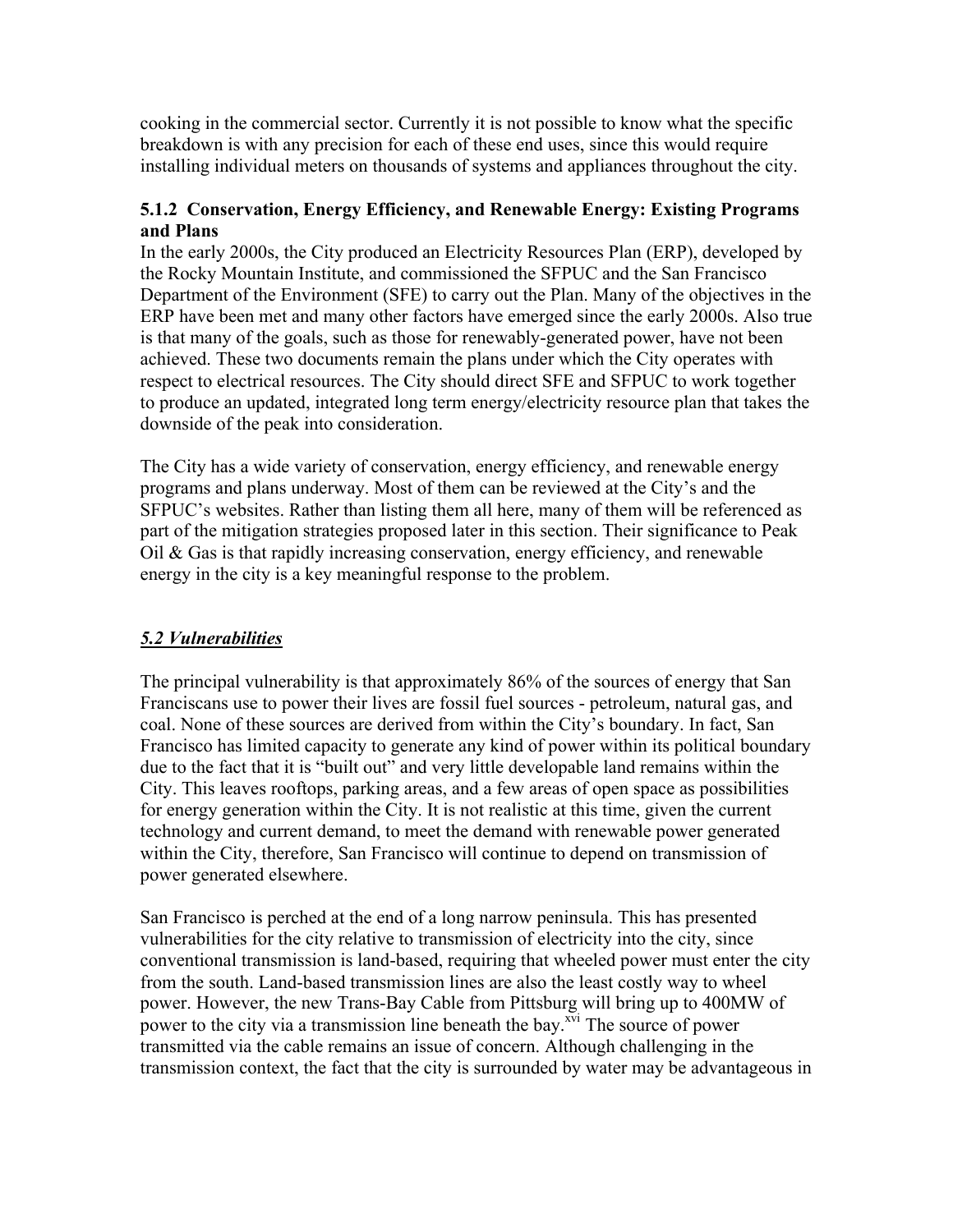some respects, for example, offshore wind, tidal, ocean wave, and marine current power generation potential.

A third, but not least major vulnerability is a populace that is woefully unaware of the predicament that the city and society at large will face as the global extraction peak is passed and we are forced to learn to live in a contracting energy environment.

### **5.2.1 Petroleum**

This is covered very briefly here because it is addressed more thoroughly in the Transportation Section and other areas of the Report.

- Supply Supply estimates from respected petroleum geologists range from some who point to evidence that global production is currently peaking, to most estimating the very near future (within a decade), to a very few optimists estimating some time around 2030. [see appendix?] Even if the 2030 estimate is closer to the truth, it is not too early to begin adapting. Total planetary endowment is conventionally estimated at 2 trillion bbls prior to commercial extraction, with about 1 trillion bbls remaining – the more difficult-to-extract trillion. Global production has been roughly flat since 2005 at about 87mbd.
- Price Oil prices are currently very volatile and difficult to predict. In August 2008 the price of oil was at about \$150/bbl and at the time of this writing it is at about \$50/bbl and slowly rising. Price of oil at a given time is not necessarily an indicator of the proximity of the peak, although this kind of volatility has been predicted as a part of the experience of

*"Last summer's [2008] \$4-a-gallon gas was no anomaly, it was a brief glimpse of our future. We must address the inevitability of peak oil by developing vehicles powered by alternatives." Irv Miller, Vice President, Toyota USA* News Release *of 1/10/09*

living through the peak. Daily oil price is a micro-metric; Peak Oil is a macro problem. It is a mistake to think that the peak is not an immediate problem, merely because the current price of oil is relatively low. An analogy would be arguing that climate change is not a problem because we are having some cold weather.

End Uses - Over 95% of petroleum fuel is used for transportation purposes. The remainder is used in industrial applications. Petroleum as a vehicle fuel is replaceable on a small scale, but on the large scale required to replace all petroleum fuels, physical barriers come into play that makes simply replacing these fuels highly unlikely. Some petroleum diesel is used for emergency back-up generators in hospitals and other facilities that cannot afford a blackout. If sustainably-produced biodiesel is not available, these generators will be vulnerable.

#### **5.2.2 Natural Gas**

 $\ddot{Y}$  Supply - Natural gas production peaked in the U.S. in 1973.<sup>xvii</sup> However, in recent years, production has increased nearly to the level of this historic peak due to an increase in the production of unconventional resources and improvements in natural gas drilling technology. The fact that unconventional resources and methods are being employed should be taken as an indicator that production from easy-to-access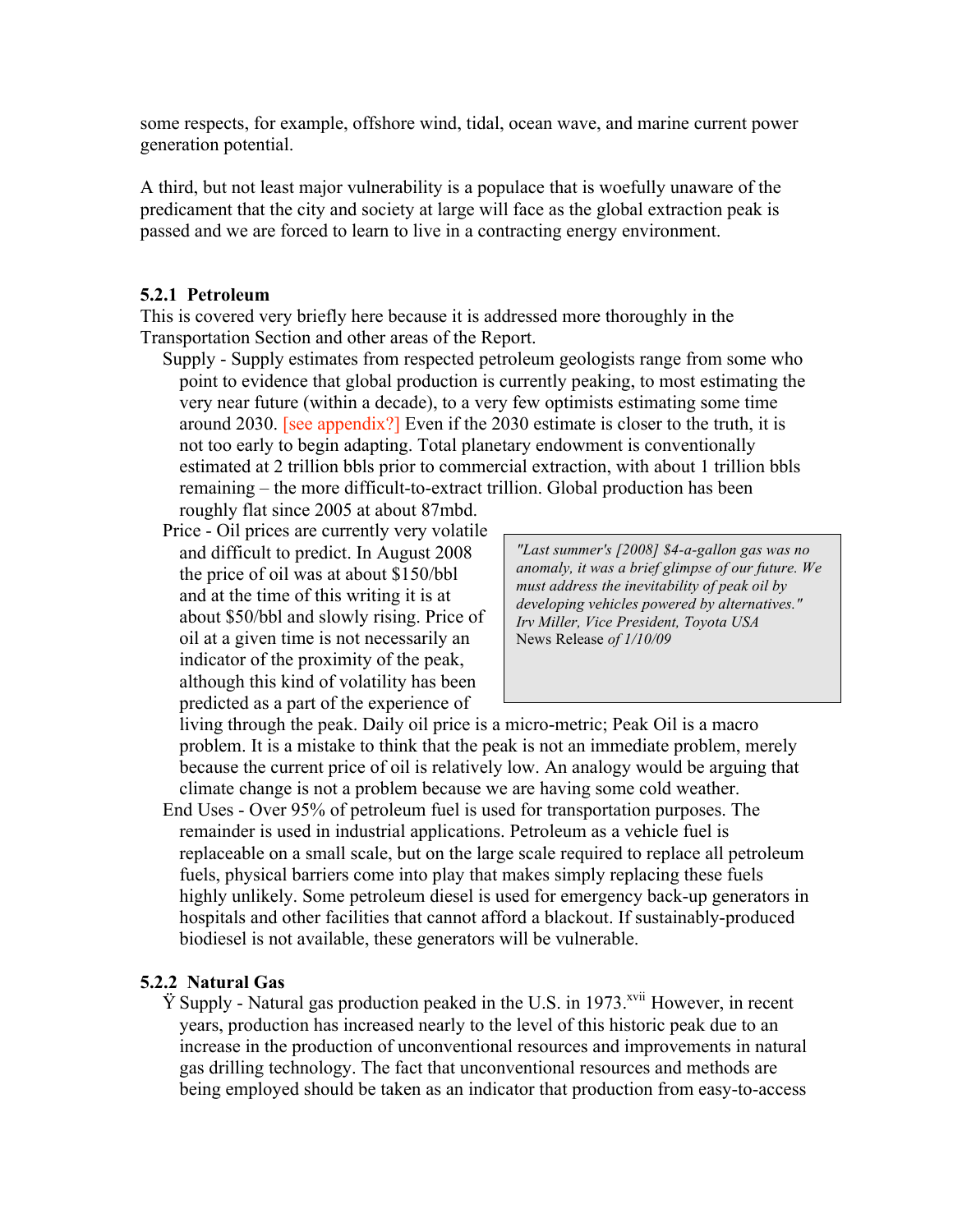conventional reserves and discovery are not keeping pace with demand. California and San Francisco increasingly rely on natural gas imported via pipeline. Supplies from overseas can be liquefied and shipped then returned to the gaseous state for end use, but this system is dangerous, controversial, unreliable, and requires significant long term infrastructure investment for supply that cannot be guaranteed. Even so, LNG will undoubtedly be traded more and more on the international market in the coming years.

- Ÿ Price It is likely that the price of natural gas will become a limiting factor before economically significant shortages of supply become a reality. The eventual high prices due to competition for a dwindling resource, and other factors, will render natural gas effectively unavailable. Prices are notoriously difficult to predict with accuracy. Therefore, the Task Force recommends that the City adopt a general policy of erring on the side of high price estimates when conducting forecasts in this regard. For the periods when high estimated prices do not materialize, the City and consumers will benefit by unexpectedly lower prices. If prices are at or above anticipated estimates, the City will be better prepared than if lower estimates had been used.
- Ÿ End Uses All direct consumers of natural gas will be vulnerable to price hikes. Electrical ratepayers will remain very vulnerable to price increases as long electrical generation remains so dependent on natural gas. Gas, like oil, is ultimately a finite resource. It would be prudent to begin the process of transitioning away from these resources now.

**5.2.3 Coal -** The City should avoid strategies that conflict with other environmental and climate change goals. Although coal is the largest single source of fuel for the generation of electricity worldwide, the city uses very little for this purpose, or for any other purpose. Therefore, the Task Force does not anticipate that coal prices or supply will be a significant factor in energy decision-making for the City in the foreseeable future. This does not imply that San Francisco will be immune to economic impacts in the broader U.S. and international context due to future coal price/supply fluctuations. The risk also exists that energy decision-making that is not in the hands of the City government may result in an increase in coal use to generate power in remote locations for wheeling to the city. Although coal exists in far greater quantity than oil or gas, extraction and combustion impacts, not the least being the impact to the global climate, will probably inhibit fully exploiting this resource. The Task Force urges the City to resist public policies that would facilitate increased coal use as a primary electricity generation source in nearby states and nationally. Similarly, and for identical reasons, coal-to-liquid fuel technology should not be considered as an option to mitigate declining petroleum supply.

**5.2.4 Nuclear Fission -** The Task Force is unanimous in its support of policy responses that advance local, clean, renewable, sustainable, environmentally just and economically viable long range alternatives to fossil fuels. These alternatives represent capital-intensive long-term infrastructure investments that will remain integral components of society for decades to come. Based on economic, public safety, security, environmental, and environmental justice considerations, the Task Force is unanimous in opposition to nuclear fission power as a near-, mid-, or long-term mitigation strategy for addressing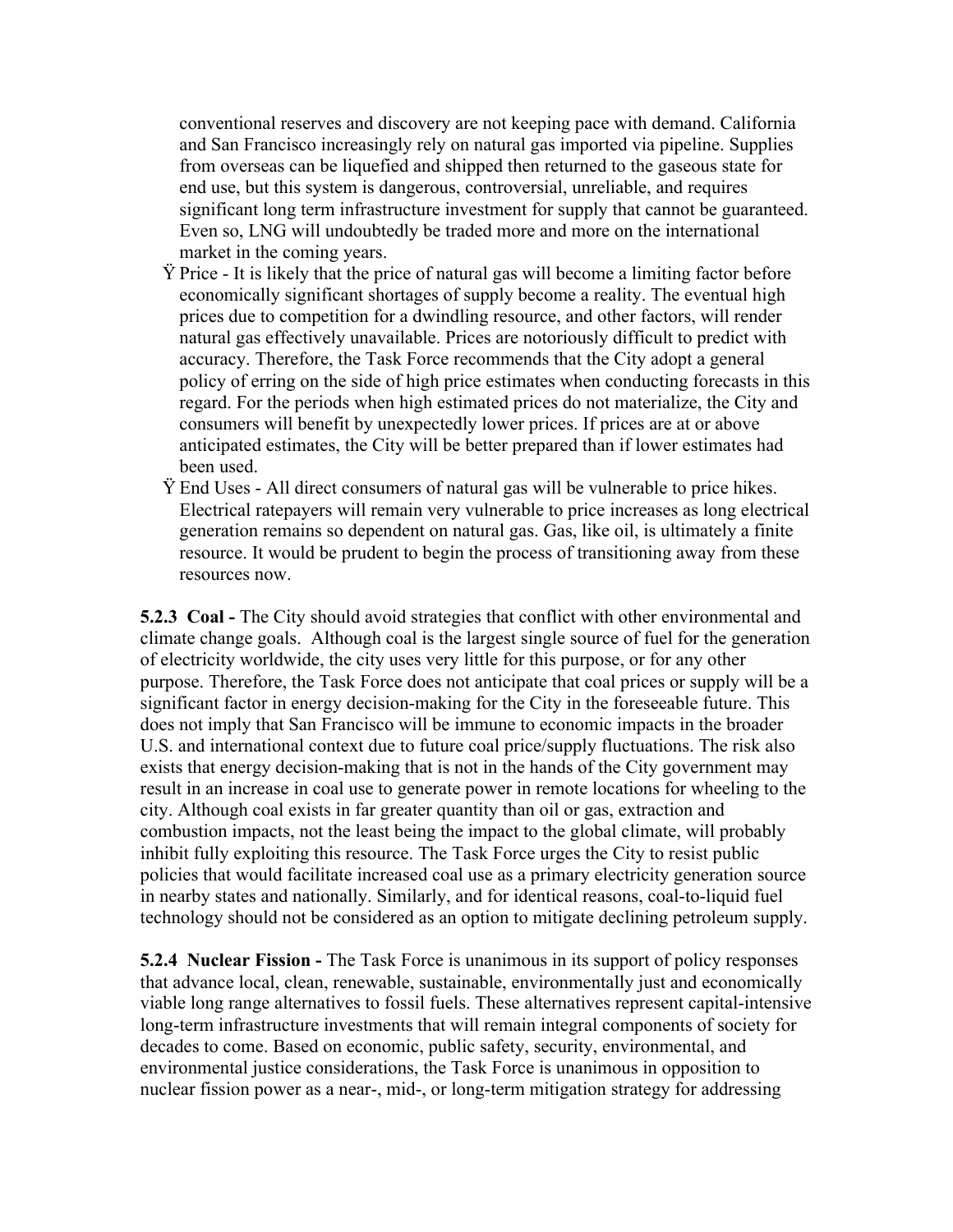peak oil  $\&$  gas. The City should avoid strategies that conflict with other environmental goals. Nuclear fission power poses unacceptable perils in every step of the process, from the extraction of uranium threatening Navajo communities, to the transportation of radioactive materials exposing communities to hazardous spills along transportation corridors, to the siting of monolithic reactors that are subject to catastrophic failure and/or sabotage, to the still-unresolved question of the final disposition of radioactive waste materials. Nuclear fission plants do not serve well as a stop-gap measure due to the long lead time required for commissioning, they are uninsurable in the commercial insurance industry, are not versatile in terms of scale (they come in one size - big), are difficult to site (no one wants to live near one), and are inextricably linked to nuclear weaponry. Once existing plants are decommissioned, new sources must emerge to take their place.

### *5.3 Goals and Strategies*

**5.3.1 Accelerate efforts to transition away from fossil fuels, while avoiding nuclear and coal based energy.** First, an explanation of what is prospectively being mitigated, because it is not the problem of Peak Oil  $\&$  Gas that is being mitigated; there is no way for the City of San Francisco to influence the timing of the peak of global production of oil  $\&$  gas. What the City is able to influence are the ways and the degree to which the peaking impacts the city. So these are *impact* mitigation strategies. Such impact mitigation largely comes in the form of reducing dependence on fossil fuels via conservation, efficiency, and deployment of non-fossil alternatives.

- **Ÿ Petroleum -** Accelerate efforts to improve pedestrian, bicycle and public transit options; impose disincentives on automobile use.
- Ÿ **Natural Gas -** Accelerate conservation programs; incentivize technologies that offset natural gas use such as solar water heaters and solar cookers.
- Ÿ **Coal & Nuclear -** Oppose any further development of these sources for San Francisco.

# **5.3.2 General Strategy: Promote awareness of Peak Oil and Gas; predicate City planning on the expectation of rising energy prices and declining availability.**

Ÿ **Create a permanent body to advance and monitor the City's responses to Peak Oil & Gas** - The first step necessary to respond meaningfully to this issue is for the City to establish a permanent programmatic mechanism that will work beyond the Task Force to produce further reports and other materials and to begin to educate City staff and the public on the issue. In lieu of a new division or department or commission, some means of promulgating peak oil preparedness measures throughout the City government and the populace at large must be defined. In order

for the City to respond meaningfully in the context of what it can do for itself, the City will require an

*"Viable mitigation options exist on both the supply and demand sides, but to have substantial impact, they must be initiated more than a decade in advance of peaking." - The*  Hirsch Report*: Peaking of World Oil Production: Impacts, Mitigation, & Risk Management - Commissioned by U.S. DoE*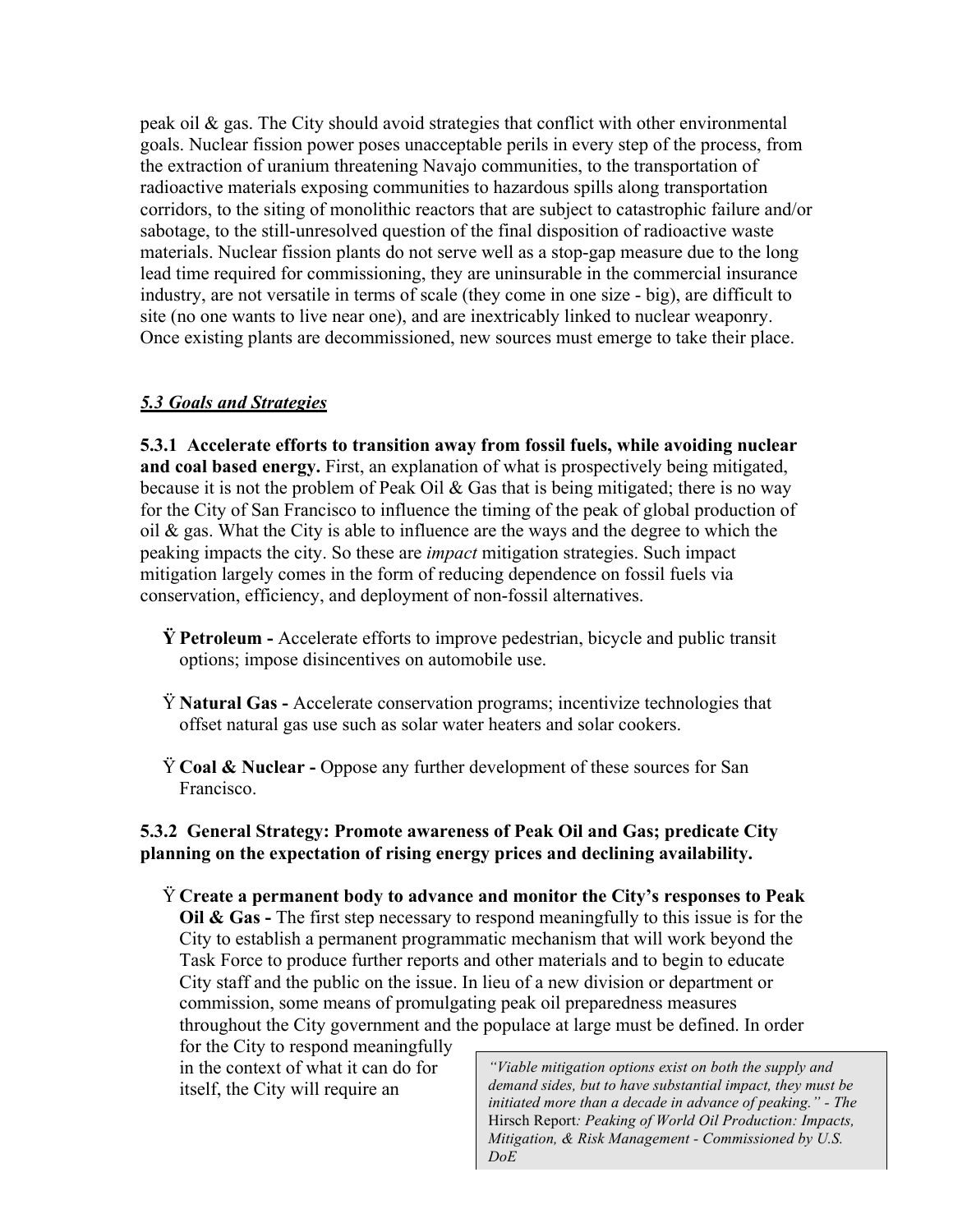ongoing commitment to the issue with City staff dedicated to carrying out, for example, infrastructure investment analysis that takes into account a constricting fossil fuel universe. It would also be in the City's interest in this regard, to operate an "Energy Transition Resource Center" that would provide information and services to residents and businesses to assist them in reducing their energy consumption.

- Ÿ **Develop a public education program on Peak Oil & Gas** A principal mitigation strategy is public education. If the public is made adequately aware of the gravity of the situation, many of the things that need to be done – choosing public transit instead of a gasoline-powered car for example – will happen as a result of individual choice that is in turn the result of an effective public education campaign.
- Ÿ **Plan for rising energy prices and possible shortages** It is not important that the City attempt to predict what petroleum fuel and natural gas prices might be in the future. Such predictions are unlikely to be accurate no matter how sophisticated the models used. The important thing is to anticipate more than one scenario, and at least one scenario included should be the one where prices are high enough to render petroleum fuels and natural gas effectively inaccessible. As noted earlier in this section, in 2002 the City produced an Electricity Resource plan (ERP). This plan is now becoming out-of-date, particularly in light of looming fossil fuel supply limitations. The City should produce a new Plan, similar to the 2002 ERP, retaining consideration of the drivers of that effort (environmental justice, public health, and energy deregulation) but updated to take into account fossil fuel scarcity considerations, and explicitly incorporating the goal of ending dependency on fossil fuels. The Plan should also include a requirement that, once the report is published, follow-up public meetings in the months and years ahead should be held to address the status of implementation of the plan.
- Ÿ **Advocate for sensible policies in light of Peak Oil & Gas at every level of government** - Mitigation strategies in response to the problem of Peak Oil will likely be subject to a similar factor that mitigation strategies for global climate change are subject to, namely, that they are both problems that are global in nature. This does not mean that the City's efforts are unimportant, but ultimately it will require concerted effort at the international level in order to respond effectively. For this reason the Task Force recommends that the City take steps that compel responses and action at the state, federal, and international levels.

**5.3.3 Emphasize demand side management (**Corresponds to recommendation 5.4.2) Demand reduction may turn out to be the single most important response in addressing Peak Oil & Gas. The mission at hand is not to figure out how to provide 900MW of capacity with non-fossil sources, but how to first reduce the demand significantly so that the job of powering the city is a less daunting one. Because San Francisco gets approximately 84% of its energy from oil and natural gas, it will be virtually impossible to replace that fast enough watt for watt with renewable energy. All of the alternative energy possibilities discussed below will likely only fill a fraction of current energy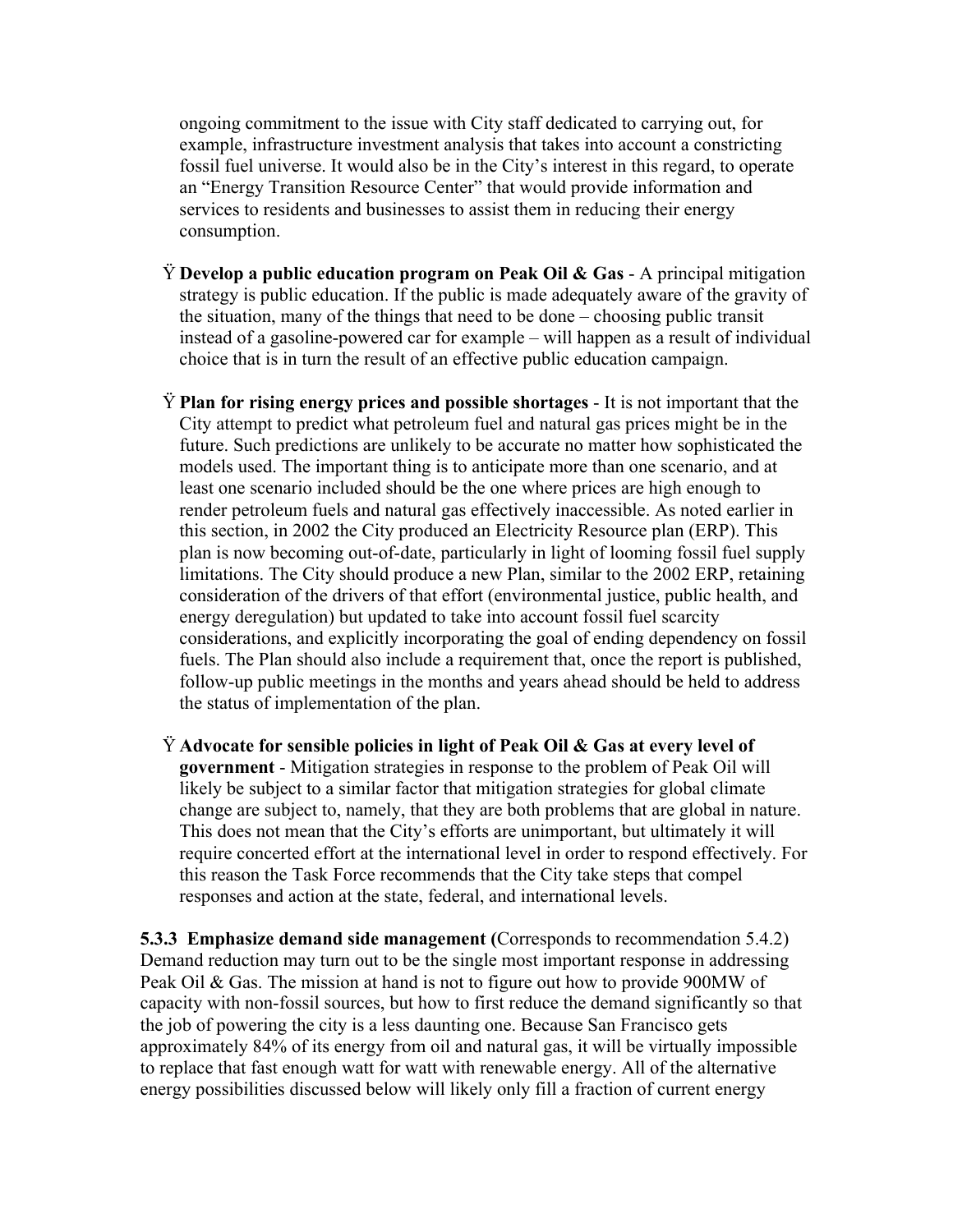demand before oil and gas supplies begin to fall, given current technology. Therefore, reducing demand is imperative. The Community Choice Aggregation (CCA) business plan lays out a road map for achieving an 11% reduction in electricity demand - 2% of total energy - through efficiency and conservation. The City should adopt and pursue at least that much. Below are several proposed strategies on the demand side.

Ÿ **Reduce use of energy in San Francisco through conservation and energy efficiency -** Conservation comes first. It is the best way to adapt to limited resources of any kind. Strictly speaking, conservation and energy efficiency are two different things, but they are closely related. Energy efficiency is a form of conservation. Energy efficiency means using a low wattage compact fluorescent light bulb that puts out as much light as a higher watt incandescent bulb. Conservation means turning off the light. Most of what this report will recommend falls under the category of energy efficiency technology implementation. However, the Task Force feels that the City should not discount the value of promoting conservation as a public education imperative. New or expanded energy efficiency measures have the potential to give the City the greatest "bang for the buck" in terms of mitigating demand. The CCA plan mandates 107 "negawatts" or MW *not used* as a result of energy efficiency and conservation. This is not necessarily the maximum that can be achieved. At the time of this writing, PG&E is in negotiations with the CPUC for renewal of Section 381 funds. These funds are derived from a fee on ratepayer's bills, and are used for "public goods" including efficiency programs. SFE has historically partnered with PG&E in implementing these programs in the city. Assuming this relationship continues, SFE should develop much better working relationship with PG&E to administer the funds in ways that are consistent with accelerated demand reduction goals in light of Peak Oil & Gas.

#### Ÿ **Pursue creation of a "Smart Grid" to stretch available energy further**

(Corresponds to recommendation D) **-** The "smart grid" concept is basically to transform the current system with what is essentially an energy Internet - replacing the conventional system of monolithic, centralized power generation with little ability for the generator to communicate with the consumer within the system. The smart grid is a decentralized system where a web of interactive electronic communication exists between large generation centers, distribution nodes, smaller distributed generation, and end users. Smart meters that allow for two-way information flow are a good first step in this arena. Advantages of the smart grid are that it increases efficiency, reduces peak demand, and allows for small, distributed renewable energy generators.<sup>xviii</sup> On December  $9<sup>th</sup>$ , 2008, the San Francisco Board of Supervisors passed Resolution 081562, establishing City policy supporting Smart Grid technology and protocols for City electric systems urging the Public Utilities Commission to prepare a study to identify the most effective and economic means to implement smart grid technology.<sup>xix</sup> This is a step in the right direction.

Ÿ **Develop a green workforce to retrofit buildings for efficiency** (Corresponds to recommendation E) **-** Another critical component of implementing demand side mitigation measures is having the trained workforce available to do the actual work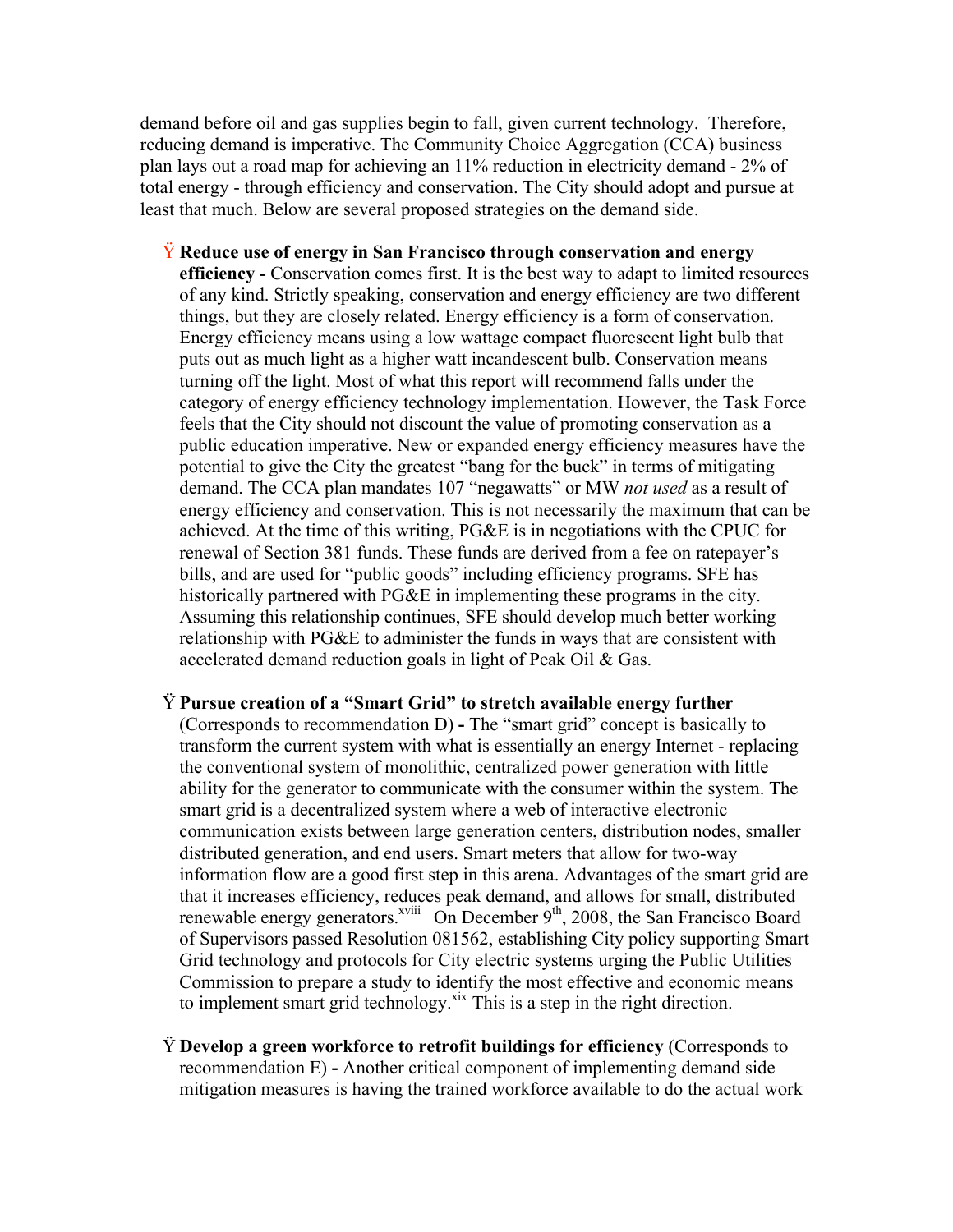of retrofitting buildings and installing cleaner more energy efficient systems. Powerful momentum is building on a national level to inaugurate a "green economy" that will be comprised of thousands newly trained in "green collar jobs." Such jobs include, for example, retrofitting existing homes and businesses with weather-stripping, water heater jacketing, and installing the latest energy efficient technologies. The City can take a lead in this arena by establishing a green jobs workforce development program to train and place people in this vocation. The City should establish a green jobs workforce development program to train and place people in the skills required to install new, or upgrade, repair, reconstruct, replace, or expand existing energy efficiency and renewable energy infrastructure. CPUC funds that go to PG&E for energy efficiency programs could be used for this purpose.

#### **5.3.4 Increase production of energy from alternative sources.**

Supply side refers to the ways and means of producing power. What is needed in a follow up is an estimate of first, how much demand can be reduced, followed by how much electricity can be generated in the city, and finally adding outside sources, to get a picture of what the prospects are for powering the city. An analysis of this nature is outside the scope of this report, but is embodied in the CCA Program Plan. The following are several supply side strategies, followed by a summary of some of the emerging non-fossil technologies.

- Ÿ **Prioritize the implementation of CCA to establish control of our local energy system and accelerate deployment of renewable energy technologies**  (Corresponds to recommendation 5.4.1) **-** CCA is a program enabled under state law that allows the City to become an electricity purchaser for residents and businesses currently served by PG&E. Ratepayers are able to opt-out and remain full customers of PG&E if they prefer, and PG&E may continue to provide electricity transmission, distribution, meter reading, and billing services under the CCA program. The main advantage of CCA relative to Peak Oil & Gas is that the City has the ability to choose non-fossil primary energy sources, and is not at the mercy of PG&E, which is a private corporation, for decision-making in this regard. Local control of pricing is another advantage of CCA. The CCA implementation plan calls for 360MW of non-fossil energy generation and conservation. This is comprised of 31MW of PV power, 72MW of non-solar distributed generation, such as stationary fuel cells, 150MW of wind power, and 107MW of efficiency and conservation measures.<sup>xx</sup>
- Ÿ **Encourage private investment in distributed generation of renewable electricity through feed-in tariffs** (Corresponds to recommendation 5.4.7) **-** A feed-in tariff is a mechanism that allows small renewable generators to sell their power to utilities at predefined terms and conditions. In essence, small energy suppliers are guaranteed a certain price for whatever they feed into the grid, thus removing that uncertainty. This has major potential for encouraging the installation of distributed generation such as solar photovoltaic systems on non-owner-occupied buildings, by making the installation of renewable energy facilities a source of revenue to building owners. It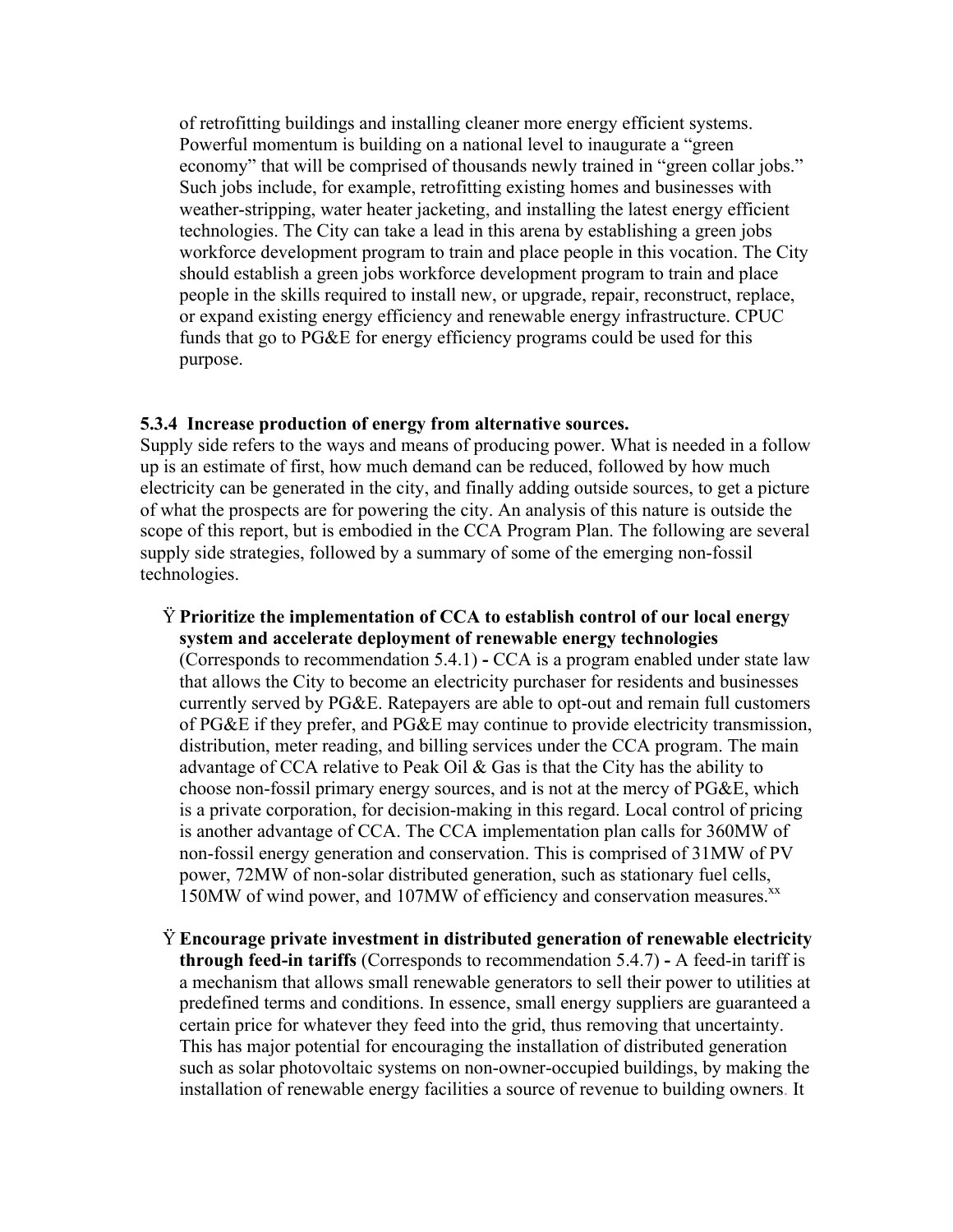is an incentive structure that has led to 20% of electricity in Germany coming from renewable sources. In early 2008, the California Public Utilities Commission (CPUC) made new feed-in tariffs available for the purchase of up to 480 MW of renewable generating capacity from small facilities.<sup>xxi</sup> Pursuant to this, effective February 2008, PG&E will purchase power from customers who install eligible renewable generation up to 1.5 MW in size<sup>xxii</sup> Since PG&E is already doing this under AB1969 and CPUC supervision, the City should see if there is anything it might be able to do in this arena.

- Ÿ **Create a city-wide Renewable Energy Plan (**Corresponds to recommendation 5.4.3) **-** The key to risk mitigation in this arena is diversification of the renewable energy sources at the City's disposal. There is no single energy source currently known that can replace petroleum or natural gas. It is also unlikely that any combination of known non-fossil, non-nuclear alternatives will be able to meet current or projected demand. However, some combination of all non-fossil alternatives combined with robust programs of conservation, energy efficiency, and localization, may be the best way to approach mitigation. An aggressive program, whether in the context of CCA or not, will be an inevitable key to transitioning out of the fossil fuel era. Currently, no comprehensive plan exists that would result in the City ceasing its dependence on fossil fuels for non-transportation energy use. The City - SFE, SFPUC - should produce a plan that would do so, combining robust energy demand reduction with aggressively increased cleaner renewable energy infrastructure investments. Such a plan should have near 100% clean renewable energy as its objective. This can be characterized as an updated Electricity Resource Plan or not. It can also be carried out in the context of CCA or not. It does not matter how it is done administratively, but it needs to be done.
- Ÿ **Accelerate development of cogeneration -** Cogeneration refers to the practice of capturing waste heat from existing industrial or commercial boilers or turbines that produce hot water and/or electricity on-site. The heat can be used for other industrial purposes or for space heating. The City carried out a limited study of the potential for cogeneration and found that there is a potential for more than106MW capacity from places like hotels, residential high rises, and hospitals.<sup>xxiii</sup> Cogeneration should be pursued as an interim strategy to make the most of the fossil fuels currently being used to generate electricity.
- Ÿ **Develop a green workforce to install cleaner renewable energy technologies -** As with demand management, a trained workforce will be needed to do the work of installing new cleaner, renewable energy infrastructure on the supply side.

### **5.3.5 Continue to monitor the possibilities of obtaining energy from emerging technologies.**

The following are renewable energy sources and technologies relevant to San Francisco that are presented in this section as part of a Peak Oil & Gas response strategy. All of the following sources and technologies are in their early stages of development and offer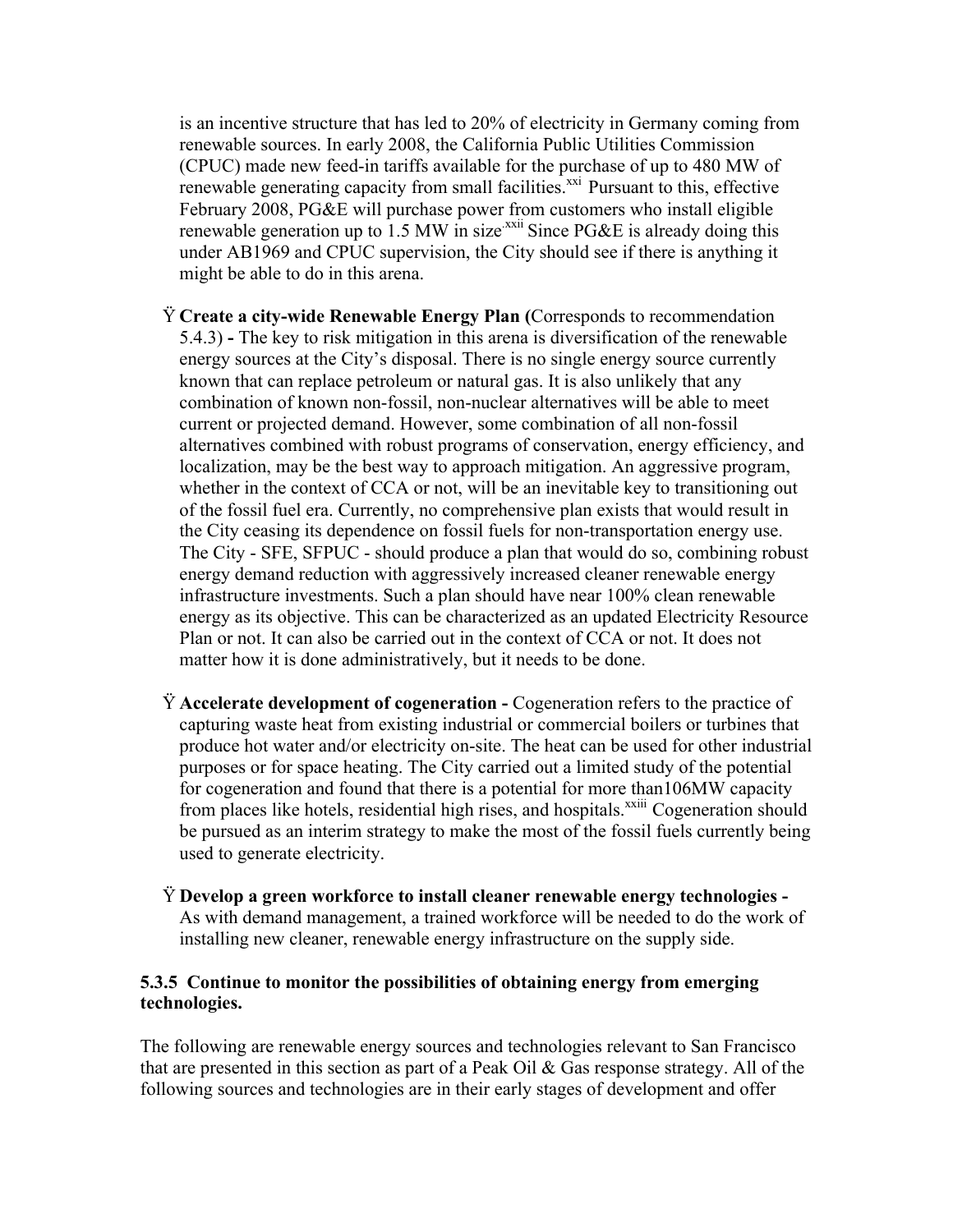great potential for growth, but remain expensive relative to conventional sources. The general strategy is for the City to do what it can to rapidly accelerate the deployment of these non fossil-based prospects. One caveat is that all of these technologies produce electricity, not liquid fuels. To the extent that liquid fuels are needed, the challenge remains regarding how to translate electricity into liquid fuel. Direct use of the electricity for electrified transit and chemical battery EV charging is currently the highest efficiency scenario. A number of other technologies exist or are in development that are not mentioned here because they are not yet feasible in or near San Francisco.

#### **Ÿ Solar**

- Ÿ Distributed Solar Photovoltaic (PV) Solar PV refers to technologies that convert solar photons directly into electrical current. It is referred to here as "distributed" to distinguish it from concentrated solar power (CSP) addressed below. Distributed solar power systems are much smaller than conventional power plants and are *distributed* over a given geographical area. This offers several advantages over the conventional monolithic power generation paradigm in that it reduces risk of black outs, offers opportunities to increase efficiency, allows for more renewable energy systems, and minimizes risk of catastrophic accident and/or sabotage. This is a rapidly growing technology both in the economic sense and as it pertains to the technology itself. State and local incentives exist to assist home owners and businesses to install PV systems, but cost remains a principal barrier to more widespread adoption. One concern raised in the Task Force proceedings is that the manufacture of solar panels themselves is a very energy intensive endeavor that currently requires fossil fuel inputs. This is true of virtually every "alternative" energy technology. Since the technology and economics of PV are evolving rapidly, it is difficult to estimate the maximum amount of power that might eventually be achieved through this technology. A 2001 study<sup>xxiv</sup> estimated the total roof capacity of the city at 550 to 1300 GWh per year, at the high end, comparable to the total current residential electricity use in the city. The average annual solar radiation hitting San Francisco is very stable, with a standard deviation of less than 2.5%.<sup>xxv</sup> As of November 2008 there are about 924 solar PV installations in the City, totaling about  $6.5MW$ <sup>xxv</sup> The mandate under CCA is 31MW, so there is a lot of potential for expansion in this arena.
- $\ddot{Y}$  Solar Water Heating Solar water heating takes direct advantage of the heat energy from the sun. It is a very common, proven technology. In 2007 state assembly bill 1437 was signed into law, which authorizes the CPUC to create a \$250 million program with the goal to install 200,000 solar water heating systems throughout the state. The program is expected to be in place by  $2010$ <sup>xxvii</sup> There will be a lot of new activity in this arena in the city by 2010 and beyond and at the time of writing SFE is looking forward to some new market analysis of solar hot water in San Francisco.<sup>XXVIII</sup> The City should promote solar thermal to offset natural gas used to heat water.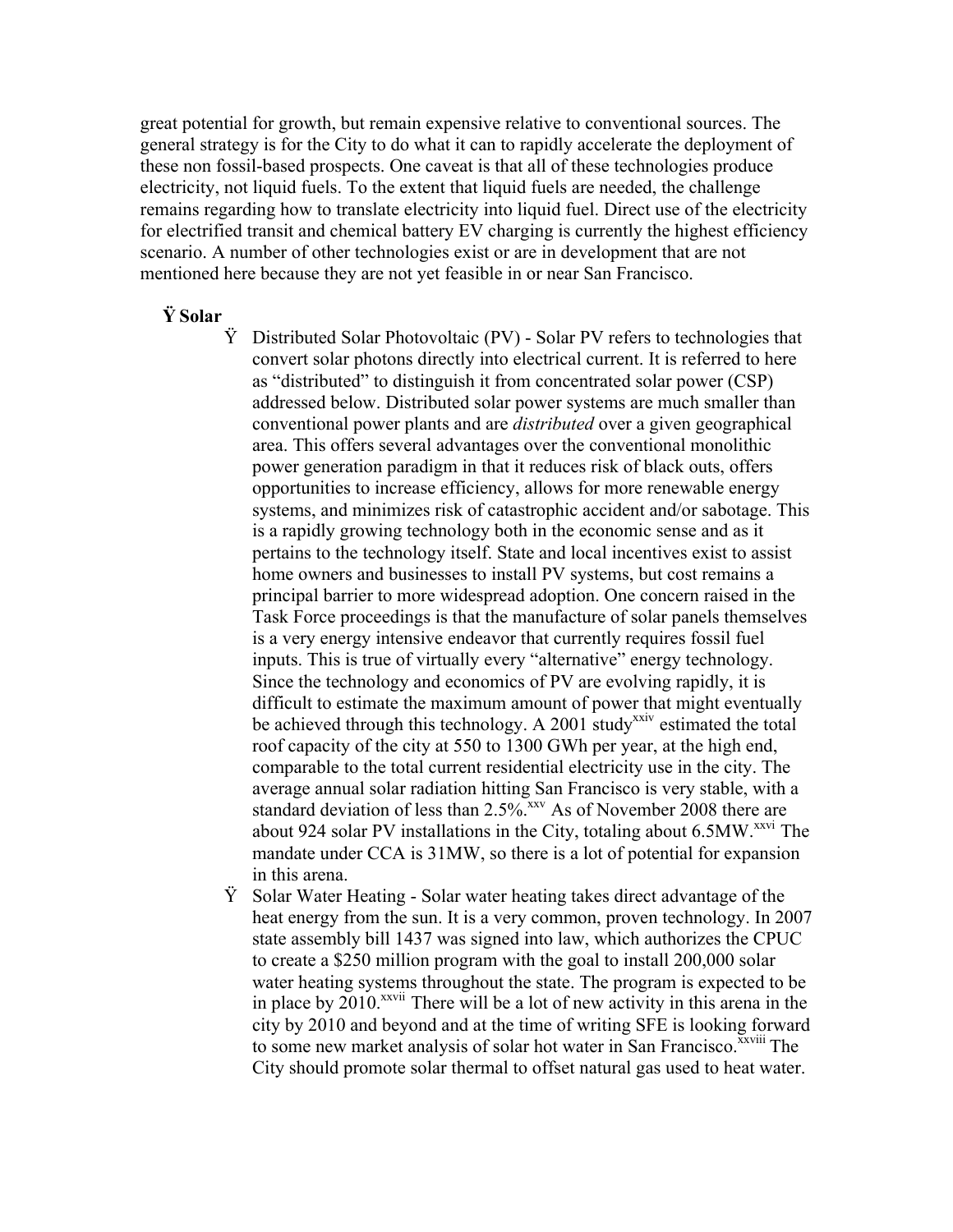$\ddot{Y}$  Concentrated Solar Power (CSP) - As the name implies, these facilities focus or concentrate solar energy to produce electricity by means of the extreme temperatures reached. Several types of CSP systems have been proven. CSP facilities are typically located in a remote area and the power is transmitted to the grid or load centers. A CSP facility has been operational in the Mojave Desert for many years, and several new projects have been proposed. The City should keep an eye on this as a possibility for the future. One drawback is that CSP is a newer version of the old centralized power generation paradigm.

### **Ÿ Marine-Based Power Generation**

- $\ddot{Y}$  Ocean Wave Energy Conversion Ocean wave power generation is possible in places where enough strong, constant wind results in waves that have enough kinetic energy – a high vertical trough-to-peak differential – to allow specially designed buoys to take advantage of the differential and produce electricity. The nearest locations where this is the case, in close enough proximity to San Francisco, are off the coasts of Mendocino and Humboldt counties. Currently, PG&E is investigating the possibility of securing electricity from projects for which permits are pending. The current maximum generation estimate from the Mendocino project is 40MW. Another pending project in Humboldt County may produce up to 100MW. The total amount of electrical generation capacity possible via this type of system is estimated by the California Energy Commission to be about 8GW, so there is a lot of potential.
- $\ddot{Y}$  Tidal Power Between 2001 and 2008 the City investigated the possibility of harnessing the power of the tidal current flowing through the Golden Gate into and out of the San Francisco Bay. Currently the investigation is on indefinite hold.<sup>xxix</sup> In 2006 the Electric Power Research Institute (EPRI), conducted a study that initially stated that about 35 MW of electricity could be generated from the Golden Gate tidal current. However, SFPUC conducted its own feasibility study and determined that only about 10MW of extractable power exists.<sup>xxx</sup> Currently URS Corporation is carrying out another study. Under the most ideal scenario, only about one fifth of the City's current demand can be met via this potential power source.
- Ÿ Marine Current Marine current power is generated via the offshore marine currents that are part of general ocean circulation, and that exist in most coastal areas. In San Francisco's case, it is the California Current that moves south along the coast. This is a very new prospect and not many examples exist worldwide. The City should keep an eye on developments in this field and investigate the possibility as a San Francisco energy resource.<sup>xxxi</sup>

#### **1.Wind Power**

2. Urban Wind Power - A California Energy Commission study in 2004 that looked at wind energy resource in SF found not much large scale potential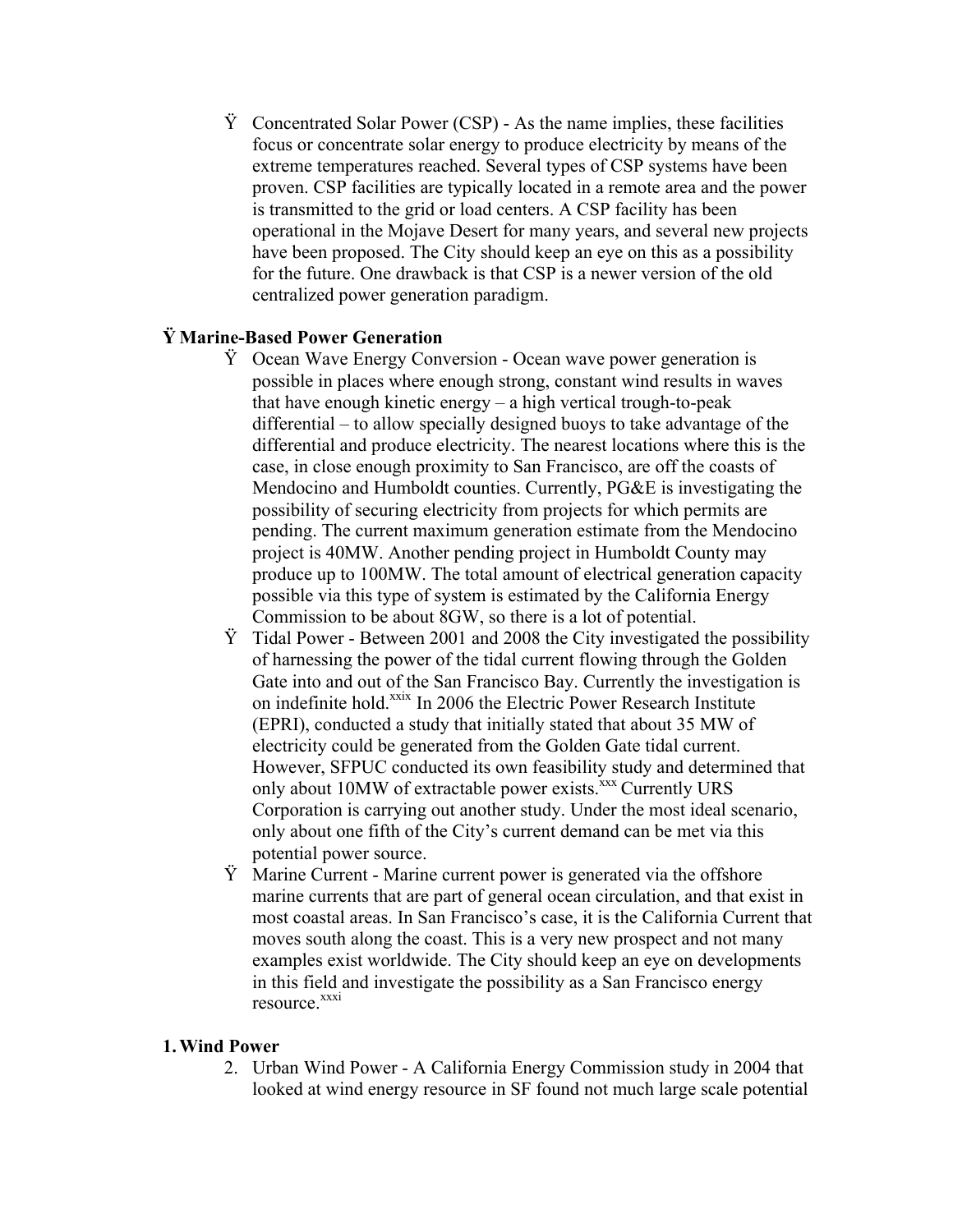due to the lack of available undeveloped land. However, there may be some potential for smaller scale wind power installations on rooftops. The SF Urban Wind Power Task Force is investigating this prospect and a report is expected in March 2009. One of the things the City might be able to do in this arena is to provide information on wind generation to residents and businesses. SFE is currently investigating where some demonstration projects might be installed.

- 3. Remote Conventional Wind SFPUC is looking into potential for wind along Hetch Hetchy corridor. Much of the state's best wind resource is already "locked up."xxxii
- 4. Offshore Wind The City (SFE) is currently investigating the potential for offshore wind power but the process has just started. Offshore wind is about four times more expensive than land-based wind.<sup>xxxiii</sup> An April 2008 Stanford University study found that somewhere between 63 to 86% of California's current electricity needs can be met with offshore wind energy alone.<sup>xxxiv</sup>
- Ÿ **Geothermal -** Geothermal energy is energy that is obtained from the heat within the Earth. It can be used "as is" as a heating source, or can be used to produce steam to run a geothermoelectric turbine to generate electricity. The geothermal we are talking about here is not to be confused with geothermal heat pumps that take advantage of the very near-surface (<10ft.) temperature stability that allows one to take advantage of a slight differential in temperature in order to heat or cool a space. Approximately 30% of PG&E's 2007 renewable energy portfolio is derived via geothermal.
	- $\ddot{Y}$  Conventional Conventional geothermal energy is limited to areas where the resource (heat) is near the surface and readily accessible. San Francisco has a large conventional geothermal resource located only 75 miles away, the Geysers, mostly owned by Calpine Corporation. It is this source that PG&E is using to meet its state mandated 2010 Renewable Portfolio Standard (RPS) requirement. In 2007 PG&E contracted to purchase about 25MW of power from the Geysers that will come online in 2010<sup>xxxv</sup>
	- **Ÿ** Enhanced Enhanced geothermal, also known a hot dry rock geothermal, refers to a relatively new technology where very deep bore holes are drilled, water is injected, and hot water or steam emerges from a secondary production well. The DoE recently invested over \$40M in this technology and a test project at the Geysers is included in the funding.<sup>xxxvi</sup>
- Ÿ **Biomass and Biogas -** Biomass is exactly what it sounds like, large quantities of biological matter. Biological matter contains potential energy, typically in the form of methane gas. The City operates a 2MW biogas-to-electricity generating system at the Southeast Treatment Plant.<sup>xxxvii</sup> Approximately 34% of PG&E's 2007 renewable energy portfolio is derived from biomass.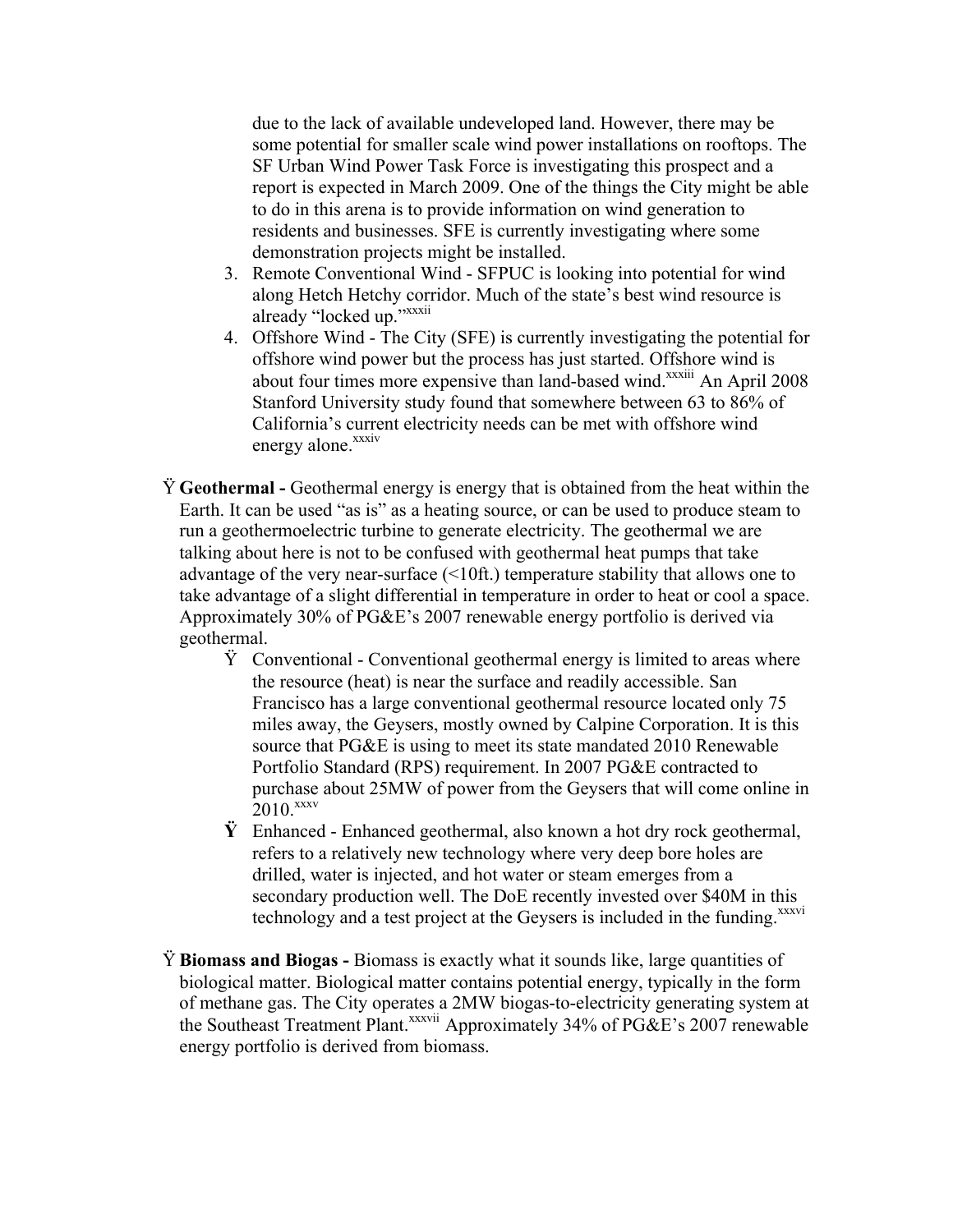Ÿ **Nuclear Fusion -** At the time of the writing of this report, nuclear fusion power, hot or cold, had not reached commercial scale break-even.<sup>xxxviii</sup>

**Non Primary-source technologies** - The following two items are not energy sources per se, but have been proposed as means of generating electricity within the City.

- 1. **Combustion Turbines -** Combustion turbines (CTs) are stationary engines that run on natural gas or liquid fuels for the purpose of producing electricity. CTs have been proposed as a means of increasing in-City electrical generation. The advantages are that they can be scaled to a wide range of sizes to suit a variety of applications, and they can be located very close to load centers, and even on-site. But the City should avoid investments in energy facilities which will depend on depleting energy sources. As currently proposed, CTs are an example of this. Money proposed for the CTs would be better spent on renewable technologies.
- 2. **Stationary Hydrogen Fuel Cell Stacks -** A fuel cell is a device that uses fuel to produce electricity via chemical reaction. Fuel cells are a long-proven and gradually improving technology but they remain expensive. As the technology improves and manufacturing costs are reduced, stationary fuel cells may become a significant option for onsite generation of electricity. In the context of Peak Oil & Gas concerns, they only make sense when the hydrogen fuel that powers them is produced via clean renewable non-fossil energy sources. Significant improvements in hydrogen storage and transportation technologies will also be required to make general use of fuel cells feasible.

#### *5.4 Recommendations*

- **5.4.1 Implement Community Choice Aggregation**
- **5.4.2 Contract an independent city-wide energy waste audit**
- **5.4.3 Produce a new Electricity Resource Plan**
- **5.4.4 Develop smart grid technology**
- **5.4.5 Advance a green jobs workforce development program**
- **5.4.6 Explore the pros & cons of feed-in tariffs**

*"Securing energy supplies and speeding up the transition to a low carbon energy system both call for radical action by governments - at the national and local levels…" - International Energy Agency, World Energy Outlook 2008*

**5.4.7 Develop a better working relationship with PG&E to administer state energy efficiency funds in an effective way that is consistent with City goals**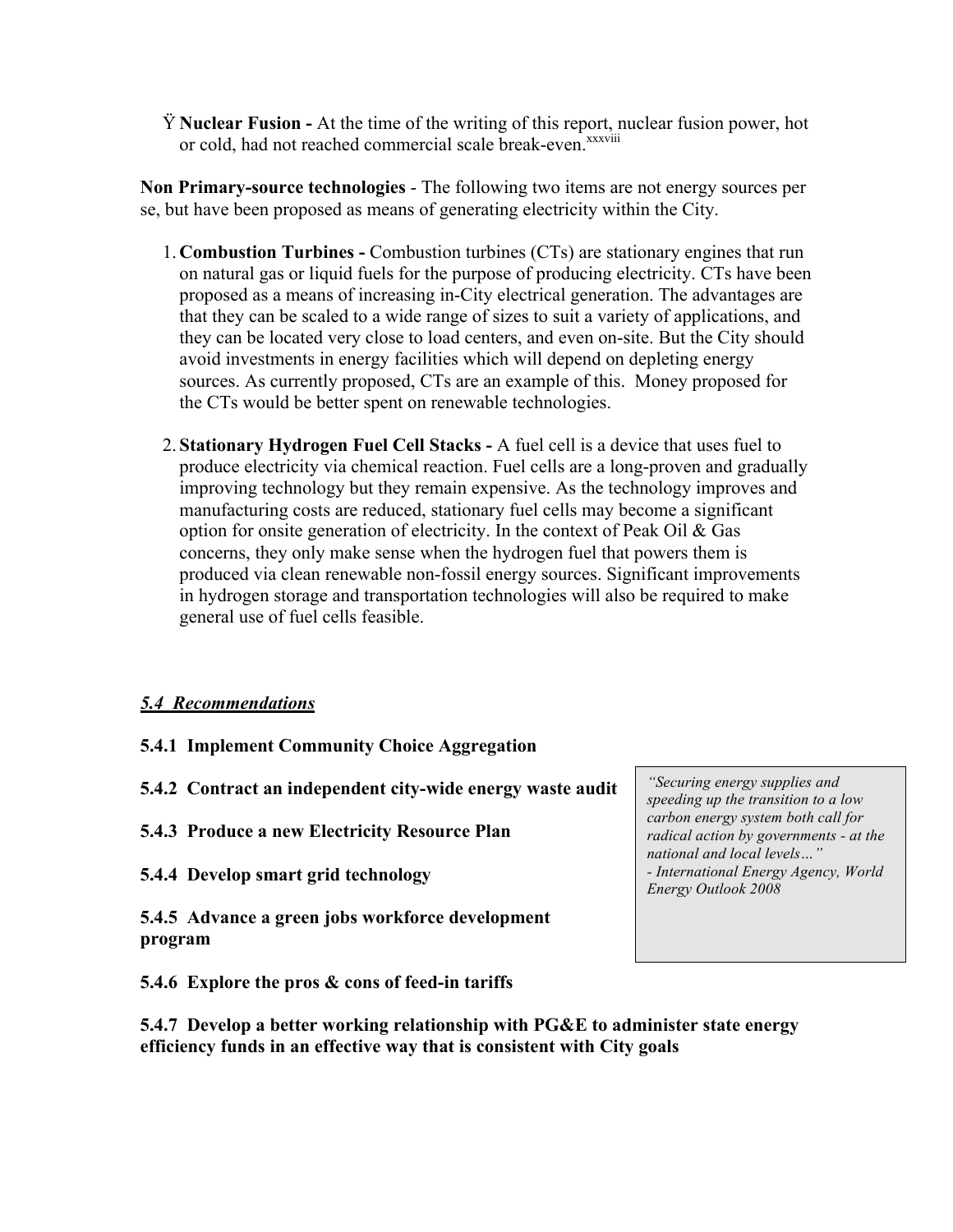### **5.4.8 Seek ways to maximize the City's influence on primary energy resource decision-making**

The following people provided valuable insight and/or expertise and/or materials in the preparation of this section of the Report:

- Ÿ June Brashares, Green Energy Programs Director, Global Exchange www.globalexchange.org
- Ÿ Eric Brooks, Sustainability Committee Chair, San Francisco Green Party www.sfgreenparty.org
- Ÿ Cal Broomhead, SF Dept. of the Environment www.sfenvironment.org
- Ÿ Rory Cox, Pacific Environment www.pacificenvironment.org
- Ÿ Carl Duisberg
- Ÿ Don Eichelberger
- Ÿ Alice Friedemann
- Ÿ John Geesman, Former Commissioner, California Energy Commission www.energy.ca.gov
- Ÿ David Room, Director, Energy Preparedness www.energypreparedness.net
- Ÿ Jeanne Marie Rosenmeier, SF Peak Oil Preparedness Task Force Chair
- Ÿ Marlene Vogelsang, Resource Specialist, Pacific Energy Center http://www.pge.com/pec/

#### ============================================================================ **4. ECONOMY**

# **4. 1 Assessment:**

All industrial economies are utterly dependent upon energy. Energy powers our manufacturing plants, runs the computers of our information technology sector, underpins our research, keeps the lights on for financial companies, and keeps the transportation system moving. This is not to say that energy is a huge cost; on the contrary, the United States Bureau of Economic Analysis calculates that every \$100 of GDP required \$2.0 of energy input.<sup>1</sup> Considering how ubiquitous energy is in the economy, this seems surprisingly minimal. What this tells us is not that energy is unimportant in the economy; indeed, it is vital. The point is that energy has been very, very cheap.

According to the Energy Information Agency of the US Department of Energy, in 2006, 62% of all energy used in the United States was generated from petroleum liquids or natural gas. $<sup>2</sup>$ </sup>

**SAN FRANCISCO:** San Francisco's economy has historically been extremely vibrant and independent. Because of its strong trading ties, especially with Asia, San Francisco is less dependent upon the vagaries of the United States economy than many other places. However, as other economies are damaged by peak oil, San Francisco will feel the effect.

San Francisco's economy is powered by three key sectors: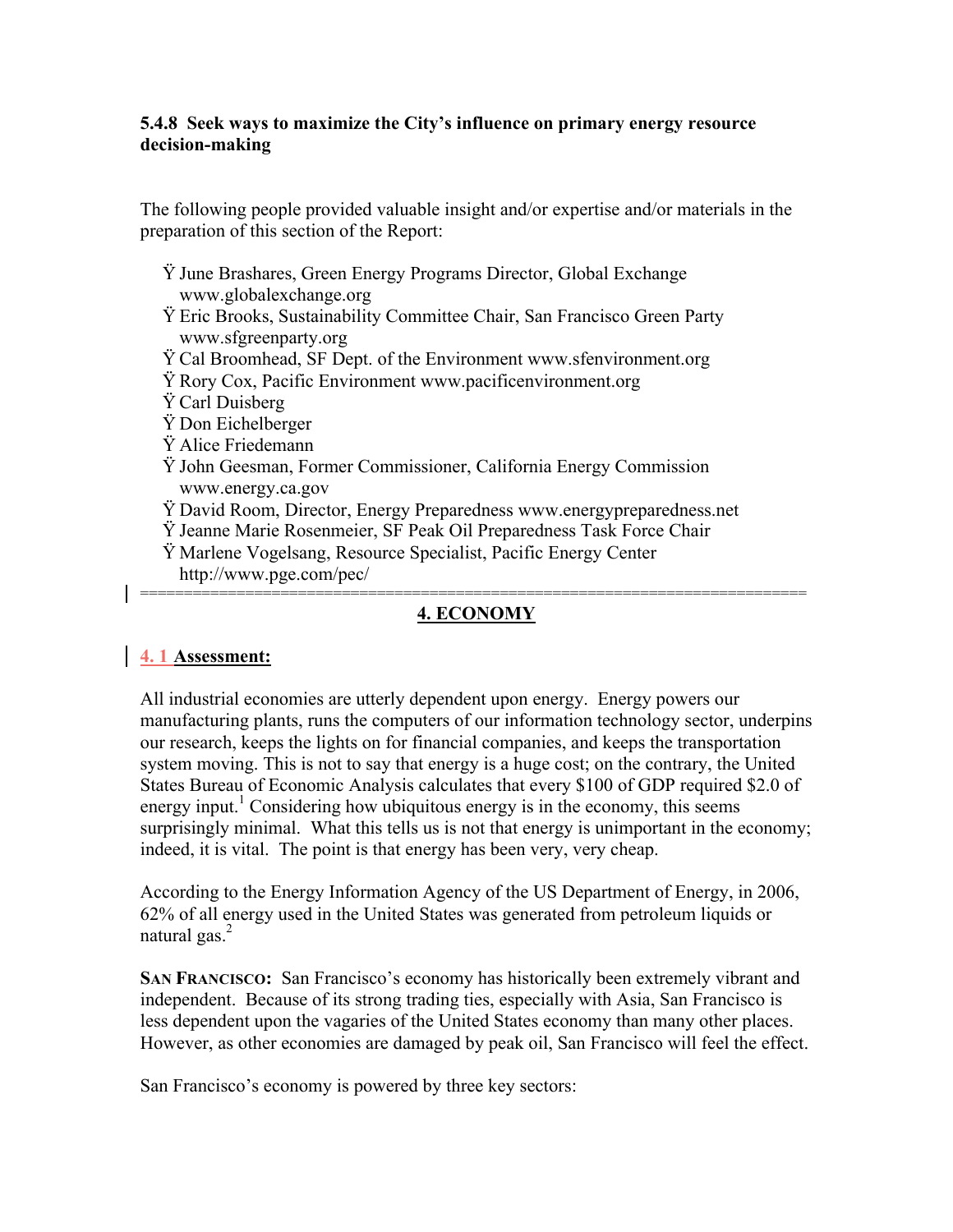**EXPERIENCE SECTOR:** The "experience sector" refers to the business of hosting visitors to the city. Currently, the experience sector employs approximately 72,000 people in San Francisco, $3$  or about 10% of the city's work force. Visitors to San Francisco fall into four main categories: meeting attendees, business travelers, vacationers, and local leisure visitors. Of these, convention/meeting travelers are the most important to the economy, because they spend approximately twice as much per person per day as the average visitor.

About one in every four passengers at SFO arrives on an international flight. Fourteen percent of visitors to San Francisco are foreign. Short term, the foreign visitor trade may benefit from the expected decline of the dollar, particularly relative to the euro. The euro is a very relevant currency, because the top five countries sending tourists to San Francisco are the United Kingdom, Japan, Germany, France, and Australia. China may contribute more visitors in the future, as bureaucratic obstacles to leisure travel from China are removed.

**FINANCIAL SECTOR:** In common with most cites, San Francisco is dependent on exports to pay for the food, energy, and goods it needs. San Francisco's premiere export is financial services of various kinds. Securities sales and banking services make up 40% of the city's export earnings.<sup>4</sup> As we know, this sector has been hit hard by US economic woes.

**KNOWLEDGE SECTOR:** San Francisco is home to a growing concentration of technology-driven businesses. One is the biotech cluster centered around the new California Institute for Quantitative Biomedical Research (known as QB3). Also, in common with many cities, San Francisco is working to develop a local green energy business sector. Among others, the Mayor's Office of Economic and Workforce Development sponsors *CityBuild*, a training and internship program in conjunction with San Francisco City College.

**TRADE:** Since the end of World War II, there has been a revolution in the shipment of cargo. The cost of air freight has fallen precipitously, while the cost of water shipping has risen somewhat.<sup>5</sup> The introduction of containerized shipping was expected to lower costs, but that has not happened. This globalization has involved not only increasing shipments of finished goods, but also international sourcing of components. "Just in time" inventory systems have put a premium on speedy delivery of parts.

Though there is no theoretical reason why it should be so, 80% of all international shipments have transport costs of no more than  $4\%$  of value.<sup>6</sup> As long as there are huge differences in labor costs between countries, most trade will be relatively insensitive to fuel price changes. This is a result of the extremely low cost of energy. A study done in 2006 estimated that shipping costs would need to rise by at least a factor of ten before transportation costs would be the limiting factor on trade<sup>vi</sup>. Shipping costs have been so low that the economic literature is full of papers questioning why there is not *more* international trade.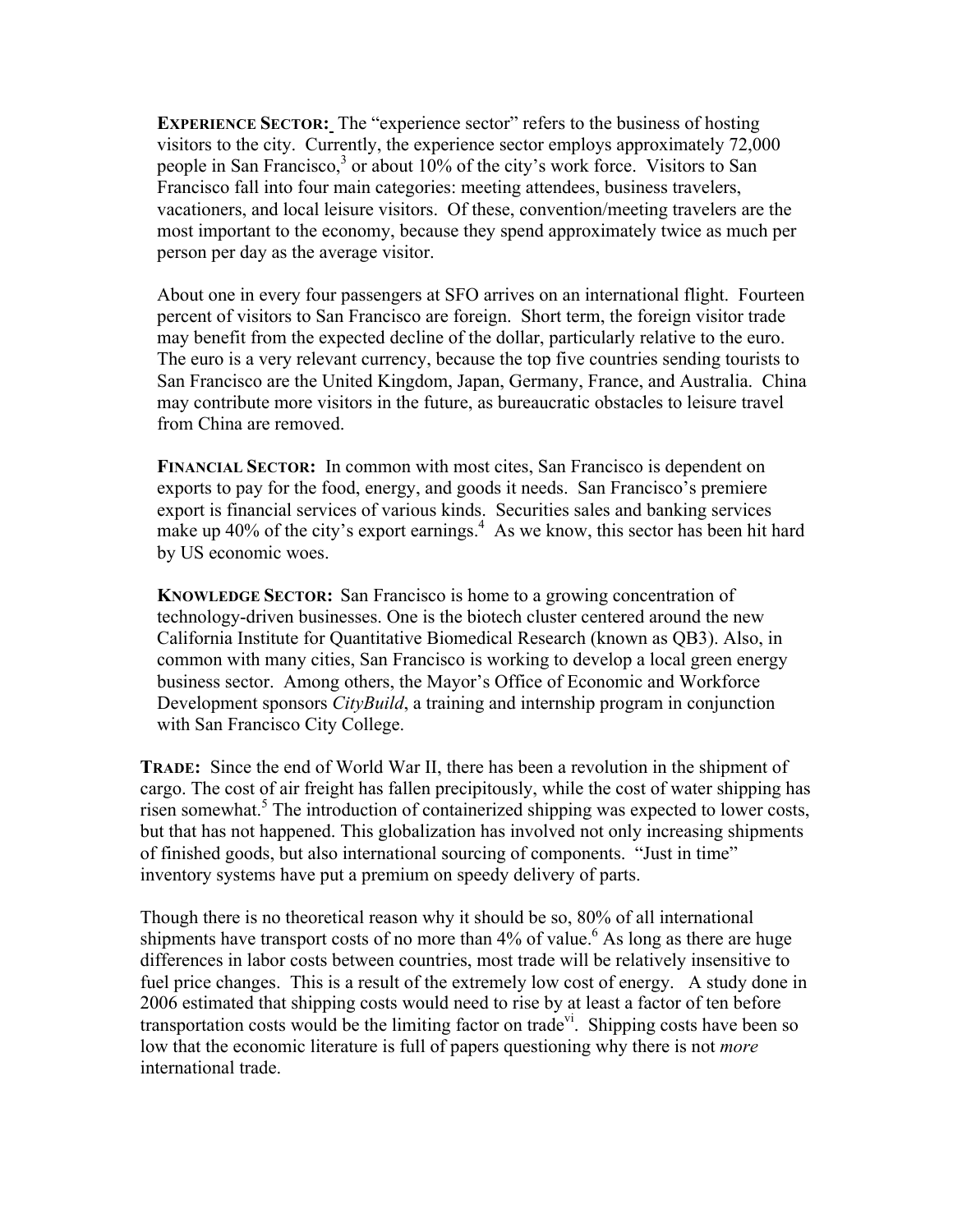Oil tankers are one of every four large trading vessels,<sup>7</sup> and the third biggest commodity import processed through the Port of Oakland.<sup>9</sup> (Beverages are number one.)

San Francisco has historically been a port city. Though the physical port has declined in importance, San Francisco's economy retains strong ties to international economies.

Because San Francisco's manufacturing sector is extremely small, the city is reliant upon imported goods. Long distance imports may come by ship to the Port of Oakland, or by air freight, but the last leg of travel to San Francisco is by truck, with few exceptions. See the Transportation Section of this report for a more complete discussion of freight hauling.

# **CITY REVENUES:**

Sales tax  $= $108$  million (4% of general fund revenues) (In 2006, sales taxes on gasoline sales accounted for approximately \$15 million, 0.5 % of general fund revenues) Hotel tax =  $$143$  million (5.4%) Payroll tax =  $$337$  million  $(12.7%)$ Property taxes =  $$888$  million  $(33.5\%)$ Utility users tax =  $$79$  million (3%) Parking tax =  $$36$  million  $(1.4\%)$ Garages - parks and rec  $= $9$  million (.3%) Revenues from Federal and CA governments  $= $663$  million (25%) Total revenues =  $$2.6$  billion (06-07 fiscal year)}<sup>10</sup>

The biggest single source of income to the city is property tax revenues, currently onethird of the total. Property taxes move with real estate prices and level of activity. Though prices have fallen less than 20% in the current downturn, fewer sales are taking place, resulting in lower transaction tax revenues. $11$ 

The second biggest source of general fund revenues, transfers from the state and federal governments, are already falling, in response to declining revenue at higher levels of government. It remains to be seen what the federal government will do in the way of fiscal stimulus. For now, the loss of this revenue is pinching the city's budget.

The San Francisco Convention and Visitors' Bureau estimates that its industry generates \$473 million in city tax revenues, 18% of the total city budget. This is comprised of sales tax, payroll tax and hotel tax, including transfer tax on sale of hotels.<sup>3</sup>

Note that sales tax on gasoline makes up less than 1% of city revenues.

**SAN FRANCISCO INTERNATIONAL AIRPORT (SFO)**: The airport is a major gateway to San Francisco. For a discussion of freight and passenger travel, see the Transportation Section. This section will consider the airport's financial stability.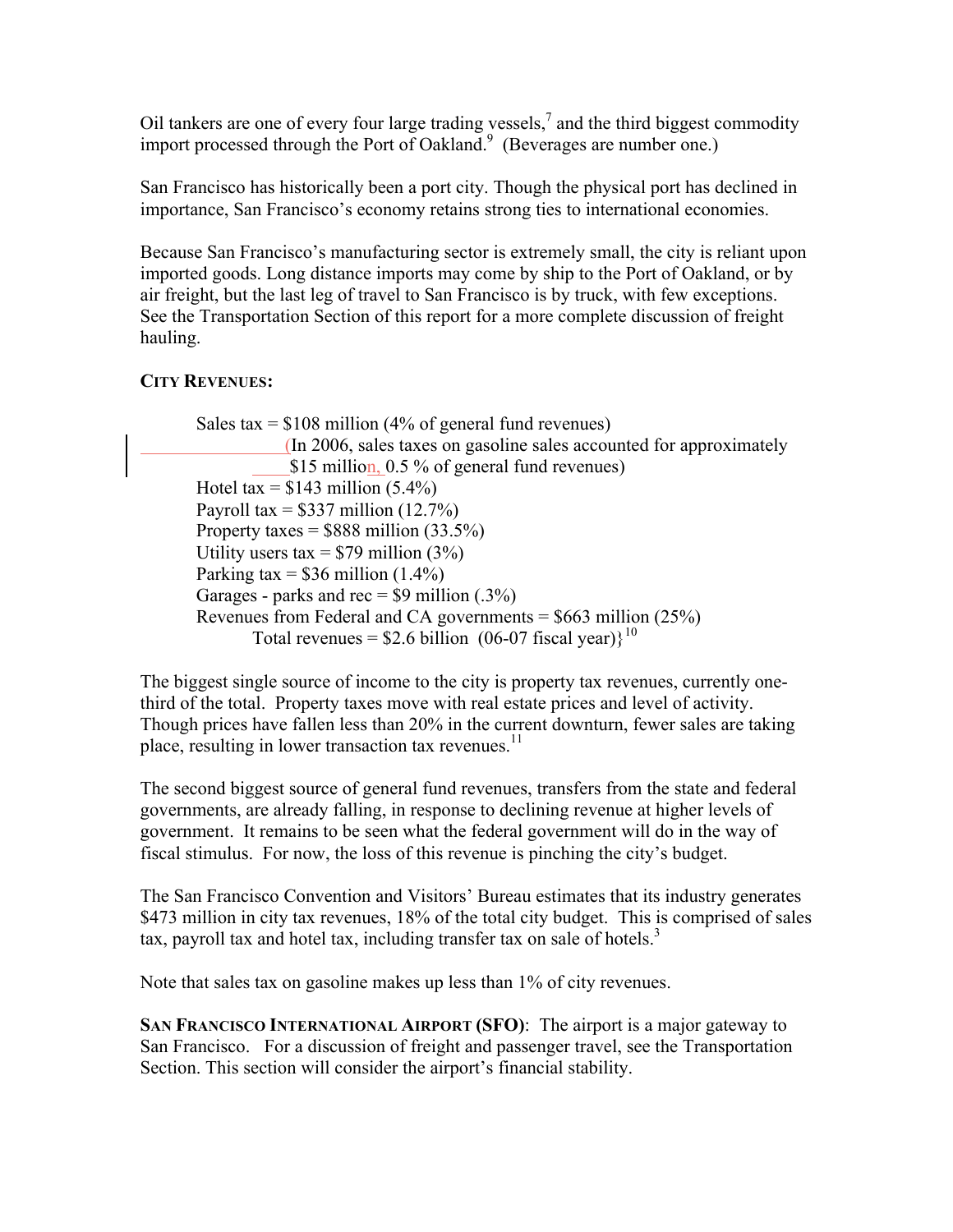Following the construction of the new international terminal, the airport has \$3.8 billion in bond debt.<sup>12</sup> SFO is required to achieve a balanced budget. The main source of revenues is landing fees, which are based on tonnage landed for both cargo and passenger travel. Cargo traffic is a minor part of San Francisco's revenues, less than 6%. Air cargo is split pretty evenly with Oakland Airport. Through June 2008, SFO has not seen a decline in landing fees, as international flights have held up, and 2008 saw three new carriers begin service from San Francisco.

The airport was expecting significant growth in the future. The renovation of Terminal Two is in the early stages. Terminal One is also slated for major rebuilding.

**PORT OF SAN FRANCISCO:** The Port of San Francisco is an enterprise department of the city. Like the airport, it is required to be financially self-supporting. Most of its annual revenue of \$60 million is from lease revenues. It has little ability to issue bonds. The Port has prepared a \$1.5 billion capital plan, much of which involves strengthening the substructures of the piers. Two-thirds of this plan is unfunded. Several piers have already crumbled into the bay. $^{12}$ 

Funds will be difficult to find to develop the port's commercial and industrial potential, but it must be done. If the federal government makes capital available for infrastructure improvements, this would be an ideal use of such funding.

### **4.2 Vulnerabilities:**

**GENERAL:** When it comes to rising oil prices, this much is clear: Increases in oil prices have a strong negative effect on the economy in all oil-importing countries. Economists estimate that a spike in oil prices drives the economy lower, with a lag of approximately 12-18 months, but has no statistically significant effect on inflation. In other words, the demand reduction due to a damaged economy overrides the price effect. We can expect the negative effect of this spring's price spike to hit in 2009. Of course, oil is only one factor influencing the economy, though it is an important one. Sadly, it is likely to reinforce the current recession.

*"The empirical evidence suggests that a 10 percent increase in the price of oil is associated with about a 1.4 percent drop in the level of U.S. real GDP. Interestingly, increases in oil prices have no significant effect on U.S. inflation." -- Keith Sill, Senior Economist, Federal Reserve Bank of Philadelphia14*

Even more striking, the effect of oil price is "asymmetric": History shows that an increase in price generates a big negative effect, but falling prices don't have a positive effect. Price volatility is a drag on the economy. In an energy-constrained world,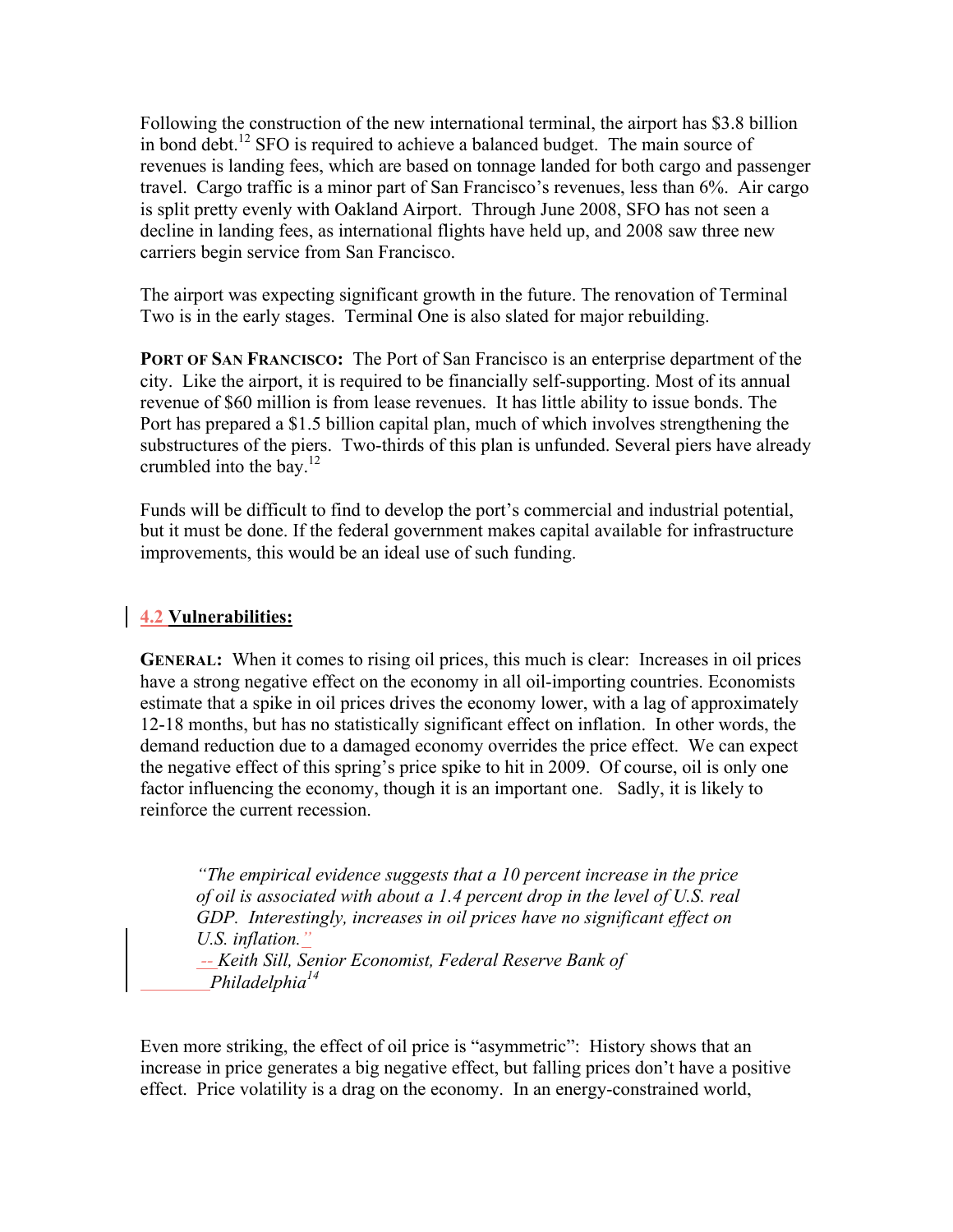economic growth will increase demand for oil, driving up oil and gas prices. Rising energy costs will curb economic growth, reducing energy demand and bringing prices back down in a damaging cycle of volatility.

Though the inflationary effect of rising oil prices may be modest, the contribution of increasing oil imports to the trade deficit is a major concern. Because demand for oil is not very price sensitive, demand does not decline as fast as prices go up. For instance, from 2005 to 2006, the average price of a barrel of crude went up 19.5%, but the number of barrels of oil imported to the US declined a mere .05%. The total cost of imported oil rose over 19%, though the volume was down.<sup>15</sup> Another example: in April, 2008, the US balance of trade deficit rose 7.8%, and the increase was entirely due to a jump in payments for oil imports, though the number of barrels was down.<sup>15</sup> By increasing our trade deficit, rising oil prices put downward pressure on the dollar.

Despite the volatility of oil prices, the trend has been and will continue to be upward. Even at the recent low, the price of oil was 79% above its 2002 level, and 230% above its 1998 trough. As the price of energy rises, market forces will move us toward more efficiency. At some point, when the easy efficiency measures have been taken, the economy will begin a painful and protracted adjustment. When will that be? It's hard to predict, given the state of the economy.

The future could see the perfect economic storm. Expensive and scarce energy and the need for capital to mitigate the effects of climate change will put intense pressure on our financial system. As the economy begins to recover, rising oil and gas prices will constrain it again.

Even if the economy as a whole is not pushed into an extended recession, there will be dislocations because some sectors will be more strongly impacted than others. Trucking and air travel will feel the pinch directly. Food production is also highly dependent upon oil to power equipment and as feedstock for pesticides, and upon natural gas for fertilizer. Food and personal transportation issues are discussed in separate sections of the report. Tourism will be affected by rising travel costs, and globalized trade may have seen its apex.

**SAN FRANCISCO:** San Francisco's economy is strong. Nonetheless, at base it is dependent upon the broader global and national economies. As they are damaged by the cycle of price volatility described above, San Francisco's economy will suffer too. In addition, San Francisco's economic drivers have their own vulnerabilities.

**EXPERIENCE SECTOR:** The spike in oil prices in 2008 makes clear that high fuel prices wreak havoc with the airline industry. There is no effective substitute for oil in making jet fuel. Driven by climate change considerations, the airline industry is searching for a substitute jet fuel that is not petroleum based, but still has the energy capacity per weight necessary.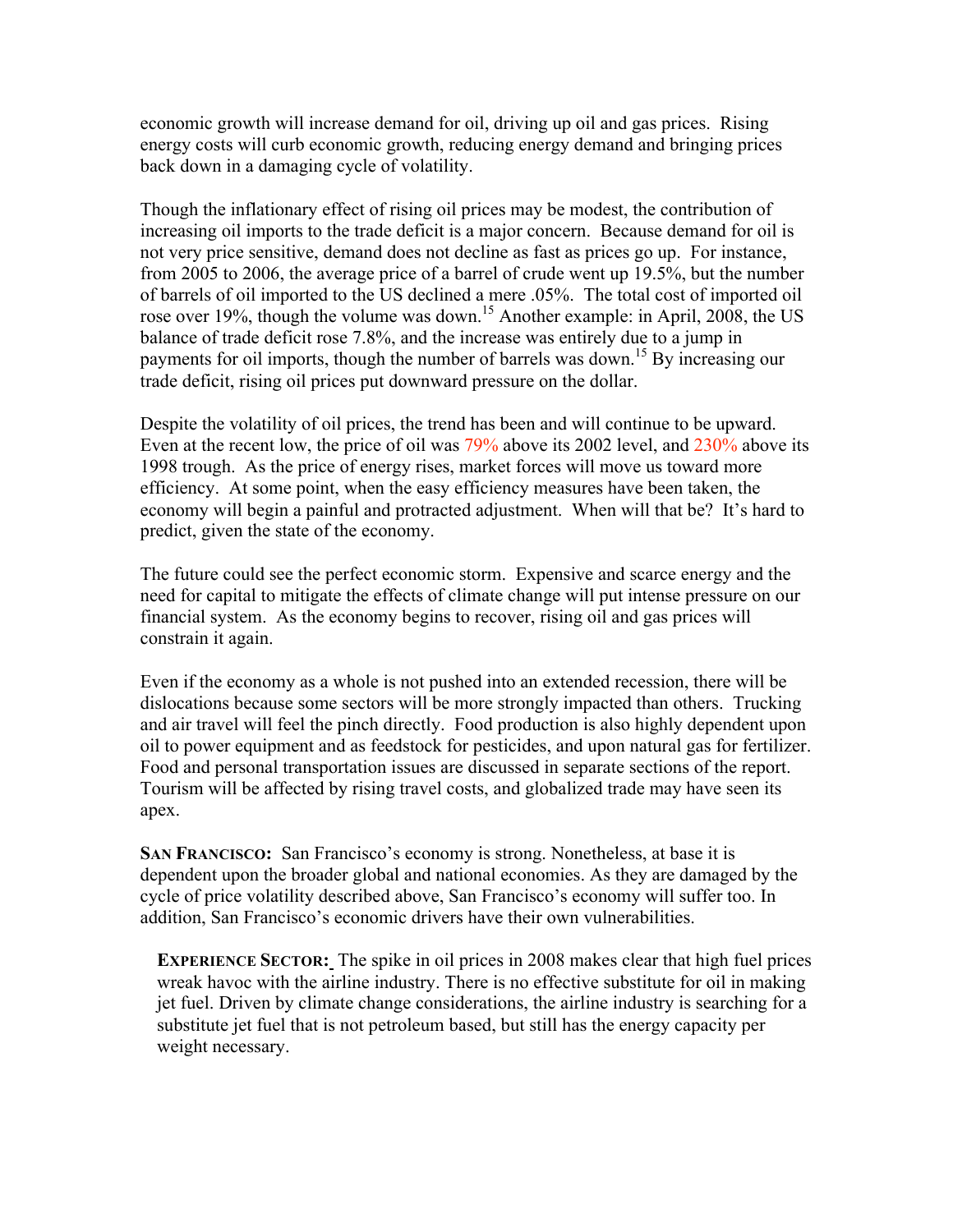"Over the last 40 years, aviation has reduced fuel burn - and therefore carbon dioxide emissions - by 70 percent, but more needs to be done," said Sebastien Remy, Head of Alternative Fuels Research Programs for Airbus. "Millions of barrels of kerosene are used each day for aircraft fuel, and worldwide demand is growing. In order to replace a significant portion of that jet fuel with bio-jet, we need to find something that has much greater yield than the current biomass sources available. Airbus believes that second-generation bio-jet could provide up to 30 percent of all commercial aviation jet fuel by 2030."8

Though it is possible to brew jet from coal or from biological sources, and successful test flights have been done, the fundamental shortcomings of biofuels remain, as spelled out in the Energy Section (Chapter 3). Should the technical problems of bio-jet fuel be solved, it is clear that it will be far more expensive than the kerosene used now. In short, it appears that the age of cheap air travel is coming to an end.

Between 1981 and 2006, US passenger air travel tripled.<sup>16</sup> But now that trend may be reversing itself. In 2008, following just a few months of high oil prices, United Airlines, which carries almost half of all passenger traffic at SFO, cut 17% of its flights. American Airlines, which carries 10% of SFO passengers, cut 12% of flights.<sup>17</sup> The interaction between rising and unstable oil prices and stumbling GDP will put increasing pressure on airline profits and probably result in a continuing downward trend in air travel.

Travel by individual auto will also be increasingly costly. In short, leisure travel will be one of the first casualties of peak oil. The market for the remaining travelers will be extremely competitive.

One mitigation will be the probable increase in local visitors. Of the 16 million visitors to San Francisco in 2007,  $\overline{4}$  million came from the surrounding area<sup>3</sup>. As long distance travel becomes more expensive, one would expect to have more local visitors. However, local tourists spend 40% less per visit, and are less likely to stay in a hotel, thus contributing less to San Francisco's economy.<sup>3</sup>

In sum, the days of affordable long-distance travel are coming to an end. Though various factors will mitigate the decline, the handwriting is on the wall. In the lowcarbon future, visitors will be primarily local and/or wealthy. San Francisco is very well positioned to capture a large share of the market, but it will definitely be a shrinking pie.

**KNOWLEDGE SECTOR:** Technology, engineering, and consulting are not energy intensive, but they are sensitive to economic trends. As energy decline progresses, tax revenues to fund research may fall off. Capital expenditures could also be down.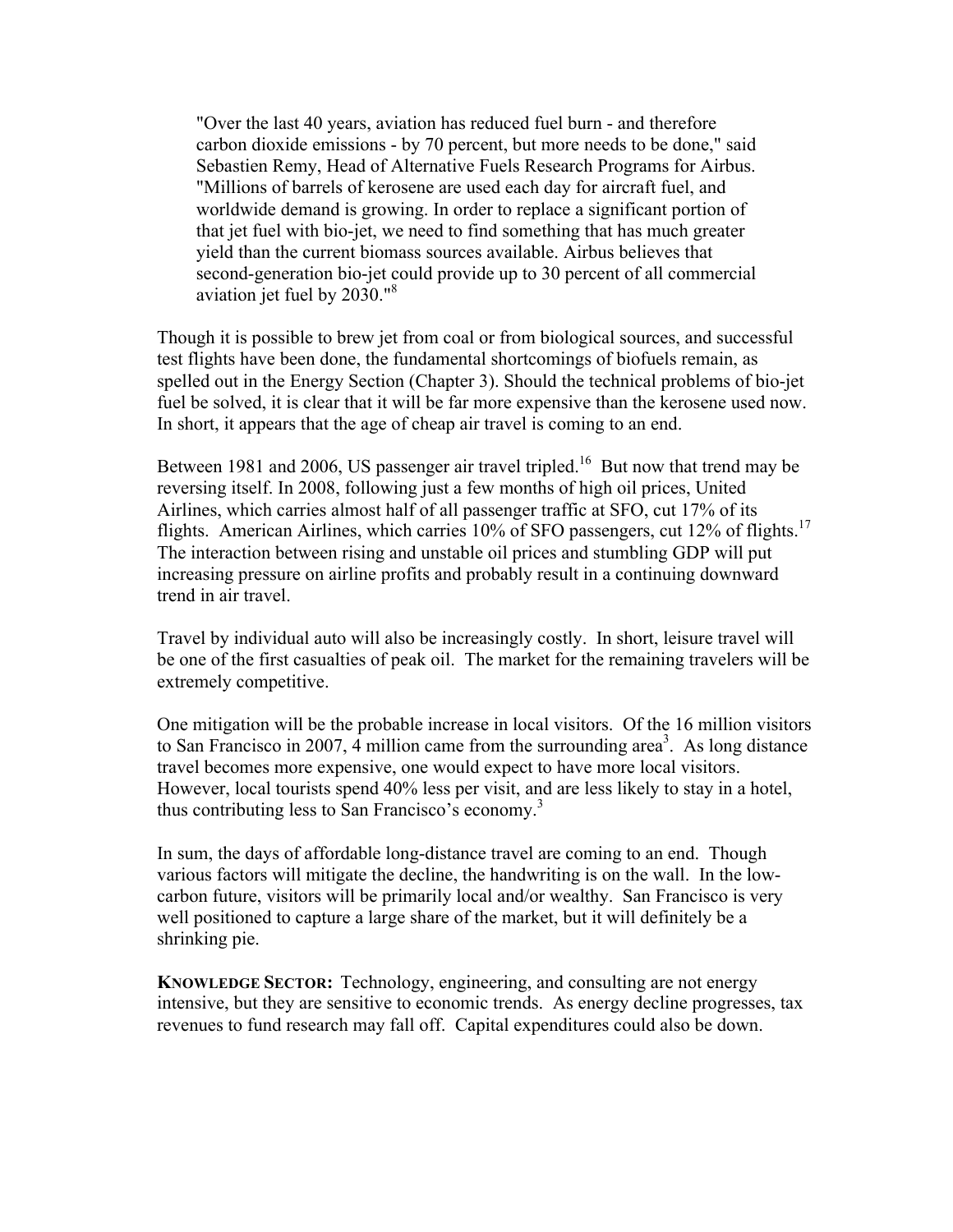**FINANCIAL SECTOR:** As we know, this sector has been hit hard by US economic woes. Even when the financial markets begin to recover, a continuing loss of confidence in the dollar is likely.

Both the financial sector and the knowledge sector are dependent upon regular interaction with the rest of the world. As physical travel becomes more expensive, high-speed, reliable internet connectivity will become even more vital than it is today. To keep our service sectors competitive, San Francisco needs to make this a priority.

**TRADE**: Since both water and air freight are dependent on oil, it is likely that international trade will eventually decline - how soon is unclear. What is clear is that there will be a mode shift in shipping. Going forward, the historic decline in relative cost of air freight compared to rail and water shipping will reverse. Air freight will surely decline rapidly, because its fuel use per ton of cargo is approximately thirteen times as high as that of water freight. Because of its dependence on air travel, "just in time" inventory may very soon be unmanageable.

The vast majority of San Francisco's exports are services. On the one hand, service businesses are relatively impervious to fuel issues. On the other hand, they depend upon the state of the general economy.

**CITY REVENUES:** In general, San Francisco will have to do more with less. Demands on the city budget will rise at the same time as revenues fall. The city is seeing something like that now, with the difference that the squeeze on city finances due to peak oil and gas will be indefinite, if not permanent.

Though predictions vary, rising fuel prices will probably lead to an influx of new residents escaping the car dependence of the suburbs, so expect property taxes, the city's biggest source of revenue, to hold up relatively well. In the past year, for example, San Francisco real estate values have gained as much as 30% in value relative to suburban real estate. (Suburban values have fallen less than San Francisco.)<sup>11</sup>

On the other hand, transfers from the state and federal governments will be ever more pinched. San Francisco itself has far more non-fossil-fuel resources than most localities in the state and nation. The same factors that will impact the city's municipal budget will have an even greater negative impact elsewhere. Long term, the city's fortunes are tied to the future of the region, state and nation, but the better San Francisco prepares itself for the era of expensive and possibly scarce energy, the more people will be attracted to it, and the better it will fare as a metropolis.

Another big vulnerability is the 18% of San Francisco's revenues that come from the experience sector. Peak oil will reduce both the number of visitors and the amount they spend.

Meanwhile, as revenues fall, urgent needs for infrastructure projects to cope with the coming shift in transportation modes will require massive capital investment. The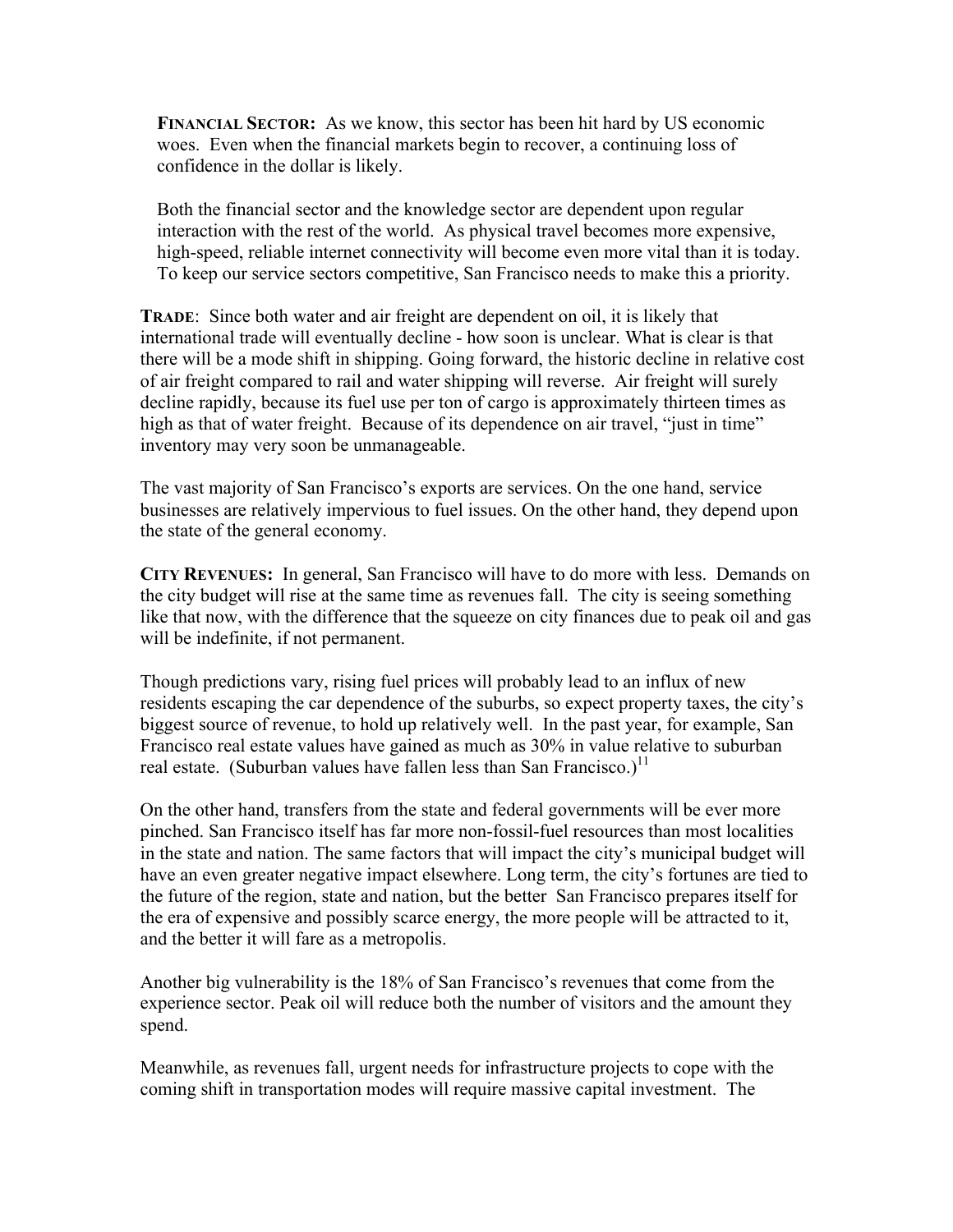Municipal Transportation Agency will especially need funds to prepare for an influx of passengers. There may be federal funds available as part of the stimulus package in 2009.

**SAN FRANCISCO INTERNATIONAL AIRPORT (SFO)**: If air travel undergoes a protracted decline, the airport will be in the unenviable position of needing to raise landing fees to cover debt payments and other expenses, even as airlines struggle to survive. Currently, the airport pays \$22 million into the city's general fund each year. This payment is calculated as a percentage of the airport's revenue, which may decline.

As air travel becomes increasingly a luxury affordable only to the wealthiest elite, it could be difficult for SFO to manage its debt. Contracts with airlines are written with escalator clauses to enable the Airport to raise fees in the event that revenues fail to cover expenses.

**PORT OF SAN FRANCISCO:** The Port of San Francisco is an enterprise department of the city, but also is subject to oversight by the state. If the city allows the port to continue to deteriorate, the cost of bringing its maritime facilities into working condition will be higher and harder to raise.

# **4.3 Strategies**

Constricting oil and gas supplies will cause three bad results simultaneously: a faltering economy, declining city revenues and a need for additional spending. In addition, trade will fall off. San Francisco lawmakers need to treat this situation as the structural issue it is, and not a temporary problem. The basic conceptual framework for coping:

**CITY PLANNING SHOULD TAKE RISING OIL AND GAS PRICES INTO ACCOUNT:** San Francisco uses a purchased econometric model of the city's economy. In this model, energy prices move with general inflation. In fact, the model cannot consider fast-rising energy prices. Until the recent downturn, the increase in the price of crude oil averaged over 25% per year since 2002. The model needs to be upgraded to be more realistic. If the model cannot be revised, then a separate calculation needs to be made when evaluating the effect of potential legislation.

Quite aside from the use of the econometric model, evaluations of policies and plans generally do not adequately consider energy use. San Francisco has a plethora of commissions and agencies, nearly all making plans based on past energy prices. This was a reasonable thing when energy was cheap. That assumption now needs to be changed. All city plans need to include a section explicitly assessing the effect of expensive and scarce energy.

LOOK FOR NEW REVENUE SOURCES THAT ENCOURAGE CONSERVATION. Enact a carbon tax. San Francisco will face declining revenues from the hotel tax and from state and federal revenue-sharing. MTA will need large infusions of cash to cope with increasing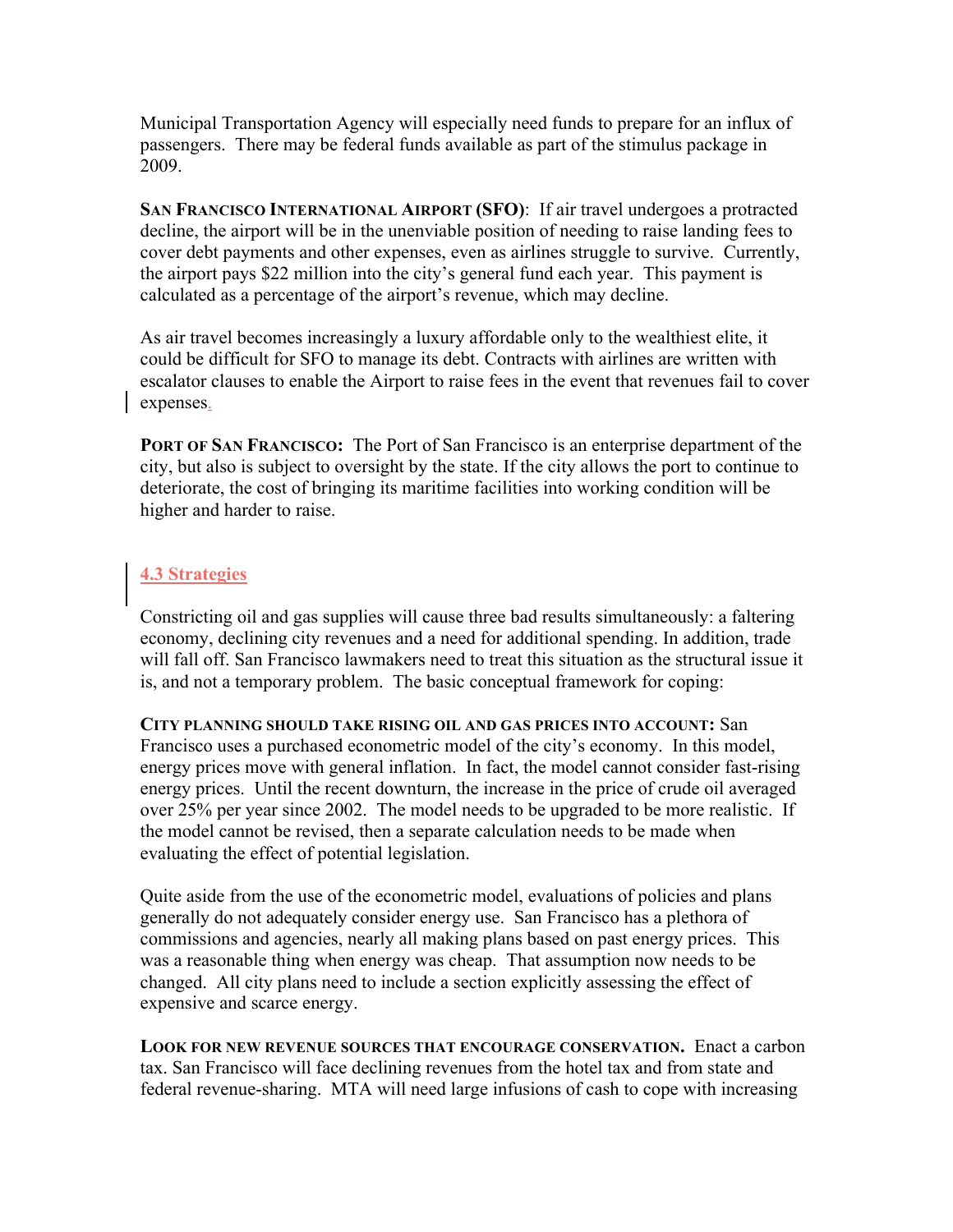ridership at a time of rising fuel prices. Politically, it will be difficult to enact a carbon tax large enough to be a major revenue source; however it could be part of a revenue raising package.

Another possibility would be to set a floor under gasoline and diesel prices in the city. If the market price of vehicle fuels dropped below the floor, the difference would go toward public transit. See below for a discussion of the business tax.

Other possible revenue sources include: variable parking charges, city car tax, congestion pricing tolls, impact fees on new parking spaces and garages. However, all these possibilities have the drawback that they will decline with auto use.

**PRIORITIZE HIGH-SPEED INTERNET THOUGHOUT THE CITY.** As physical transportation becomes more expensive, electronic transmission of data will be necessary to maintaining our economic functionality. A well-functioning broadband network will facilitate telecommuting, virtual conferencing, and so on, to replace face-to-face communication. Overnight letter and package services will fast become impractical due to rising air freight costs, so without an efficient on-line "shipment" system, productivity will be constrained. This will be extremely important to San Francisco, with our location on one coast and many overseas customers. The proposal to lay fiberoptic cable each time a street is dug up should be seriously considered.

**DEVELOP THE SOUTHEAST WATERFRONT TO TAKE ADVANTAGE OF THE COMING RISE IN SHORT HAUL WATER FREIGHT.** As discussed above and in the Transportation section below, the redevelopment of the port is both a challenge and an opportunity. Should Federal infrastructure funding become available, this project is ideal for submission. It needs to be a priority.

**FORMULATE A PLAN TO REVITALIZE RAIL IN SAN FRANCISCO.** A modern city needs modern freight and passenger rail service. One vital improvement is the tunnel through which trains approach the southeast waterfront. The inadequate size of the current railway tunnel is a choke point for our ability to replace trucks as virtually the only method of moving goods into San Francisco. Fixing it is the first step toward a functional freight system. Federal funds could become available for this sort of infrastructure improvement. Our plans need to make it a high priority.

Beyond the enlargement of the tunnel, San Francisco needs to formulate a plan to improve rail access to the city. When oil and gas are prohibitively expensive, electric rail will be the major transport mode. Convenient rail access will become increasingly important to maintaining the vitality of the experience sector. Cities and regions with well developed rail will be at a competitive advantage, but such development takes time. Start now.

**AVOID ORPHAN INFRASTRUCTURE**. San Francisco's infrastructure plans need to take the long-term view. There will not be enough funding to handle all important projects, so priorities will have to be carefully set. For example, while the airport is busy today, its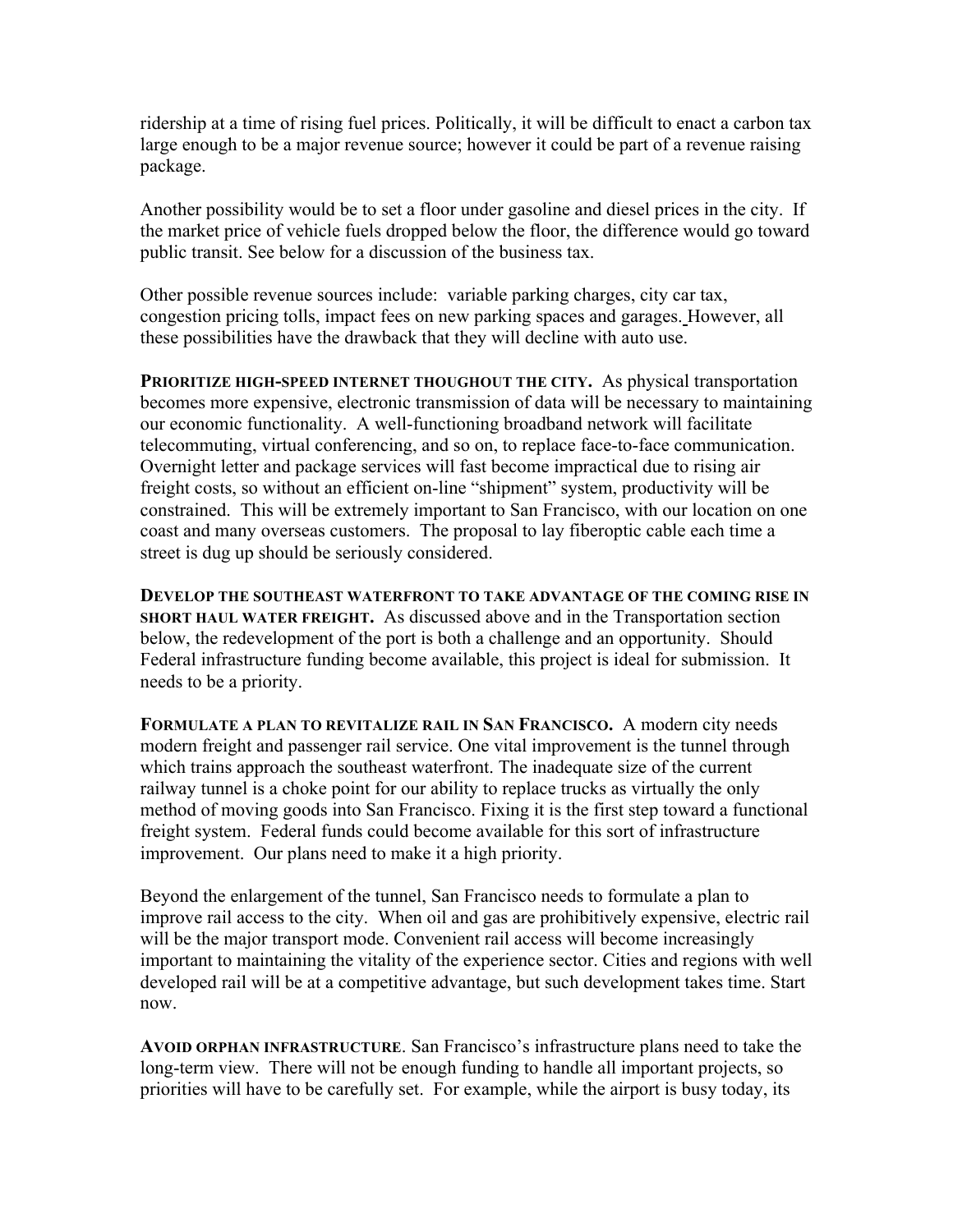future prospects are murky. Upgrades to the airport could fall into the category of orphan projects. The best plan is to wait and see, because improvement funds probably would be better spent elsewhere.

**EXPAND AND STRENGTHEN PROGRAMS FOR LOCAL SMALL BUSINESSES.** Strengthening the local core of our economy will become more important than ever as Peak Oil & Gas hits, in order to protect our residents from the bad stuff happening in the broader economy. To a certain extent, market forces will push toward localization, but there may be dislocations. Also, cities and regions that act now to prepare will fare better in the transition time.

The City needs to create local sources of key resources. The Board of Supervisors should direct the Controller's Office to begin studying the city's balance of trade to identify pivotal imports. Then the Economic Strategy Report needs to be expanded to include a strategic plan to locally source vital inputs to our economy. Local control over two of the most important ones, food and energy, is top priority. These items are discussed in subsequent chapters of this report. However, these are far from the only inputs to look at. If we knew the composition of San Francisco's balance of trade, we could identify other vulnerabilities and begin to plan to mitigate them.

There is a great opportunity for small, local business to gain in importance as trade declines. This is not a bad thing, because small business generate new jobs. According to a 2006 study by Kent Sims, a former city economist, small businesses are more reliable employers in bad economic times than large companies.<sup>18</sup> They also keep profits local. San Francisco should take advantage of the changing economy to become more economically sustainable.

City government could push much harder to promote small businesses. San Francisco could use its financial might to pressure its own bankers to invest in and loan to local businesses. There is already legislation on the books, the Community Reinvestment Act, which requires that banks that do business here devote a portion of their lending to the local community. This legislation needs to be strengthened -- and enforced.

San Francisco could also use its own purchases to give market support to local business. Such a policy is in place, but is not enforced.

The City could also make it easy to invest in local businesses. Banks who want to do business in the city could be required to support a local venture capital fund, including a local micro-finance fund. This fund could also accept direct investment from local small investors, allowing neighbors to invest in neighborhood businesses. [Here's one example of an opportunity San Francisco is missing: The California Clean Tech Open Competition is a contest held right here in San Francisco for putative clean tech startups. Most of the winners are local; many are students at the Presidio School of Management. The 2008 winners got seed money -- and free rent for a year in San Jose.]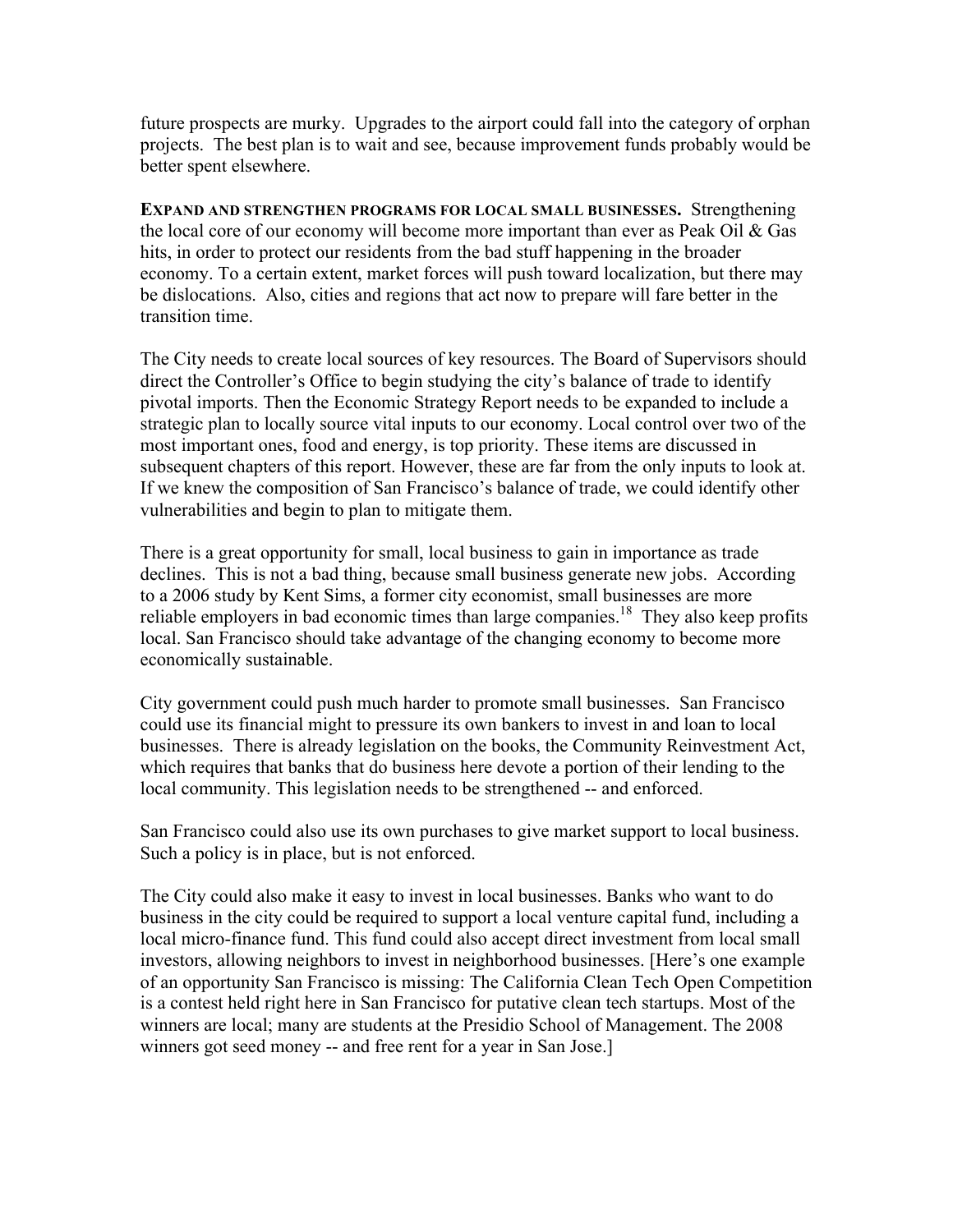San Francisco needs to orient the business tax toward small businesses by making it progressive, based on gross receipts, not payroll, with an exemption for micro businesses. Such a tax change could raise needed revenue too.

#### **\*\*Recommendations\*\***

- **Require the Controller's Office and other departments to consider rising energy prices when evaluating potential policies and legislation**.
- **Direct the Office of Economic and Workforce Development to revise the** *Economic Strategy Report* **in light of increasing fossil fuel prices.**
- **Direct the Controller's Office to prepare a report on San Francisco's balance of trade, with attention to identifying key imports. Follow this with the creation of a strategic plan to find or develop local sources of these inputs.**

**Expand and enforce the City's own policy of sourcing locally for city purchases.**

**Resume development of a project to make high-speed internet available to all residents throughout the city.**

**Establish local venture capital and micro-lending funds.**

- **Revise the City's business tax to be assessed on gross receipts as it used to be, and to be progressive, with an exemption for the smallest businesses.**
- **Look for new revenue sources for city government to fund the transition despite declining revenues from current sources: Carbon tax Progressive business tax Demand-sensitive parking fees City vehicle tax Gasoline tax based on price floor**
- **Develop the southeast waterfront to take advantage of the coming rise in short haul water freight.**
- **Evaluate plans for new or improved infrastructure to avoid "orphan" projects which will lose their rationale in light of Peak Oil and Gas.**

=============================================================

**Enlarge the railway tunnel giving access to the port.** 

**Formulate a plan to build a modern freight rail facility in San Francisco.**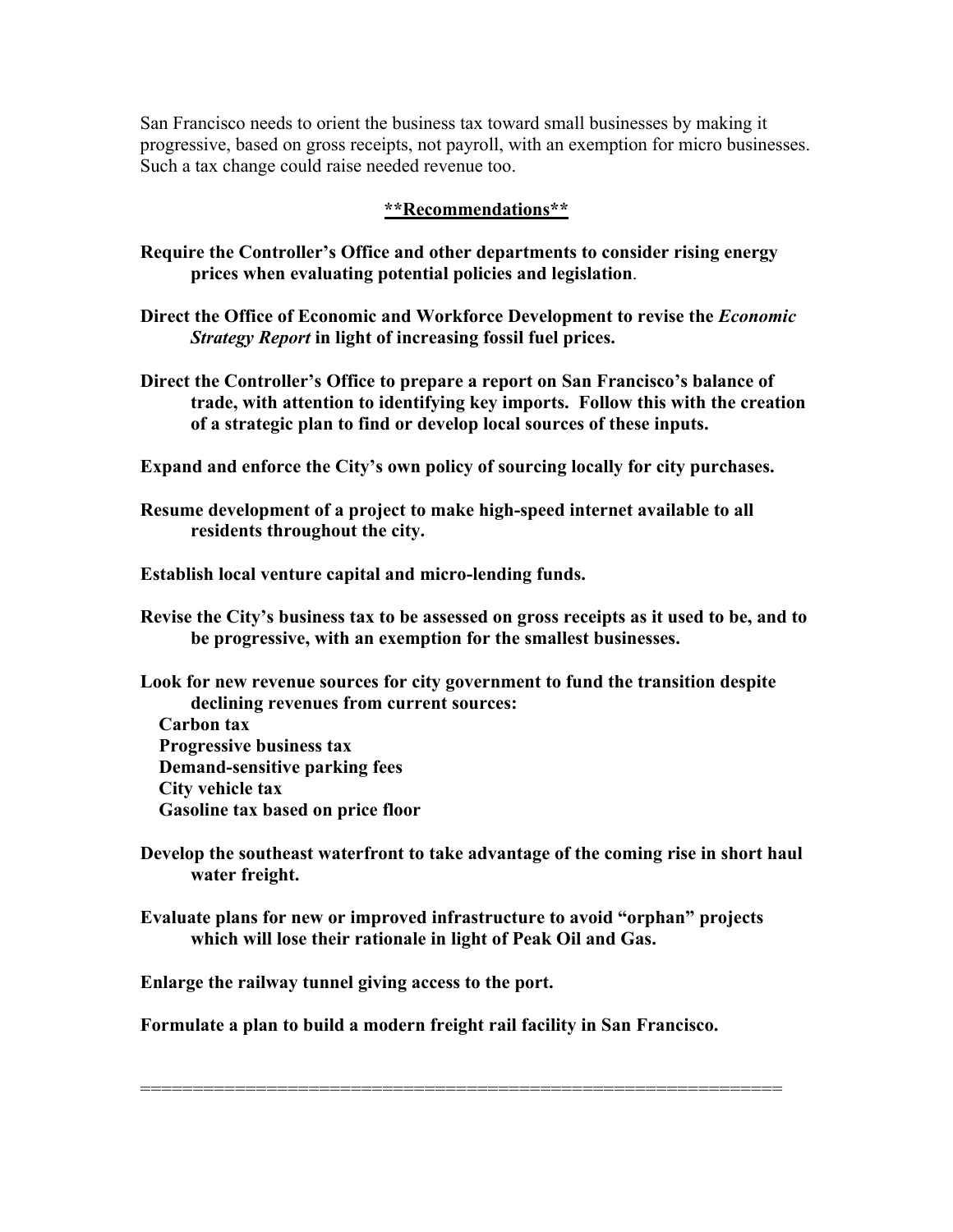### **ENDNOTES:**

<sup>1</sup>*2002 Commodity Flow Survey*, a partnership between the U.S. Department of Commerce, Bureau of the Census, and the Bureau of Transportation Statistics of the Department of Transportation, quoted in East-West Gateway Council of Governments Data Center,

*http://www.ewdateway.org/DataCenter/STLRegData/Trans/FreighShare/freightshare.ht ml*

2 Energy Information Agency, United States Department of Energy*, US Energy Consumption by Fuel, Forecasts and Analysis of Energy Data*, http://www.eia.doe.gov/oiaf/forecasting.html

3 San Francisco Convention and Tourism Bureau, *San Francisco Fact Sheet*, 2006 and 2007

4 Mayor's Office of Economic and Workforce Development, *Sustaining Our Prosperity: The San Francisco Economic Strategy*, November, 2007

5 Hummels, David, *Have International Transportation Costs Declined?,* University of Chicago, 1999

6 Glaeser & Kohlhase, 2004, quoted in Disdier, Anne-Celia, and Head, Keith, *The Puzzling Persistence of the Distance Effect on Bilateral Trade*, July 29, 2006

7 Lloyd's Register *World Fleet Statistics Tables*, London, 2000

<sup>8</sup> http://www.enviro.aero/Aviationindustryenvironmentalnews.aspx?NID=218

<sup>9</sup>Port of Oakland, Maritime Facts, *http://www.portofoakland.com/maritime/facts\_comm\_02.asp*

10 City and County of San Francisco, *Financial Statements*, June 30, 2007

11 "Bay Area Home Prices Still in Free Fall", San Francisco *Chronicle*, December 19, 2008

12 Airport Commission, San Francisco International Airport, *Financial Statements*, June 30,2007

13 San Francisco Planning and Urban Research (SPUR), *Hard Choices at the Port of San Francisco*, April, 2008

14 Sill, Keith, Senior Economist, Federal Reserve Bank of Philadelphia, *The Macroeconomics of Oil Shocks*, Business Review, First Quarter, 2007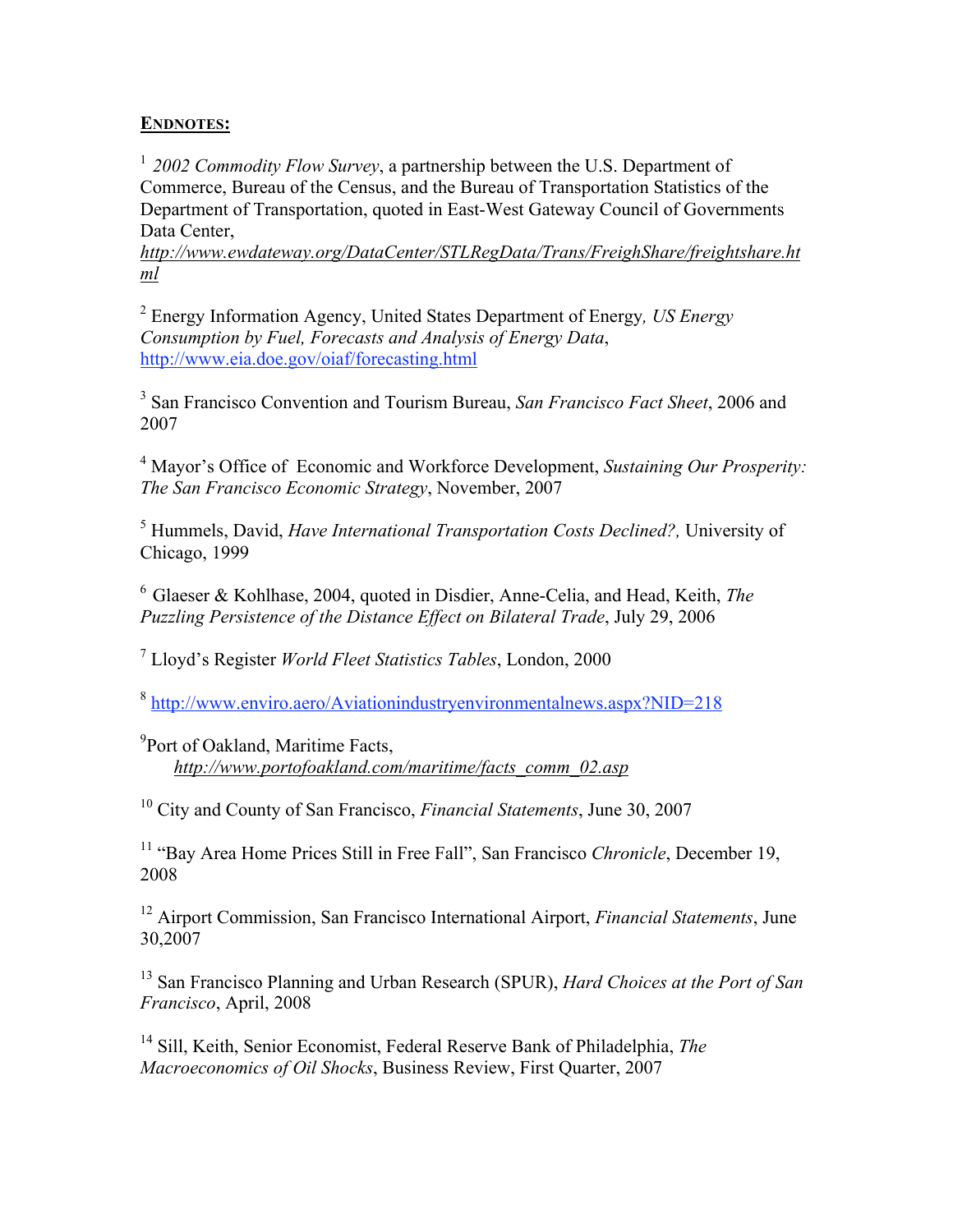15 Energy Information Agency, United States Department of Energy, *Monthly Energy Review*

<sup>16</sup> Research and Innovative Technology Administration, Bureau of Labor Statistics,http://www.bts.gov/programs/airline\_information/air\_carrier\_traffic\_statistics/a irtraffic/annual/1981\_present.html

<sup>17</sup> San Francisco *Chronicle* business section, June 6, 2008

18 Sims, Kent, *Economic Impact of San Francisco Small Businesses in the Recession, 2000-2004*, June, 2006, http://www.cal-insure.com/SmallBusinessImpactReport.pdf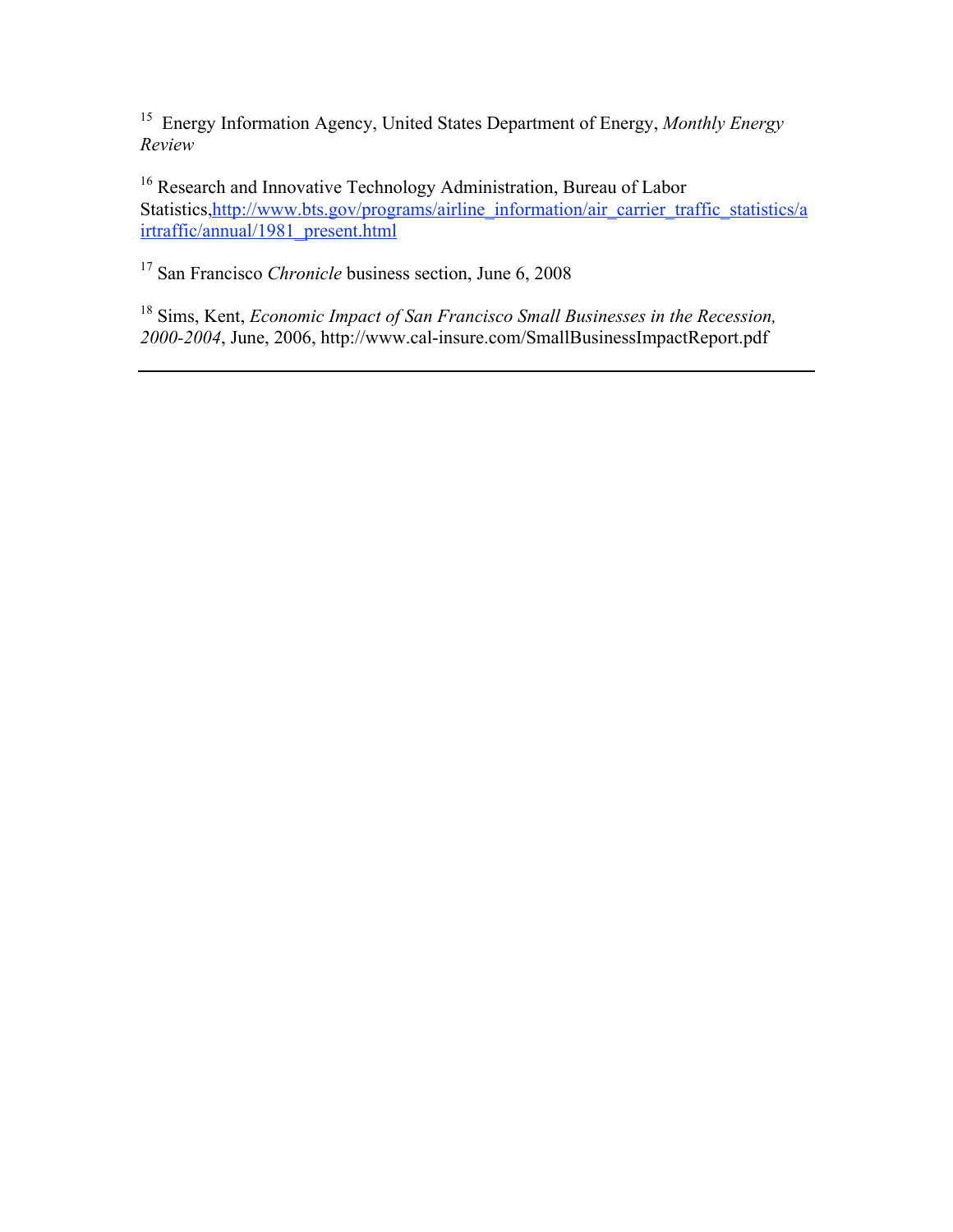### **5. Food Security**

#### *Assessment of Current Realities*

The US's industrial food system is dangerously dependent on petroleum, and when fuel shortages eventually occur, this dependence will compromise our ability to grow the food we need for our basic survival.

Although you don't find any oil on your dinner plate, petroleum and other fossil fuels are inside almost every bite we eat. At least one-tenth of all US energy is swallowed by our highly industrialized and centralized food system.<sup>xxxix</sup> The synthetic nitrogen fertilizers that are essential for high crop yields are a byproduct of natural gas. Gasoline and diesel fuels power the combines that rumble through the grain fields. Millions of kilowatts of electricity are burned up in the factories that process the packaged goods that line the supermarket shelves. And then there's the fuel required simply to get food to market. We now have a globalized food system, one in which the typical American meal travels 1,500 miles from farm to fork. Organic products — though they may have a more sustainable veneer — are in many respects no different; 10 percent of organic products come from abroad.

According to Peak Oil researcher Richard Heinberg, for every calorie of food we produce, we need to expend about 10 calories of fossil fuels. $x<sup>1</sup>$  This is an unsustainable equation. Under our current food system, an interruption in petroleum supplies would put us all on a strict diet.

The dangerously tight connection between oil and food was on display last year when high oil costs contributed to a spike in commodity prices. In 2008, global prices for crucial commodities such as corn, wheat, and rice doubled or even tripled, sparking food riots around the world. In the US, food continues to be abundant, but consumers have also been hit with rising costs: The price of eggs rose about 40 percent in 2008, and has only slowly come back down.<sup>xli</sup>

There are several reasons for skyrocketing food prices. Climate change is likely playing a role. The biofuels boom is also a culprit, as significant acreage is set aside to cultivate crops that — in the words of author Raj Patel — are being "set on fire." The volatility in fossil fuel prices has also forced food production costs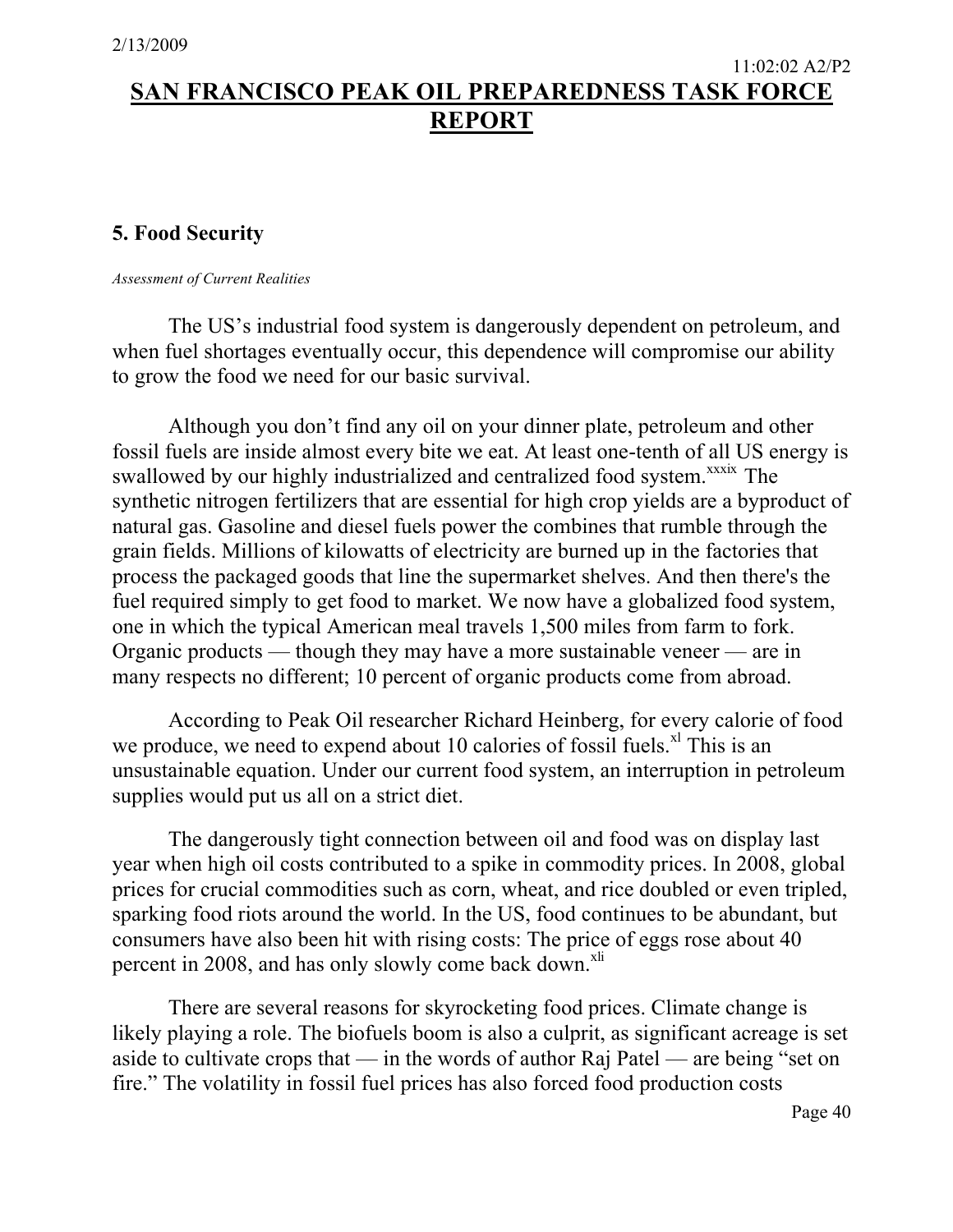upward. Artificial nitrogen fertilizers are a key example. According to the US Department of Agriculture, in 2007 farmers were paying more than twice as much for fertilizers as they were in 2000.<sup>xlii</sup> As *New York Times* columnist Paul Krugman has put it, "Cheap food, like cheap oil, may be a thing of the past."<sup>xliii</sup>

Fortunately, San Francisco is blessed to be located within a region of impressive agricultural assets — from the grape-growing hillsides of Sonoma and Napa to the fertile soils of the Sacramento Valley to the decimated but still extant orchards of the far East Bay. California's mild Mediterranean climate is ideal for growing a diverse range of fruits, vegetables and grains, and the oak and grassland savannah of the state is perfect for grazing livestock.

At the same time, the region enjoys important cultural advantages. San Francisco is among the "foodie" capitals of the country, and the appreciation for fine foods has helped re-establish regional food systems via farmers markets, Community Supported Agricultural (CSA) programs, and restaurants and groceries that prioritize selling locally produced foods. According to a report published in September 2008 by the American Farmland Trust and Sustainable Agriculture Education (SAGE), in the San Francisco "foodshed," food production for sale directly to customers is increasing at about 9 percent a year. $x^{div}$ 

The San Francisco Foodshed Assessment by SAGE and American Farmland Trust concentrated its research on the food produced within a 100-mile radius of the Golden Gate Bridge. While this is an essentially arbitrary number (it excludes important food producing counties such as Fresno and Tulare), the 100-mile figure is useful shorthand for defining a "local" food system in a petroleum-scarce future.

The Foodshed Assessment discovered that, in gross aggregate terms, the region is food self-sufficient. The City and County of San Francisco consumes about 935,000 tons of food a year; the Bay Area as a whole eats about 5.9 million tons of food annually. Within the 100-mile radius, roughly 20 million tons of food including more than 80 separate commodities — are produced a year. The region is, in fact, capable of growing enough food to feed itself.

But the picture becomes more complicated when considering exactly what types of foods are produced, and where they are eventually eaten. Northern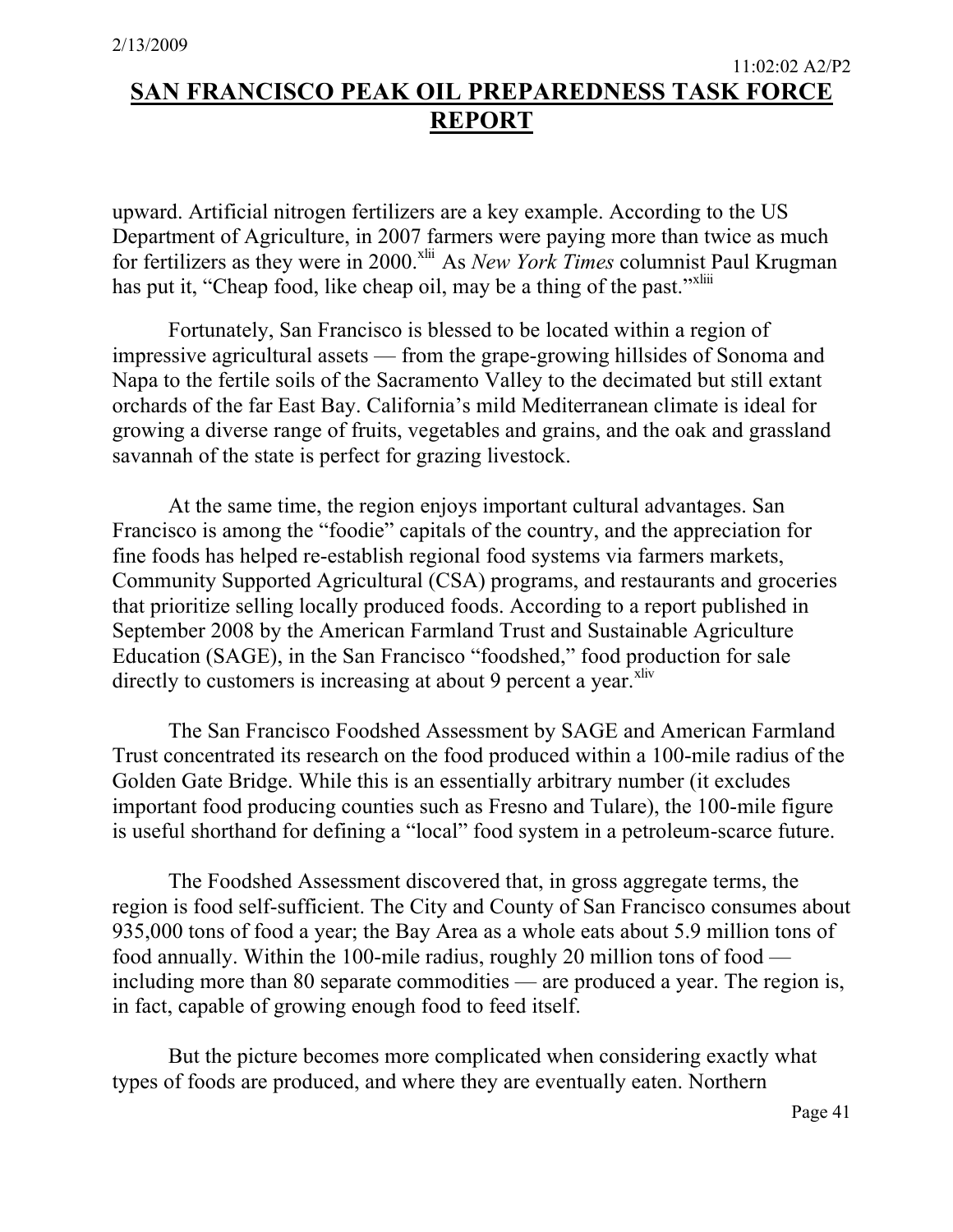California agriculture  $\frac{1}{2}$  a \$10 billion industry, or one-quarter of the state's total food economy — is highly concentrated on the most lucrative fruits, vegetables, nuts, and dairy products. Grains account for only four percent of the foodshed's agricultural production. This is less an issue of environmental capacity — many grains can thrive in the area's soils and climates — than it is a matter of economics. It is not financially wise to grow bulk commodities on expensive land.

The Foodshed Assessment concluded that certain key foods are not currently grown sufficiently to meet the region's needs: eggs, citrus fruit, wheat, corn, pork, and potatoes.

Our globalized food system is to blame for the contradiction of simultaneous abundance and scarcity. Much of the food grown in the region is destined for export to other parts of the country — or even, in the case of wine grapes, other parts of the world. The rich soils of the Salinas Valley in Monterey County are a good example of the dynamics at play. The area accounts for one-third of the vegetable production in the foodshed study area. Yet the vast majority of the area's harvest is consumed in other parts of the US; the Salinas Valley, often referred to as "The Nation's Salad Bowl," grows more than half of the lettuce eaten in the US.

While salad mix, almonds, and wine might make for a nice appetizer, it's hardly a recipe for a well-balanced diet. Farmers and policy makers need to reconsider whether growing food for export is the wisest course, and whether the region's fertile soils couldn't be better used to grow a variety of crops for regional consumption. Yolo County organic grower Paul Muller of Full Belly Farm summarizes the challenge: "We have spent 100 years dismantling America's local food systems. It's time to grow them back."<sup>xlv</sup>

### *Vulnerabilities*

The global food system's susceptibility to fossil fuel price increases poses a major challenge to maintaining food security in San Francisco. As fuel prices rise, they will push food costs upward. At first, this will mean additional stress on families' budgets as City residents are pressed to maintain their food consumption habits. While rising food costs will affect all San Franciscans, pressures will be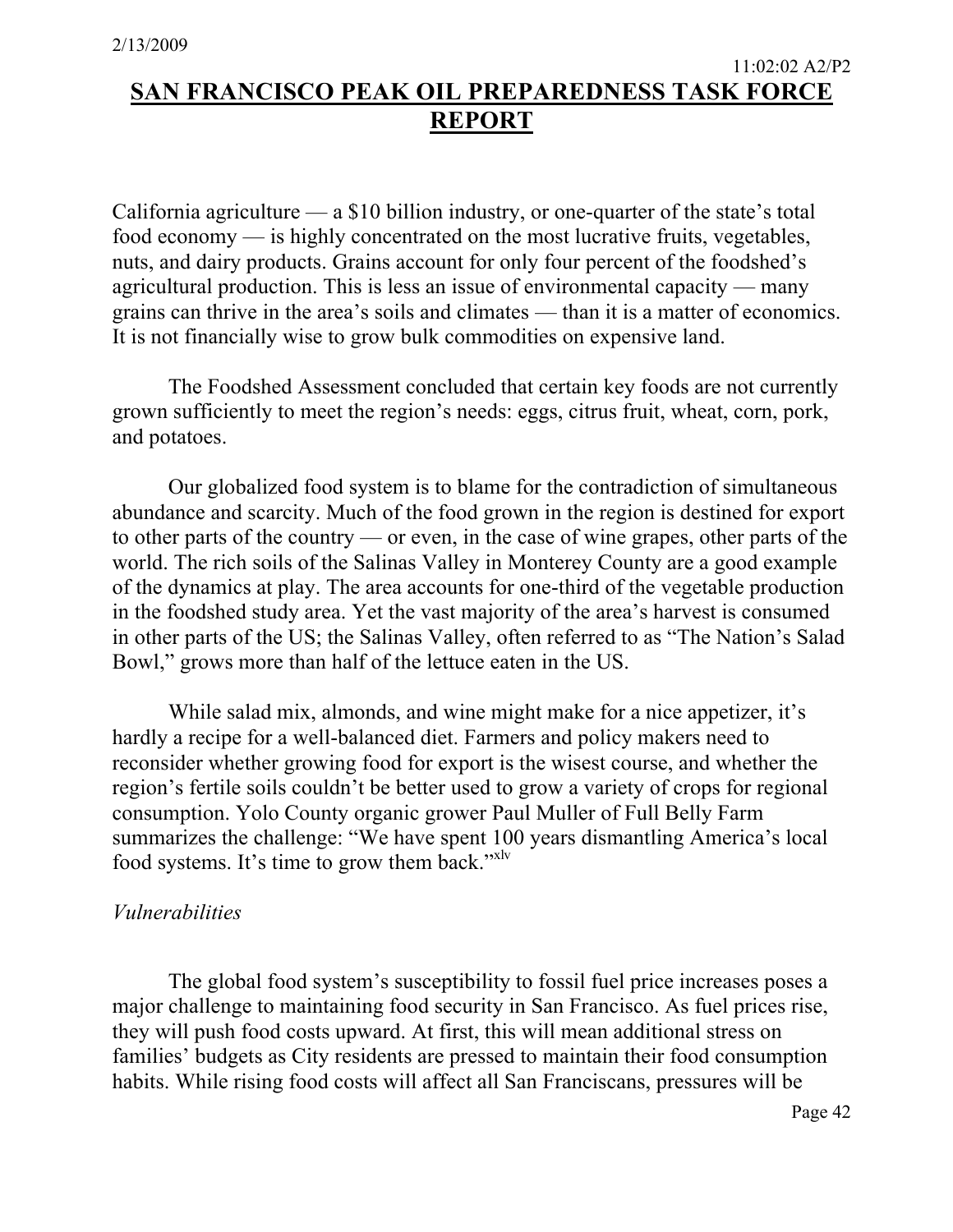especially acute for City households that are already on the brink of hunger. According to the San Francisco Food Bank, nearly 150,000 residents — or almost one-fifth of the population — are currently at risk of hunger. $x^{\text{lvi}}$ 

The greater risk is that price shocks will eventually translate into physical shortages, and that food will become scarce for all residents, regardless of income levels. Such a scenario is nothing short of a public health emergency.

If that were to occur, the food crisis would not be limited to San Francisco, of course, but would likely affect the nation as a whole. This is the key weakness of a globalized food system: All local communities are vulnerable to disruptions in the long and complicated industrial food chain. The best strategy to reduce this vulnerability, then, is to re-regionalize our food system.

### *Mitigation Strategies*

To meet the Peak Oil challenge and create a largely fossil fuel-free food system, San Francisco must pursue two key policy tracks. The first is to work with regional policy makers (such as ABAG, the Association of Bay Area Governments) to encourage diversified regional food production while at the same time strengthening regional freight networks by investing in rail and water transport. The second is to vastly increase San Francisco food production by encouraging vacant or underutilized land to be used for gardening and to equip residents with the skills and materials they need to be successful gardeners.

It should be noted that these parallel efforts are closely related. As San Francisco begins to distinguish itself as a leader in urban food cultivation, City leaders will be better poised to encourage other Bay Area officials to reconsider their current land use policies.

### *Diversify Regional Agriculture and Rebuild Efficient Transportation Networks*

A century ago, in an era before utter reliance on petroleum, San Francisco was a thriving cosmopolitan city of roughly 350,000 people that was able to feed itself mostly from the bounty of the surrounding countryside. While certain key factors have changed — most obviously the loss of farmland due to suburban sprawl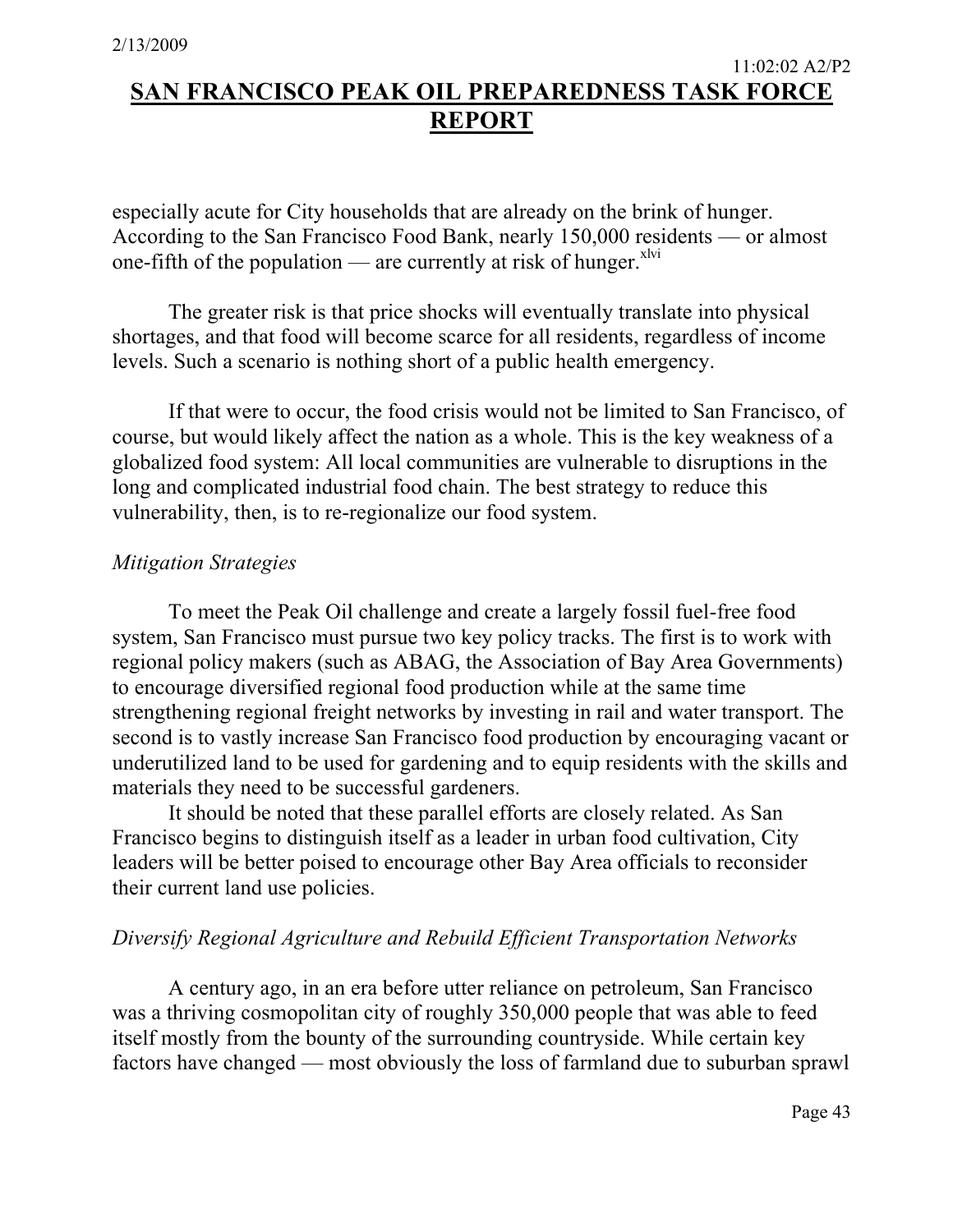— it seems reasonable that, with determined political energy, a similar system could be reestablished in the  $21<sup>st</sup>$  century.

Successfully recreating a local food system will require diversifying agricultural land use to include more grain and humane meat production; encouraging farmers to adopt organic and sustainable methods; and improving transportation links from the farm fields to the urban center.

One way of encouraging a diversification in agricultural production is by protecting the region's endangered farmlands. There are roughly 10 million acres of land in the 25 counties that lie at least partially within a 100-mile radius of the Golden Gate Bridge. According to the Foodshed Assessment, only about half of that land is used for agriculture. One reason for this is the high real estate prices in the region. Every year, valuable croplands are lost to sprawling development; one out of seven acres of urban land in the foodshed study has been developed just since 1990. While Peak Oil will likely halt suburban sprawl and force a cutback in long-distance food shipping, it is still important that county and municipal governments take steps to protect agricultural lands. This could take the form of local governments encouraging farmers to put their lands into agricultural conservation easements and providing additional property tax rebates to growers. San Francisco's elected officials should use their influence with policymakers in nearby counties to promote such land use policies.

At the same time, San Francisco could help diversify regional food production by making a commitment to buying locally. The City should commit to buying as much locally grown food as possible for public institutions such as schools, hospitals, prisons, and government agencies. The City should also encourage private companies to purchase locally grown foods for their cafeterias, and to offer employees incentives for joining CSA programs.

But even a well-diversified regional food system will be dependent on fossil fuels. It's safe to assume that, even in the case of acute fuel shortages, agricultural production will be prioritized as an essential service — the tractors will keep running long after the casual trips to the shopping mall have been wrung out of the system. Nevertheless, it's important for growers to pursue measures to reduce their reliance on fossil fuels. One way of doing this is to adopt organic practices and break their dependence on chemical fertilizers. Another is to pursue low-till and notill cultivation methods that will require fewer tractor hours. Improving irrigation efficiency is also important, as water pumping is the number one use of electricity in California.<sup>xlvii</sup>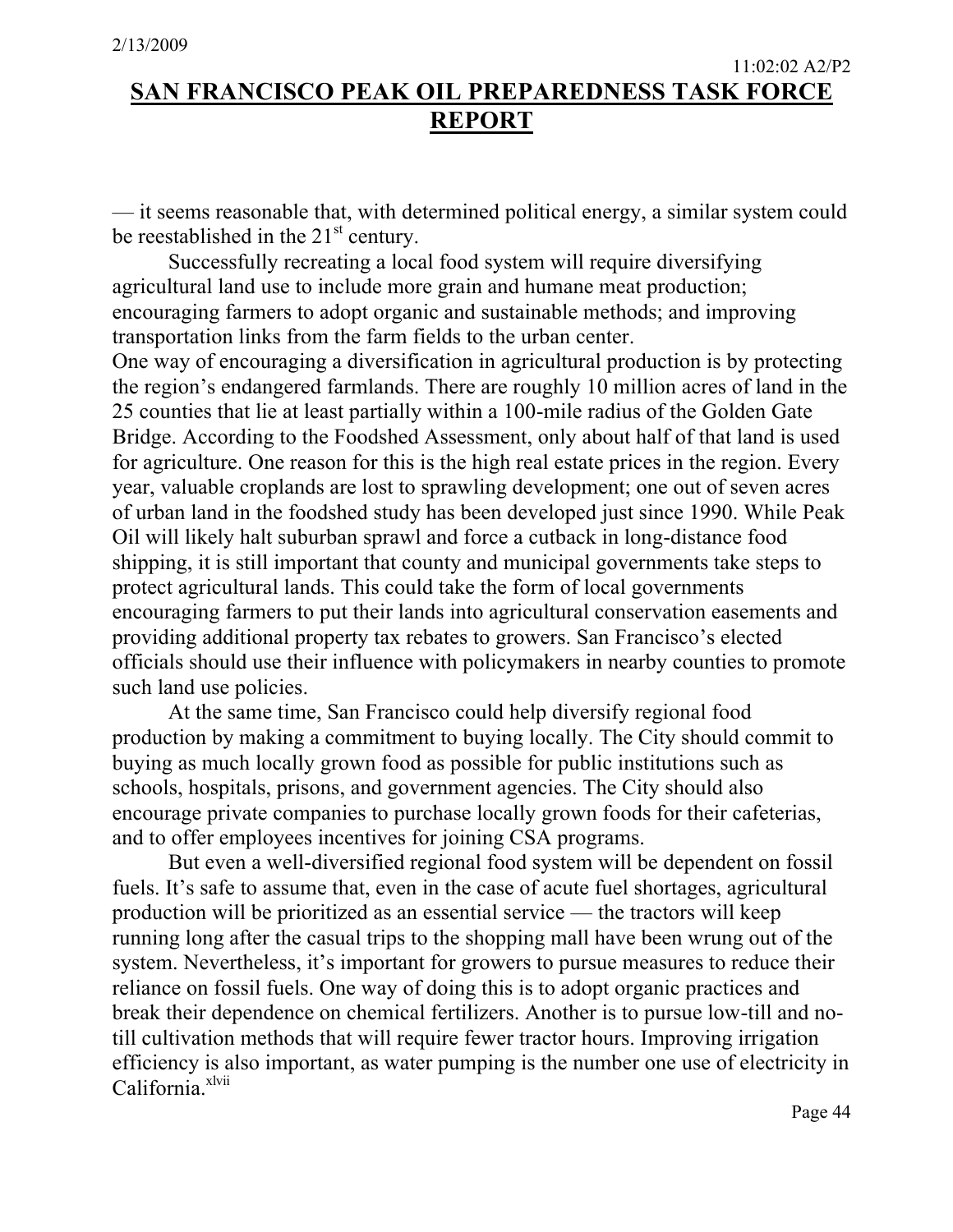Local policy makers can promote a shift to sustainable agriculture by offering industrial growers a property tax rebate if they transition to organic methods, as Woodbury County, Iowa has done.<sup>xlviii</sup> San Francisco's elected officials should use their influence with their peers in other governments to encourage such innovative policies.

Perhaps the most important way to reduce the food system's reliance on petroleum and encourage diversified regional production is by strengthening farmto-market distribution systems. Re-investing in medium distance food freight systems should be a top priority for San Francisco and Bay Area policy makers.

Much of the food that comes into the City arrives here via the San Francisco Wholesale Market and the South San Francisco Produce Terminal. An immediate priority should be rebuilding the rail networks that once linked these depots to the Peninsula and, by extension, to the rest of the state. The City should also pursue rebuilding the freight-handling capacity of the Embarcadero. Reconstructed barge and rail terminals along the waterfront would allow for the shipment of foodstuffs from the Sacramento Valley as well as from Napa and Sonoma counties via the Petaluma River. (For additional recommendations on freight handling, see the Transportation section of this report.)

By encouraging a rethinking of current agricultural practices in Northern California and reestablishing more efficient food distribution, San Francisco leaders can help ensure a steady food supply into the City.

### *Create a Garden Within the City*

With its high population density, small land area, and cool, foggy climate, San Francisco is unlikely to ever be food self-sufficient. Nevertheless, there are huge opportunities for dramatically increasing food production within the City's 49 square miles.

By providing residents with the skills and the resources to start growing some of their own food, San Francisco could become a model of urban food production. This would, most obviously, bolster the City's own food security. Equally important, by demonstrating leadership on the issue, San Francisco's elected officials would be better placed to encourage policy makers in surrounding counties to rethink their current land use.

Historical precedents and contemporary examples from other countries show that there is great potential for San Francisco to boost its agricultural production.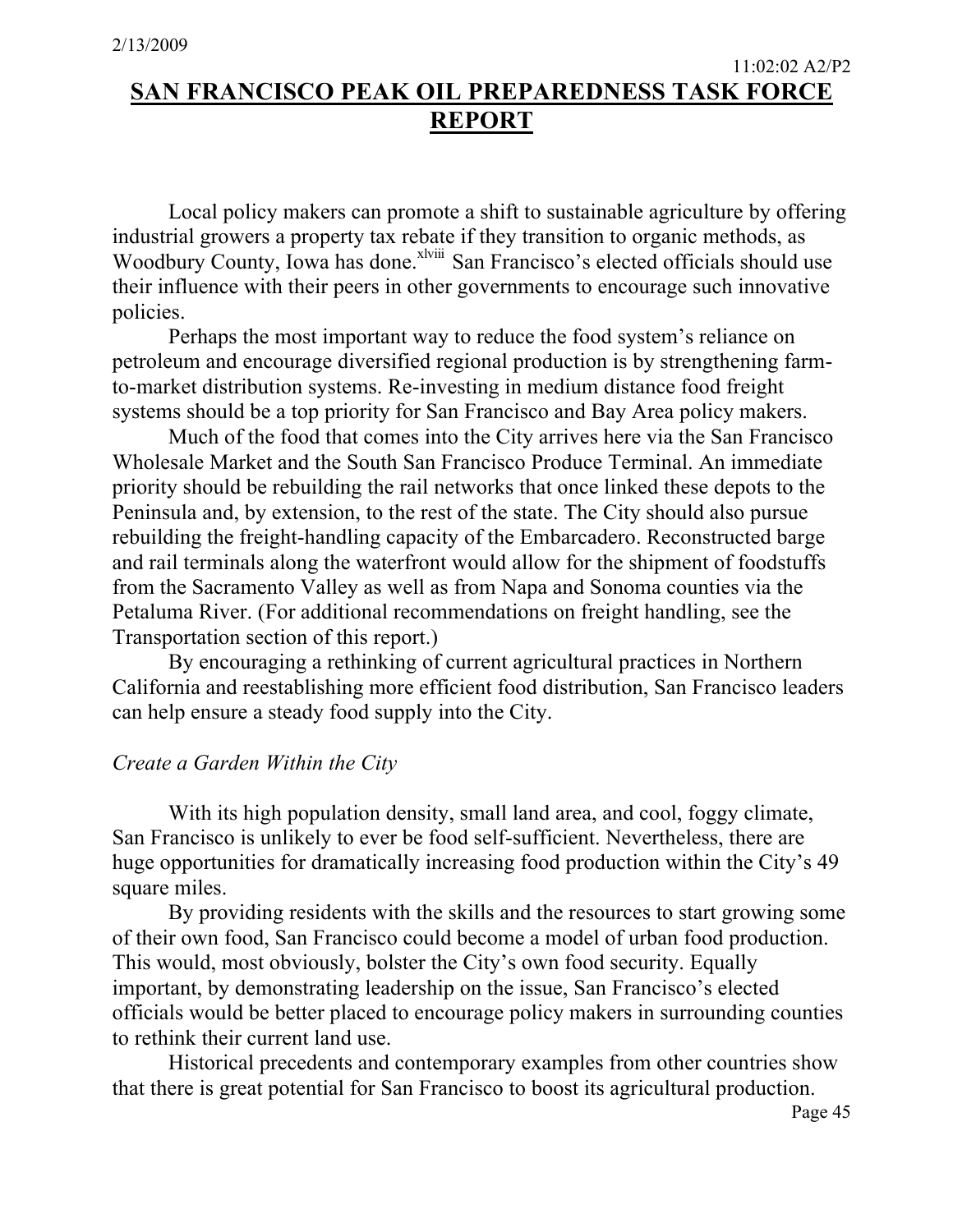Perhaps the best-known example of urban food cultivation is the World War II Victory Garden program. In an effort to free up food for the soldiers (as well as to reduce the amount of fuel needed to transport food for civilians), the government encouraged citizens to grow some of their own fruits and vegetables. Some 20 million Americans answered the call, and by the end of the war nearly 40 percent of fruits and vegetables were coming from backyard or community gardens.<sup>xlix</sup> In San Francisco, part of the lawn in front of City Hall was converted into a vegetable garden, and there were more than 250 garden plots set up in Golden Gate Park.<sup>1</sup>

More recently, Havana, Cuba has shown that widespread, medium-scale urban farming can fulfill nearly all of a city's fruit and vegetable needs. In a kind of dress rehearsal for global Peak Oil, the island nation of Cuba has struggled with a collapse in petroleum availability when the Soviet Union dissolved, Cuba's access to oil dried up. Wracked with hunger, Cubans responded by creating urban gardens throughout the country. Today, Havana organically produces more than 80 percent of its fruits and vegetables.<sup>li</sup>

Unfortunately, the City and County of San Francisco is not doing as much as it can to follow these historical and international models and encourage residential food production. Currently, the City spends less than half a million dollars a year on food production programs and horticulture education.<sup>lii</sup> (This does not include programs paid for by the San Francisco Unified School District or the Community College District.) With a budget of more than \$1 billion, this accounts for a fraction of one percent.

The lack of public resources dedicated to local food production is disappointing when contrasted with the surprisingly large amount of land available in the City.

The SF Department of Public Works estimates that there are some 400 acres of public right of way suitable for conversion into public gardens.<sup>liif</sup> This does not include properties owned by the SFPUC, the SFUSD, or the Port Authority, which could include dozens of additional acres.

There are also hundreds of privately owned but vacant lots within the City that could be converted into productive food gardens. A survey done by Kevin Bayuk of the San Francisco Permaculture Guild and the Urban Alliance for Sustainability discovered 950 vacant lots covering 108 acres. This is likely a conservative estimate.<sup>liv</sup>

Additionally, private backyards are likely being underutilized. Amy Franchesini of Future Farmers and the San Francisco Victory Garden project, using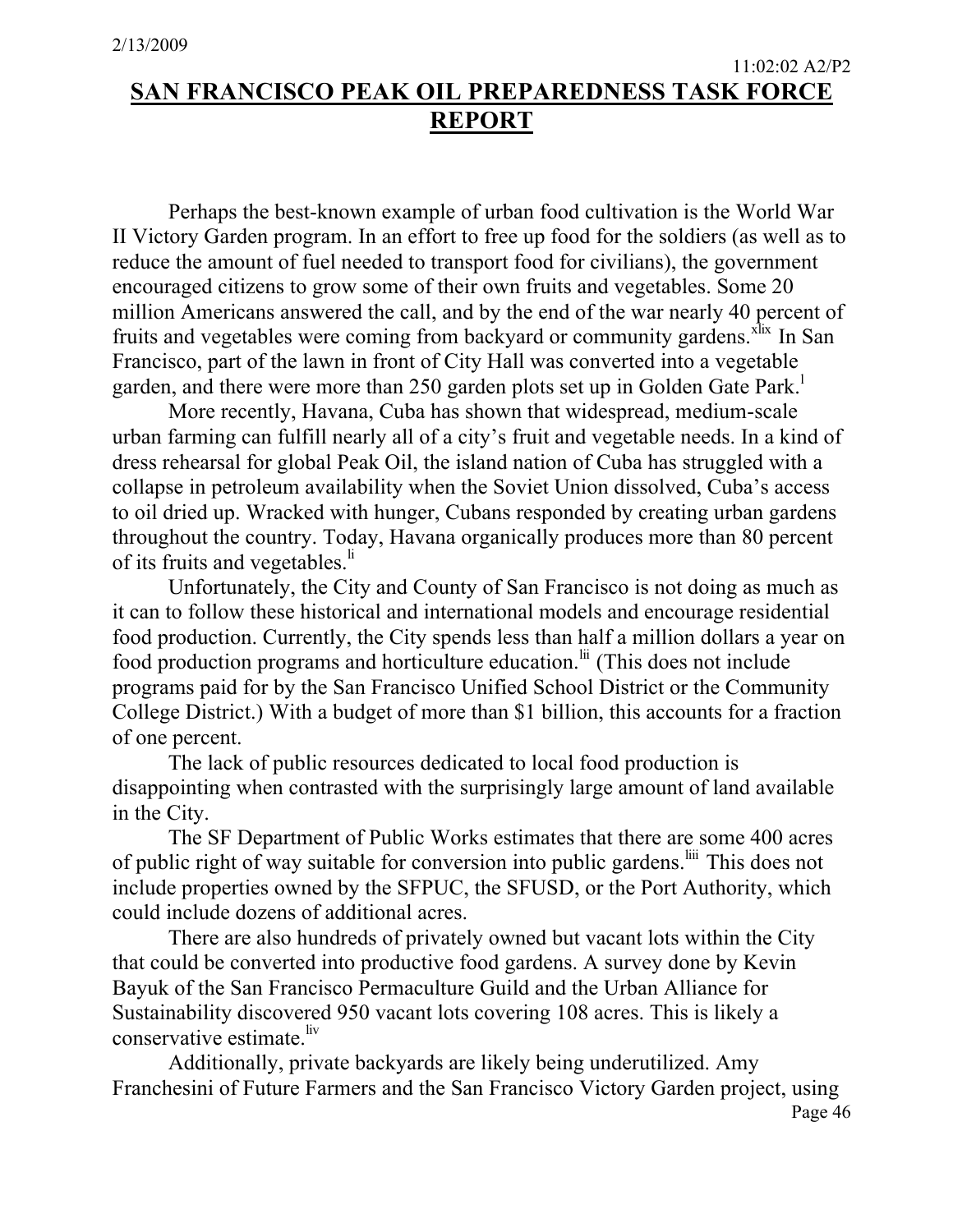block and lot numbers from the SF Planning Department, estimates that there are 1,887 acres of backyard space in City. While there is little way of knowing how these spaces are being used, it's safe to assume that only a small fraction are employed for home food cultivation. $\frac{dv}{dt}$ 

Finally, there is the significant amount of space in the City's parks and public golf courses. In a densely built environment, these green areas provide a valuable recreational purpose. Nevertheless, some portion of these parklands and golf courses could be converted into food gardens, just as they were during the height of WWII.

If put into production, these vacant or underutilized lands would dwarf the acreage currently used by the City's 50 Community Gardens. Since there is, in fact, significant land that can be used for urban food cultivation, the question is: How can the City best take advantage of this surprising resource?

There are two main challenges to address: Making vacant and underutilized land available to residents; and funding programs that will give residents the technical skills and physical resources to grow some of their own food.

In an effort to address those challenges, a select group of City staffers and local community leaders involved in the San Francisco food system gathered at the Main Library on May 6, 2008 for a design charette to imagine how to dramatically boost food production with city limits.<sup>lvi</sup>

Currently, demand for gardening space is outstripping supply — most of the City's community gardens have long waiting lists, and when the Garden for the Environment announced its plans to install backyard vegetable gardens, its staff received nearly 200 applications for 15 available Victory Gardens.<sup>Ivii</sup>

Participants at the design charrette suggested many possible ways of guaranteeing universal access to vegetable gardening spaces. Among other actions, the City should encourage residents to plant fruit trees along their sidewalks and facilitate the removal of curbside concrete to plant sidewalk gardens. To ensure that private backyards are fully utilized, the City could offer special property tax rebates and water discounts for residents who can demonstrate they are growing food. Similarly, the City should offer property owners special incentives to encourage them to allow gardeners to grow food on any vacant parcels. For property owners who have no plans to develop their parcels, the City should pursue creating special agricultural conservation easements. Additionally, the City could offer homeowners incentives for tearing down backyard fences and encouraging whole-block vegetable cultivation and composting, which would likely lead to greater harvests. Similar incentive plans for home water catchment, gray water systems, rooftop gardening,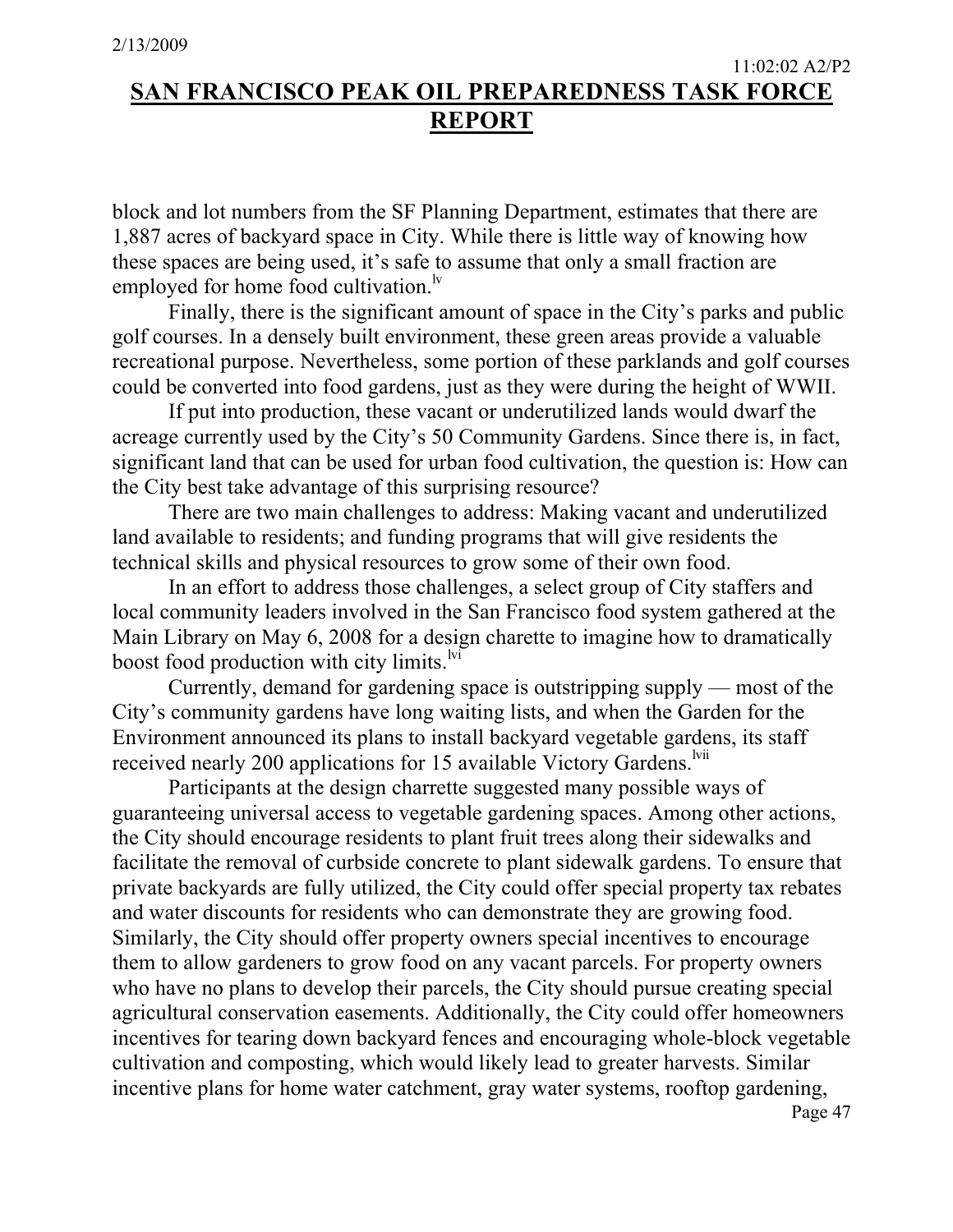and beekeeping should also be considered. The City should also investigate the feasibility of "vertical farming"—using the sides of buildings to grow crops — and of organic hydroponics. The consensus at the gathering was that no open space should be allowed to go to waste: The highest and best use of unoccupied or underutilized land is to grow food on it.

But even if the City were to guarantee universal access to vegetable gardening spaces, many residents might not take advantage of the opportunity because they would not feel capable of growing their food. Having only experienced an industrial, centralized food system, three generations of people are ignorant of the basic principles of home food cultivation.

It's crucial, then, that the City also provide resources to train people in basic horticultural skills. The City should dramatically expand funding for food production education programs (like those that currently take place at Garden for the Environment). At the same time, City departments should work closely with staff at SFUSD and CCSF to ensure that horticulture training is available to people of all ages and income levels. The City should consider creating a Bureau of Agriculture (housed within either SF Environment, RPD, or SFDPH) that would employ neighborhood horticulture extension agents to help train community gardeners. Part of the Bureau of Agriculture's responsibilities could include organizing public education campaigns on food preservation and the ecological benefits of a less meat-heavy diet.

Aside from providing technical training, the City can also bolster local food production by providing essential gardening materials to residents (at reduced costs, depending on income). For example, the City should establish a city-wide materials depot where residents would be able to get quality organic compost, mulches, seeds and vegetable starts, and irrigation equipment. The City should also consider establishing a seed bank where community gardeners could buy, sell and trade seeds specially bred for San Francisco's climate.

Participants at the design charrette had other innovative suggestions for City officials. For example, the City should rewrite the rules regarding small scale animal husbandry to allow residents to keep more chickens and rabbits than currently permitted, while also allowing residents to keep a small number of goats and hogs. The City should also reduce the number of miles that the municipal compost has to travel and create a plan for more neighborhood composting as well as vermicomposting (worm) systems. Another important opportunity for local food production is aquaculture, and it was suggested that the City should investigate what

Page 48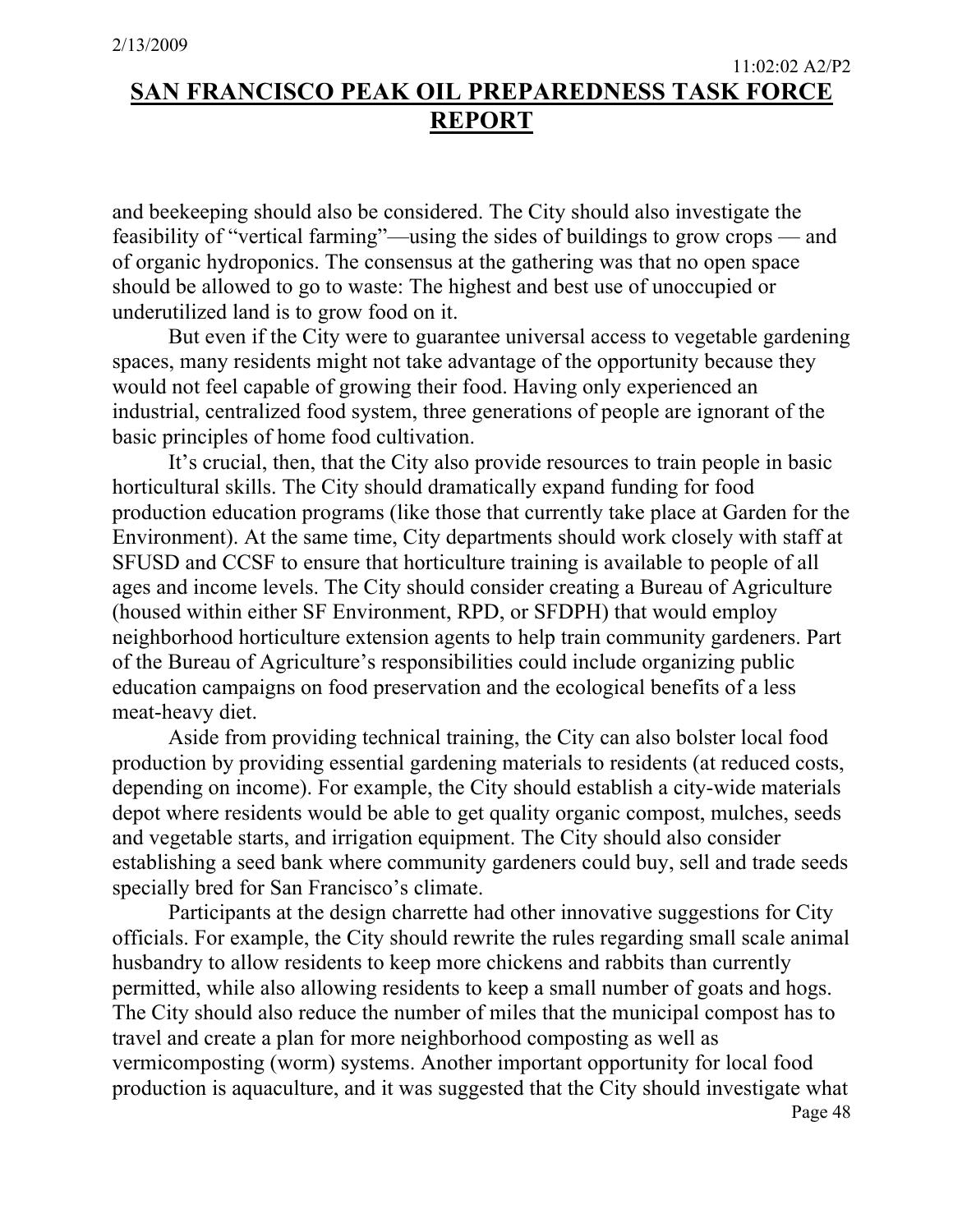types of aquaculture may work along the Bay and Pacific shorelines. Remodeling the City's composting system and establishing an aquaculture fishery could become the responsibility of a newly created Bureau of Agriculture.

Finally, participants suggested that the City could help pay for these investments by placing a new tax/fee on sales of fast food items within San Francisco.

Even if the City were to aggressively pursue a local food production strategy, San Francisco will always be dependent on the surrounding counties for much of our caloric needs. But by growing some of our own fruits, vegetables, and eggs, the City can reduce the reliance on surrounding farmers and, crucially, free up acreage that can then be dedicated to grain production and livestock raising unsuitable for San Francisco.

### *Recommendations:*

The Peak Oil Preparedness Task Force recommends that the Board of Supervisors and City Department Heads take the following actions.

- 5. The City should implement a "Buy Local First" food purchasing policy as a way of bolstering regional food production. Public institutions such as San Francisco General Hospital, the County Jail, and Laguna Honda — as well as the SFUSD cafeterias — should seek to purchase regionally grown food whenever possible.
- 6. The City should create a Bureau of Agriculture that will empower residents to be their own food producers.
- 7. The City should undertake a comprehensive evaluation of public parklands, DPW right-of-ways, and PUC, Port Authority, and Housing Authority properties to determine what vacant parcels can be used for food cultivation. The Recreation and Park Department should study what portions of parklands and golf courses could be transitioned from recreational to food production uses.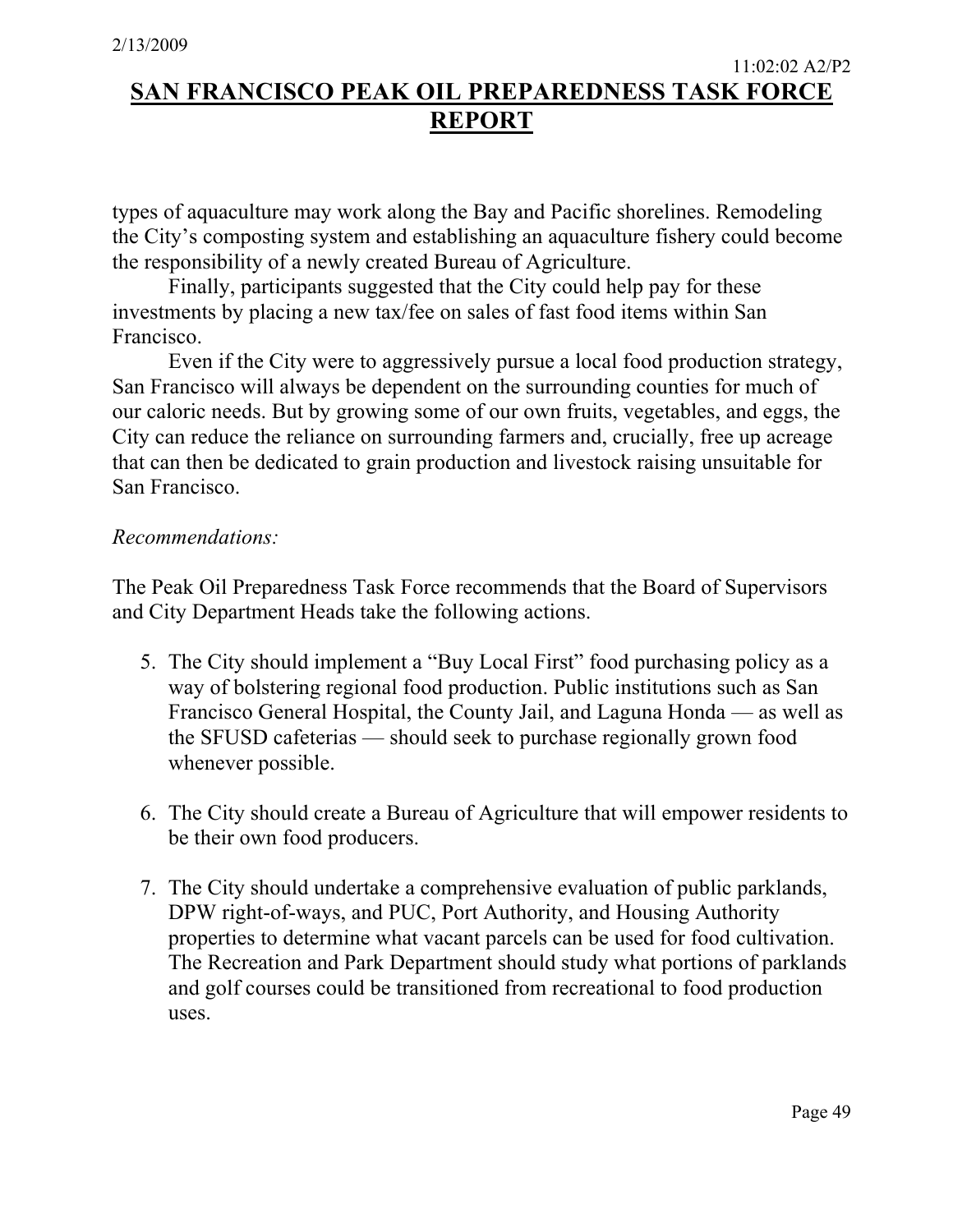- 8. The City should investigate offering private property owners property tax rebates or water bill rebates for transitioning vacant or underutilized land to food production.
- 9. The City should dramatically expand its funding for food production education programs and work closely with SFUSD and CCSF to coordinate city-wide horticultural trainings.
- 10.The City should investigate instituting a tax on fast food sales to pay for local food production and education programs.
- 11.The City should create a materials depot (or multiple depots) where residents can access (at reduced cost, depending upon income) essential materials such as organic compost, and possibly seeds, vegetable starts, hand tools, and irrigation equipment.
- 12.The Department of PublicWorks should clarify its regulations regarding street tree planting and actively encourage residents to plant productive fruit and nut trees. DPW should also actively encourage residents to remove sidewalk concrete (while maintaining ADA corridors) and plant streetside gardens.
- 13.The Department of Public Health should rewrite the rules surrounding smallscale animal husbandry to allow for an increase in the number of chickens and rabbits that can be kept, while also allowing residents to keep a small number of goats and hogs.
- 14.San Francisco Department of Environment should develop a plan for reducing the number of miles the municipal compost travels and begin a program of block or neighborhood compost centers.
- 15.San Francisco Department of Environment should investigate the potential of innovative technologies such as water catchments systems, gray water systems, vertical farming, and local aquaculture to boost local food production.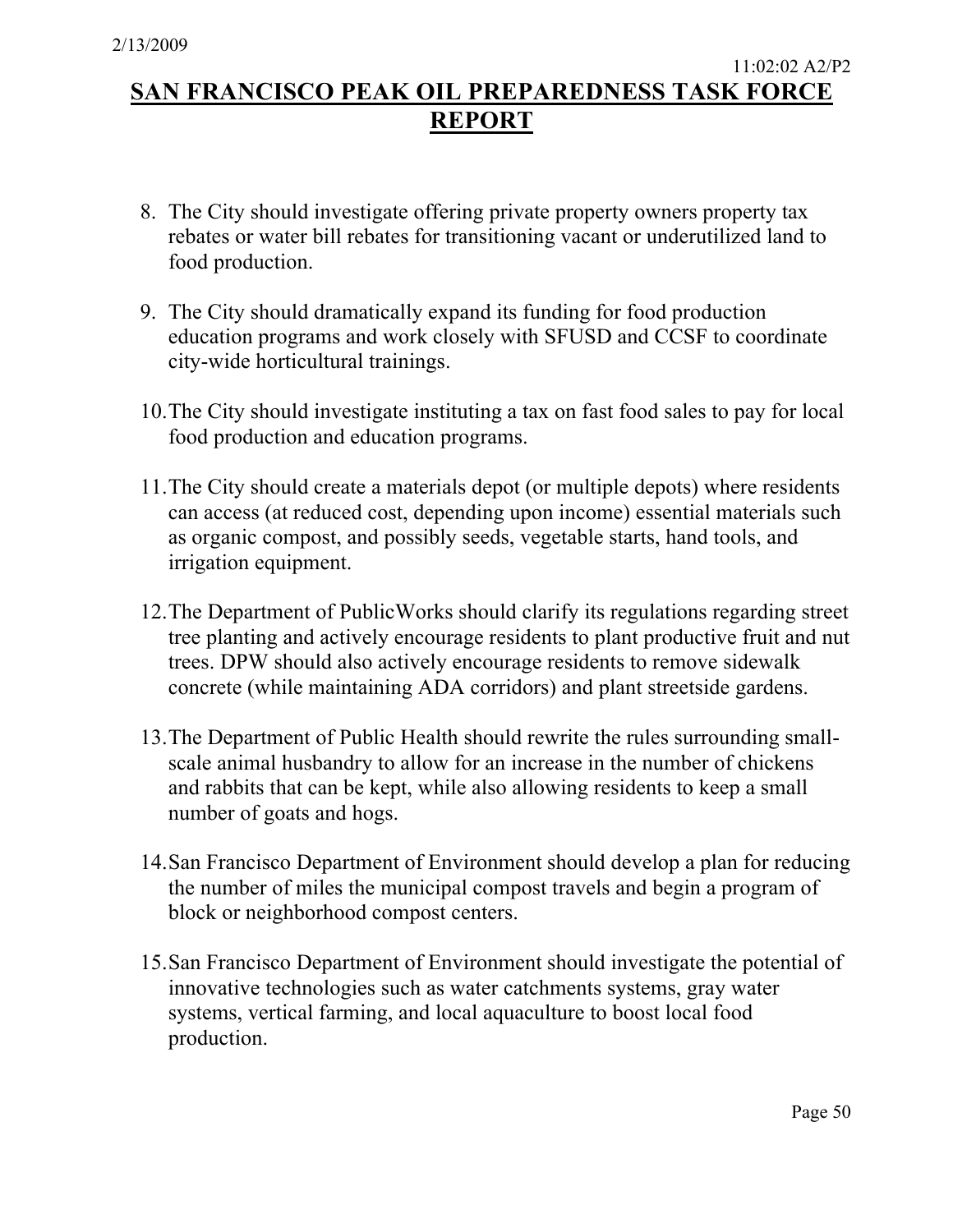- 16.City officials should use their influence with elected officials in nearby counties to encourage new incentives — such as agricultural conservation easements — to protect farmland. City officials should also encourage their peers to promote a transition to more diverse and sustainable farming methods by offering property tax rebates to farmers switching to more ecologically sound practices.
- 17.The City should begin studying how to re-establish rail and barge freight lines into San Francisco.

### **6. Transportation Evaluation**

As it is in every city in the world, the transportation system into, out of, and around San Francisco is used by literally every resident and visitor in order to work, go shopping, attend school, visit friends, engage in cultural events, or take part in any activity that brings people out their front doors.

San Francisco is already far ahead of other U.S. cities in establishing a transportation system that will be resilient in low-energy conditions. San Francisco not only has made substantial investments in energy-efficient modes of transportation, but has for decades operated on policies that make walking, bicycling, and public transit all critical planning priorities. This important emphasis on transit, along with the natural, sprawl-inhibiting boundaries of the city, have helped the city develop an efficient transportation system through most of San Francisco.

The four main ways people get around San Francisco are **driving** (44.2% of trips), **walking** (32.6%), **public transit** (21.7%), and **bicycling**  $(1.5\%)$ .<sup>lviii</sup>

As is typical of dense urban environments, San Francisco has relatively low **automobile use**: while the average American household has 2.28 cars, lix San Francisco averages 1.1 cars per household.<sup> $k$ </sup> San Francisco policies have been built around resisting growth in auto use, and voters have supported such policies: most recently, in 2007, voters soundly defeated Measure H,

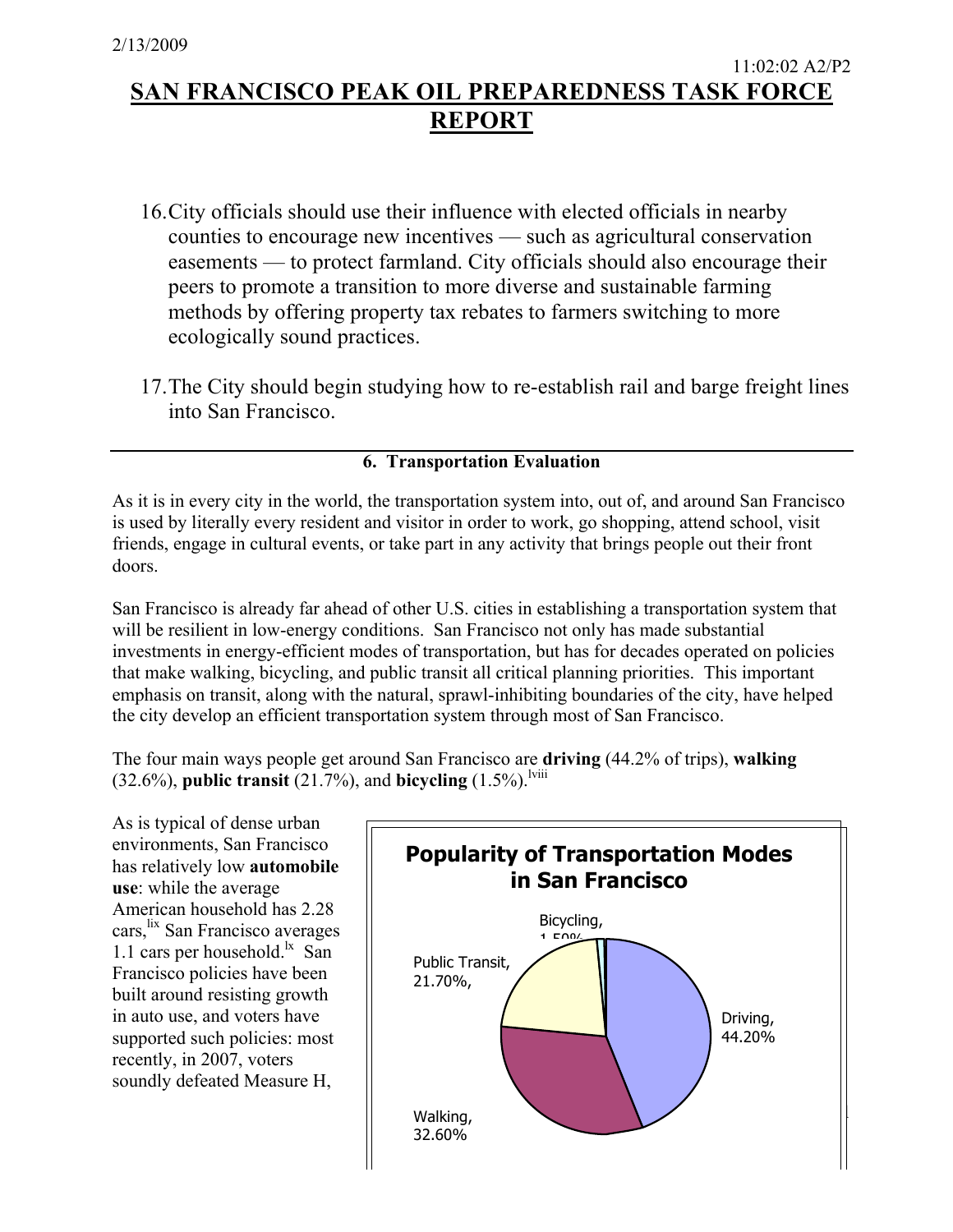which would have dramatically increased the amount of parking developers would be able to construct throughout the City. Even with such *relatively* low auto figures and resistance to its expansion, auto travel is still the most common means of travel in the City. In 2006, 44.2% of trips within San Francisco were made in an automobile. Inter-county auto use is substantially higher, with around 80% of round trips *into* the city, and 90% of round trips into the surrounding counties, taken in an automobile. $<sup>1</sup>$ </sup>

The vast majority of private automobiles operated in San Francisco are conventional, gasolineonly, non-hybrid vehicles. San Francisco's purchase of hybrid vehicles is substantially higher than the national average, but fewer than 0.48% of cars in the San Francisco metro area are hybrids (a figure higher than every metro area in the country except for Portland).

**Walking** is the second-most popular way to get around San Francisco. Though only 9.4% of San Francisco residents walk to work, nearly a third of all trips taken in the City are on foot, meaning a substantial number of San Francisco residents walk for recreational or other non-work purposes. San Francisco's high density and Mediterranean climate make walking a good way of getting around for short trips for most of the year, San Francisco's famous hills not withstanding.

San Francisco benefits from pedestrian advocacy organizations such as Walk San Francisco which fight for pedestrian rights and amenities, and the City government is very responsive: in February of 2006, the Board of Supervisors adopted a "Better Streets Policy," establishing as official policy that urban planning in the City use "best practices in… pedestrian-oriented, multi-modal street design," and requiring that pedestrians, along with public transit, be given "particular emphasis" in transportation-corridor planning.<sup>2</sup> This has resulted in the development of a Better Streets Plan, now under development by the Office of the Mayor, which aims to "create a truly great pedestrian realm in San Francisco."<sup>3</sup> Throughout the planning process, over 500 San Francisco residents participated and gave feedback on the Plan.

After driving and walking, **public transit** is the most common way that San Francisco residents get around. Currently, 21.7% of trips taken in the City are on public transit. San Francisco's public transit system is generally efficient from an energy standpoint, and service is widespread.

<sup>&</sup>lt;sup>1</sup> MTC Travel Forecasts for the San Francisco Bay Area 2009 Regional Transportation Plan, Vision 2035 Analysis Data Summaries, Table E.

<sup>&</sup>lt;sup>2</sup> San Francisco City Ordinance 33-06: Better Streets Plan, File No. 051715, February 6, 2006. http://www.sfgov.org/site/uploadedfiles/planning/Citywide/Better\_Streets/better\_streets\_policy\_or dinance.pdf

<sup>3</sup> Better Streets Plan (DRAFT), June 2008, p. 5.

http://www.sfgov.org/site/uploadedfiles/planning/Citywide/Better\_Streets/Draft\_BSP\_Executive Summary.pdf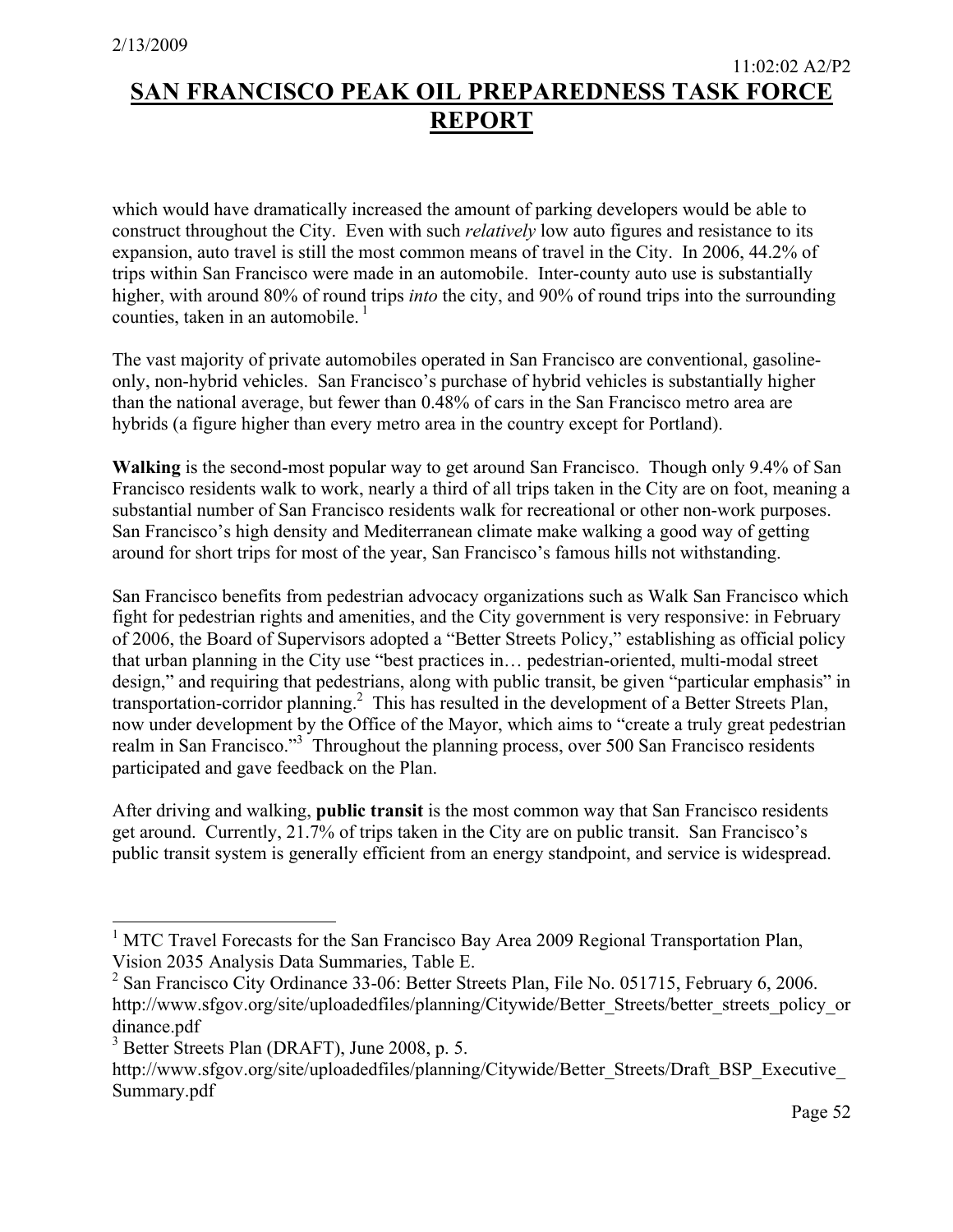The main provider of public transit in San Francisco is the San Francisco Municipal Railway (Muni). In the past decade, Muni has provided between 208 million and 235 million rides per year on its light rail vehicles (20% of public transit ridership), buses (electric, 33%, and diesel, 43%), and cable cars  $(4\%)$ .<sup>ki</sup> San Francisco forecasts an increase in its ridership based on projections by the Association of Bay Area Governments that project San Francisco's population to grow by 19.5% in the next 35 years. $\frac{ixi}{ }$ 

In a bid to reach clean-air goals, Muni has begun incrementally converting its fleet to hybrid engines, and then eventually to purely electric engines powered by hydrogen fuel cells. While that conversion takes place, every diesel-powered vehicle in the fleet now uses  $20\%$  biofuel.<sup>lxiii</sup>

While Muni is the main provider of public transit within the San Francisco, a number of other regional transit providers connect to the City from throughout the region as well. San Francisco is working on a TransbBay Transit Terminal that will effectively connect most of these different transit services in a single facility. The five-story, 900,000-square-foot facility is expected to serve around 45 million passengers per year, eventually serving AC Transit, Amtrak bus service, BART, Caltrain, Golden Gate Transit, Greyhound, high-speed rail, Muni bus lines, and SamTrans.

In 2007, Muni projected twenty-year capital-cost expenses of \$20.1 billion; however, only \$11.1 billion in revenue is currently projected over that time period, leaving a \$9 billion shortfall. <sup>lxiv</sup>

Finally, **bicycling** represents 1.5% of trips that start and end within San Francisco. Requiring no fuel and able to make use of roads yet also be brought onto public transit, bicycles are versatile and efficient. With simple modifications such as headlights, reflectors, and panniers, bicycles can be made suitable for a number of trip purposes, including commuting, shopping, and travel to and from social and cultural events. Cycling is effectively as energy-efficient as walking, but has a comfortable travel range far greater than does getting around on foot.

San Francisco is a bicycle-friendly city in a number of ways. As with walking, while its hilly topography does present some challenges, the relatively small size and year-round mild climate of the City allow residents to use bicycles at any time and to reach most points of San Francisco. Cycling is also a very visible part of San Francisco's culture: for instance, the San Francisco Bicycle Coalition now claims over 10,000 members, and on the most recent Bike to Work Day, Market Street had more bicycle traffic than car traffic during peak commute hours.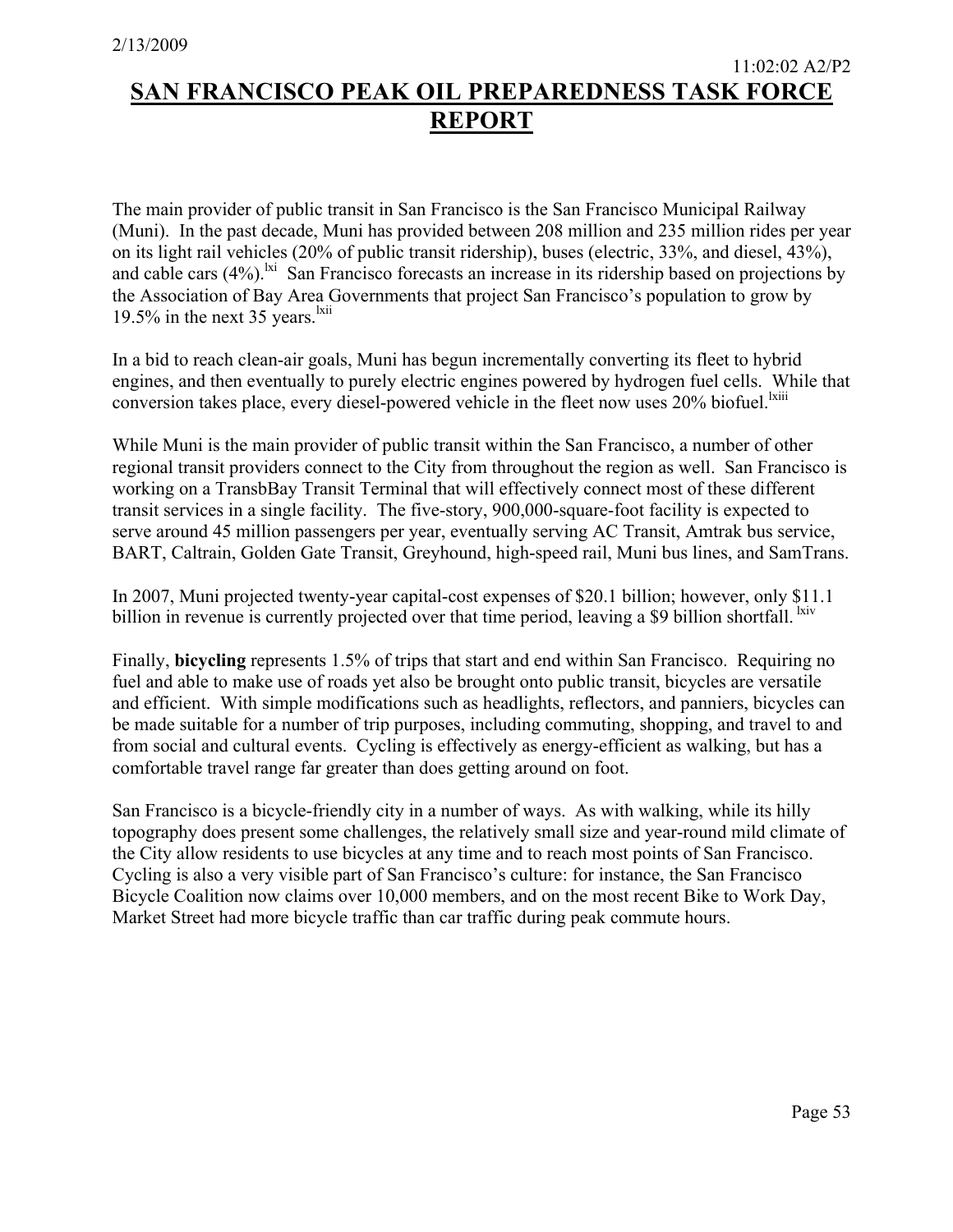#### **Vulnerabilities**

In general, San Francisco is better prepared than most American cities to cope with an environment of scarce and expensive fossil fuels. However, the City still has a number of vulnerabilities in its transportation system that should be addressed. 45% of energy used in San Francisco is consumed in the form of vehicle fuel.

The greatest vulnerability San Francisco faces is its reliance on automobiles. The substantial majority of privately operated vehicles rely on gasoline and oil, as do a non-negligible portion of city-owned and public-transit vehicles. Already, automobiles are the most expensive and least sustainable method of transportation available to San Francisco residents and visitors; AAA of California estimates that it costs an average of \$7,000 per year to own, operate, insure, fuel, and maintain an automobile. in a post-Peak environment of high fuel prices and a weakened economy, such costs can only be expected to rise substantially.

Conventional autos (those consuming petroleum-based fuels and without a hybrid engine) consume the most gasoline per mile of any auto, and are therefore the most vulnerable to fuel price shocks. They are also by far the most common vehicle type on the road today, a condition unlikely to change soon. The median age of automobiles in America today is nine years; assuming this holds, even if starting tomorrow every new vehicle sold in America were a hybrid or electric car, by 2018, half of the autos on the road would still use conventional, non-hybrid, gasoline engines.

But the rate of replacement of conventional autos by hybrids is nowhere near 100%. During the first ten months of 2008, 2.4% of new autos sold in the U.S. were hybrid vehicles; of those, 15% were SUV or luxury vehicles that achieve less than 30 mpg in city driving. As previously mentioned, less than one-half of one percent of cars in the San Francisco Bay Area are hybrids. And hybrids still need fossil fuels or fossil-fuel substitutes, albeit less. Hybrids are not being developed fast enough and are still not fuel-efficient enough to make a substantial difference on their own in reducing domestic oil consumption.

There are alternatives to the conventional auto, which do not use petroleum at all. One such automobile type is the plug-in electric car. However, there are significant infrastructure challenges in bringing electric vehicle use to any meaningful scale. Electric vehicles require hours to fully charge, which eliminates the possibility of establishing charging stations that, like gas stations, could quickly recharge the vehicles. There is some effort to work around this limitation; the Better Place Project, for instance, is working on a method where electric car users could swap depleted batteries for ones that had already been charged, but this effort is still in the experimental stages and is not ready for wide use.

Even if the City were willing to spend the tremendous amount necessary to build and maintain citywide electric-car-charging infrastructure, San Francisco does not have access to the significant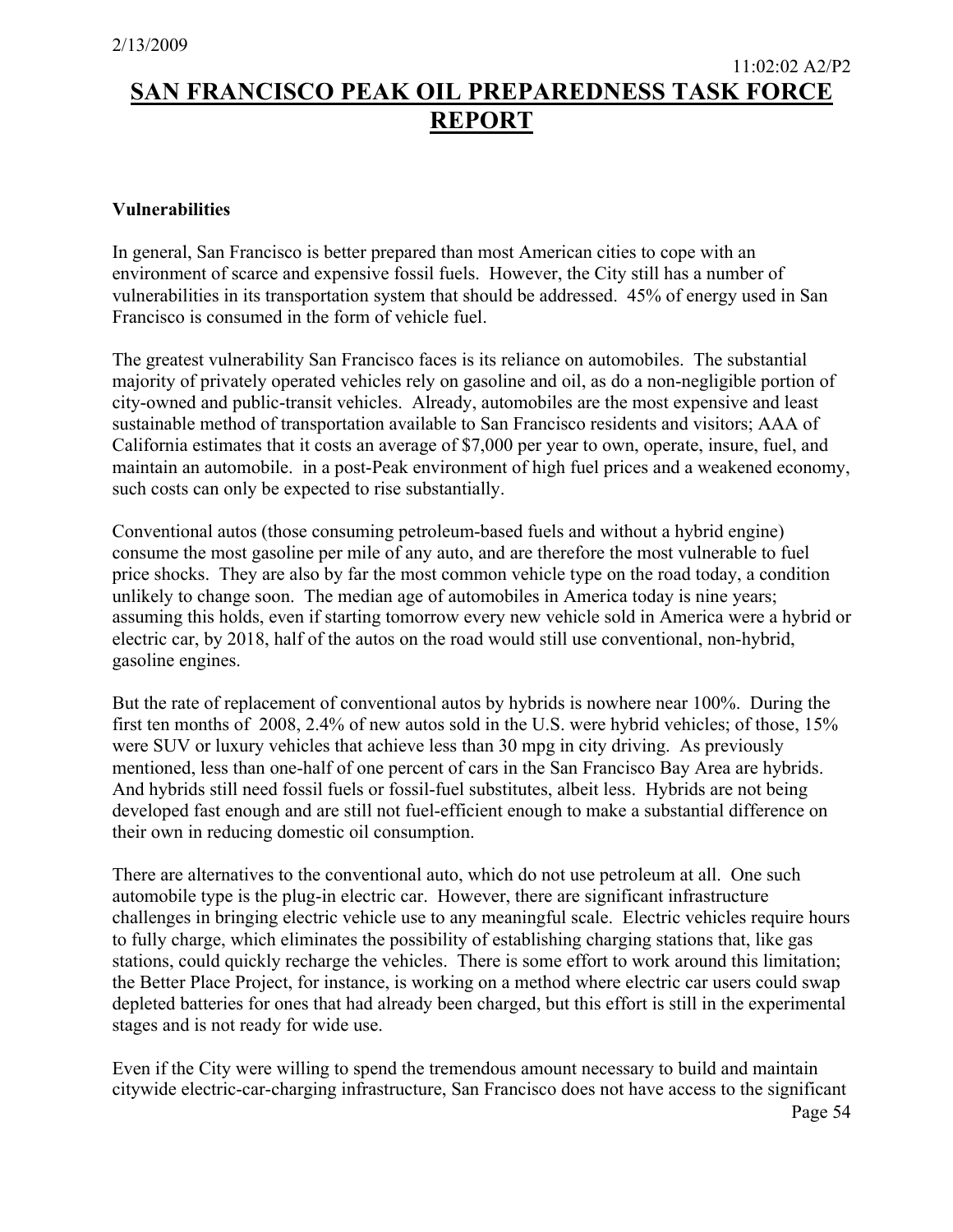electrical power that would be necessary to charge more than a fraction of the vehicles on the road: a recent study estimates that, given current capacity, California would be unable to handle a conversion of more than 15% of the current automobile stock to electric vehicles.<sup>lxv</sup>

Automobiles will be affected more than any other transportation option by Peak Oil, but no mode of transportation used in the City will go unaffected: a shift away from automobile use, the most common mode of transportation, would dramatically increase the number of people using other means to get around. Those likely to be first and hardest impacted by forced mode shift are populations already on the margins who will find themselves unable to keep up with spiking fuel prices. However, very quickly, members of all economic strata in San Francisco will feel the impacts of the low-energy environment that will be imposed upon the City. While there is substantial capacity in the existing networks for increases in bicycle and pedestrian use, public transportation networks will likely struggle to cope with increased passenger loads. The system already suffers from overcrowding on a number of lines, and gas-price-induced ridership spikes in 2008 demonstrated that San Francisco can expect to see tremendous increases in passenger volume when fuel prices rise again.

Bicycles are another alternative to autos that are underdeveloped and face a number of hurdles. Only 1.5% of trips within the city are via bicycle, and while an increase in gasoline prices will likely increase bicycle use, the barriers that currently prevent people from using this mode will still be in place: cycling seems dangerous, adequately securing a bicycle and its accessories is difficult or impossible, and use of a bicycle requires ownership, as there exists no bicycle-sharing program in San Francisco (though such systems are currently being pursued by the City).

Similar to the vulnerability of automobiles, air travel will suffer substantial price shocks as jet fuel, a petroleum derivative, becomes more expensive. Such an effect was already demonstrated during 2007 and 2008, when the increase in the price of oil caused sharp increases in plane fare, and drove several airlines into bankruptcy. (Because of the direct connection to the broader economy at large, air travel is covered in greater depth in the Economy section of this report.)

However, more troubling than the insufficiency of any given mode of transportation is that the people of San Francisco are largely unaware of the details of Peak Oil, and do not know how important it is to transition away from heavy use of fossil fuel. The residents of San Francisco cannot accept and adapt to the possible ramifications of post-Peak conditions if they are unaware of the gravity and timeline of the situation. Residents must understand that reduced fossil fuel use will be a permanent change, and not simply a market fluctuation, in order to make necessary adjustments to preferred modes of transportation.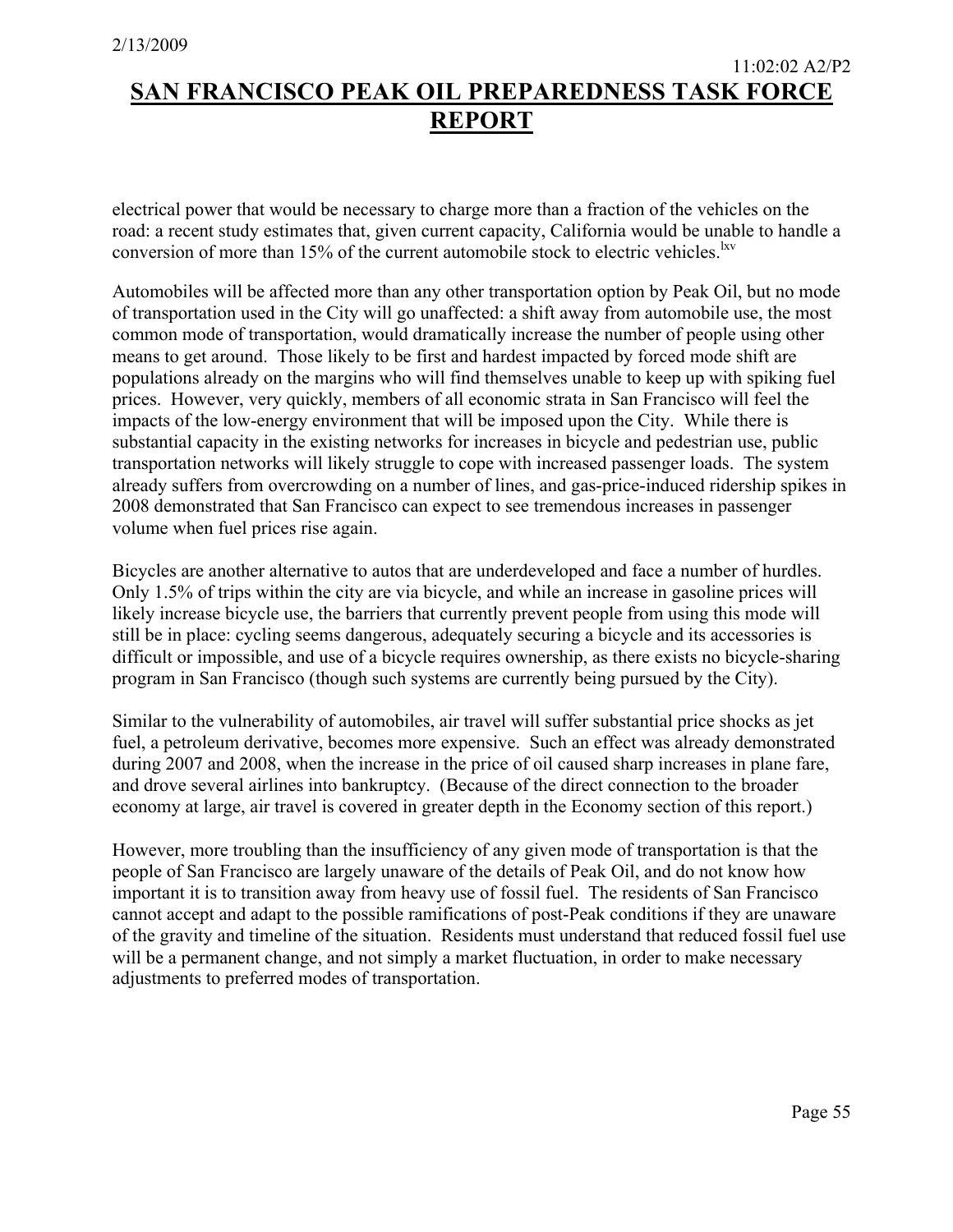#### **Goals and Strategies**

The purpose of San Francisco's transportation network is to give San Francisco residents the ability to travel in, out of, and around the City, maximizing flexibility and convenience. Peak Oil will not change this. What *will* change are the conditions under which this network must operate. All of the Peak Oil preparedness goals are intended to maintain the primary purpose of the system while reducing the petroleum demand of the City, and increasing the flexibility of the various modes available.

In order to avoid the worst impacts of Peak Oil, the City of San Francisco must make long-term sustainable investments in transportation that can affordably be operated in a low-fuel environment. It is critical that decision-makers understand there is no single policy that will ameliorate Peak Oil conditions. No single alternative vehicle or form or renewable power generation, or any other one idea, will fully or mostly achieve Peak Oil readiness. San Francisco must cast a wide net, with an eye not only on giving residents alternatives to the automobile, but also on a range of smart zoning, planning, parking, and development policies that allow and encourage low fossil-fuel consumption: mixed use, walkable, bikeable neighborhoods built around reliable transit lines and hubs.

The following are a number of goals and critical strategies San Francisco should use when shaping policies to prepare for Peak Oil conditions. The list is by no means exhaustive, but represents the first, broad approaches the City should consider in its planning. The inclusion of strategies on this list is also not meant to imply that the City is currently not pursuing them in some capacity (often in pursuit of goals unrelated to Peak Oil, such as congestion management, pollution reduction, and increasing quality of life). It is the finding of the Peak Oil Preparedness Task Force that, regardless of the current status of these programs, they should be prioritized and aggressively expanded.

**Goal: Reduce Auto Use Within the City.** Reducing automobile use should be the primary goal of Peak Oil preparedness policies and programs. There are a number of metrics used to measure auto use in San Francisco; the City should aspire to reduce all of them, including auto ownership, total vehicle miles traveled (VMT), VMT per passenger, peak congestion levels, and others. Reductions in any of these metrics demonstrate movement toward increased Peak Oil preparedness.

### **Be Proactive.**

If and when gasoline prices sharply rise and supplies become unreliable, mode shift will occur regardless of whether San Francisco plans for it or not. San Francisco should not be merely reactive to an increased demand for non-auto transportation. On the contrary, the City should actively *induce* shifts away from automobile use toward more efficient and sustainable alternatives as vigorously and as soon as possible. Encouraging a shift away from autos now, before conditions worsen, will help ease the challenges San Francisco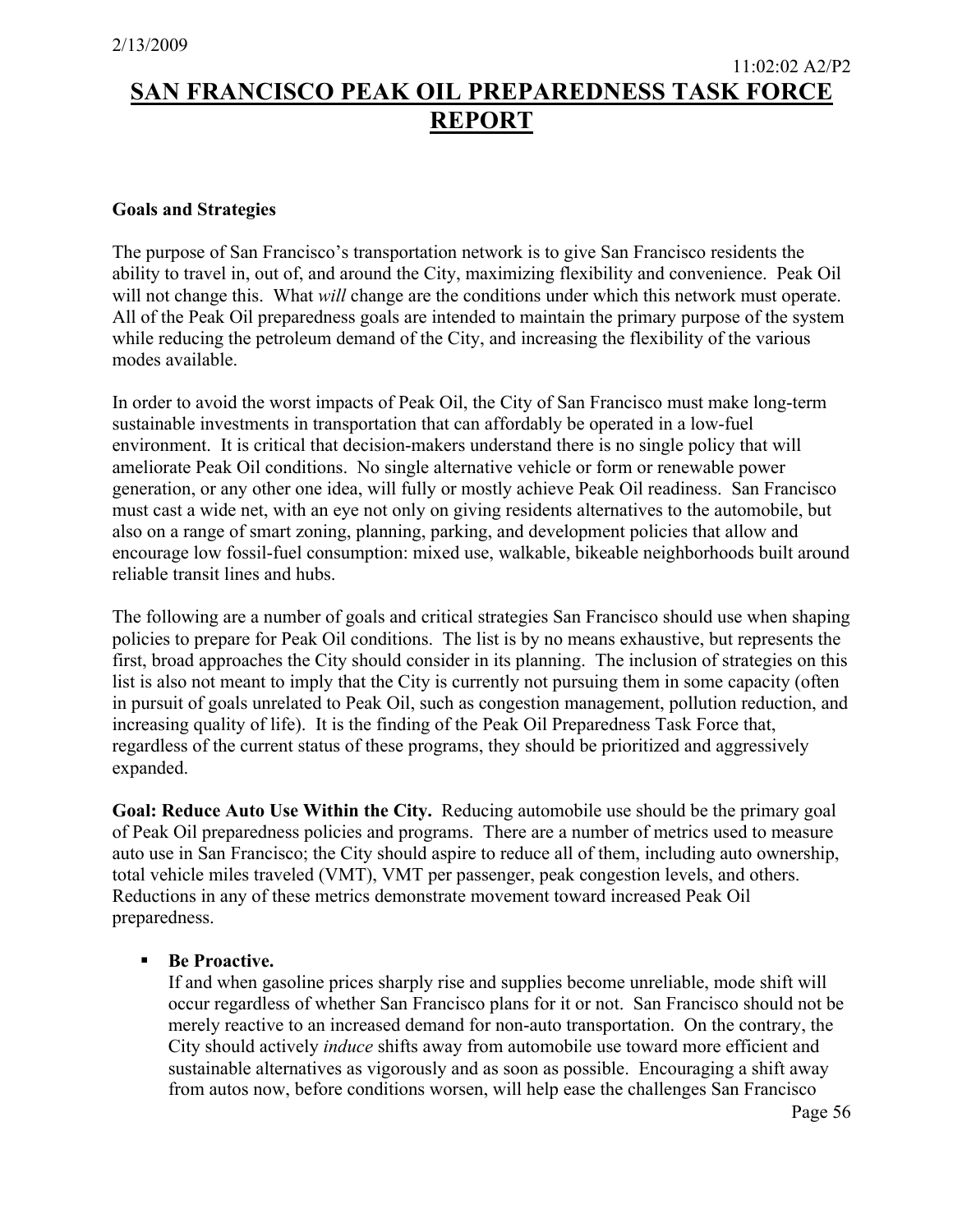residents may face later. This is in part because, if populations that would shift suddenly away from car use can be induced instead to gradually make that shift, the transportation system will have time to grow and adapt where necessary instead of being victim to explosive ridership growth. The City, too, will have lighter infrastructural burdens if the number of automobiles on the road is decreased, lowering maintenance costs and liberating funds.

### **Make Driving Less Appealing.**

Inducing a shift away from auto use can be accomplished by enacting policies that make public transit, walking, and bicycling truly competitive with the automobile. The most direct method is to make driving less economical, starting by making drivers pay the full price for services they currently receive for free, or at a significant discount. For instance, city-owned metered parking spaces could charge true market rates (i.e., comparable garage prices), and cars driving downtown during rush hour could be charged a congestion fee. Neighborhood parking permits could also use an increase in price. Even in comparison with other *publicly owned* spaces, neighborhood parking permits are extremely inexpensive. Where neighborhood parking permits cost \$74 per year, long-term parking at any BART parking lot (far less in demand than parking in many San Francisco neighborhoods) costs \$5 *a day*. A San Francisco neighborhood parking permit costs 1/24<sup>th</sup> of what BART parking costs in a year, and less than one seventh of the cost of buying a year of Muni permits.

### **Reduce** *All* **Automobile Use, Not Just Conventional Autos.**

There are alternatives to the conventional automobile that use less petroleum (hybrids), or none at all (plug-in electric, fuel cell, and alternative fuel autos), and it is tempting to believe that, because these alternatives would be similar to current transportation patterns, the City should focus on encouraging residents to switch from one sort of auto to other more sustainable types.

This would be a mistake, and would send a mixed message. Hybrid vehicles lessen but do not eliminate a need for fossil fuels. Even those hybrids that manage to get 50-60 miles per gallon will be costly to fuel if the price of gasoline rises to \$8, \$10, or \$15 per gallon (or beyond). Meanwhile, stunted by a low theoretical ceiling as to the number of vehicles the City could charge, the electric car should not be seen as a viable replacement for a significant number of cars in San Francisco. Remember that the theoretical maximum of electric vehicles that the grid in California can charge at night is only 15% of the current fleet. The realistic maximum is even lower; furthermore, the grid will be under additional pressure due to falling natural gas supplies and rising demand as applications other than transportation switch from fossil fuels to electricity.

The best option for San Francisco is not to encourage its residents to switch from one type of car to another, but to move away from auto use altogether. Those for whom owning a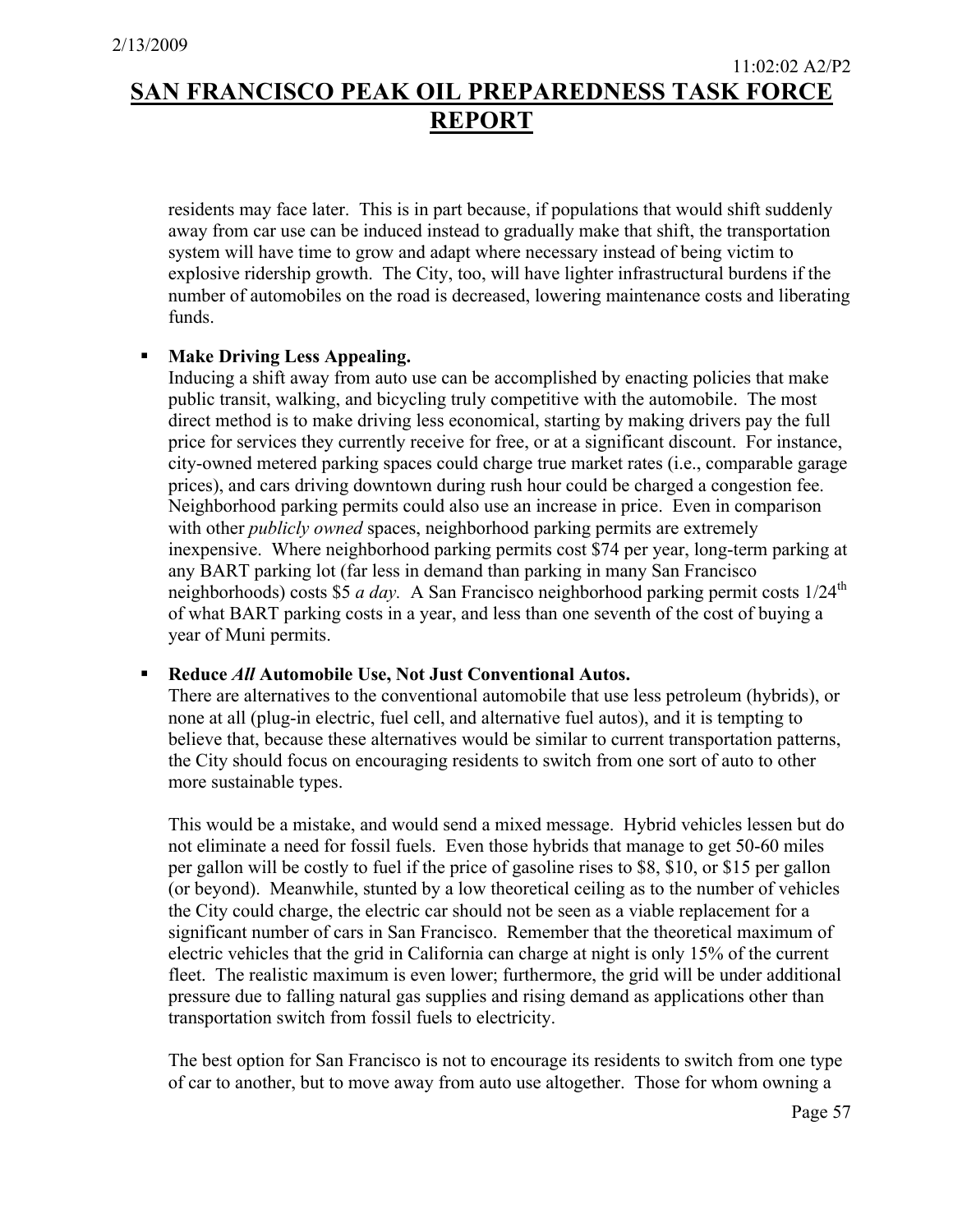hybrid, electric, or alternative-fuel vehicle is economically sound will be able to assess their own finances, buy the best vehicle for their situation, bear the costs, and enjoy the benefits of their decision without any City intervention. Meanwhile, San Francisco should focus on making the City functional without cars, as residents will increasingly choose modes of transportation other than private auto use.

### **Use Car-Sharing Programs to Reduce Car Dependency.**

Counter-intuitively, one effective method of reducing car ownership is increasing their availability. Car-sharing programs can allow those who would prefer not to own a car but require one for occasional trips to make that transition. Especially while fuel prices are relatively low, there is little financial disincentive for car owners to use their vehicle as their primary means of travel. The majority of car ownership costs—car payment, insurance, registration, a parking space—remain largely the same regardless of how much the car is driven. But if the costs of using a car are entirely on a trip-by-trip basis, as they are with car-sharing programs, there is much greater incentive to consider other travel options. Thus, those who are able to shift from private car ownership to relying on carsharing programs can not only save money, but are more likely to choose ways to get around other than by car. San Francisco should encourage these programs, especially targeting those neighborhoods where the availability of such vehicles is most likely to convince residents to get rid of their cars.

Car-sharing programs make excellent candidates for electric car use. San Francisco should explore working with car-sharing organizations to install the infrastructure necessary for cars to be charged at their designated spots. This would make shared vehicles far more energy efficient and less dependent on oil and gas (though 40% of electricity used in San Francisco does come from natural gas), allowing car-sharing organizations to avoid high fuel costs should prices again substantially rise.

### **Educate the Public About the Need for Energy-Efficient Transportation.**

It is vital that San Francisco residents understand that, in the relatively near future, the price of oil and gasoline may be significantly higher, and far more volatile. Educated constituents are more likely to support the mitigation efforts undertaken by the City government, and are also more likely to take vital actions themselves, such as establishing lifestyle patterns that minimize the need for car use, or eliminate that need altogether. Teaching the residents of San Francisco what they should expect, and how it is likely to affect their travel habits, will be as effective as any subsidy, incentive, driving fee, or transportation improvement program.

 **Convert the City Fleet Away From Fossil Fuels to Electric and Human Power.** The City should move to convert its vehicle fleet to maximize fuel efficiency in the short term, and in the long term, to energy sources that do not require fossil fuel inputs. There is also a city bicycle-sharing program that City employees can use instead of using City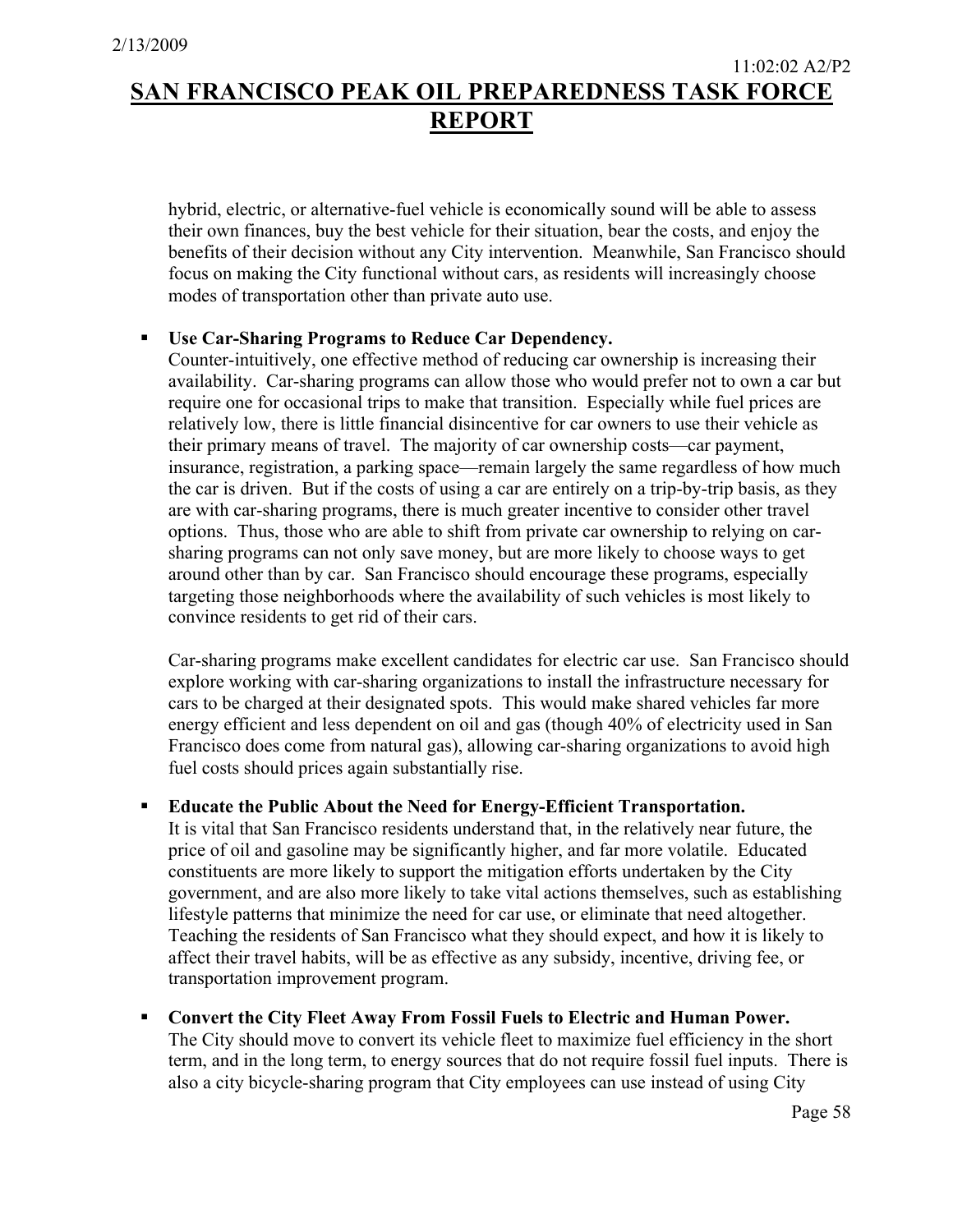vehicles. San Francisco should ambitiously expand these efforts. All vehicles in the City fleet should be subject to similar goals, finding ways to reduce or eliminate petroleum consumption by maximizing efficiency. Not only is this helpful in achieving Peak Oil preparedness, but such moves will help the City achieve its environmental aims as well, helping to reduce pollution levels across the City.

**Goal: Build A World-Class Transportation System that Does Not Rely on Autos or Auto-Related Revenue Streams.** Higher gasoline prices will drive visitors and residents away from auto use; in turn, fewer people driving around the city means that San Francisco can expect an increase in public transit ridership, bicycle use, and pedestrian activity. In particular, San Francisco should focus on making the public transit system more robust, striving to make the system directly competitive with the automobile in areas of cost, reliability, and trip comfort. Revenues from automobile sources, meanwhile, can be expected to decline as people shift away from car use. This includes gas tax and parking meter revenue, as well as revenue streams from State and Federal sources that San Francisco currently relies on. San Francisco should thus have as a goal not only a world-class public transportation system, but one that will maintain funding security even when car use declines.

#### **Make Public Transit More Appealing.**

Any realistic, post-Peak transportation scenario must have a robust public transit network as its backbone. While private auto use will continue for at least some time to be a dominant mode of travel, and walking and bicycling will serve residents traveling inside their own neighborhoods or those nearby, it is public transportation that will make it possible to travel from one end of San Francisco to another, or out of the city entirely, without being dependent on owning a car. As oil prices rose through 2008, transit ridership spiked. This will occur again, likely even more acutely, when oil prices go up again.

San Francisco must invest heavily in making public transit not simply available, but truly *competitive*. There are a number of worthwhile programs in place to accomplish this goal, including the Central Subway project that will expand MUNI Metro service north to Chinatown and beyond, and the installation of Bus Rapid Transit corridors along Geary and elsewhere. Increasing area and speed of service are both excellent steps in the correct direction. Currently, travel speed is an area in which Muni could use some improvement: on average, city buses and trains travel only eight miles per hour (and slower than 5 mph on downtown streets).4

**Electrify MUNI, using Hetch-Hetchy power as much as possible.** As part of its Clean Air Plan, Muni plans to gradually replace older diesel buses with hybrid-electric buses, moving by 2020 to a zero-emissions fleet composed of fuel-cell, electric-drive vehicles. This is not a good long range plan from a Peak Oil and Gas perspective. Assuming that hydrogen fuel cell buses are commercially viable in time for this transition, they are utterly dependent upon natural gas to produce the hydrogen. Overall, they are intrinsically much more expensive and less fuel-efficient than trolley buses. Moreover, the electricity for the trolley system comes from the city-owned Hetch-Hetchy hydroelectric

<sup>&</sup>lt;sup>4</sup> "Muni on the rise," Dave Snyder, The Urbanist, February 2008. http://www.spur.org/documents/020608\_article\_01.shtm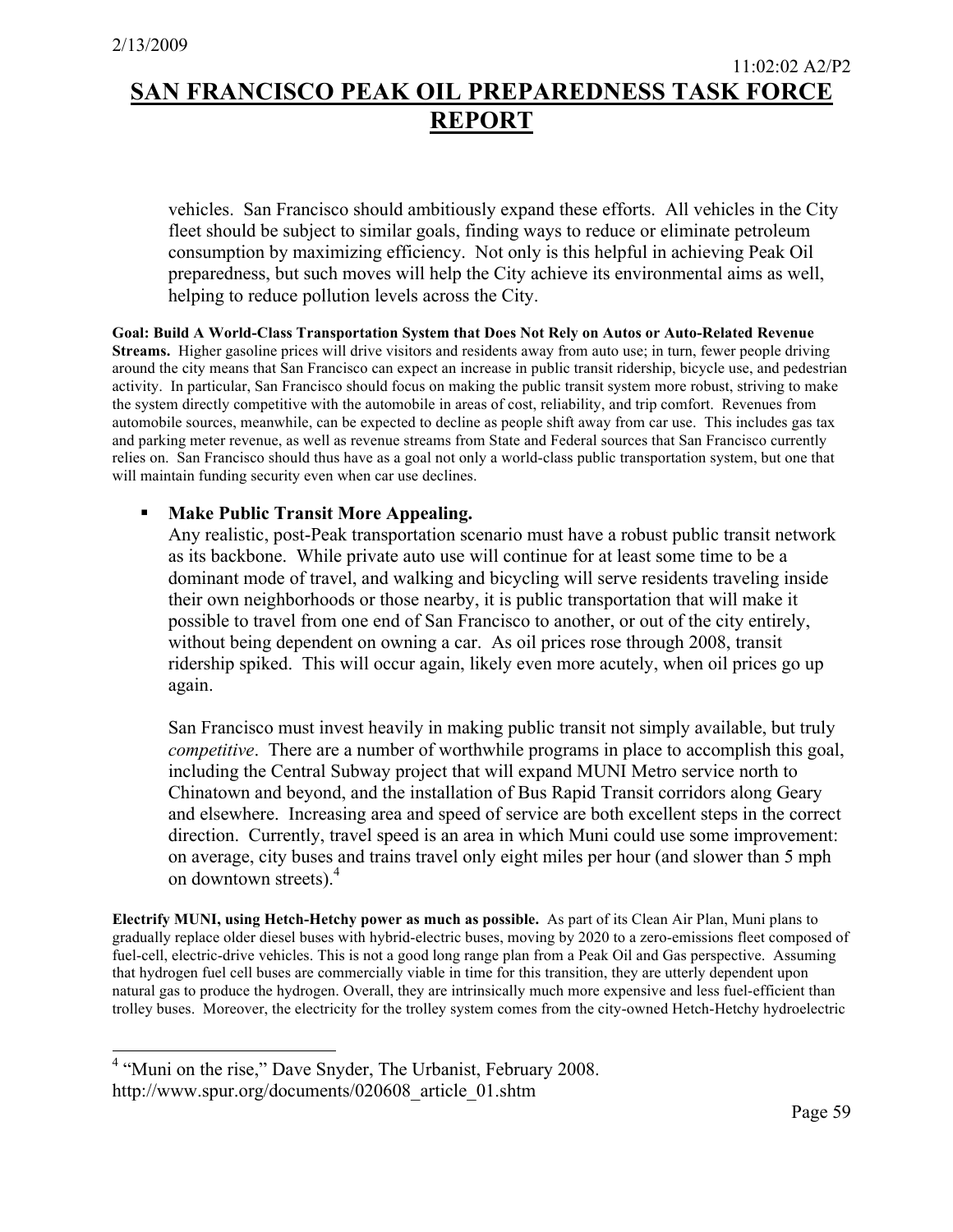plant. It is cheap, stable, and not at all linked to fossil fuels. MUNI already has in place a Trolley Expansion Plan to extend trolley lines to the underserved southeast areas of the city. It is past time to implement this plan.

#### **Accurately Plan for the Future.**

Of course, in order to get ready for looming transportation mode shifts, San Francisco has to accurately predict what that shift is going to be. Current regional planning forecasts do not take the effects of expensive gasoline into account, and predict a slight growth in car use in the next 25 years. Yet through 2007 and 2008, across the country, gas prices over \$4 per gallon caused millions to opt to use public transit instead of automobiles. Gas prices are likely not only to increase, but to become increasingly volatile as rising oil prices cause a reduction in oil demand, which in turn causes a sudden drop in oil prices. San Francisco must integrate the mode shift effects of potentially unprecedented gas prices and price volatility into forecasts – and must calculate the expected reduction in revenue that a drop in bridge fares, parking meters, and other car-generated revenue streams would cause.

#### **Relieve Pressure on the System Through Smart Land-Use Planning.**

One of the best methods of easing the burden on San Francisco's transportation system is to minimize the necessity of its use. Clearly, San Francisco should continue to provide comprehensive, robust transportation options to its residents and visitors, but if individuals are able to find what they need in their neighborhoods – jobs, groceries, places of social and cultural value – then they will not need to rely on public transit or take a spot in traffic. Thus, neighborhood-friendly zoning that allows mixed use and encourages transit-oriented development not only increases the social cohesion of San Francisco's neighborhoods, but makes them more transportation-efficient as well. San Francisco should also encourage telecommuting to allow residents who are able to eliminate their commute entirely.

#### **Goal: Make Bicycling Seem – And Be – Safer, Easier, and More Secure.**

Bicycles have a tremendous amount of promise as a sustainable mode of transportation that could replace at least some car trips for nearly all San Francisco residents. It is likely that interest in non-recreational cycling will increase as gasoline costs push people into exploring other options, but greater bicycle use will only take hold if barriers to cycling are actively addressed and eliminated. Because one of the major goals of Peak Oil preparedness is to shift San Francisco residents away from private auto use, it makes sense to aim at making bicycle use directly competitive with car use. To increase bicycle use, San Francisco must increase road safety, bicycle security, and bicycle access.

**Make the Roads Safe for Cyclists.** First, on the issue of road safety: San Francisco must strive to make its residents feel safe using bicycles on city streets to get to points of interest both within and beyond their respective neighborhoods. This means establishing wellmarked bicycle lane networks that feature prominent lane striping, or even physical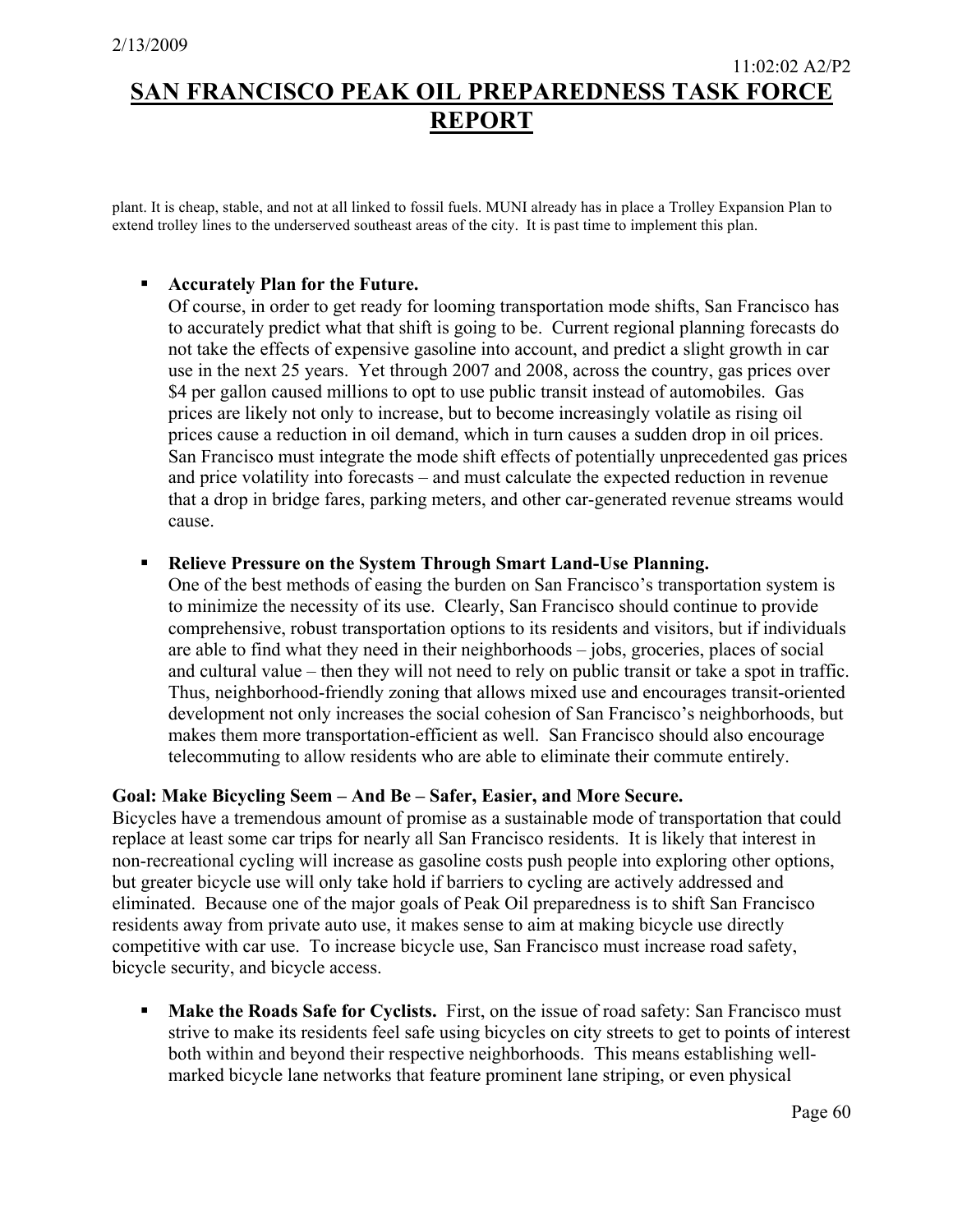barriers to keep cyclists safely separated from auto traffic. The cars are not the only peril cyclists have to worry about: repairing pot holes and other damaged road surfaces where they appear in bicycle lanes has to be a critical priority. And cyclists have road safety responsibilities as well. The City, potentially in partnership with the San Francisco and Bay Area Bicycle Coalitions, should make it a priority to educate cyclists on how City laws and ordinances apply to them.

- **Increase Bicycle Security.** Cyclists must also feel confident that their bicycles are safe when they have locked them up. The threat of thieves stealing bicycles or bicycle parts is very high in San Francisco; in 2008, San Francisco ranked #4 on Kryptonite Locks' topten list of the worst cities in the country for bicycle theft. And, of course, the more expensive a bicycle is, the more worried its owner will be about its theft, and the more prize a target it is for thieves. This means that, ironically, the more one has invested in one's bicycle, the more worried that individual may be about actually using it on city streets. While there are currently bicycle *racks* in various parts of the city, San Francisco should consider widespread bicycle *locker* installations, so that city cyclists can feel safe leaving their bicycles for hours at a time without concern that pieces will be stolen, or that they will be left completely exposed to the elements. To make cycling competitive with auto use, San Francisco should consider partnering with auto garages to install bicycle lockers on their premises, potentially paid for with a Citywide, fee-based cyclist membership system.
- **Promote Bicycle Sharing.** San Francisco residents must have access to bicycles in order to use them. Residents of San Francisco are able to live lifestyles largely free of auto use if they so choose while still paying to use a car occasionally through flexible car-rental programs such as ZipCar and City CarShare. Drivers can rent any of a range of vehicles suited for different activities, use them for a few hours or for days, and return them to convenient, reserved on-street parking spaces. Currently, no such program exists in San Francisco for bicycles, however. San Francisco should pursue bicycle-sharing programs; nascent programs in Paris and Washington, D.C. can serve as excellent models.

 **Promote Car-Free Lifestyles With Temporary and Permanent Pedestrian, Bicycle, and Transit Rights of Way.**

The City should support and encourage car-free living by generously designating rights of way to pedestrians, cyclists, and public transit. This includes installing and maintaining wide pleasant sidewalks; creating a thorough network of bicycle lanes kept in good repair; designating transit-only traffic lanes; and closing targeted streets, on temporary or permanent bases, to auto traffic. The City has been engaging in this last tactic on weekends in Golden Gate Park and also on the Embarcadero; the City should ambitiously expand this program to other streets that could benefit from such traffic holidays.

#### **Act Locally, Regionally, Statewide, and Nationally**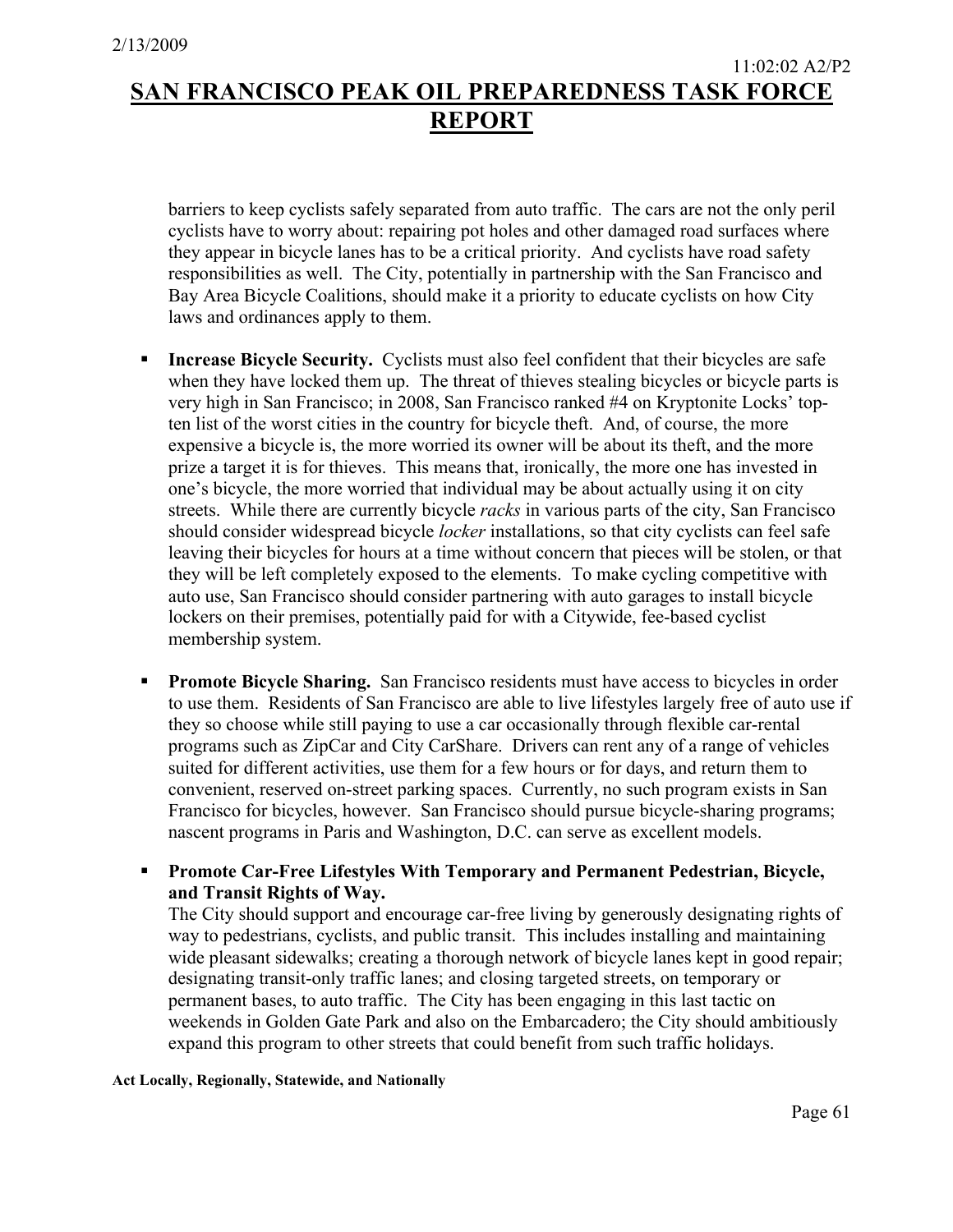Obviously, San Francisco must do everything it can to prepare its own local transportation networks. But San Francisco does not exist in isolation. Indeed, San Francisco thrives because it lies at the heart of a productive metropolitan area in a powerful and affluent state. The Bay Area, the State of California, and the country as a whole will likely succeed or fail together. To that end, the City must do what it can to take advocate for smart transportation policies both within and beyond its borders.

### **Support Regional Transit**

Most directly, this means supporting regional transportation systems already in place, such as BART, CalTrain, and Golden Gate Transit. And, indeed, San Francisco has taken clear steps to support the growth of these systems. The most significant investment is the new TransBay Terminal, currently in the early stages of development, which will tie together all of San Francisco's local and regional transportation services in one facility, including California's high-speed rail service, scheduled to be brought online in the next 15 years. Regional transportation strategies should include not only expanding capacity and reach of regional facilities, but also interoperability and ease of use. For example, San Francisco should do all it can to encourage making it a regional priority to bring the TransLink fare card system completely online. San Francisco should also continue to advocate for the expansion of the railway tunnel, and for the electrification of CalTrain.

### **Fight for State, Federal Funding**

San Francisco should use those avenues it has available to advocate on State and Federal levels to fund projects that will reduce dependency on oil. Ideally, this would result not merely in particular Bay Area projects being funded, but in the development of statewide and national programs that will increase walking, bicycling, and public transit use, and decrease private auto use. Individuals are more likely to support funding for programs that have been successfully implemented in their area. Thus, programs implemented anywhere in the country that encourage alternatives to the single-occupant automobile are a victory for San Francisco, because such successes make it easier for elected representatives to support further expansion of such programs.

#### **Work With Allies**

San Francisco need not act alone in advocating such changes, and indeed, the primary mission of the City is self-governance, not outward-facing advocacy. For this reason, San Francisco provide whatever support it can to those organizations already fighting for these causes. Organizations advocating throughout the Bay Area include TransForm, the Bay Area Bicycle Coalition, and Greenbelt Alliance, among numerous others. Nationally, San Francisco should support the efforts of the American Public Transportation Association, Transportation for America, the U.S. Public Interest Research Group, the Congress for the New Urbanism.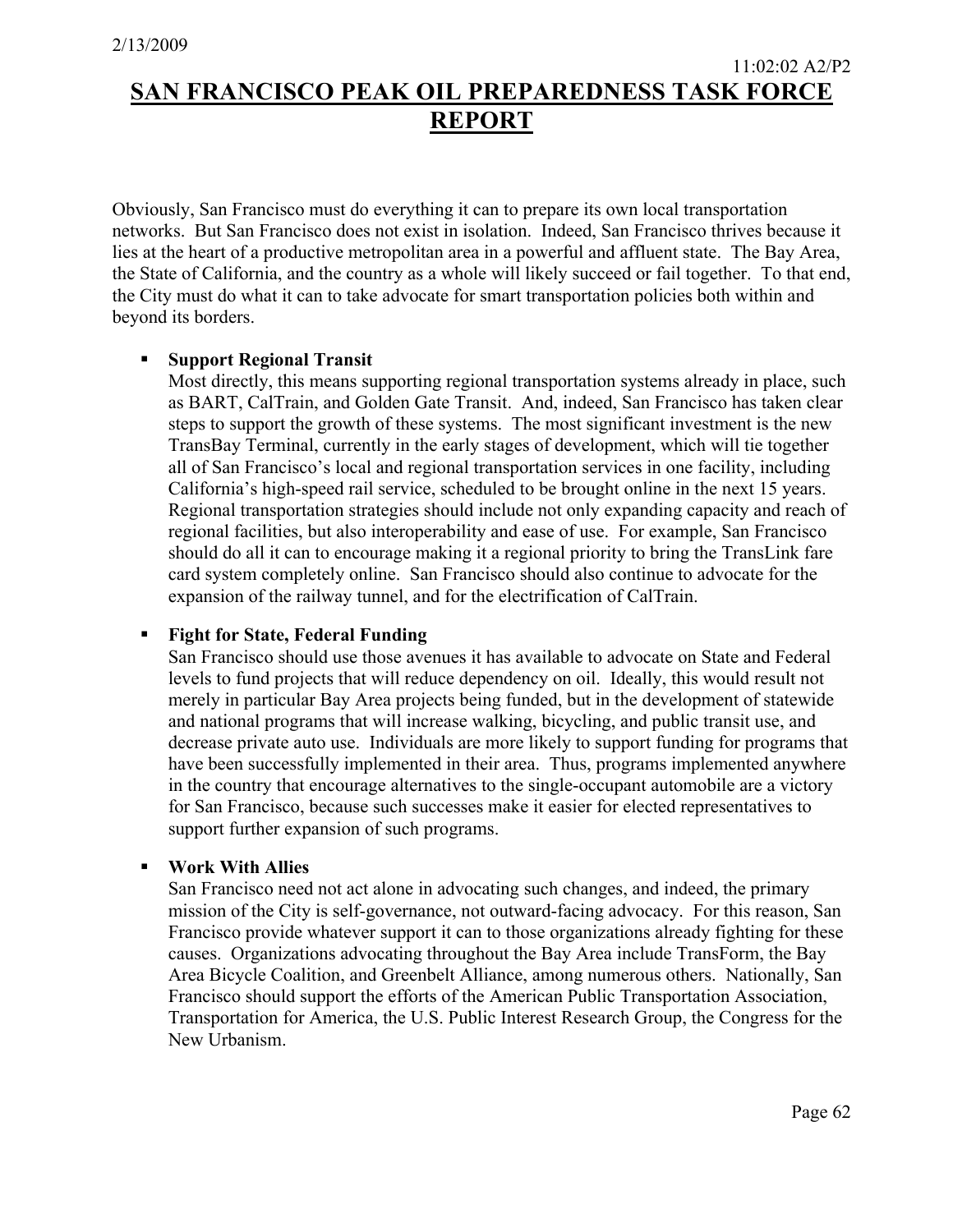#### **Recommendations**

Pursuing the following policies will help best prepare the San Francisco transportation network for an energy constrained environment:

- A. Make driving less appealing by, among other methods, reinternalizing costs that have been externalized (parking, congestion).
- B. Encourage and expand car-sharing programs, prioritizing the use of electric cars especially.
- C. Annually evaluate fuel efficiency across all City Departments, setting reduction goals and designating a portion of each Department budget toward that end.
- D. Make public transportation a more affordable, convenient, direct, and reliable method of travel than the private automobile through continual expansion and implementation of such projects as bus rapid transit and the Central Subway.
- E. Integrate gas prices of unprecedented magnitude in long-range planning forecasts and models.
- F. Ease the burden on the transportation system by encouraging mixed-use neighborhoods, telecommuting, and other policies that encourage travel reduction.
- G. Encourage bicycle use by making cycling safer, assuring bicycles are easy to secure, and providing bicycle availability through implementing a bicycle-sharing program.
- H. Encourage car-free lifestyles by providing generous sidewalks, integrated bicycle networks, and entire streets that are (temporarily or permanently) closed to car traffic.
- I. Support the regional mass transit networks both during regional policymaking opportunities and by providing infrastructural support in the City.
- J. Work to secure funding from State and Federal sources for infrastructure expansion and maintenance.
- K. Establish and use relationships with natural allies on transportation issues, including likeminded neighboring jurisdictions and non-profit organizations.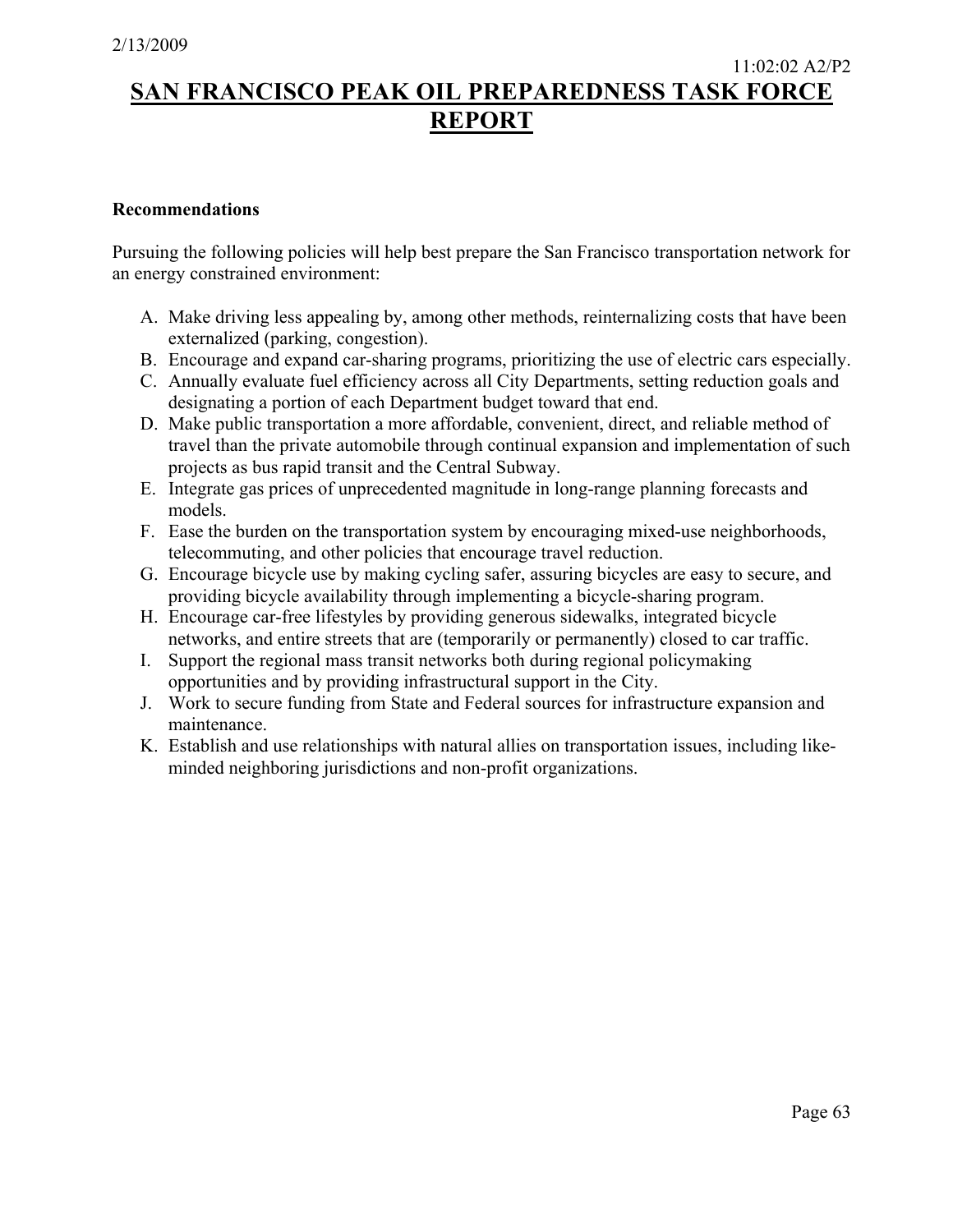**End Notes**

### **6B) TRANSPORTATION - FREIGHT**

#### **6B.1 Assessment of Current Situation**

According to the 2002 Commodity Flow Survey<sup>1</sup>, 40% of U.S. domestic ton-miles were shipped by truck, 40% by rail, 9% by water, and 0.2% by air. These figures are misleading, however, since 44% of rail tonnage is the shipment of coal. Other than coal, trucking dominates cargo hauling in the US. $2$ 

Waterborne transport is about 20% more energy efficient than railroad transport, which in turn is about eleven *times* more energy efficient per ton than truck transport<sup>3</sup>. There is some dispute as to the exact efficiency difference between water and truck transport, but it is certainly an order of magnitude. Energy has been so cheap that trucking's flexibility has been more valuable despite its far higher energy cost. Truck transport trips are shorter on average than rail or water trips, and its cargo less dense.

San Francisco is marooned at the end of a peninsula, with virtually all cargo arriving by truck. Even air freight is trucked up from the airport. The one exception is the import of bulk aggregate (gravel) by barge to pier 80. Nearly all material exports also leave by truck.

**WATER TRANSPORT; PORT OF SAN FRANCISCO:** The Port of San Francisco consists of "finger piers" and other industrial piers, which are not well suited for intermodal (container) shipping. Today, there are 39 piers remaining. Between the gradual de-industrialization of the city and the rise of containerized cargo, the industrial potential of the port of San Francisco has long been neglected, and many, though not all, of these piers are in disrepair. Oakland is in a better geographic position to handle multi-modal freight, but there is a strong possibility that short-haul coastal and river shipping will increase significantly in volume, reviving the fortunes of the Port of San Francisco.

Certain piers especially deserve a closer look. Pier 80, the breakbulk (pallet) cargo terminal, has tremendous potential. It is a deep water pier with on-dock rail access, as well as home to a complex of historic Victorian-era brick industrial structures. The Pier 90 complex houses the city's recycling facility and some freight handing, but could be used for much more.

**RAIL TRANSPORT:** In common with many other cities and towns, San Francisco has drastically curtailed its freight rail capacity. The only remaining freight rail line into the city comes up the peninsula, sharing track with Caltrain, before turning east toward piers 80 and 90-96. It runs through a tunnel that is too low for modern freight rail operations. When Caltrain electrifies its trains, the electric lines will be overhead, making the problem even worse.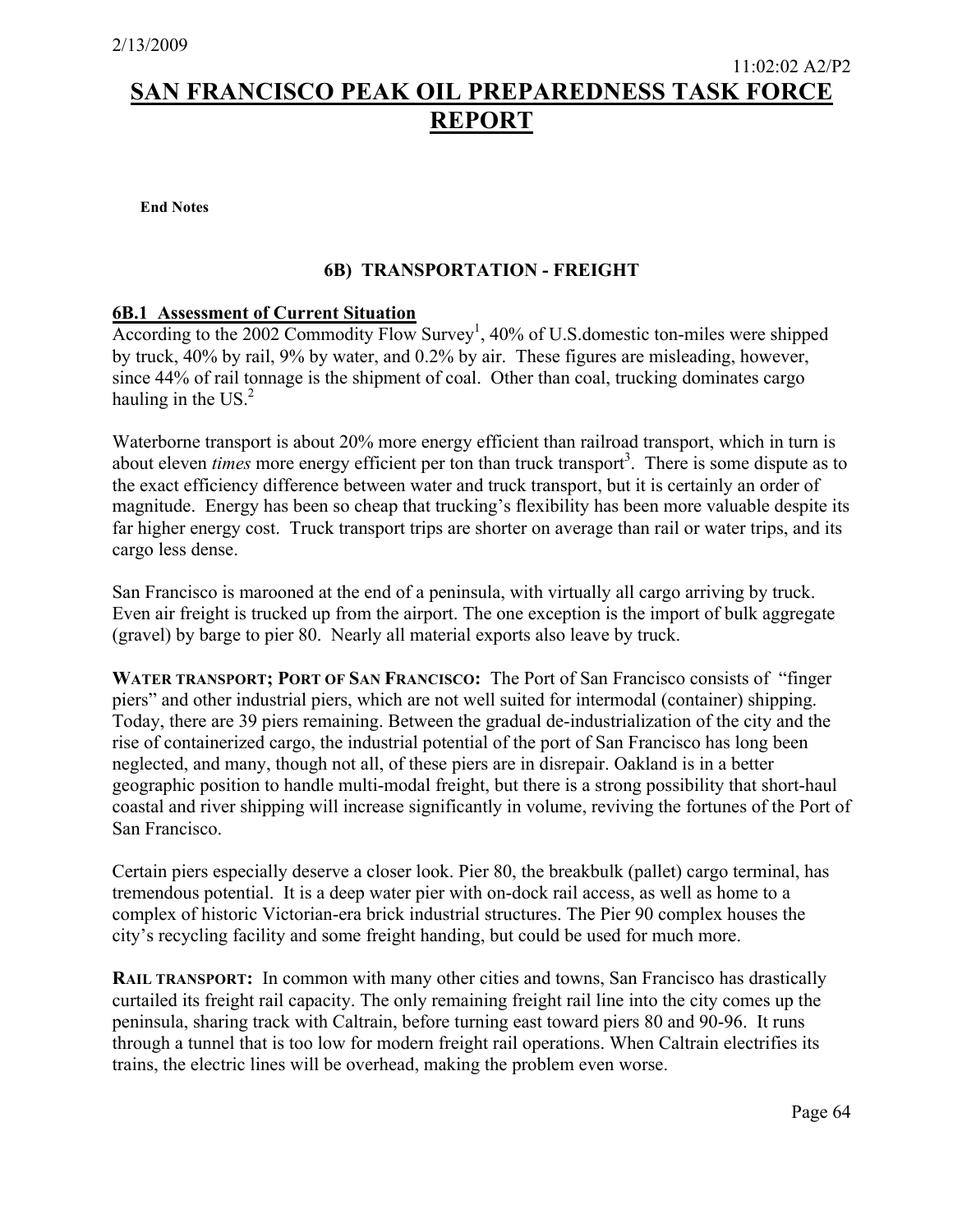**AIR TRANSPORT:** Air freight arrives at both San Francisco International Airport (SFO) and Oakland Airport, in approximately equal volume.<sup>4</sup> However, SFO handles 93.2% of the international cargo. Cargo processed through SFO is more valuable, totaling \$63.8 billion in value, and ranking San Francisco fourth in the U.S. At SFO, 57 airlines handle cargo in 989,000 square feet of office and warehouse space. Seventeen of these are cargo-only airlines.

Package shippers such as United Parcel Service (UPS) and Federal Express (FedEx) are a vital part of San Francisco's economy. Currently, they ship by air and truck. In the financial district, bicycle carriers dominate courier services due to traffic congestion and a dearth of parking.

#### **6B.2 Vulnerabilities**

Freight hauling will certainly be profoundly impacted by rising fuel prices. For long distance air or water shipping, liquid fuels will be very difficult to replace as the source of power. Because of the fuel efficiency of rail and water transportation, we can expect a mode shift in the transportation of goods. Air freight will decline in importance, while rail will gain market share. Short sea shipping will likely make a comeback. Already the U.S. Maritime Administration is sponsoring a publicprivate cooperative venture to promote a coastal marine highway connecting Oregon and California. As a major manufacturing center, Los Angeles is another likely node in a network of coastal shipping routes. In the future, food is another likely product for shipping to the Bay Area by water.

Within the U.S., it will be very, very difficult to move away from trucks, because our entire infrastructure is focused on roads for moving most goods. Though energy efficiency will become much more important, it will be difficult, if not impossible, to move a significant portion of freight from truck to rail. One rail analyst asserts that the nation's 140,000 miles of rails are so congested they cannot handle even an increase of  $25\%$ .<sup>5</sup> Major investment will be needed to keep America's rail system functional, not to mention efficient.

In contrast to our counterparts in Europe and Japan, the United States has failed to update its rail system. Europe and Japan have not only invested in rail, but in *electric* trains, even for cargo, giving them fuel flexibility. Europe also has an extensive system of river and canal cargo routes. In contrast, the U.S. transportation system is based on diesel trucks, diesel trains, and kerosene airplane fuel. The American economy will be at an ever greater competitive disadvantage as fuel prices increase.

San Francisco's exports are primarily services, but even producing these requires substantial cargo hauling. Package delivery is particularly vital. In addition, San Francisco residents require food and other products. Rail access is limited by the inadequate size of the current tunnel, which forms a choke point against expanded freight rail. The City urgently needs to develop freight access other than by truck, or it will find itself at an economic disadvantage compared to other cities that have alternative cargo infrastructure.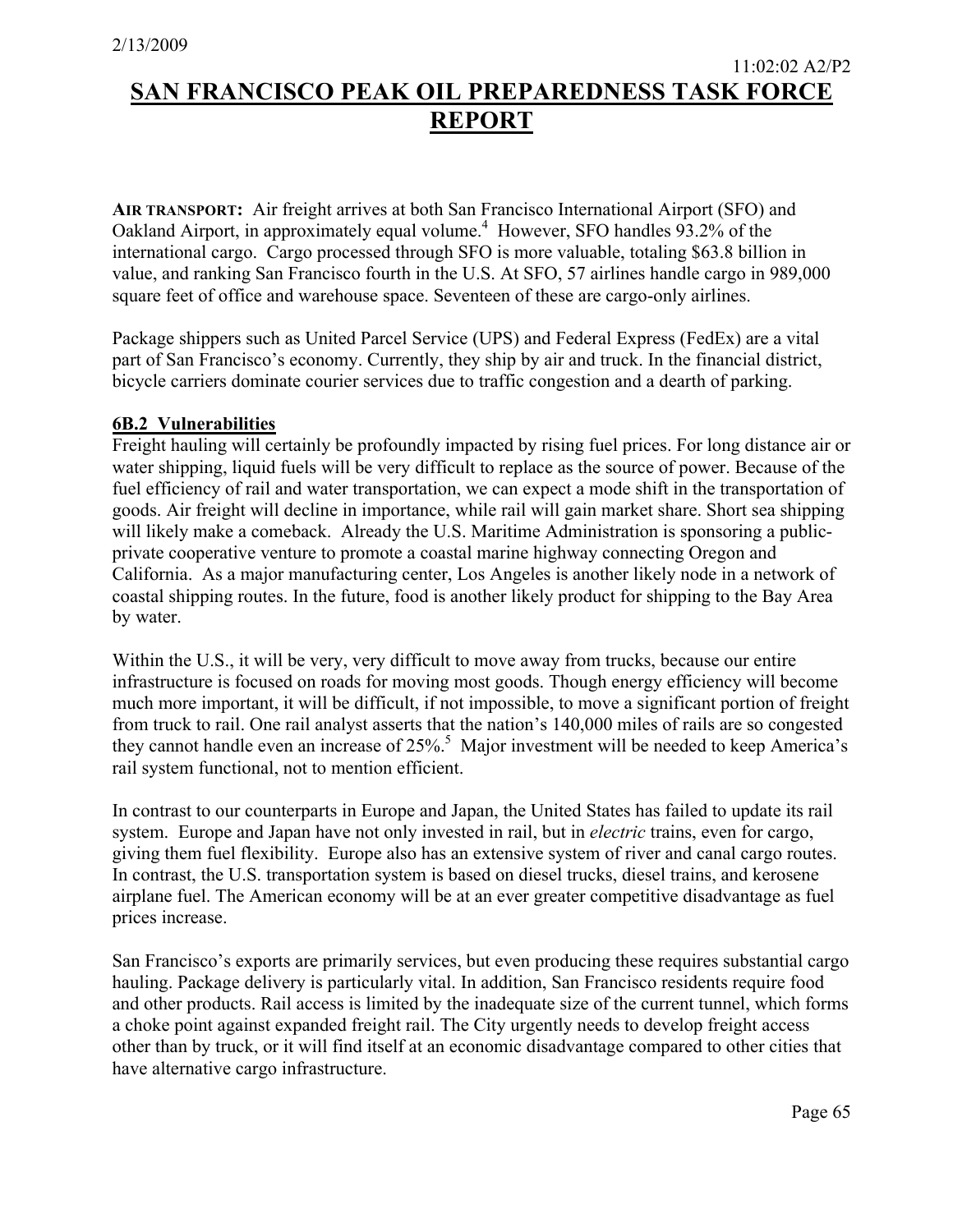Like air travel, air freight faces a gloomy future. Even now, only high-value cargo merits air transport. Imagine fuel at triple current cost and more; most of today's air cargo will no longer be economical.

#### **6B.3 Goals and Strategies**

#### **6B.3.1 Develop alternatives to hauling freight by truck**.

**PORT OF SAN FRANCISCO:** There is a great opportunity for San Francisco in the coming rise in shorter distance water shipping. It is vital that the City preserve and renovate its available piers, particularly Piers 70-96, in order to exploit this potential competitive advantage. The Pier 90 complex presents the Port with an exceptional opportunity, for it has considerable open space and, like Pier 80, is accessible by rail. Should Federal infrastructure funding become available, the port upgrade is ideal for submission. It needs to be a priority.

**FREIGHT RAIL:** A modern city needs modern freight rail access. San Francisco must build up its rail capacity, starting with the Caltrain tunnel. Fixing it is the first step toward a functional freight rail system, as well as a big step toward revitalizing our maritime industry. This is another project ideally suited for using Federal infrastructure funds.

Beyond the enlargement of the tunnel, San Francisco needs to formulate a plan to revitalize rail access to the city. When oil and gas become prohibitively expensive, electric rail will be the major cargo transport mode. Cities and regions with well-developed rail will be at a competitive advantage, but such development takes time and must be commenced immediately.

**BICYCLE AND NEIGHBORHOOD ELECTRIC VEHICLES:** San Francisco's compact geography and mild climate could work to its advantage with respect to delivery of smaller items. Package shippers such as United Parcel Service (UPS) could deliver by bicycle or electric shuttle from neighborhood distribution centers. Already, UPS is experimenting with bicycle delivery in Portland. San Francisco is even better suited to delivery bicycles, and has bicycle couriers already.

**ELECTRIC TROLLEY TRUCKS:** Trucks that run on overhead electric lines, similar to San Francisco's trolley buses, are in development in Europe. They are cheaper than rail, and may be a long-term option for delivery of larger items within the City, since San Francisco already has an extensive system of trolley lines.

**6B.3.2 Evaluate construction projects in light of future fuel costs and potential shortages. Projects** which block future rail or water cargo infrastructure should be avoided. Other projects which depend on continuing availability of fossil fuels should be reconsidered in light of peak oil. San Francisco needs to take the long view in this arena.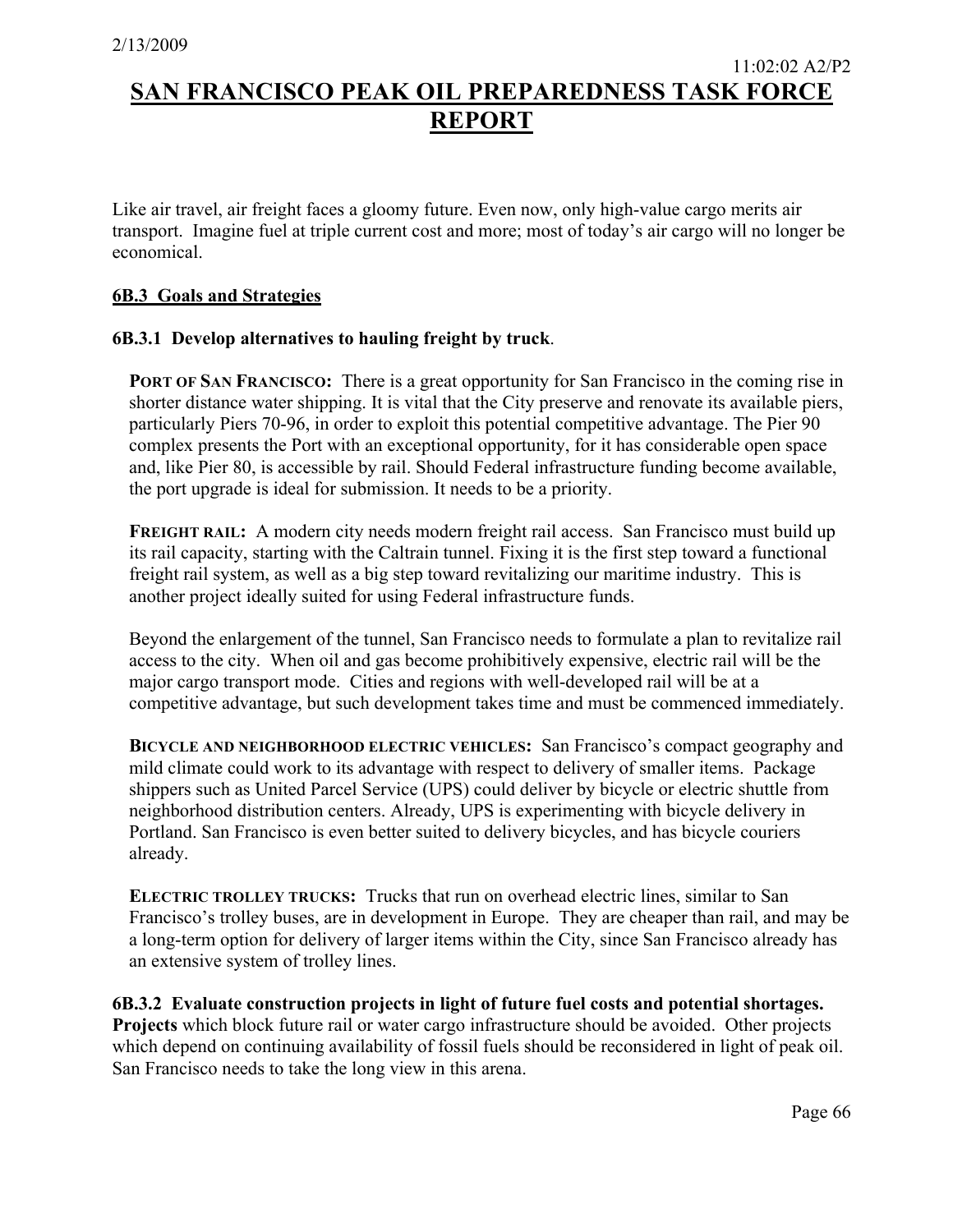#### **6B.4 Recommendations**

- **6B.4.1 Enlarge the railway tunnel giving access to the port.**
- **6B.4.2 Formulate a plan to build a modern freight rail facility in San Francisco.**
- **6B.4.3 Develop the southeast waterfront to take advantage of the coming rise in short haul water freight.**
- **6B.4.4 Approach package delivery companies to develop pilot programs for bicycle delivery of smaller packages.**

======================================================================

**6B.4.5 Evaluate plans for use of land along the port, rail lines and airport in light of the predicted mode shift in freight hauling, to prepare for increased rail and water shipping and decreased air freight.**

#### **Endnotes:**

 $1\,$  2002 Commodity Flow Survey, a partnership between the U.S. Department of Commerce, Bureau of the Census, and the Bureau of Transportation Statistics of the Department of Transportation, quoted in East-West Gateway Council of Governments Data Center, *www.ewdateway.org/DataCenter/STLRegData/Trans/FreighShare/freightshare.html*

*2 ibid*

<sup>3</sup> Parajuli, L. Ferreira, and Bunker, J., Freight Modal Energy Efficiency: A Comparison Model

<sup>4</sup> http://flysfo.com/web/page/about/b2b/cargo/

5 Randy Mullett, Transportation Research Board, Associated Press, May 29, 2008

PEAK OIL TASK FORCE INFRASTRUCTURE

### **7. WATER SUPPLY**

**7.0 Introduction** This chapter and the following two focus on agencies and departments of the City and County of San Francisco (City). As directed by the enabling ordinance for this task force, the emphasis is on those elements dealing with water supply, waste collection and disposal, and emergency services. Moreover, the task requires focus on the potential impacts of fossil fuel use.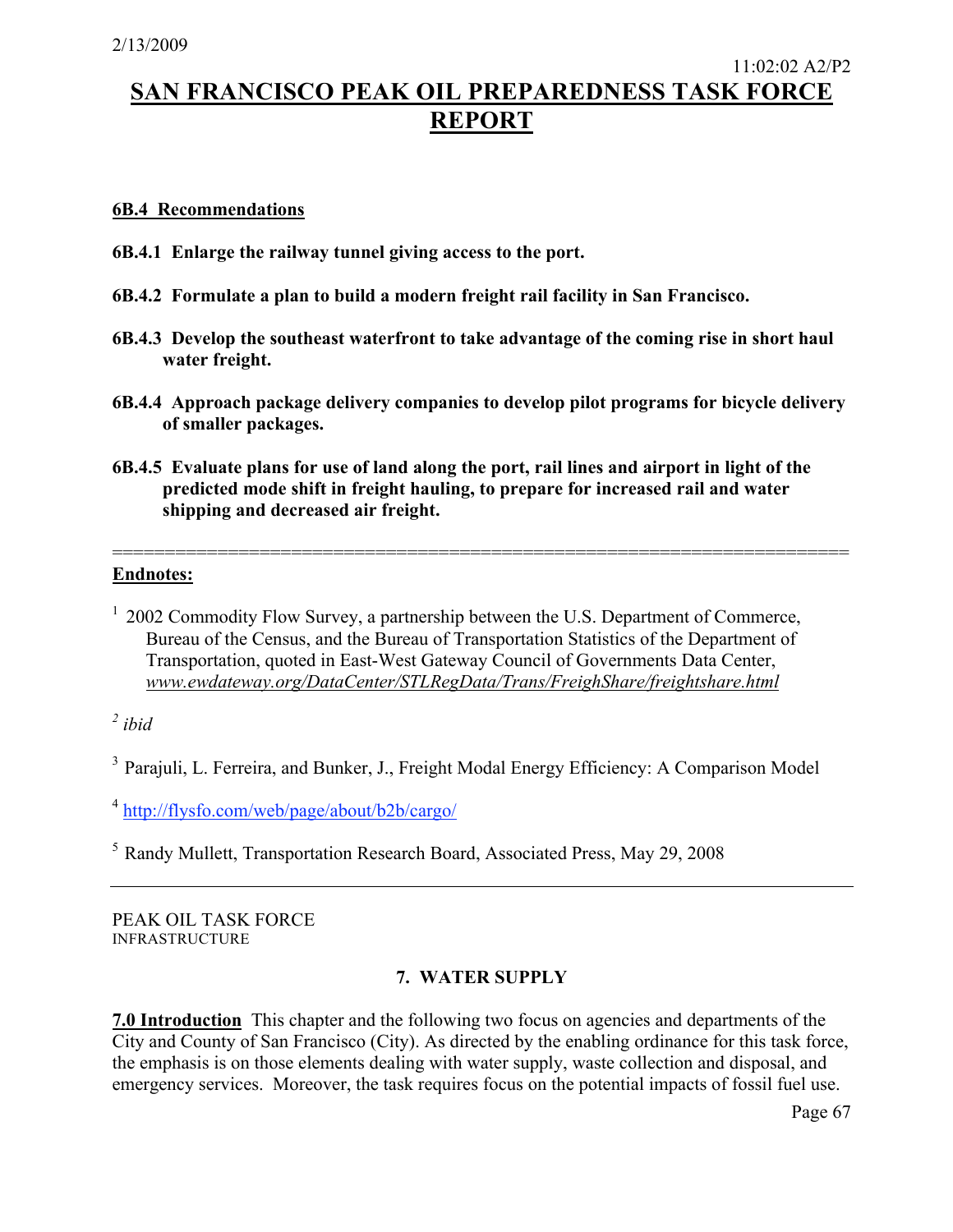Since the City's electricity is largely provided by the Hetch Hetchy hydro-electric system, its electricity supply is relatively immune to the effect of Peak Oil and Gas. Use of vehicles will be most strongly impacted. Heating based on natural gas will become more expensive as well, and may at some point suffer from interruptions in supply.

It should be noted that San Francisco's Hetch Hetchy electricity is derived from water flow. Therefore, any long term conditions that could diminish water flow to the point of negatively impacting electrical production must be considered in long term planning.

### **7.1 Assessment of Current Situation**

The San Francisco Public Utilities Commission Water Department provides high quality fresh drinking water to San Francisco and several surrounding communities, 85 percent of which is sourced and delivered from the Tuolumne River watershed (225 million gallons per day). The delivery system is primarily gravity driven. In the fiscal year 7/1/08-6/30/09, it is projected that 62.7 MWh of power will be supplied to the system, representing 7.44% of the total power supplied to San Francisco by the San Francisco Public Utilities Commission (SFPUC) for the same period. The Water Department also operates a number of repair and administrative vehicles that run on either gasoline or diesel.

#### **7.2 Vulnerabilities**

The Water Department's need for power is met easily from the Hetch Hetchy system and thus is not seriously impacted by future diminution of fossil fuel availability. Nevertheless, even now, there are times during the year when generation falls below even the City's municipal demand and power must be delivered by PG&E to make up the shortfall. Approximately 46 percent of PG&E's power mix comes from fossil fuels, i.e., 44% natural gas and 2% coal. There is a certain amount of excess power that SFPUC can "use" as a bank for these shortfalls, but not necessarily on a one-toone basis.

A further vulnerability is that the Hetch Hetchy system operates on a "water first" basis. Thus, it is not always possible to store adequate water supply for power generation as needed.

As global warming progresses, it may lead to a possibility of more severe drought conditions. In a worst case scenario, this could exceed SFPUC's drought design, both in level of severity and length of time. (see The Great Warming, by Brian Fagan, Bloomsbury Press 2008).

### **7.3 Goals and Strategies**

**7.3.1 Explore the increased use of water storage to maintain an adequate level of power generation at all times during the year.** This may require stepping up progress in water conservation by San Francisco residential and commercial water users.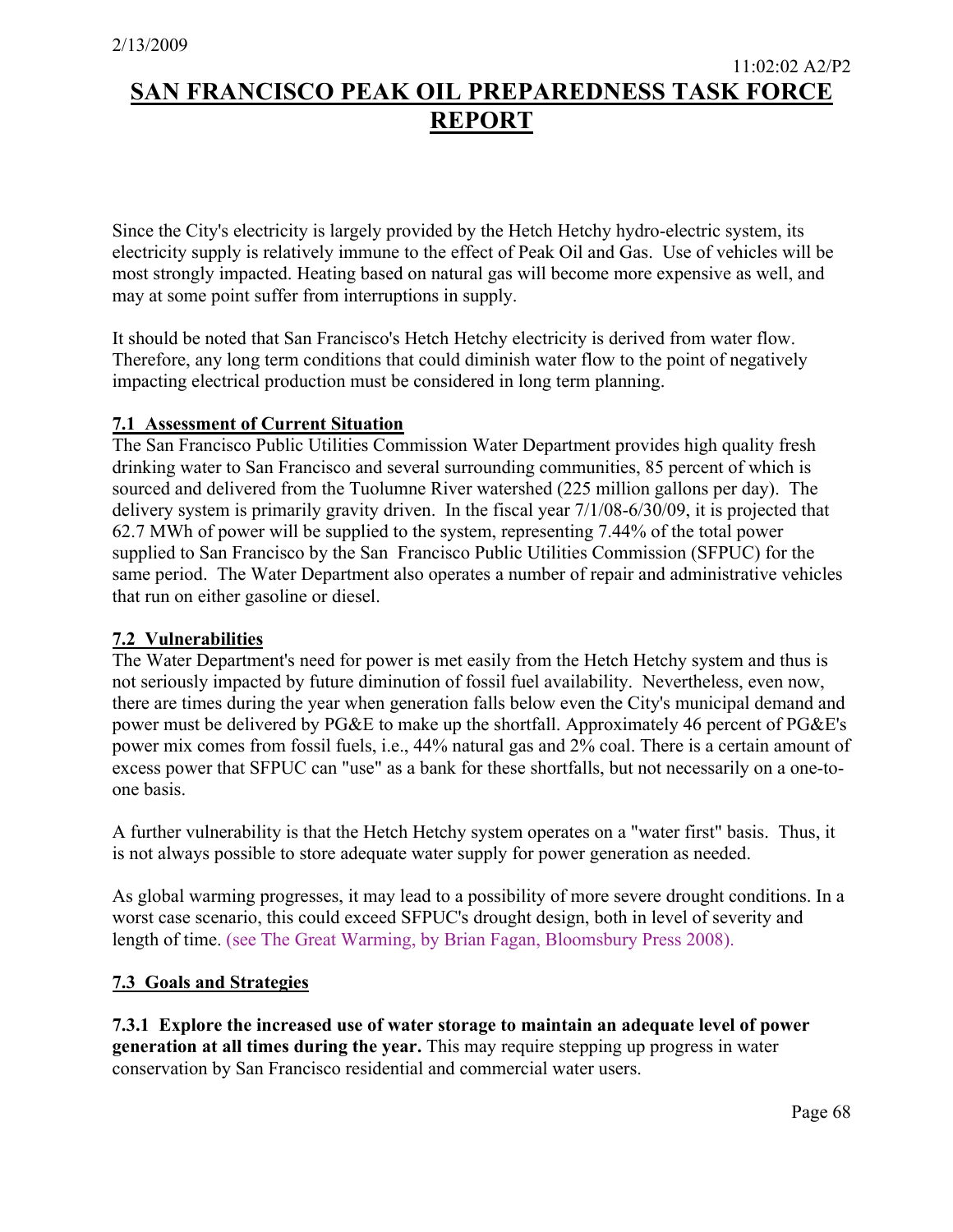**7.3.2 Create by conversion and/or replacement purchase a vehicle fleet not dependent upon fossil fuels.** The Water Department has plenty of power to pump water. Its Peak Oil and Gas vulnerability is in the maintenance area. SFPUC should move in concert with all city departments to reduce energy use and fossil fuel use in particular.

### **7.4 Recommendations**

**7.4.1 Review both the possibility of Raker Act and/or PG&E contract amendments to secure a more sustainable year-round generation of Hetch Hetchy power for San Francisco municipal government agencies and departments.**

**7.4.2 In keeping with City policy, pursue a more aggressive program of conversion of all Water Department vehicles and equipment to non-fossil fuel power.**

### **8. WASTEWATER**

### **8.1 Assessment of Current Situation**

The wastewater system operated by the SFPUC includes a city-wide sewer and storm drain system and a number of water treatment facilities. The total system is expected to draw 68.6 MWh of power from the City's power, representing 8.14% of the total municipal electricity use.

The wastewater group at SFPUC has been actively pursuing various alternative energy and energy-saving processes for co-generation of power and heating at the Southeast and Oceanside plants, including use of digester gases for process heating, and the installation of a 255 kWh photovoltaic project in the Southeast Plant, the latter providing 11% of the facility's power need.

#### **8.2 Vulnerability**

The wastewater group has minimal vulnerability in the delivery of adequate power from the SFPUC. In fact, the group is expecting to make a significant contribution to mitigation for other departments through its greasecycle program detailed below.

#### **8.3 Goals and Strategies**

The Wastewater group is pursuing a local fats, oil, grease (FOG) program to produce bio-fuel. Although production of bio-fuel for other department uses is not a regular activity of the wastewater group, keeping the FOG materials out of the wastewater treatment processes will improve efficiency and reduce maintenance costs. It is anticipated that the FOG project will go a long way to localizing the supply of bio-fuel for the City's current 80-20 program for city-owned diesel fueled vehicles, thereby avoiding the present necessity of bringing in bio-fuel from the midwest. This move is in keeping with the City's goal of achieving local sustainability.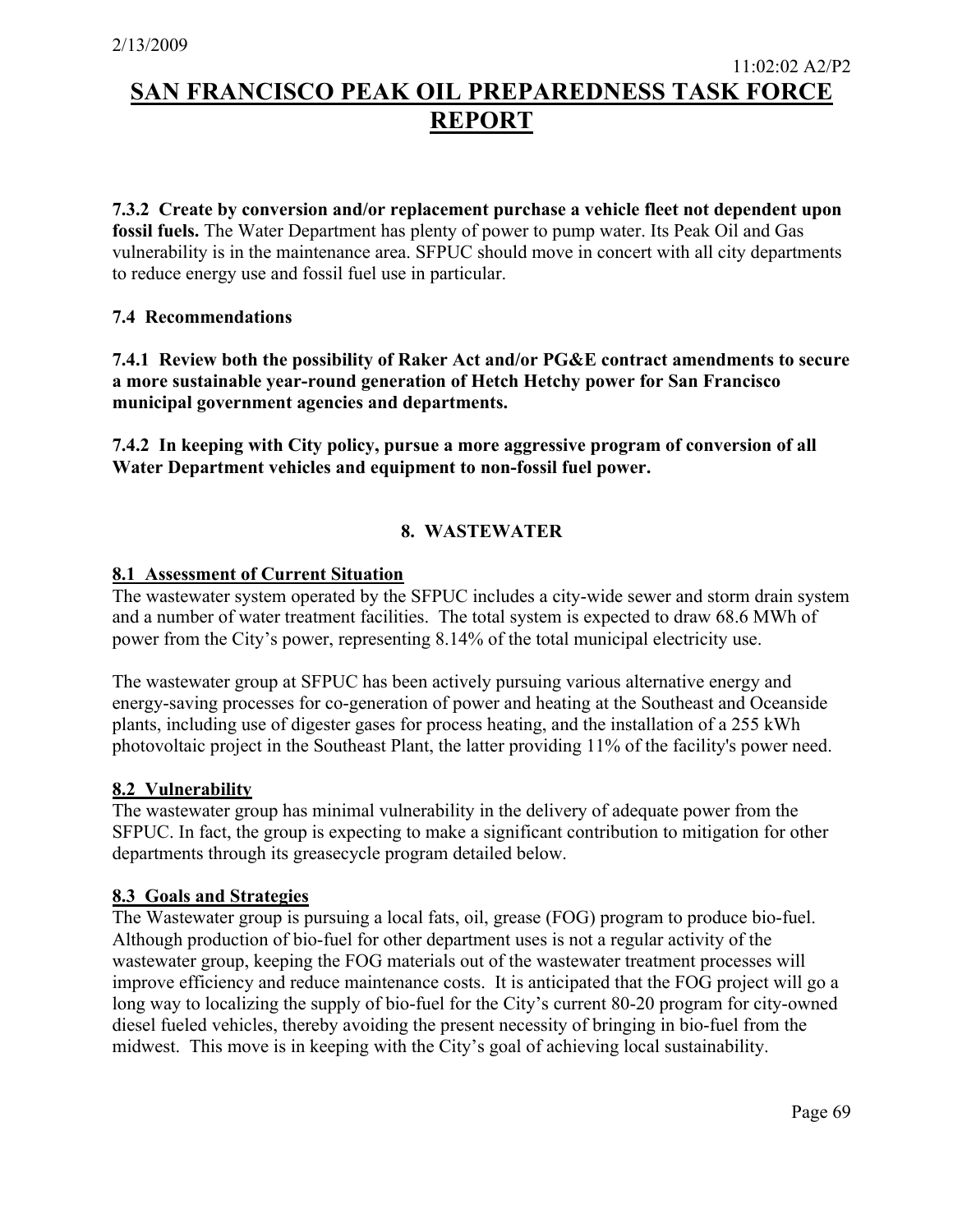At the same time, the SFPUC is negotiating with operators of specific City vehicle sub-fleets (eg,, Muni) to determine the feasibility of moving up the percentage of bio-diesel from the current 20%. There is a very real possibility that the FOG program can make the City's fleet close to 100% biofuel driven.

The use of digester gases to power the plant is also being pursued and has potential for expansion.

#### **8.4 Recommendations**

### **8.4.1 Accelerate the timeline for on-site generation of sustainable power.**

#### **8.4.2 Continue to pursue the FOG program.**

### **9. WASTE DISPOSAL AND RECYCLING**

#### **9.1 Assessment of Current Situation**

Waste disposal and recycling carried out by the companies permitted by the City of San Francisco involve three streams of waste.

Recycling is the collection, processing, and shipping to market of paper, glass, metal, and plastic materials. In 2006, a total of 1.4 million tons of waste were diverted to recycling.

Green waste is the collection, transfer and delivery of food and other organic waste to the compost landfill facility in Solano County.

Waste disposal is the collection, transfer, and landfilling of the remainder of San Francisco's garbage. In 2006, a total of 663,404 tons were landfilled.

Most of the activities noted above are essentially trucking functions. The vehicles used are traditional front, side, and rear loaders; roll-off, roll-on drop box vehicles, and transfer trailers. All of these are commonly diesel and are currently operating with the 20-80 bio-diesel fuel now achieved by the City's diesel fleets as well. Darling Delaware Corporation has recently announced plans to construct a major bio-fuel manufacturing facility in the area. This local supply could increase the percentage of bio-diesel in the fuel mix that can be reasonably accomplished in the near term.

Transloading waste for transfer and recycling processing is managed by Sunsut Scavanger, under permit from the City, and takes place at the Pier 96 facility. From there, material for landfill is sent to Altamont in Alameda County and the compostable material is sent to a landfill near Dixon, in Solano County where it is composted. At the present time, the finished compost is fed into the agricultural market.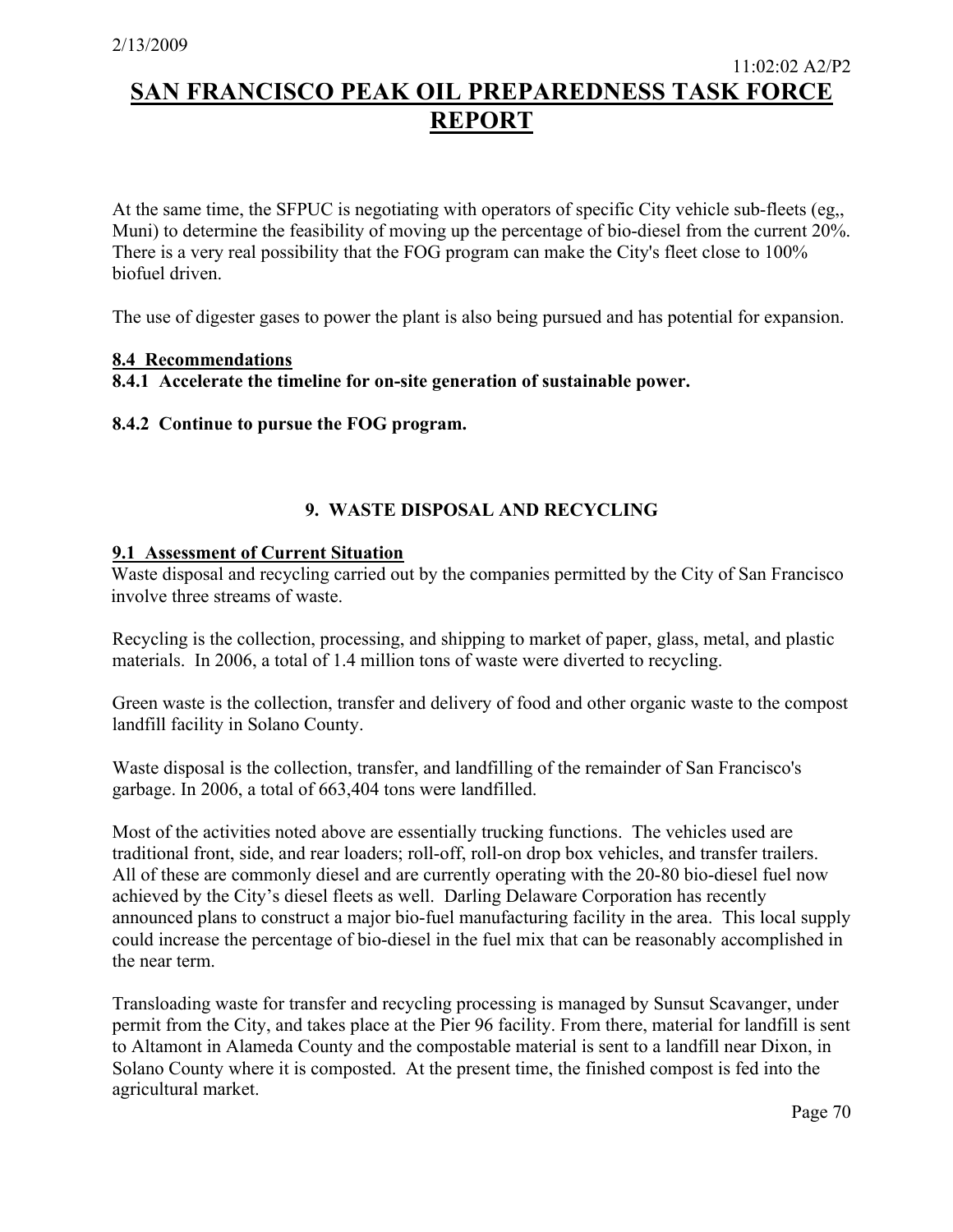In 2007, the Pier 96 facility, in cooperation with SFPUC, installed a 245 kW capacity photovoltaic project.

The final significant activity is the marketing of the processed recyclables. Of course, whenever possible, material should be sold at a profit as a mitigation of cost of service to the public. As a last resort, however, it will be preferable to have the material used in a positive application as an alternative to landfilling even if no revenue is forthcoming. Also, with a Peak Oil and Gas perspective, local end-use markets will be preferred.

In this regard, the container glass market is very good in California. Glass, being both heavy and relatively low-valued per ton, requires local marketing. Fortunately, there are glass container manufacturing facilities in both northern and southern California and corollary preparatory processing companies as well. These facilities will be especially useful if there is an increase in demand for local food preservation containers.

Half of the rigid plastic recyclables are currently marketed to a local manufacturing facility producing bender board, a landscape edging material. This material is expected to diminish over time as petrochemical plastics become more expensive and are increasingly replaced by carbohydrate-based polymers.

Metals and paper are primarily marketed into Asia, although limited amounts of each can still find domestic users. Although India is experiencing an industrial boom, the relatively hugh Chinese demand remains the overwhelming reality.

### **9.2 Vulnerabilities**

**9.2.1 Rising fuel costs, leading to rising costs to residents and businesses.** Without reasonably priced local bio-diesel, the rising cost of fuel will be an important factor contributing to rising service costs to the consumer, but it is not anticipated that the quality of service will be negatively impacted although a greater financial strain would be placed on the using public. Fuel costs for transferring the waste to the Altamont landfill, 50 miles distant, will continue to rise. Although the City has adopted a zero-waste goal, much of the material remaining to be diverted will be organic and suitable for composting. Since the present location for composting is located 60 miles away, a significant reduction of transfer load-miles is not be anticipated as the zero-waste goal progresses.

**9.2.2 Loss of revenues from recycling, also leading to rising service costs.** A special note should be made here concerning the collection of recyclables. There has long been a problem of the illegal scavenging of material intended for collection by the permittee. This is particularly true for material left out at the curb for pickup, mostly from residential sources. It is also probable that the degree of scavenging escalates as the value of the commodity increases in the market and/or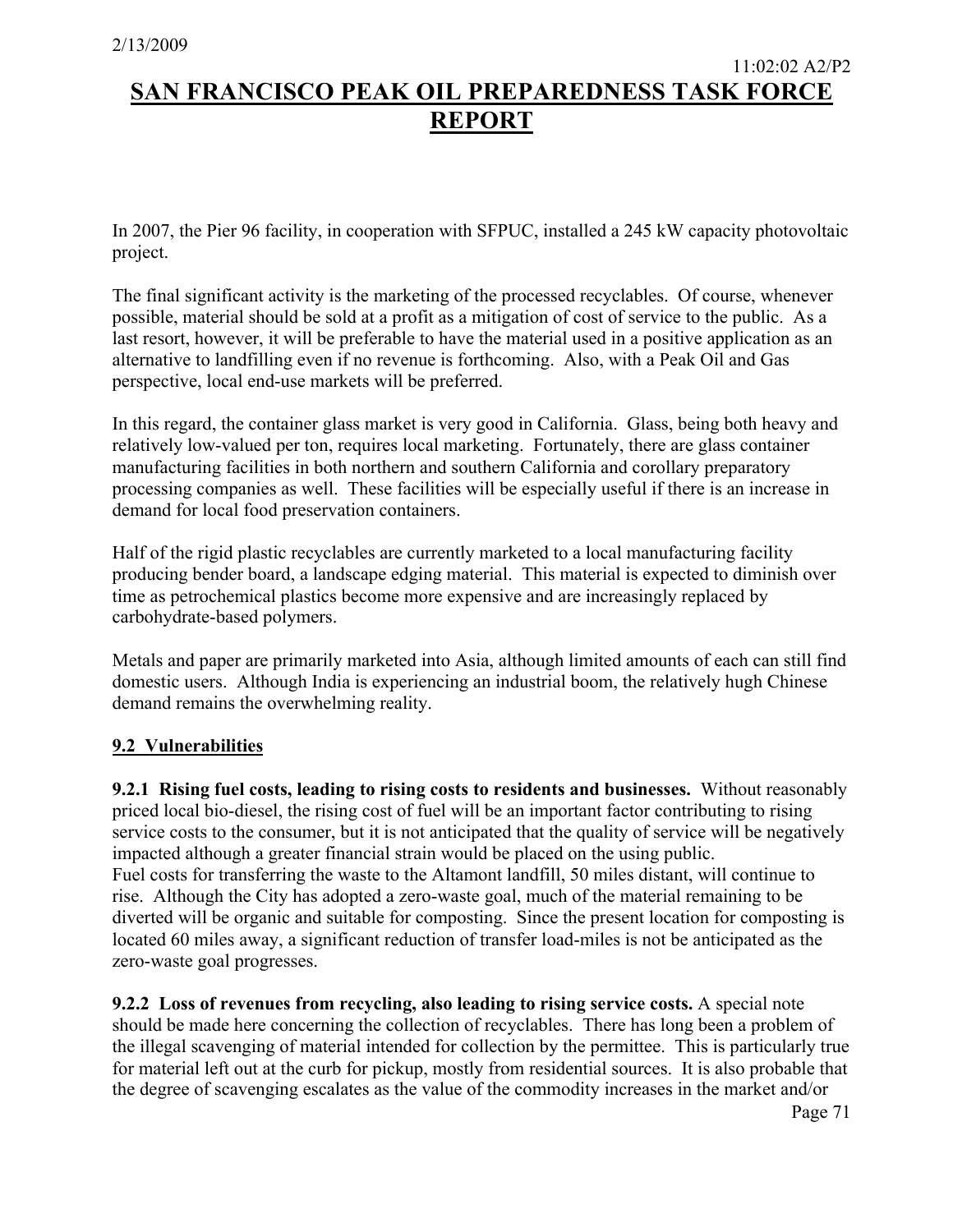the numbers of those experiencing economic hardship increase in the community. As the impact of peak oil increases, along with increasing global demand for most resources, we can expect a more sustained and growing problem of resource scavenging. Recognizing that the scavenged material will also find its way into the marketplace, the significant negative impact will be increased cost of services by the permittee due to loss of revenue and increased problems of litter. Since these increased cost will invariably be passed on to the citizenry, it can be seen as yet another economic hit added to an increasing burden.

In the marketing of recyclables, the current global economic slowdown has resulted in a dramatic lessening of demand for these commodities accompanied by severe price drops. However, the need for strong North American fiber and metal scrap, using the advantage of a weaker dollar, will help to recover this export market for the foreseeable future. We are also fortunate in having two major world-wide metal scrap companies located in Oakland (Schnitzer and Sims) as outlets into the global metal marketplace.

### **9.3 Goals and Strategies**

**9.3.1 All service vehicles in the permittee's fleet should be transitioned away from fossil fuels.** At least two garbage truck manufacturing companies, International and Volvo, are currently producing hybrid collection vehicles, which could be an interim step. Since much of the collection truck activity involves short movements and idling, hybrids would greatly reduce fuel need. A schedule of conversion should be required as a condition of the next rate negotiation. Clearly it is in the interests of the residents of San Francisco to hold future service fees down.

**9.3.2 The Pier 96 facility should move steadily toward being powered by facilities located on-site.** The recent solar voltaic installation is just the first step.

**9.3.3 Compost generated from San Francisco's waste stream should be processed locally and used for the benefit of local food programs.** As detailed in Chapter 5 on Food Security, the decline of fossil fuel availability will result in increasing food prices, and declining food security, especially among economically vulnerable San Franciscans. Programs for growing food within city limits will need to be expanded. San Francisco's sandy soil would benefit from the addition of composted organic waste. The city should begin identifying possible locations for neighborhood composting centers. To encourage backyard composting – and gardening - a portion of current green waste disposal fees could fund a program to subsidize the giveaway of compost bins, as many suburban communities do.

**9.3.4 The City should consider ways in which it could make use of recycled materials locally generated to boost the city's manufacturing economy.** The FOG program is an example of such a project, which is well on its way to a successful public-private partnership. In addition to greases, San Francisco has many other potentially reusable waste streams.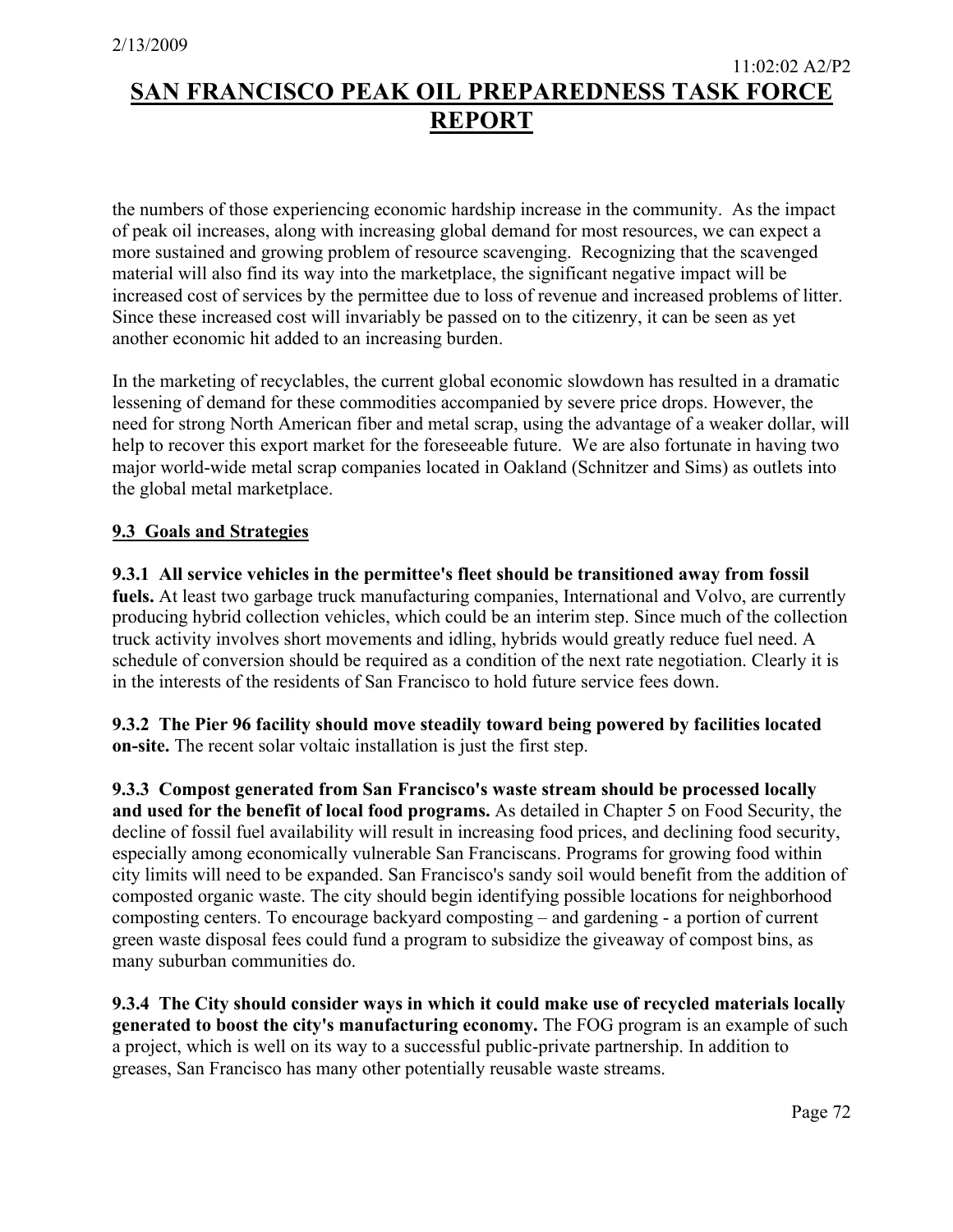### **9.4 Recommendations**

**9.4.1 The City should require its permittee to replace its present fleet with currently manufactured hybrids, and eventually with electric alternative vehicles.** 

**9.4.2 In its rate process with the permittee, the City should develop expanded lifeline rates for lower and moderate income citizens.** 

**9.4.3 In keeping with its policy of moving toward local sustainability, San Francisco should identify alternative composting sites, either within city limits with a neighborhood focus, or significantly closer than the current Solano site.** 

**9.4.4 The Controller's Office should undertake studies to evaluate the potential for local product manufacturing, utilizing the supplies of recycled materials locally generated.**

### **10. EMERGENCY SERVICES**

### **10.0 Introduction**

Emergency services in San Francisco encompasses an exclusive department but also includes the first responders, i.e., the departments of police, fire, and public health. Transit agencies and other units and/or personnel may be brought into the planning and execution of required services.

Traditionally, the focus of emergency services planning has been that of localized natural and/or physical disasters, such as earthquakes, floods, extensive fires and, more recently, potential terrorist attacks. All traditional disaster planning has been justified on the following bases:

1. The disaster will happen at some time in the future.

2.. The specific time of the event is not known.

3. If there is no advance planning and preparation, it will be too late when the event occurs.

4. The event will be essentially localized, so that planning could reasonably rely on outside assistance within a relatively short time. As an example, in San Francisco this belief has been manifested in a program emphasizing preparedness for 72 hours after a disaster.

5. Finally, the focus of such planning is to minimize damage and to **maximize recoverability to pre-disaster conditions** as quickly and efficiently as possible.

### **10.1 Assessment of Current Situation**

### **10.1.1 The San Francisco Department of Emergency Services**

As noted above, this department has been engaged in traditional disaster planning and, insofar as can be determined within the scope of this report, said planning seems to be on a par with similar planning efforts elsewhere.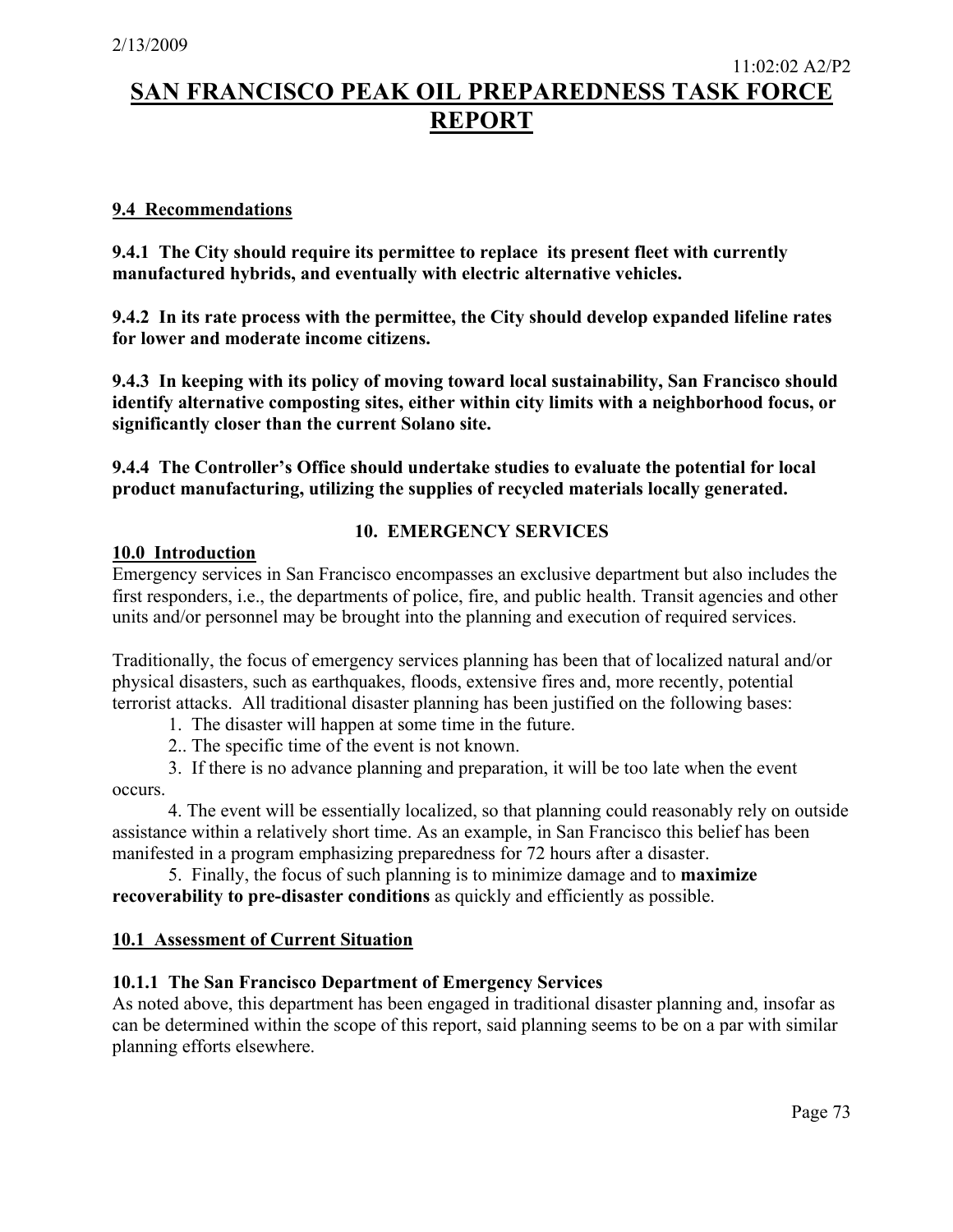An element of special note that cuts across all participating elements is that of communications. San Francisco is currently participating in the development of the SF Bay Area Regional Interoperable Communications System (BayRICS) and is in the implementation phase (having purchased and installed equipment) along with Marin, San Mateo, Santa Clara, Alameda, and Contra Costa. Power backup for the system in the event of grid shutdown commonly involves battery packs for immediate change until backup diesel generators can be kicked in.

Currently, all City-operated diesel backup generators, including those in hospitals, use standard fossil-fuel diesel. Bio-diesel is not considered an option because it tends to degrade more quickly and therefore is deemed less reliable.

### **10.1.2 The San Francisco Police Department (SFPD)**

The SFPD vehicle fleet is comprised of 338 marked patrol cars, 400 plus unmarked and specialty vehicles, and 110 motorcycles. Nearly all of these vehicles have received exemption from the Board of Supervisors Resolution #107-06 calling for use of alternative hybrid and electric vehicles wherever feasible. It should also be noted here that the Department also maintains 250 bicycles, 45 dirt bikes, and 19 horses.

Total electric power delivered to the SFPD is projected to be 6.1 Mwh for fiscal year 08-09, or seven tenths of one percent of total power delivered to City units. This power is paid for from the general fund budget allocated to the SFPD.

In 2004 the SF Board of Supervisors passed Resolution 431-04 calling for a transition of all General Fund units from SFPUC subsidized rates to full service rates. The General Fund subsidized rate of 0.0375 per kWh was to be transitioned to the full service rate of 0.08822 per kWh. In the final transition step, the SFPD will pay a 19.2 % increase to SFPUC. However, even at full rate, the charges are a minuscule percentage of the annual budget..

### **10.1.3 The San Francisco Fire Department (SFFD)**

The SFFD was one of the first city agencies to initiate a project to determine the feasibility of using biodiesel in their vehicles. By now, almost all of their vehicles use B20 regularly and a few remaining use B20 occasionally.

Total electric power delivered to the SFFD projected for fiscal year 08-09 is 4.4 MWh, or three tenths of one percent of total power delivered to City units. At full cost of service the total power billed by the PUC would be approximately three tenths of one percent of their annual general fund budget.

### **10.1.4 Public Health**

In addition to the ambulance fleet operated by SFFD, there are hundreds of private ambulances that the City emergency response relies upon. So far as the Task Force is aware, all of these ambulances operate on gasoline or diesel fuel.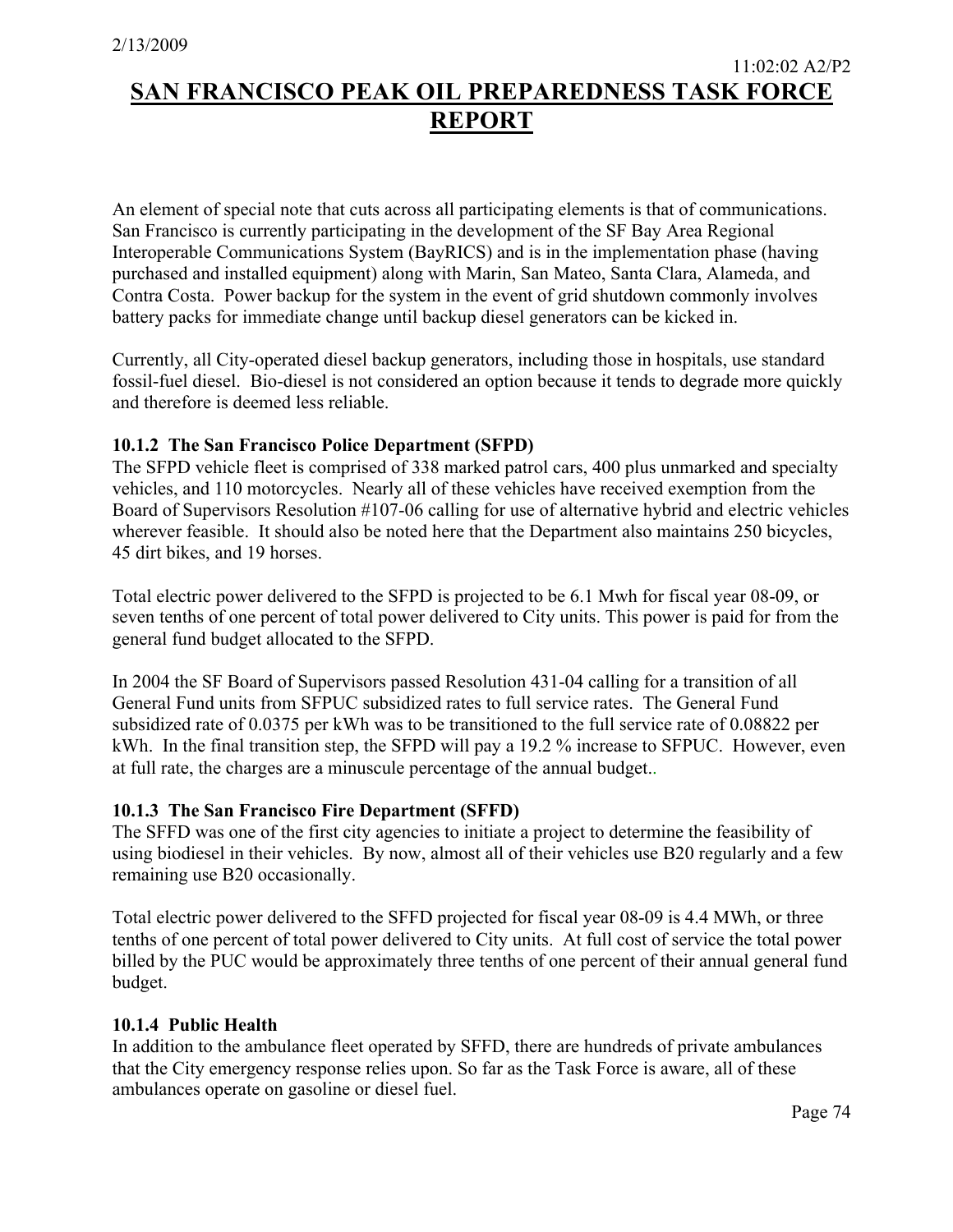### **10.2 Vulnerabilities**

In the arena of emergency response, there are three new types of vulnerability arising from Peak Oil and Gas:

- 3. Lack of fossil fuels available to respond to other types of emergency.
- 4. Interruptions in fossil fuel supply as its own new class of emergency, and
- 5. Increased potential for civil unrest due to fuel shortages or economic disruptions resulting from energy price spikes.

These are new possibilities that emergency responders need to take into account in preparing their portfolio of response plans.

### **10.2.1 Department of Emergency Services**

For vital communications and other essential backup generators, continuing reliance on fossil-fuel diesel will be a long-term vulnerability. There should be plans for shortages and supply interruptions.

Sudden price spikes or breaks in the supply chain of oil or even natural gas could be regional, national or even global occurrences. (For instance, imagine that a terrorist strike puts a major Saudi oil field out of commission for months.) The City may not be able to rely on outside assistance of any consequence. Further, there could be a long delay before returning to the conditions that existed prior to the event. In the long term, the ongoing process of Peak Oil and Gas will make fossil fuel-based disaster response impossible. At the present time, there does not appear to be serious planning effort to address those potential disaster events which may occur on a global scale and thus preclude any substantial aid from outside.

### **10.2.2 Added Potential for Civil Unrest**

The early impacts of peak oil are already upon us. Climbing gasoline prices and their equally devastating impact on food prices are affecting the daily lives of increasing numbers of our citizens. However, peak oil does not exist in a vacuum. These conditions are being exacerbated by the mortgage debacle, the weakened U.S. dollar, the war drain on our economy, the rising cost of many raw materials, and the like. We are entering a period of severe economic distress that many analysts believe will not be short-lived.

Traditionally, at times of worsening economic conditions, eg., the Great Depression of 1929-32, there is an increase of illegal activities and violence growing out of desperation, rage, frustration, and hopelessness. What is of special interest to security forces, is that we can expect to see people engaged in illegal or otherwise socially unacceptable behavior that have, heretofore, been average law-abiding citizens. This will be especially so as more families find it difficult to manage continuing provision of basis needs such as food and shelter.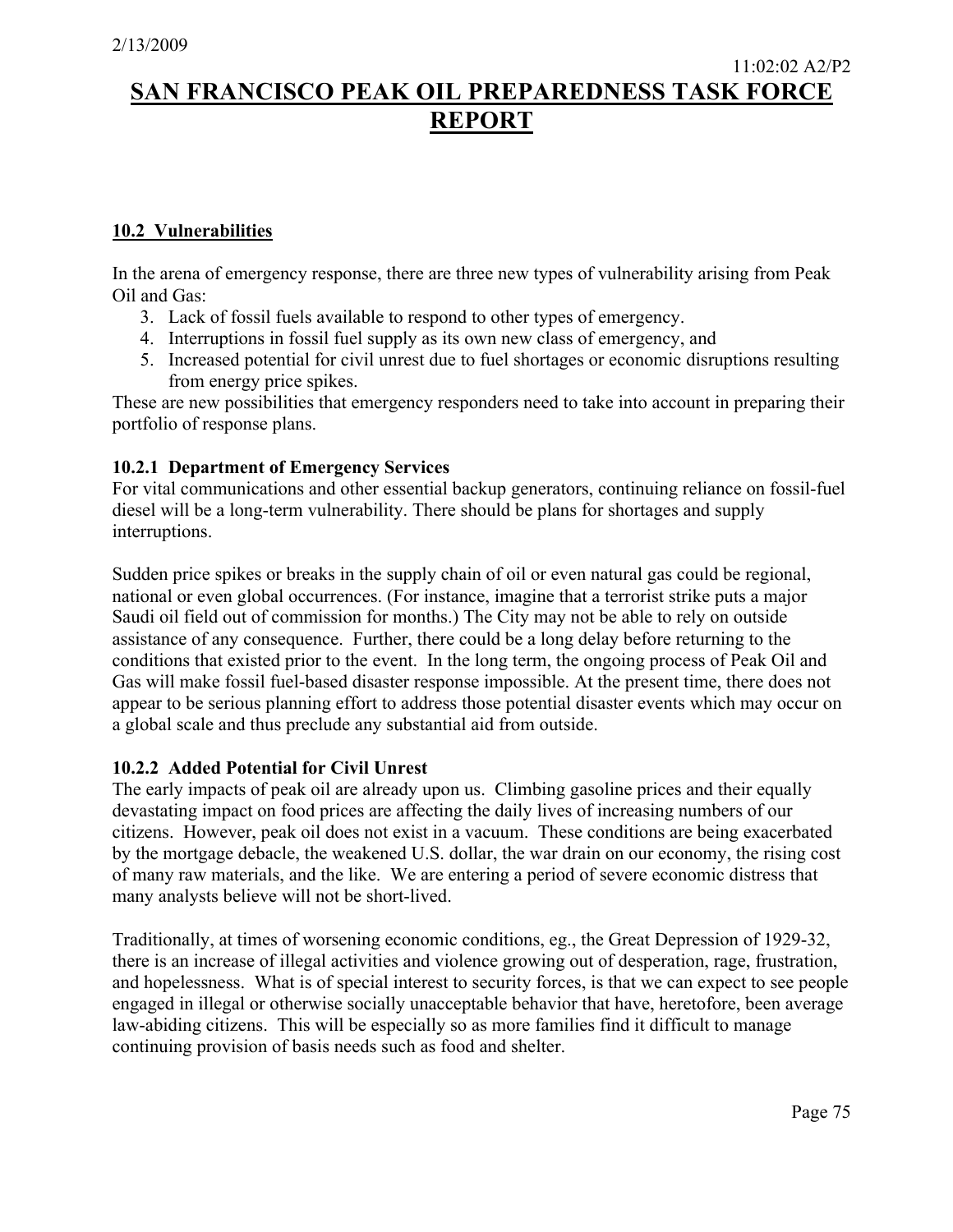We are already seeing in increase in illegal gas siphoning and scrap material scavenging, not only from recycling curbside programs, but from empty buildings, construction sites, etc. As conditions worsen, rage and frustration may result in actions against perceived "responsible" parties such as oil company offices, gasoline stations and delivery trucks. Alternatively, the latter two may become targets for more serious theft.

### **10.2.3 Police Department and Fire Department**

The police have the largest single fleet of vehicles in the city which remains committed to almost the exclusive use of gasoline. Most patrol cars operated by agencies on the local, county, state, and national levels use similar specifications and the most commonly used model is the Ford Crown Victoria. To date, no particular action has been taken by the using agencies to determine if Ford, or any equivalent car manufacturer, can develop a hybrid or alternative fuel vehicle to meet the specifications for patrol cars that now exists. The Fire Department's continued dependence on fossil-duel diesel will be a mid to long term vulnerability. As far as can be determined, there has been little movement to develop fire vehicles using alternative power other than bio-fuel.

### **10.3 Goals and Strategies**

**10.3.1 San Francisco should develop a long-term plan to wean its emergency service vehicles off fossil fuels.** It is tempting to exempt the police department, but there is clearly plenty of room for improvement without loss of effectiveness. There is already a company, Carbon Motors, that is offering a fully-spec black & white that can run on bio-diesel. In additon, many police activities now using standard black-and-white cruisers could be performed equally well or better with alternative vehicles. Other cities are moving strongly toward neighborhood electric vehicles, bicycles, horses, or segways for duties in which high speed chases are not anticipated.

**10.3.2 Insure the operability of backup generators and other vital systems in case of loss of regular fuel supplies.** The City should develop long-term, ongoing planning for power and fuel requirements necessary to maintain plant, equipment, and vehicles at all times, even if conditions may arise that preclude the expectation of significant outside assistance. It may be time to install a tank of backup fuel for emergency vehicles and generators for disaster situations. Short term, the City should consider whether it has adequate access to fuel in case of interruption of the usual supply network. In the long term, vital San Francisco facilities should replace diesel generators with alternative fuel systems as soon as possible.

**10.3.3 The SFPD should undertake a review of its coverage of the city in terms of increasing civil unrest.** For example, a more sustained neighborhood, personalized presence of foot-patrol officers, as recently recommended by an outside consultant, may be desirable to help build cohesion and solidarity in our community. This idea has already been suggested in a recent consultant study. In addition, if it is anticipated that such conditions may also generate an environment of increased civil unrest, it is incumbent upon planners to develop strategies to cope effectively with such unrest.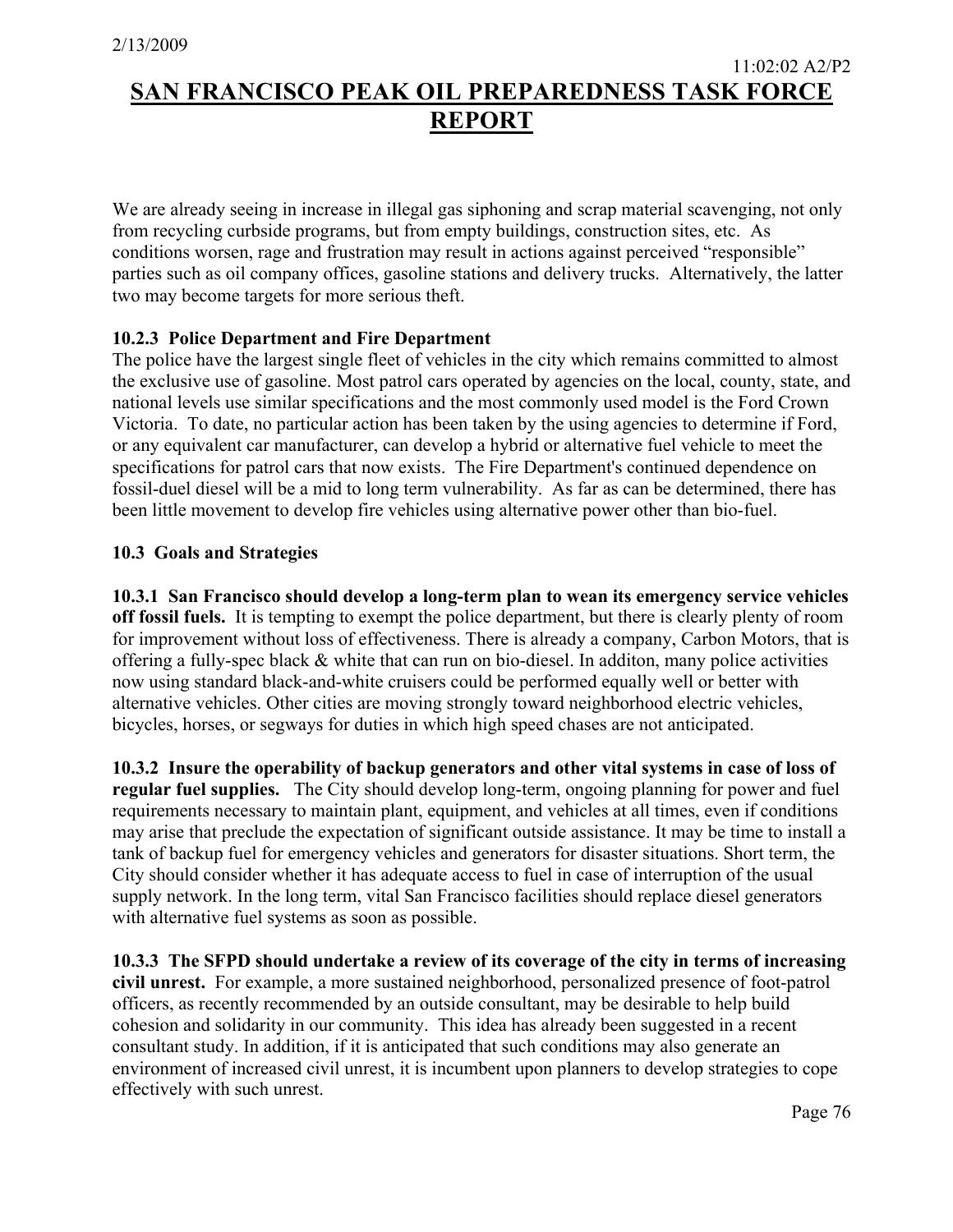### **10.4 Recommendations**

**10.4.1 The Department of Emergency Services should investigate the feasibility of replacing all backup diesel generators with hydrogen fuel cell or other non-fossil fuel systems.**

**10.4.2 SFFD should encourage manufacturers to develop alternative fuel vehicles meeting all fire department specifications.**

**10.4.3 SFPD should develop a plan to transition to alternative fuel vehicles. The Department should join with sister agencies in challenging Ford and other manufacturers to build alternative fuel vehicles meeting patrol car specifications.** 

**10.4.4 SFPD, in conjunction with SFFD, should prepare to beef up security of gasoline depots, service stations, and other facilities that could be potential targets of vandalism or crime in a potential energy crisis.**

**10.4.5 SFPD should evaluate ways to increase the use of alternative patrol and control equipment, including horses, electric scooters and neighborhood vehicles, bicycles, etc.**

### **11. BUILT ENVIRONMENT**

### *11.0 Introduction*

This section of the report addresses the built environment - the homes, apartment buildings, offices, commercial buildings, parking garages, and other brick & mortar edifices that comprise the built environment of the city.

The good news is that so much has been built, thanks to the energy rich petroleum endowment of the late 19th, 20th, and early 21st centuries. The bad news is that much of what has been built was not built with the concept energy efficiency in mind. It was also not built in anticipation of a need for retrofitting with on-site power generation to compensate for remote power supply limitations. These two measures – the implementation of energy efficiency and on-site renewable energy generation on buildings – comprise the crux of this section of the report.

### *11.1 Assessment*

The 115,315 owner-occupied houses and condos, 214, 385 renter-occupied apartments, 461 high-rises, 250 historical buildings, 150 theaters, 62 museums, in San Francisco account for approximately half of the city's total energy use<sup>1</sup>. Nine hundred and forty-four of the City's 195,000 rooftops are currently fitted with solar photovoltaic panels<sup>2</sup> and

four are fitted with wind turbines.  $3 \text{ It}$  is not possible to know how many local buildings are in need of retrofits for energy efficiency, but it is plausible to assume that most are.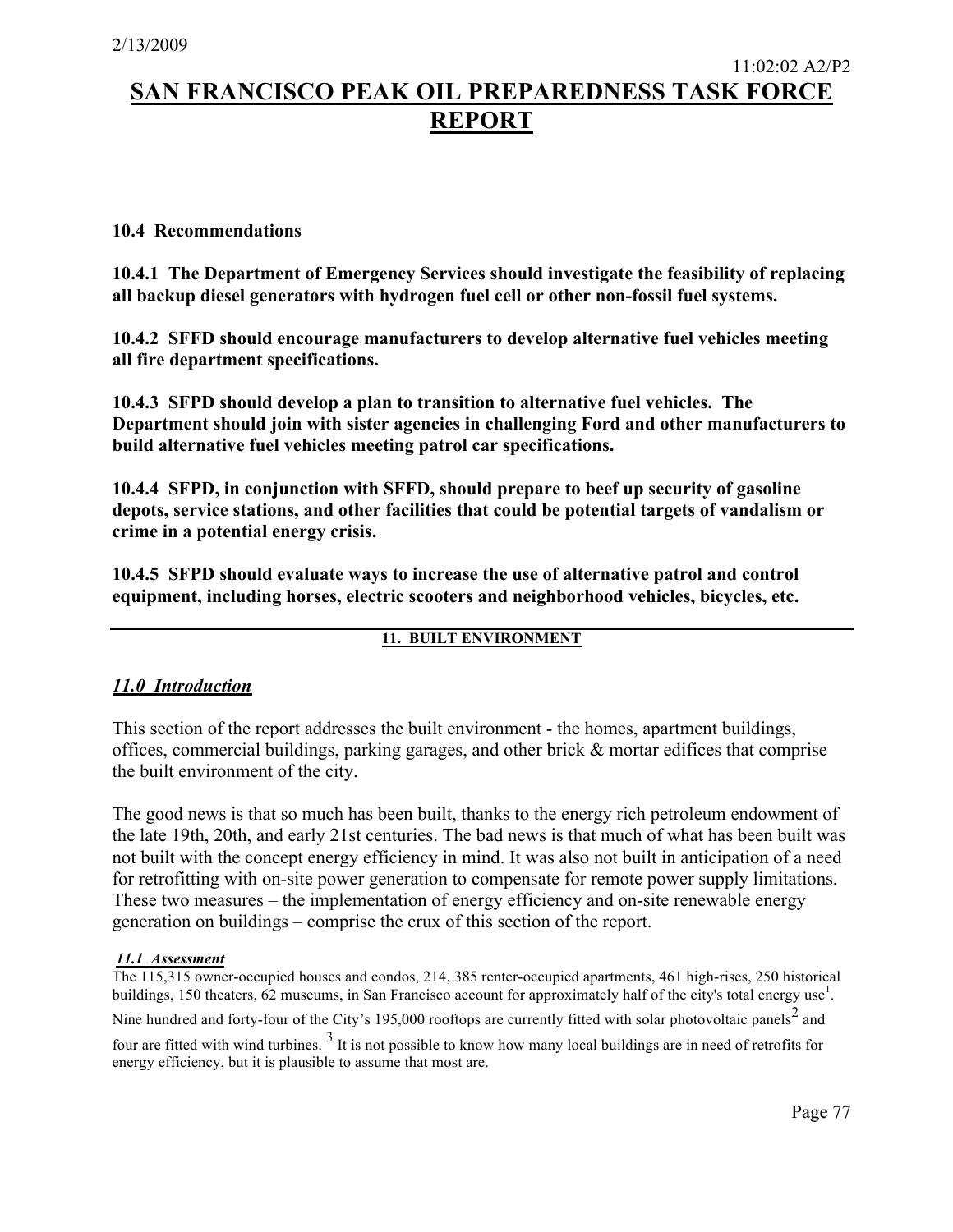Approximately 80% of the energy used by San Francisco's buildings is fueled by natural gas. Just over half is the direct use of natural gas for space heating, water heating, and cooking. The remainder is electricity generated by burning natural gas. (See Chapter 3 on Energy for more detail on energy use.)

San Francisco's "Energy Watch" Energy Efficiency Program<sup>4</sup> is designed to help small businesses and owners of commercial or multi-family properties obtain energy-saving lighting, HVAC equipment, refrigerators, and other devices; it does not cover single-family homes. In 2008, San Francisco established the "Solar Energy Incentive Program" to increase the number of solar photovoltaic systems in the City by offering direct cash payments to property owners who install PV equipment.<sup>5</sup> The San Francisco "Solar Task Force" is currently evaluating additional

methods for increasing the number of solar generating facilities in the City. <sup>6</sup>

Among today's renewable energy technologies, the one that is generally thought to provide the highest return for every dollar of investment is solar hot water. Solar hot water replaces boilers and tanks which are virtually 100% reliant on natural gas. Solar hot water is simpler and requires fewer exotic elements to manufacture. However, while hot water is valuable, it is not versatile. Electricity, on the other hand, can be used for many purposes, including providing us with hot water. The City is actively working to bring more solar generating capacity to San Francisco. The Solar Energy Task Force is currently evaluating the best routes for maximizing solar power in San Francisco.

### *11.2 Vulnerabilities*

In their current state, the buildings in San Francisco rely heavily on natural gas. They will not serve their inhabitants well as the price of natural gas rises and its availability diminishes in the post-peak era.

### **11.2.1 The Green Building Ordinance is a good first step, but it is not enough.**

The City and County of San Francisco (City) recently adopted a Green Building Ordinance (GBO)

7 for new construction that focuses on climate change and general environmental issues, as do all of the similar ordinances that have been passed in other jurisdictions. This is a forward-thinking step, but the LEED standards on which the GBO is predicated do not address Peak Oil and Gas concerns, which require giving foremost consideration to a building's energy use. Recent studies have found that in terms of energy use, up to 30% of LEED platinum rated buildings perform no better than conventional buildings.<sup>8</sup>

In addition, the ordinance applies only to large commercial buildings. Yet the City may find it too easy to rely on this ordinance for its entire green building policy. As one study found:

"*The energy impacts of better fan systems in climates where economizers are used can result in 20 to 50 percent lower HVAC energy use! We have often found that designers are overlooking these options because they are not rewarded with additional LEED points. Once a building is built these things are often impossible to retrofit. This represents a huge lost opportunity."*9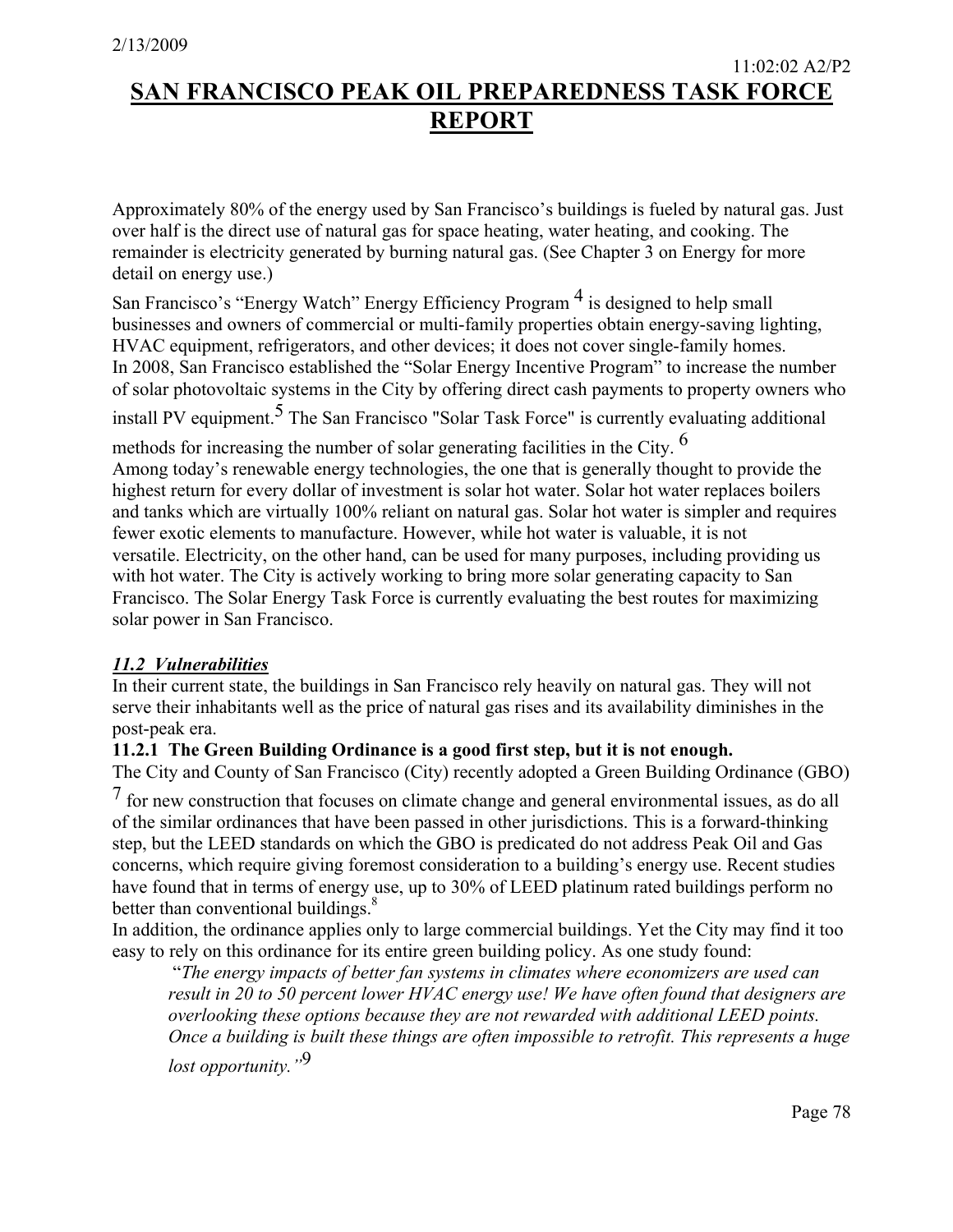**11.2.2 Cost-benefit calculations based on projecting today's conditions forward do not properly reflect the real value of energy upgrades. Though energy improvements have long payback periods, they more than pay for themselves over the life of a building.** Better buildings cost more. The Task Force believes that this cost should be viewed as an investment in San Francisco's future that repays itself not only in lower utility bills and reduced operating costs, but also by improving San Franciscans' quality of life, increasing the ability to maintain a municipal transportation system and other city functions, and maintaining as strong a local economy as possible when energy is scarce. The dollar cost of energy perfomance enhancements may seem high today, but the results will be invaluable tomorrow.

"*The point is, if we don't treat energy as a long term investment, we will end up paying much higher bills. … We owe it to our children and to future generations." Dutch Crown* 

*Prince Willem-Alexander, Prince of Orange and the Netherlands*10 There is a widespread presumption that energy-saving measures cost more and deliver less benefit

than they actually do.<sup>11</sup> The problem is that the market value of green buildings today fails to adequately reflect the real present value of the energy savings. The "business as usual" economic model used by most investors is not a useful guide for planning to cope with low-energy scenarios. Because this model assumes that future patterns of energy flow will be a reflection of past patterns, it regards the costs of lessening the built environment's need for energy as too expensive to be worthwhile. However, as a result of continually escalating energy prices, every dollar invested in demand-side management today will have an ever-shorter payback period and an ever-higher rate of return. Moreover, in a world in which there is the possibility of intermittent interruptions in the availability of fossil fuels, on-site generation and energy efficiency have a value beyond their dollar savings, as well as protecting against energy price increases.

"*A one-time investment in a solar electric photovoltaic (PV) system acts as a highly effective hedge against energy inflation and lowers electric bills for decades while* 

*delivering a clean and reliable source of power."* 12 In addition to underestimating future increases in energy prices, another way in which energy improvements are undervalued is by assessing their benefits too narrowly. As one 2008 study put it:

"… *the direct energy savings associated with choosing a better window technology may not justify the cost – and the linear design process rejects the upgrade. But the integrated design process goes on to determine that the window upgrade allows a smaller, more efficient HVAC system—with total cost savings that justify the window technology upgrade."* 13

And another:

*"The market has struggled to calculate the value of Green buildings, because Green building benefits such as longer lifespan, reduced replacement and lower operating costs are not easily expressed when accounting methods use depreciation only."14*

### **11.2.3 Split Incentives**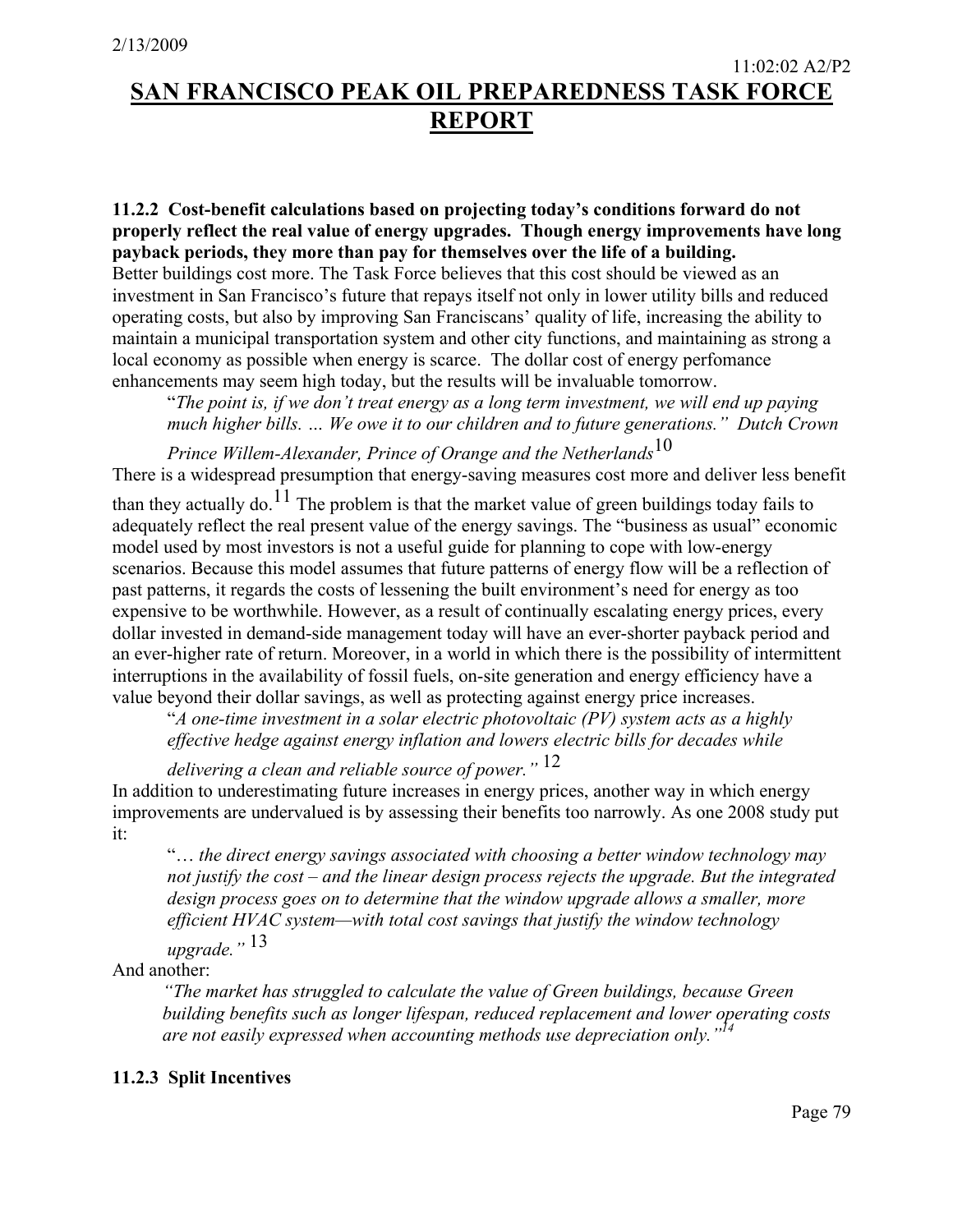Approximately two-thirds of San Francisco's residents rent rather than own their homes. Few landlords are interested in spending money that will lower their tenants' energy bills, and few tenants are interested in spending money to improve properties they do not own. The term used to describe this situation is "split incentives." Split incentives are a form of market failure, and problems that are not solved by market forces – or not solved quickly enough – can be resolved by government action.

### **11.2.4 Availability of economic and material resources may decline.**

The City cannot start installing generating equipment and improving the energy performance soon enough. The difficulty of obtaining financing in the current credit market and questions surrounding the strength of local real estate prices have already started to discourage investment in buildings. When declining amounts of energy lead to a decline in economic strength (see Chapter 4 on the economy), capital for improvements or new construction will become less available. If no action is taken now, a key opportunity to increase the energy performance of the built environment may be lost. Inadequate investment today could mean that future San Franciscans will find themselves living and working in buildings that do not provide the comforts and amenities that they are accustomed to.

Besides limiting financial resources, Peak Oil may impact the availability of the materials and energy needed to construct, repair, replace, improve, or demolish the built environment. The mining, processing, and shipping of construction materials is very energy intensive. For running heavy equipment in isolated areas, where mining operations are typically located, petroleum availability is vital. Thus, materials prices may increase faster than general costs. The resources needed to upgrade the building stock may become increasingly scarce and expensive as the world continues to transition into the low carbon age. In a worst case scenario, they could be unavailable at times.

### **11.2.5 High-rise buildings will be vulnerable to power interruptions.**

High-rise buildings require reliable energy to operate elevators and pump water. They will be less able than shorter buildings to generate their own power through solar panels. There may be times during the transition away from fossil fuels when San Francisco may experience extended power outages.

In addition, shadows thrown by tall buildings, which can extend for hundreds of feet, will limit San Franciscans' ability to use sunlight to generate electricity, heat water, and provide warmth to indoor spaces. Shadowing will also limit the types and amounts of food that can be grown.

### **11.2.6 Leakage**

San Francisco's current building inspection procedure does not reveal whether windows, doers, pipes, vents, and skylights have been properly installed.15 Since leakage is thought to account for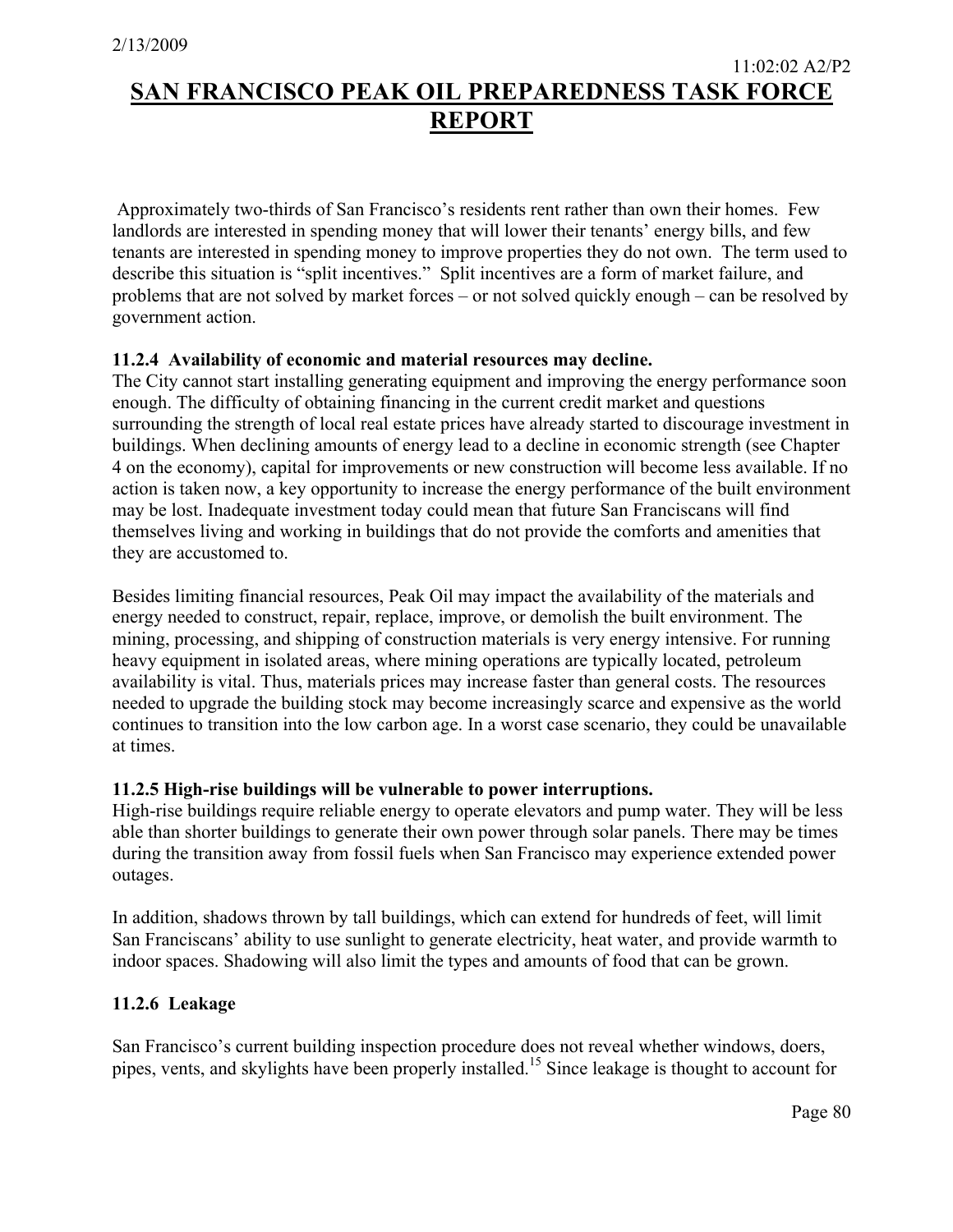around 10% of home energy consumption nationwide, expanding the inspection procedure to check for leaks should improve the energy performance of local buildings.

### **11.2.7 San Francisco's old and energy-inefficient building stock turns over very slowly.**

San Francisco's land use patterns are already fully established. The city is said to be 98% builtout. Over time, height and bulk restrictions may be changed, an increasing number of areas may be devoted to mixed-use development, and other minor changes may occur, but the basic patterns are embodied in the city's existing buildings and are not amenable to large-scale reinvention.

### *11.3. Goals & Strategies*

The goal of equipping buildings to better withstand Peak Oil and Gas exigencies is to allow San Franciscans to live as well as possible in an energy-constrained environment. The two paths to achieving this goal are first, to reduce buildings' need for energy and second, to equip local structures with the capacity to generate as much energy as possible from renewable sources.

> *"Currently available, cost-effective technologies could significantly reduce the energy consumption of residential and commercial buildings, and the United States is making inadequate use of these measures." – American Physical Society16*

The prevailing attitude toward real estate development and management, in which short-term financial considerations have dominated the decision-making process, worked acceptably as long as energy was abundant and cheap. However, it will prove to be a liability in the post-peak era. Many mitigation strategies do not have short pay-back periods, but are nonetheless advisable because they afford the advantage of allowing residents to continue having energy, warmth, light, and other necessities and amenities that would otherwise be lost when fossil fuels become less available.

### **11.3.1 Retrofit existing buildings to use less energy.**

In San Francisco there are far more existing buildings than potential new ones. To achieve the energy independence that will allow residents to live more rewarding lives in the post-carbon era, existing buildings should be retrofitted for high energy performance, by reducing the amount of energy they consume, adding generating equipment, or both.

There are already programs in place, both through San Francisco Department of Environment (SFE) and PG&E. However, though all PG&E ratepayers pay into an energy efficiency fund, but progress is achingly slow. When San Francisco's Community Choice Aggregation (CCA) is in place, then the City will be able to move ahead more aggressively to do energy audits and make retrofits.

Because of San Francisco's mild climate, the energy savings possible per dwelling unit are modest. Thus, the initial focus of existing programs has been commercial buildings and low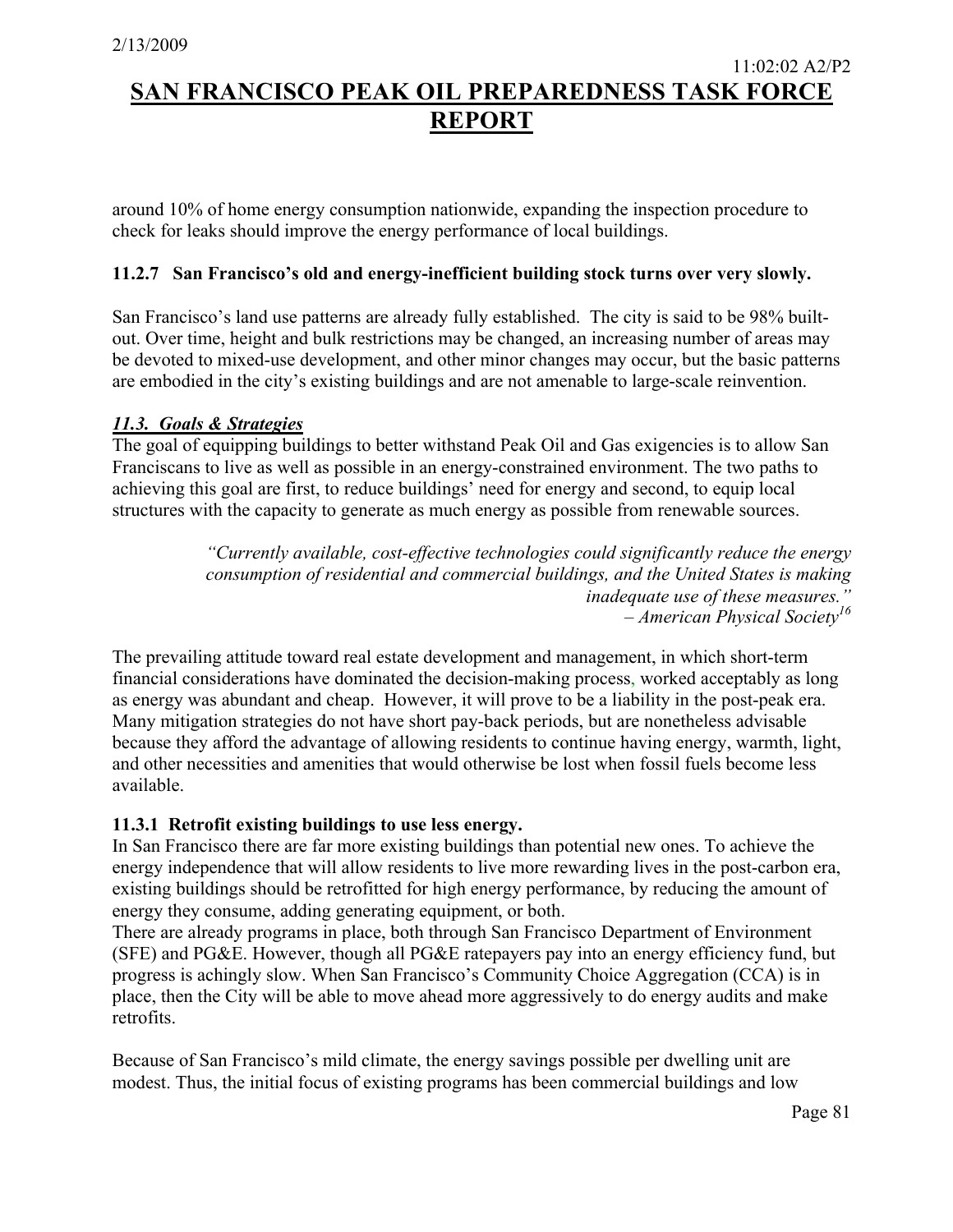income residences. The Task Force has no quarrel with this logic, but the City needs to pick up the pace.

San Francisco currently requires reassessment of real estate under four circumstances: 1) change in ownership; 2) change in use; 3) completion of major improvements; and 4) completion of new construction. All of these could become trigger points that require retrofits for energy efficiency, and the City is currently evaluating a time-of-sale requirement for energy conservation and efficiency improvements. The City could add another trigger point to cover smaller renovations, viz., any change to an existing structure whose value exceeds 10% of the property's preimprovement value.

### **11.3.2 Require energy performance evaluations and disclosure (also known as "commissioning).**

To allow potential renters or buyers of properties to make informed evaluations of the degree of energy performance that they can reasonably expect to receive, actual measurements of every building's usage should be conducted and published. Collecting this data will also help the City detect patterns of energy usage and monitor the effectiveness of its green building standards. Other jurisdictions are moving ahead on this concept. The European Union will soon require an energy evaluation at the time of sale and is now in the process of developing a label for buildings to inform users of a building's energy performance. Several of its member countries have already taken steps in this direction: France has a requirement that all transfers of title must be accompanied by energy performance audits; since January 1, 2001, England and Wales have required that developers provide "Energy Labels" for all new homes that publicly inform buyers and renters of a structure's energy fitness; the United Kingdom's Foresight Group is working on a plan to require annual energy audits of buildings.

Owners of underperforming properties should be given a time-limited opportunity to correct problems before being required to disclose information.

"*Researchers at Texas A&M University concluded that the average commercial building wastes 20% of its total energy consumption due to problems associated with poorly functioning systems that would be corrected by commissioning, and studies conducted by the Lawrence Berkeley National Lab have shown that the energy savings achieved by* 

*commissioning are highly cost-effective."* 17

Since the California Historical Building Code <sup>18</sup> exempts certain buildings from energy efficiency requirements, it may be necessary for the City to offer special enticements to owners of such properties.

### **11.3.3 Enact Performance-Based Standards for New Buildings.**

Decision-makers would be wise to prioritize energy performance when evaluating proposals for new development. The State of California already has a performance-based standard for the design of commercial buildings (Title  $24$ )<sup>19</sup>. A similar standard for residential buildings is needed. San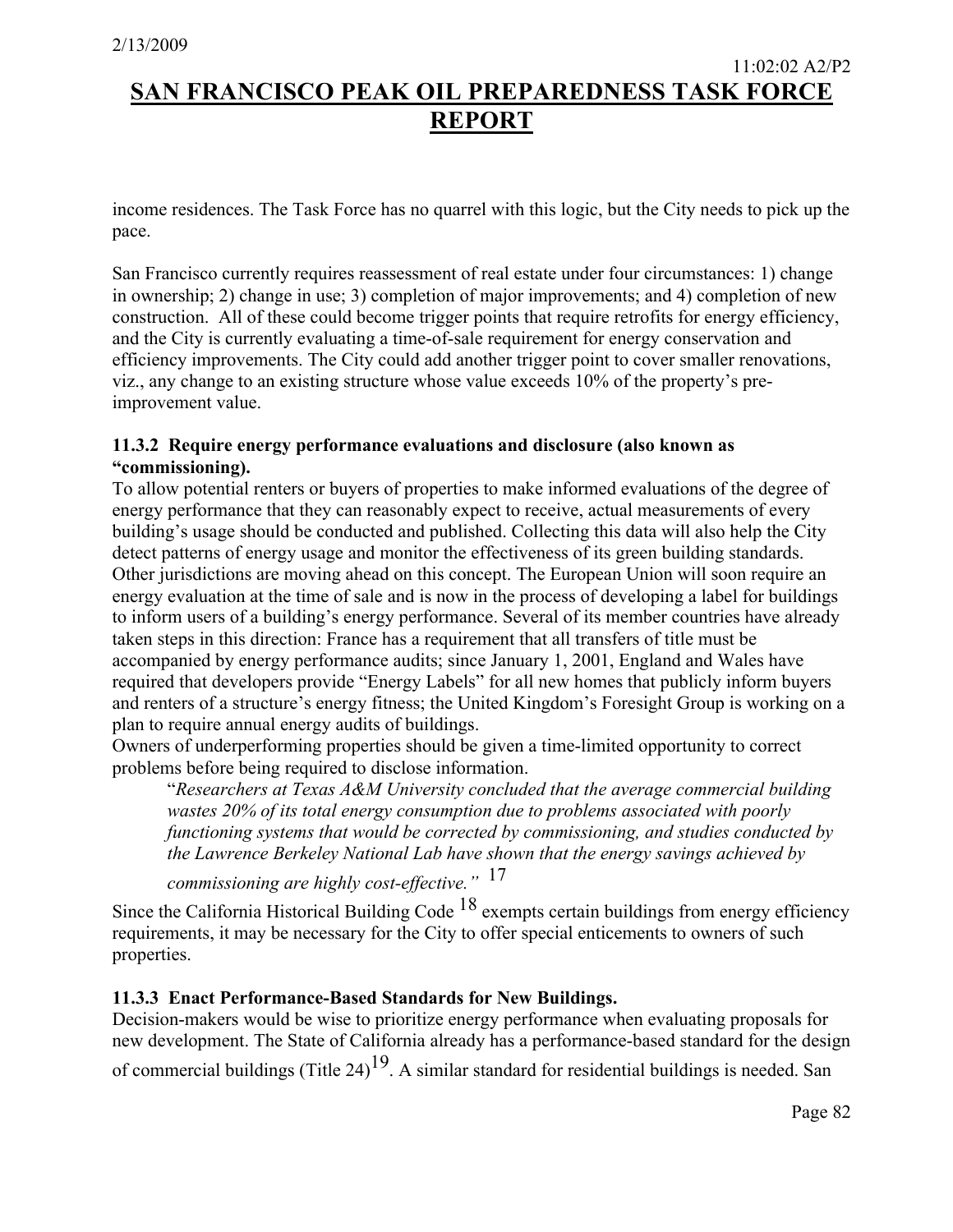Francisco would be well-served by a performance-based building code that is dynamic and adaptive rather than prescriptive; incorporates new energy efficiency inventions and techniques as they become available and are shown to be effective; and is continually monitored and revised on an ongoing basis, as a result of lessons learned, to yield ever-increasing energy savings.

### **11.3.4 Update and extend the Green Building Ordinance (GBO).**

As indicated above, the GBO should be developed adaptively, and its focus should move toward performance standards. In addition, the GBO should be extended to cover all new construction, regardless of the project's size, zoning, or other attribute. Finally, any future green building ordinance should ensure that compliance will be less costly than noncompliance. Fines or carbon taxes are appropriate in a situation like Peak Oil and Gas, in which the City's basic well-being is at stake.

Financing for new construction has almost vanished as a result of the current economic downturn. As a result, few new projects are expected to move forward soon. However, if a catastrophic event such as an earthquake were to necessitate the rebuilding of large swaths of the city, the GBO could become an important tool for mitigating against the impacts of Peak Oil.

### **11.3.5 Progressively move building standards toward zero energy use buildings, with an eventual goal of "energy positive" buildings.**

Net-zero buildings are buildings that do not use any net energy through the implementation of energy efficiency measures and on-site electrical generation. The California Global Warming Solutions Act (AB 32) mandates the pursuit of a net-zero requirement for new buildings constructed after 2020 for homes and 2030 for commercial buildings. These are laudable goals, but it is the opinion of the Task Force that these timelines are not very helpful with respect to Peak Oil & Gas. San Francisco should take steps to accelerate the pace at which a net-zero requirement is in place for new construction in the City.

Beyond net-zero, energy positive buildings are a new innovation, and to date few have been constructed. Simply stated, they generate more energy than they and their accoutrements consume. This concept is not new, but it has only recently been looked at in earnest, as public concern over environmental threats has grown. To create an energy-positive building, two steps are necessary. First, conservation and efficiency are maximized so that the need for energy use is reduced as sharply as possible. Then a building is outfitted with enough clean renewable generating capacity to account for the amount of energy it requires for its operation and generate excess energy to feed into the grid.

These US buildings and others elsewhere in the world demonstrate that it is possible to construct energy-positive buildings using available technologies, though doing so requires more planning than is needed for conventional buildings. It may not be possible to provide sufficient on-site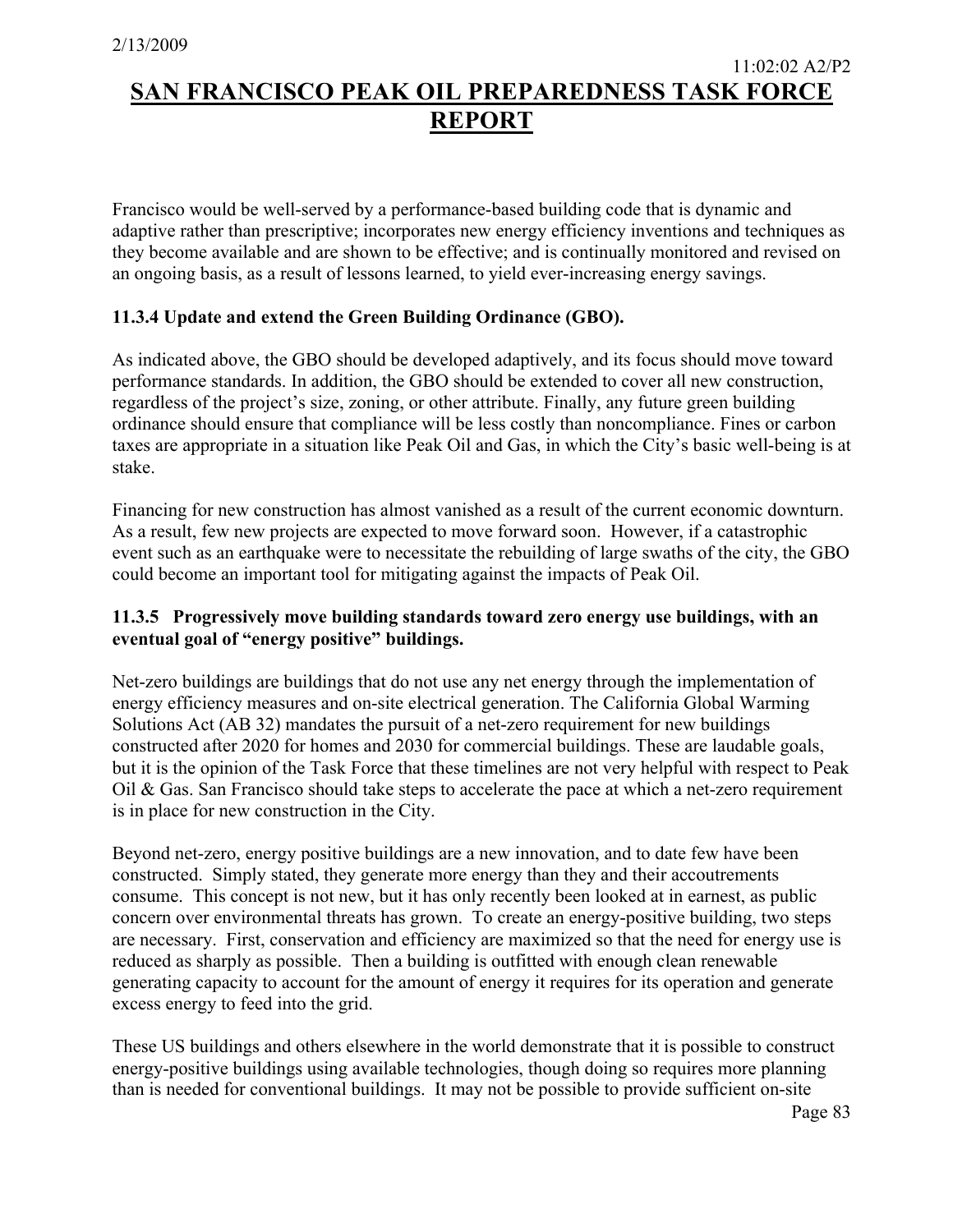generating facilities in all instances, particularly in cases of high-rise buildings. Therefore, it may be necessary to allow some developers to site compensating electrical generating equipment at another location within the city limits.

### **Examples:**

 $\hat{Y}$  Aldo Leopold Legacy Center in Fairfield, Wisconsin, the first in the nation, which produces 15% more energy than it consumes.20

 $\hat{Y}$  Branchburg, New Jersey, a newly constructed 41,508 square-foot commercial building uses solar panels to generate more electricity than the building consumes and feeds the excess into the  $grid.<sup>21</sup>$ 

The City should require that all new buildings are developed with a non-fossil energy generation complement that generates electricity from renewable sources sufficient to power all of its systems and plug loads. In many cases, it will not be possible to site enough generating equipment on the building itself, so protocols should be developed to allow for installing some or all of the generating equipment associated with a building off-site but within City limits.

### **11.3.6 Develop financial programs to overcome the split incentive problem and induce building owners and tenants to pursue energy conservation and generation.**

More than 60% of San Franciscans are renters. Thus, the dealing with the split incentive is vital in equipping the city's housing stock for the energy future. The City needs to develop and offer incentives to property owners and tenants. One possibility is feed-in tariffs, in which a utility company, in San Francisco's case CCA or PG&E, purchases electricity from owners of small installations of distributed generation at a guaranteed rate per kilowatt-hour. This approach has been widely used abroad, and is being introduced in the U.S. (specifically Wisconsin). It motivates building owners to install generation facilities, even though they themselves do not pay for the building's power usage. Another possibility is to allow the landlord to bill the cost of the installation in increments over time, to the tenants who benefit.

With respect to weatherization, San Francisco could require landlords to subsidize energy upgrades for tenants. For example, in Chicago, tenants are allowed to deduct half of one month's rent annually to spend on improvements of their choice. <sup>22</sup>

### **11.3.7 Continue to pursue policies encouraging the installation of distributed generation capacity.**

Electricity is a universal energy medium. It can be generated via a wide variety of primary energy sources, can be transmitted easily, and is used in a wide variety of applications. In the post-peak era, there may come a time when the city will rely far more on locally-generated electricity than it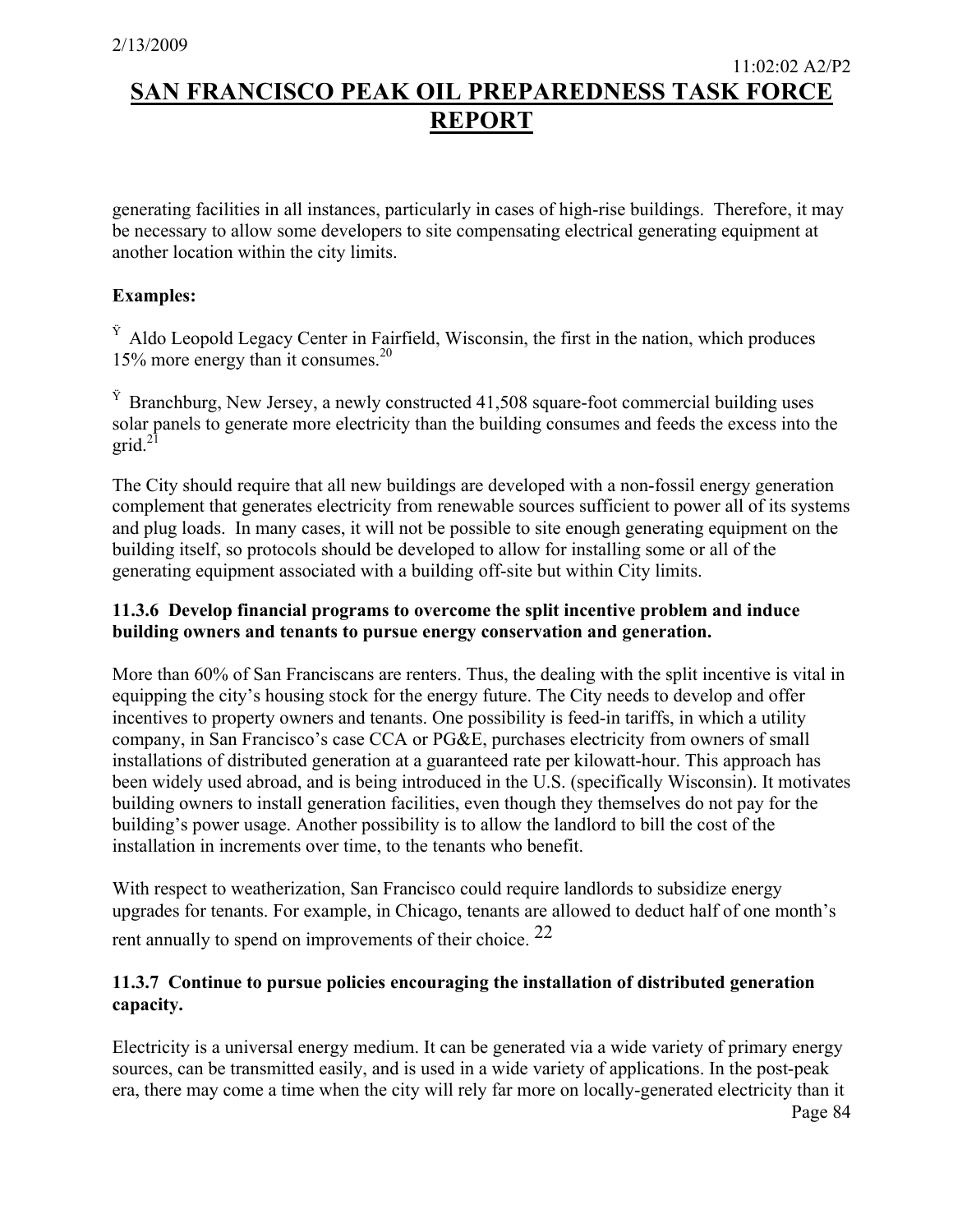does today. Many of the best places to site generating equipment in a built-out city such as San Francisco are on structures.

Owners who occupy their properties have more options than renters. The city, state, and federal governments already have in place programs encouraging homeowners to purchase solar photovotaic and solar thermal systems. These programs need to be pursued vigorously and expanded.

"*Among Bay Area counties, San Francisco ranks last in terms of solar energy installed per capita."* San Francisco Assessor Phil Ting 23

San Francisco property owners who retrofit their buildings with solar equipment can receive a \$6,000 cash incentive from the City plus receive a \$1.90 per watt rebate from the State of California plus receive a 30% federal tax credit. A two-kilowatt solar electric generating system, which can be reasonably expected to produce approximately 300 kilowatt-hours per month in the local climate, would cost its owner less than \$6,000. This expenditure would be recouped over time and after payback, savings would accrue every month.

Several solar leasing companies offer programs that allow owners to enjoy the benefits of solar photovoltaic panels without bearing the cost of purchasing them. The City is investigating following the lead of Berkeley, California, which pioneered the creation of a solar assessment district that allows property owners to finance the cost of solar panels through their property taxes over a 20-year period. 24

Purchasers can obtain a "green mortgage," a type of loan that accounts for the fact that people who pay lower utility bills keep more money for themselves and therefore are more creditworthy; such loans can cover the cost of the improvements as well as the building's purchase price. Former President Clinton created a \$5 billion fund to retrofit existing buildings for energy efficiency, called the Clinton Climate Initiative Energy Efficiency Building Retrofit Program. San Francisco might be able to participate in this.

San Francisco may be able to benefit from new programs created by the current federal administration, which has proposed spending \$150 billion over the next decade to improve energy efficiency and create five million jobs. Among the projects is a proposal to make one million units per year more energy efficient. The City could direct its share of federal monies, in part, to improving the homes of renters, especially those occupied by economically vulnerable households.

### **11.4 Recommendations**

**Require all new development to be zero energy buildings.**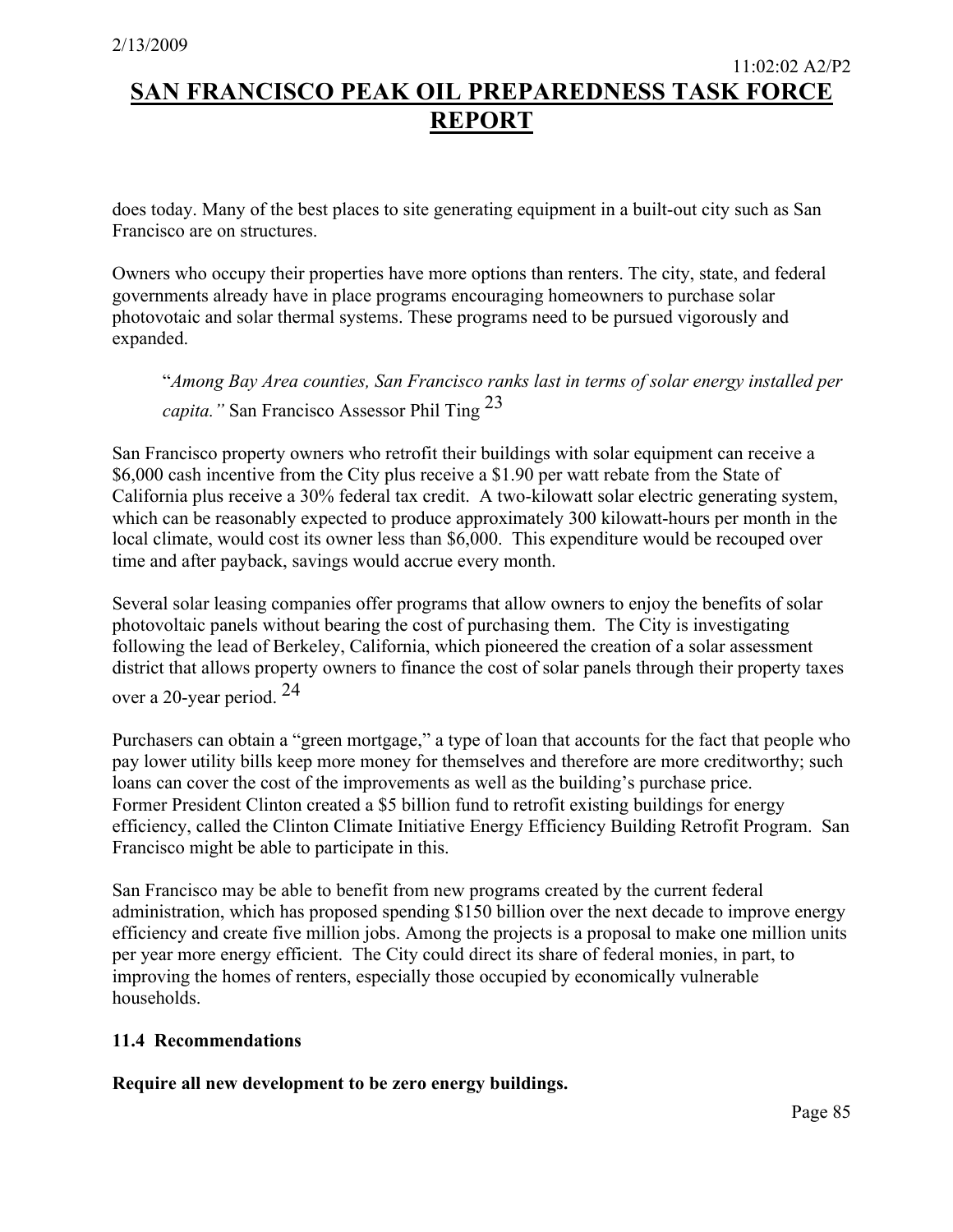**Update San Francisco's Green Building Ordinance to prioritize buildings' energy performance, include all new construction activity, and ensure compliance. Make the updating of the GBO an ongoing process, with a final goal of requiring energy positive buildings.**

**Expand programs of retrofits to existing building stock for better energy performance.**

**Facilitate the financing of building retrofits for energy conservation and efficiency and for installation of solar panels.**

**Expand the building inspection procedure to include a blower door test to detect leakage.**

**Require energy audits of buildings upon sale, and make the result public record. This could be a first step toward incentives for low energy usage and penalties for high usage.**

**Create a solar assessment district to allow the city to finance the cost of solar panels for building owners, who then make repayments through their property taxes over a 20-year period.**

**Move ahead vigorously with the establishment of a city energy buying cooperative (CCA), so that the City can purchase distributed power from small installations, whether owneroccupied or not.**

**Adopt best practices from other jurisdictions to decrease energy usage. (See Appendix D)**

### *Endnotes:*

1 San Francisco Convention and Visitors Bureau, *San Francisco Fact Sheet,*  http://www.sfcvb.org/media/downloads/travel\_media/sf\_facts.pdf and *San Francisco County, California Detailed Profile,* http://www.city-data.com/county/San\_Francisco\_County-CA.html

<sup>2</sup> Johanna Partin, San Francisco Department of the Environment Renewable Energy Program

3 To be inserted at future date.

<sup>4</sup> San Francisco Energy Watch Energy Efficiency Program http://www.sfenergywatch.org/faq.html

<sup>5</sup> San Francisco "GoSolar" Solar Energy Incentive Program http://sfwater.org/mto\_main.cfm/MC\_ID/12/MSC\_ID/139/MTO\_ID/361?CFID=4484779&CFTO KEN=32979119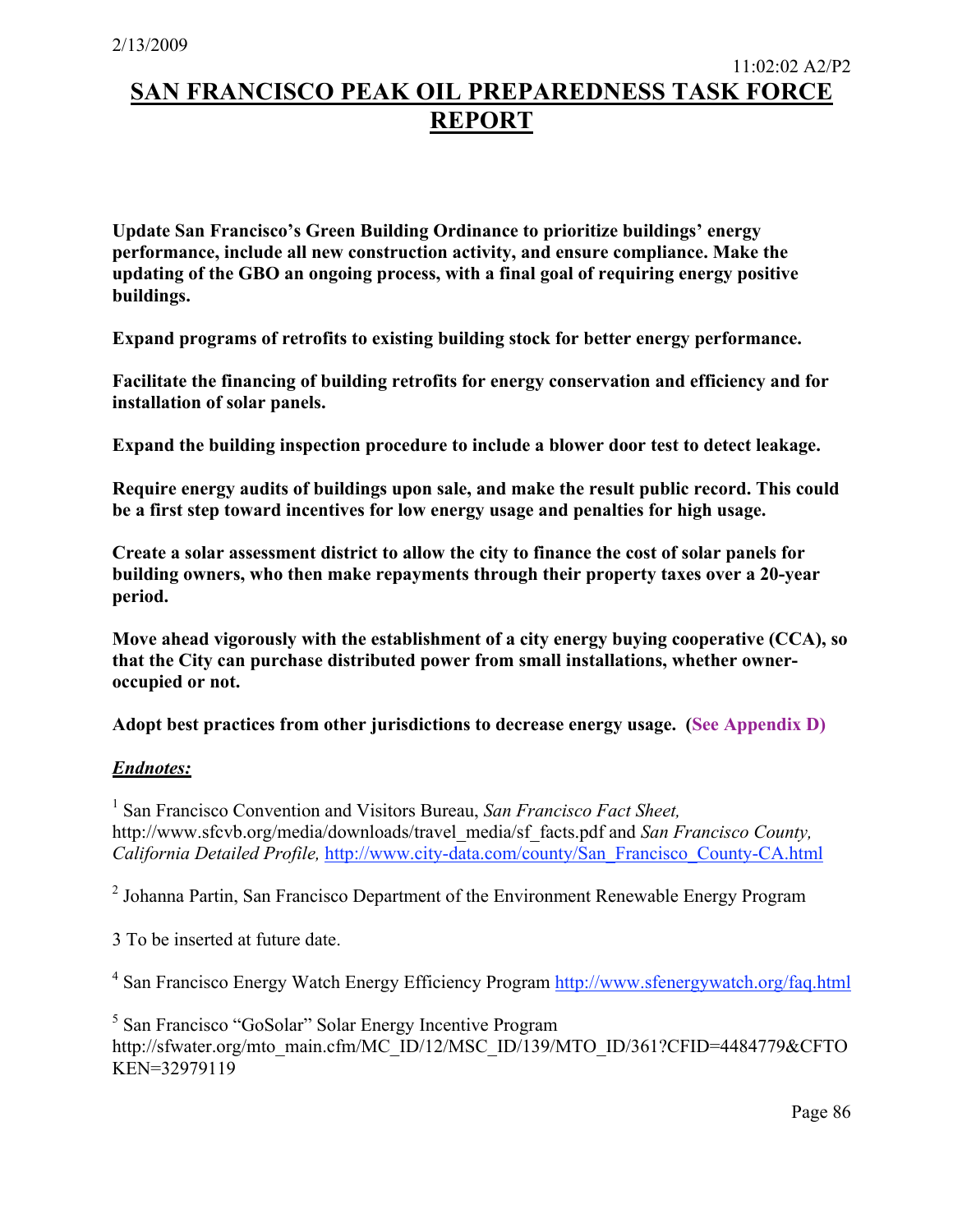6 San Francisco Solar Task Force http://www.sfgov.org/site/uploadedfiles/assessor/press\_release/SolarTF\_Summary\_Recommendat ions.pdf

 $7$  The text of San Francisco's Green Building Ordinance can be found at http://www.sfgov.org/site/uploadedfiles/bdsupvrs/ordinances08/o0180-08.pdf

8 Turner, Cathy and Frankel, Mark, *Energy Performance of LEED fro New Construction Buildings*, 4 March 2008, New Buildings Institute, Vancouver, WA, http://www.newbuildings.org/downloads/Energy\_Performance\_of\_LEED-NC\_Buildings-Final\_3-4-08b.pdf

<sup>9</sup> Mclennan, Jason F. and Rumsey, Peter, *It's Time To Give Credit Where (Energy) Credit Is Due,* 10 May 2004, http://www.edcmag.com/CDA/Archives/ed19bb13fb697010VgnVCM100000f932a8c0

<sup>10</sup> His Royal Highness, Prince Willem-Alexander, Prince of Orange, Crown Prince of the Netherlands, *Four peaks: Peak Oil, Gas, Coal and Uranium*, 19 January 2009, http://www.energybulletin.net/node/47796

11 Davis Langdon & Seah International, *Cost and benefit of achieving Green buildings,* 2007, http://www.davislangdon.com/upload/StaticFiles/AUSNZ%20Publications/Info%20Data/InfoData \_Green\_Buildings.pdf

<sup>12</sup> http://www.quixotic-systems.com/solarelectric/index.html

<sup>13</sup> ENERGY FUTURE: Think Efficiency, September 2008, American Physical Society, http://www.aps.org/energyefficiencyreport/report/aps-energyreport.pdf, page 62

14 Davis Langdon & Seah International, *Cost and benefit of achieving Green buildings,* 2007, http://www.davislangdon.com/upload/StaticFiles/AUSNZ%20Publications/Info%20Data/InfoData \_Green\_Buildings.pdf

<sup>15</sup> Conversation with Debra Walker, Commissioner of the San Francisco Department of Building Inspection, May 2008.

<sup>16</sup> *ENERGY FUTURE:* http://www.aps.org/energyefficiencyreport/report/apsenergyreport.pdf*Think Efficiency*, September 2008, American Physical Society, pages 9 & 55

17 U.S. Department of Energy's Lawrence Berkeley National Laboratory, *Berkeley Lab Will Develop Energy-Efficient Building Operation Curriculum for Community Colleges*, 09 December 2004, http://www.lbl.gov/Science-Articles/Archive/EETD-college-curriculum.html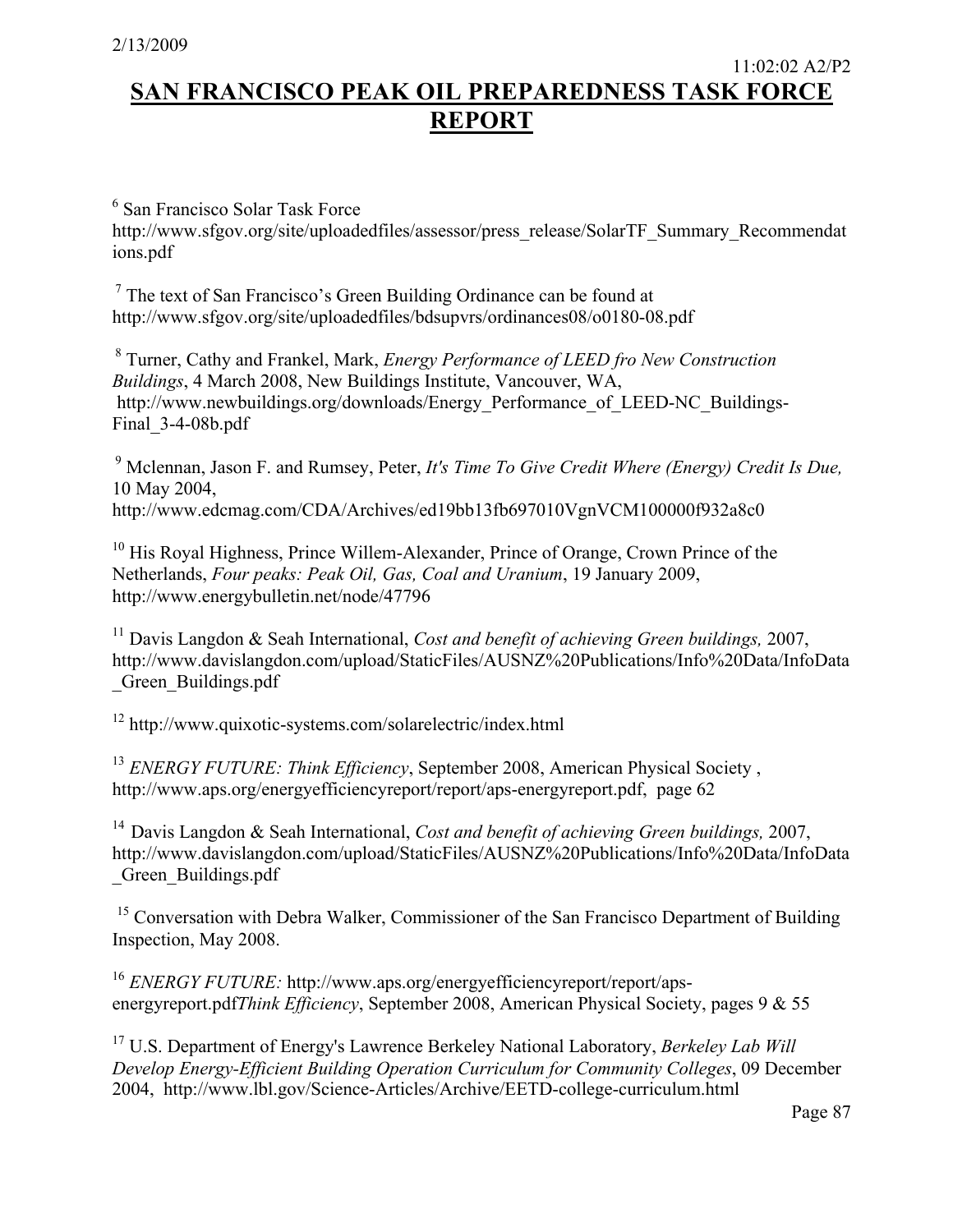18 California Building Standards Commission, *2007 California Historical Building Code, Title 24, Part 8*, http://ia311330.us.archive.org/1/items/gov.ca.bsc.title24.part08/title24\_part08.pdf

19 California Energy Commission, *Energy Efficiency Standards for Residential and Nonresidential Buildings, Title 24, Part 6, of the California Code of Regulations*, **www.energy.ca.gov/title24/**

<sup>20</sup> http://www.inhabitat.com/2007/11/08/first-leed-platinum-carbon-neutral-building/ =http://aldoleopold.org/legacycenter/carbonneutral

21 Bricketto, Martin C., *Branchburg building is first in country with its type of green technology*,

### 21 December

2008, http://www.mycentraljersey.com/article/20081221/NEWS/812210317/1010/newsfront

22 Chicago Metropolitan Tenants Organization**,** *Chicago Tenants Rights Pamphlets (English #2 of 3)*, **http://www.tenant.net/Other\_Areas/Illinois/mto/english2.html#Rent%20Withholding %20and%20Repair%20and%20Deduct**

23 Ting, Phil and Hochschild, David, *Solar City,* 11 December 2007, http://www.sfgate.com/cgibin/article.cgi?file=/c/a/2007/12/11/ED4GTPKKT.DTL

24 City & County of San Francisco, *Controller's Office of Public Finance, Clean Energy Loan Program - Request for Proposals - RFP # 2009-01,* http://www.sfgov.org/site/uploadedfiles/mayor/PressRoom/NewsReleases/CCSF%20Clean%20En ergy%20RFP.1-30-09.FINAL.pdf

### **===================================================================== 12. PROTECTING VULNERABLE POPULATIONS**

### *12.0 Introduction*

One of the greatest dangers of Peak Oil and Gas is that the energy situation will be left to market forces. Unless the government intervenes, a scenario could unfold in which the economically vulnerable are deprived, while the wealthy outbid them for food, housing, and warmth. Of course, this is a nationwide problem. This section will address the unique situation of energy justice in San Francisco.

### *12.1 Assessment of Current Situation*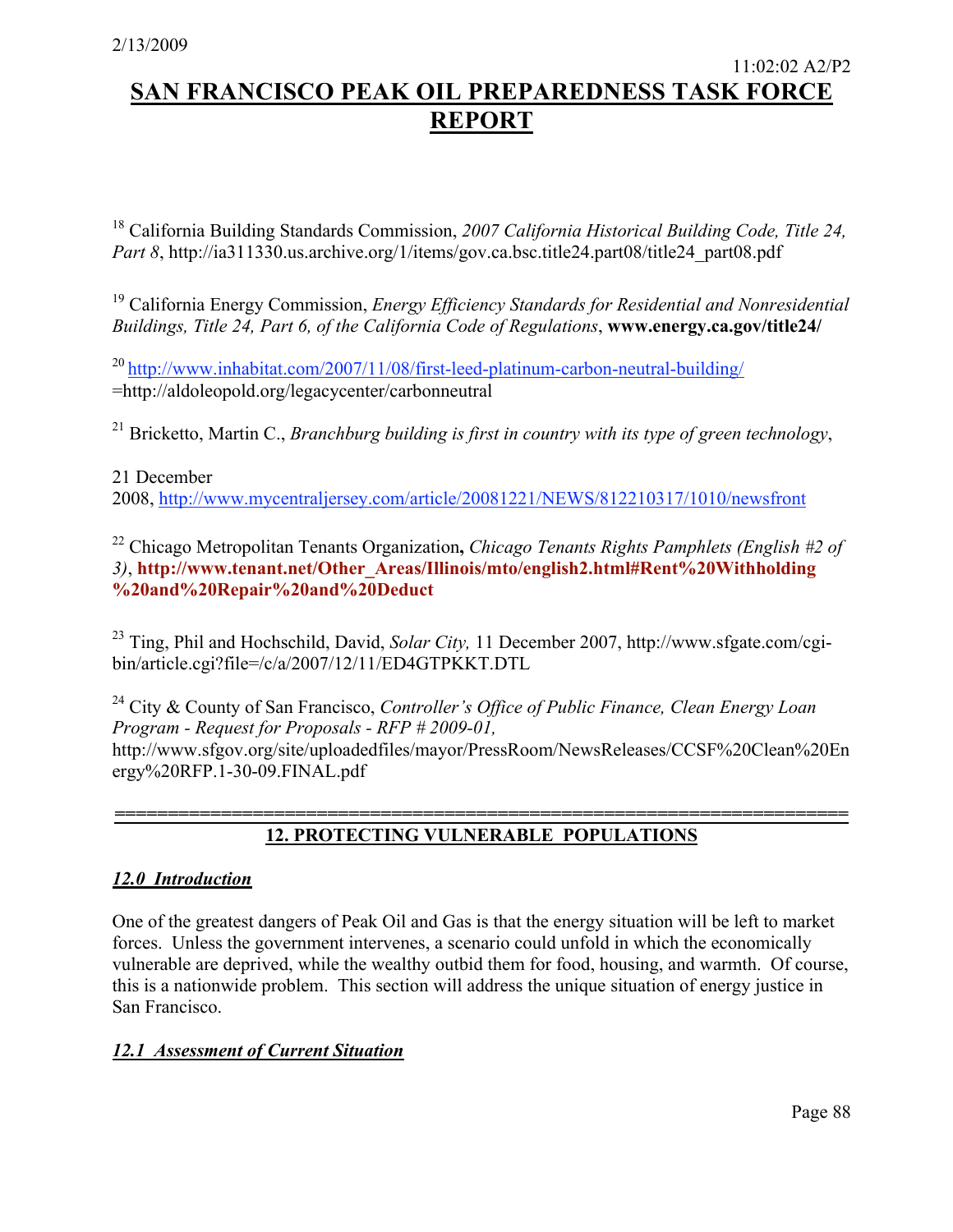Though San Francisco is a wealthy city overall, that wealth is unevenly distributed. In 2006 approximately 11% of San Francisco residents were below the Federal poverty line, with people of color over represented. About 150,000 San Franciscans are disabled (19% of the population), and 56% of them work.<sup>1</sup>

Far fewer San Franciscans are homeowners than the national average. Approximately 62% of San Francisco homes are rental units, whereas nationwide about two-thirds of Americans are homeowners.<sup>1</sup> Working class San Franciscans have less in assets than workers elsewhere. Households are said to be asset poor if they do not have sufficient assets, including savings, home equity and retirement accounts to support themselves for three months. By this definition, 37.4% of San Francisco households are asset poor, including 59% and 56% of African-American and Hispanic households, respectively.<sup>2</sup>

San Francisco's average household income has been rising, but income inequality is also on the rise. (This increasing income gap is being seen in cities throughout the United States.) Census Bureau statistics confirm what most San Francisco residents believe: the city is becoming ever more gentrified, with fewer low income households and more high income households. This appears to be due more to an inflow of wealthy households than to increasing incomes of people already living in San Francisco. In short, there is an ongoing exodus of low income residents from San Francisco, and they are being replaced by high income residents.<sup>1</sup>

The number of jobs available in the city has held steady, but its composition has changed. Primarily, the number of professional and managerial jobs has risen, while middle income jobs have been lost. There has also been a modest increase in service jobs, mostly low paying and serving the experience sector. In the aggregate, average wages have climbed in San Francisco, but the distribution of those wages is uneven.

Though San Franciscans of all income levels use public transportation, the bus system is used more heavily by the economically disadvantaged.<sup>3</sup> Discounted Fastpasses are available for low income individuals, but the discount is quite modest, only \$10. In addition, the availability of discounted Fastpasses is extremely limited, because they are sold at only two locations in the city during a four-day time window each month.<sup>4</sup>

San Francisco currently has in place land use policies, particularly with respect to parking, that add unnecessary cost to new housing. Each off-street parking space provided adds \$50-100,000 to the cost of a new residential unit, yet parking is required for most new development.

Bayview/Hunters Point was designated an environment justice neighborhood by the state in 1998. The San Francisco Department of Environment (SFE) has instituted a number of grant programs for low-income residents in that neighborhood, aimed at subsidizing energy efficiency and conservation measures, and the installation of solar panels for qualifying homeowners. Reaching vulnerable renters is a continuing and difficult problem.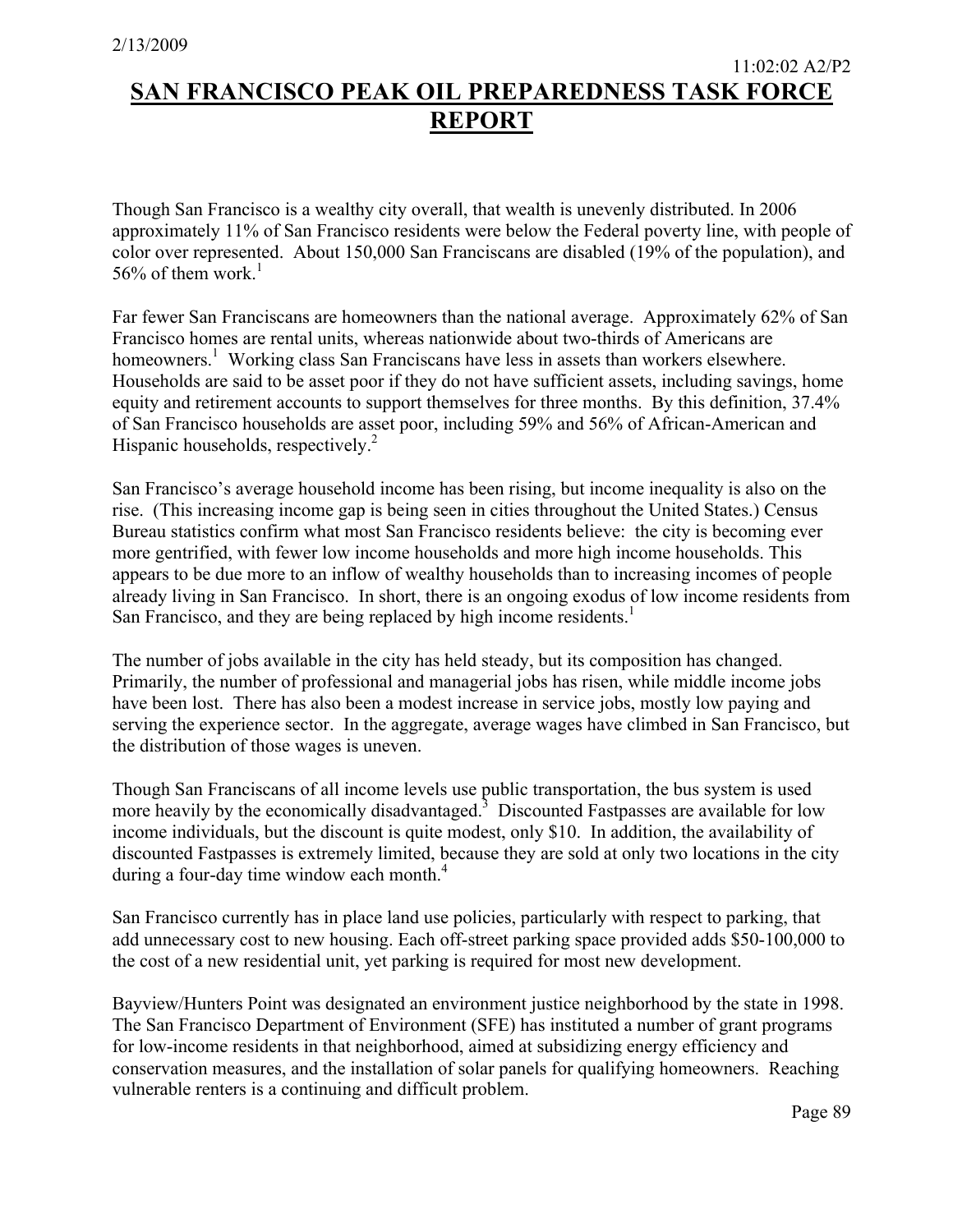Currently, both public and private social services in San Francisco are nearly all automobilebased. *Meals on Wheels* alone serves nearly 1,500 homebound seniors, using volunteer drivers.<sup>5</sup>

### *12.2 Vulnerabilities*

Initially, peak oil will manifest itself in two ways: rising transportation costs and damage to the overall economy. As the economy contracts, more people will become economically vulnerable. The city will need to allocate more resources to aiding the vulnerable, out of a shrinking resource base. The probable future will feature lower city revenues, as detailed in the Economy section, and greater demands on public resources. The temptation will be to address this as a short-term issue of the economic cycle, which will push the issue into the future, where it will be even harder to solve.

Because of San Francisco's robust transit system, bikeable size, and mild climate, transportation within the city will be less of a problem than in other cities. However, rising fuel costs will push more low income residents onto buses and bicycles. MUNI needs to be prepared for increased ridership. City government needs to recognize that facilitating bicycle transportation is a social justice issue. It also intersects with housing and land use planning.

Food is an energy issue. Food insecurity will become more prevalent as peak oil's impact manifests in the form of higher food prices.

The Task Force expects the disparity of income to intensify as wealthier people are attracted by San Francisco's big three: transit, climate and culture. Because of this in-migration, providing affordable housing will be more imperative than ever, in order to prevent the lower income San Franciscans from being pushed out of the city.

Though utility costs in the city are modest due to our mild climate, the cost of heating and cooking can still be a strain on the economically vulnerable. The majority of water heating, cooking, and space heating in San Francisco is fueled by natural gas. (See Chapter 3 on Energy.) Because renters are on average lower income than homeowners, energy justice programs should focus on tenants.

Current environmental justice grant programs are targeted on Bayview/Hunters Point. This is not the only low income neighborhood. Other neighborhoods have vulnerable residents in need of attention, and should also be eligible for grants.

Rising fuel cost will create budget problems for both public and private providers of social services, since many of these are provided in the home, entailing transportation now provided by fossil-fueled automobiles. For private charities, the recruitment of volunteer drivers will be more difficult. For public agencies, the cost of services will climb.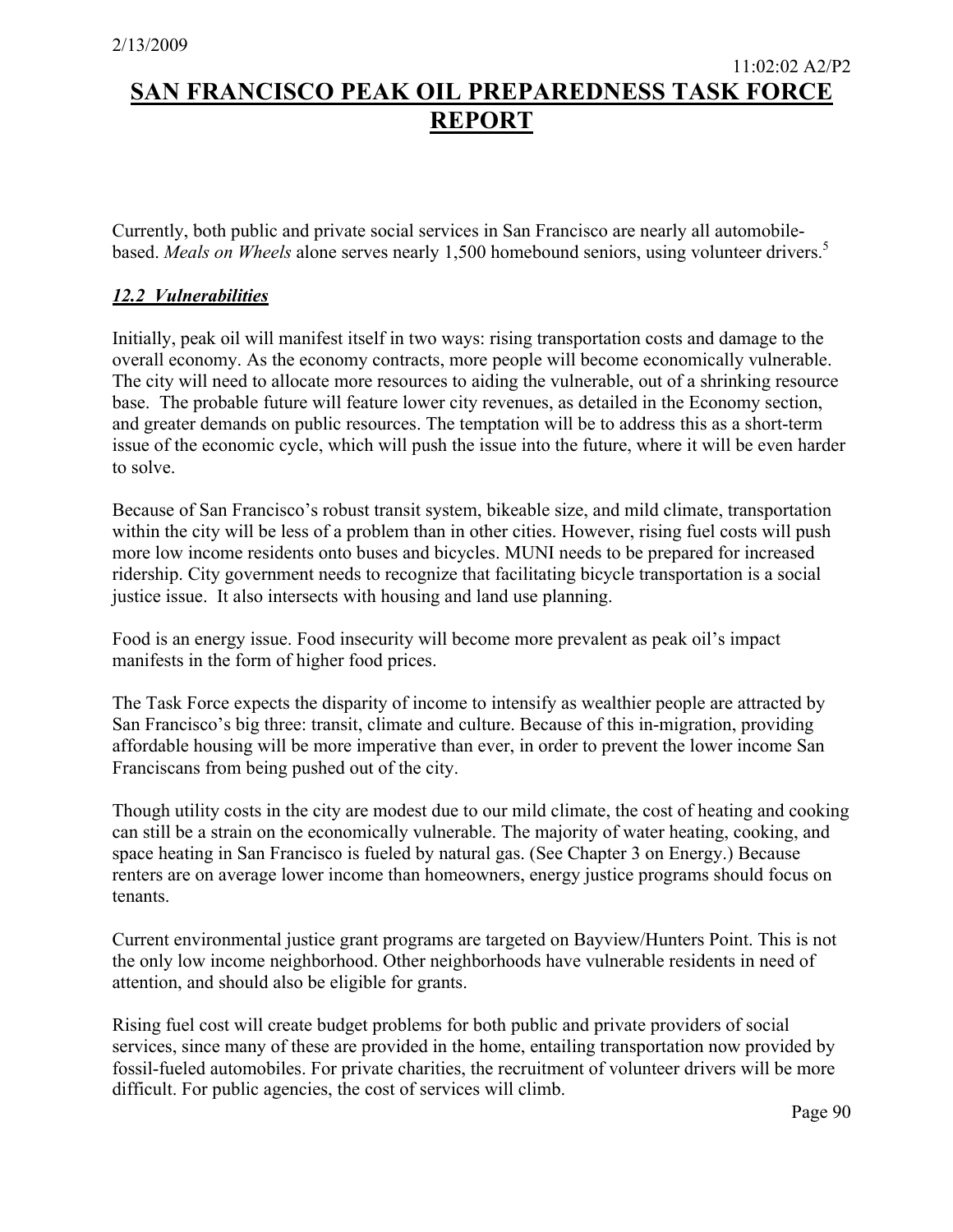Finally, there is the distinct possibility of food and energy supply interruptions. Other areas of the country have already had gasoline shortages. It is far from impossible for shortages of food, gasoline, even electricity, to come to the Bay Area.

### *12.3 Goals and strategies:*

**12.3.1 Strengthen the social safety net.** Because the damage to the broader economy will be felt very soon (in fact, is probably already being felt as part of the current recession), many of our recommendations can be summarized as: Do more of the same things we do to provide food security, an economic safety net, and affordable housing for low income residents.

**12.3.2 Expand grow-your-own food programs for low income residents**. Green space needs to be protected, especially in low income neighborhoods. The search for land for community gardens needs to be intensified, and could include land owned by the City or the Public Utilities Commission, as well as land use negotiated with private owners of unused land. The Planning Commission should reject conversions of green space to parking or other uses (but especially parking!) unless absolutely imperative. See Chapter 5 on Food Security for much more on food and Peak Oil and Gas.

**12.3.3 Zone and design permitting for less driving.** The Task Force is aware that housing for the economically disadvantaged is a large and intractable issue, and that city government is pursuing many paths toward ameliorating it. One opportunity that Peak Oil will open up is to reduce the cost of newly built housing by providing less parking. As driving becomes more expensive, fewer people will own their own cars, so the future will see a decreased demand for parking. Though the timing is uncertain, this decline in driving - and parking - will certainly occur during the lifetime of buildings built or renovated today. Thus, providing built space for cars is a dead-end expenditure, which it is time to discontinue.

Building owners may increasingly choose to convert former garage space to living space or other uses. The Building Department should begin now to establish an expedited permit process for these conversions.

**12.3.4 Make public transportation reliable, convenient, electric, and inexpensive in all parts of the city.** The discount Fast Pass program should be expanded, its discount deepened, and its distribution made more convenient. MUNI should emphasize reliability on bus lines serving low income neighborhoods, where residents have fewer other options. To reduce the vulnerability of MUNI as a whole, and also serve low income neighborhoods better, expand the trolley bus service into the southern and eastern sections of the city by moving ahead with the trolley expansion plan, thereby reducing the dependence of this side of town on diesel fuel.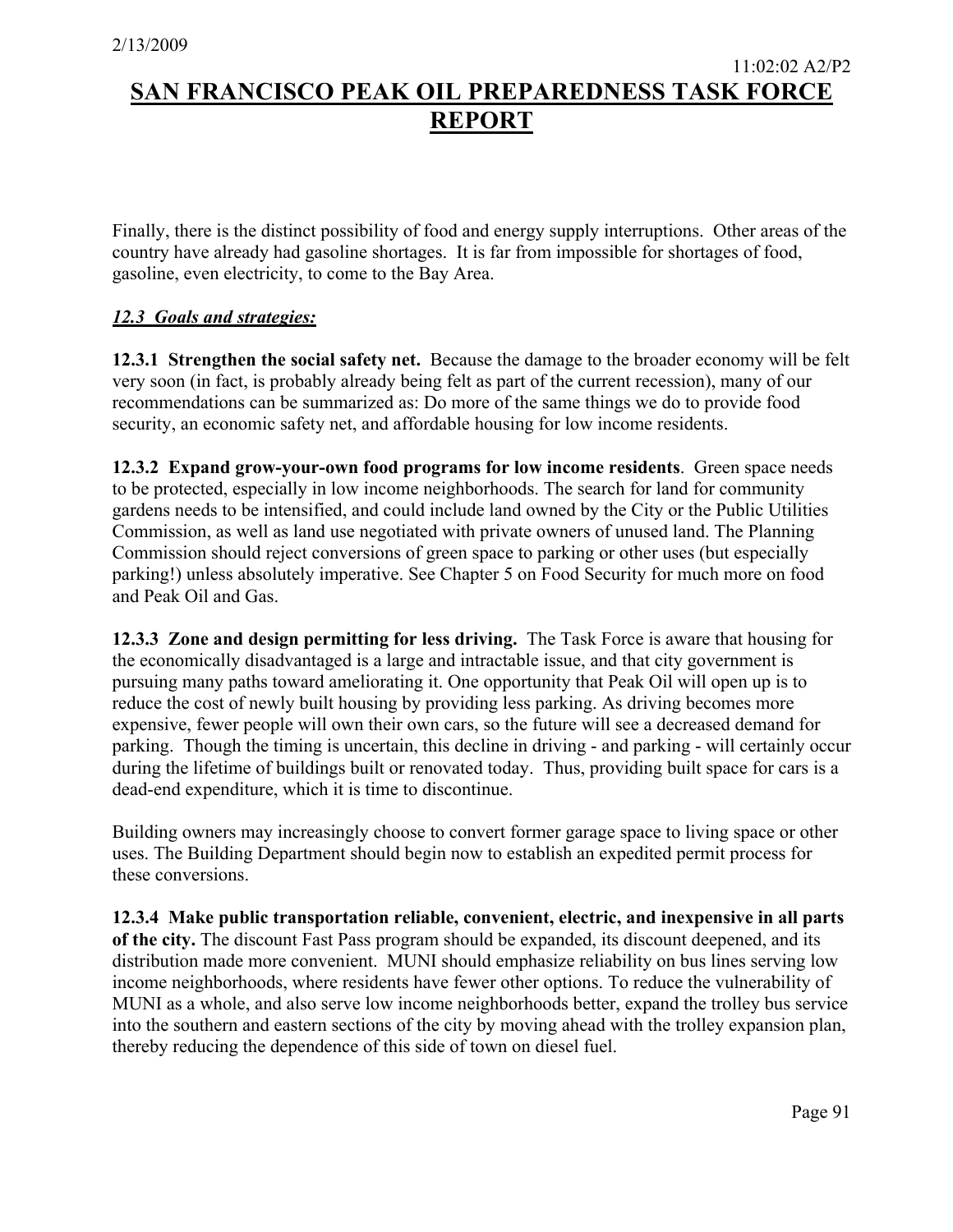**12.3.5 Search for new revenue sources to fund needed programs**. One possibility would be to institute a fee on all off-street parking spaces. Another is a carbon tax. San Francisco should encourage our representatives in Sacramento to introduce legislation broadening the taxes the City is allowed to levy, to include a city vehicle license fee, among other options. It is imperative that San Francisco address this as a long-term structural problem, rather than a short-term issue of the economic cycle.

**12.3.6 Plan for a wide variety of personal transportation options.** Bicycle transportation will be an especially critical element of transportation for the economically disadvantaged. It is vital to make bicycling safer and more convenient. Scooters, electric bicycles and scooters, neighborhood electric vehicles: all these will be a part of the transportation future, particularly for economically vulnerable residents. The City needs to plan to accomodate them. Implement the Bicycle Plan now - but don't stop there. Provision for bicycles and alternative transportation modes needs to be ongoing and vigorous.

**12.3.7 Focus renewable energy on low income neighborhoods.** Subsidies should be focussed on non-homeowner households, because they are both the poorest and the hardest to reach. Public funds for solar and other "greening" programs should be spent on public housing first, and lowincome residents next.

**12.3.8 Focus conservation programs on renters and low income residents.** Subsidies to landlords can be aimed at those with low-income tenants. Other jurisdictions have programs to subsidize landlords who weatherize units occupied by low income tenants, or have ordinances allowing tenants to allocate a portion of their rent toward conservation measures. The City could cooperate with a nonprofit agency to purchase in bulk simple efficiency equipment aimed at tenants, such as insulated blinds, making them available to residents at low cost.

**12.3.9 Convert social service workers who make home visits to neighborhood electric vehicles, transit, or bicycles**. The cost of auto travel will increase, and the city and other providers will have to be creative in finding ways to continue to provide home-based services. The city could offer incentives to switching away from fossil-fueled cars, and disincentives to continued auto use.

**12.3.10 Prepare for potential food and energy supply interruptions.** The allocation of living essentials should not be left up to the market, because low-income people will be shortchanged. This is not only a social justice issue, but also will avoid long lines and decrease the potential for civil disturbances.

**12.3.11 Encourage neighborhood cooperation.** Other cities have formal neighborhood councils, established forums for neighbors to work together and to provide input to city government. Setting up a structure of this type would help vulnerable residents work together to weather hard times. In case of shortages, it could be the basis of distribution of food and other essentials. San Francisco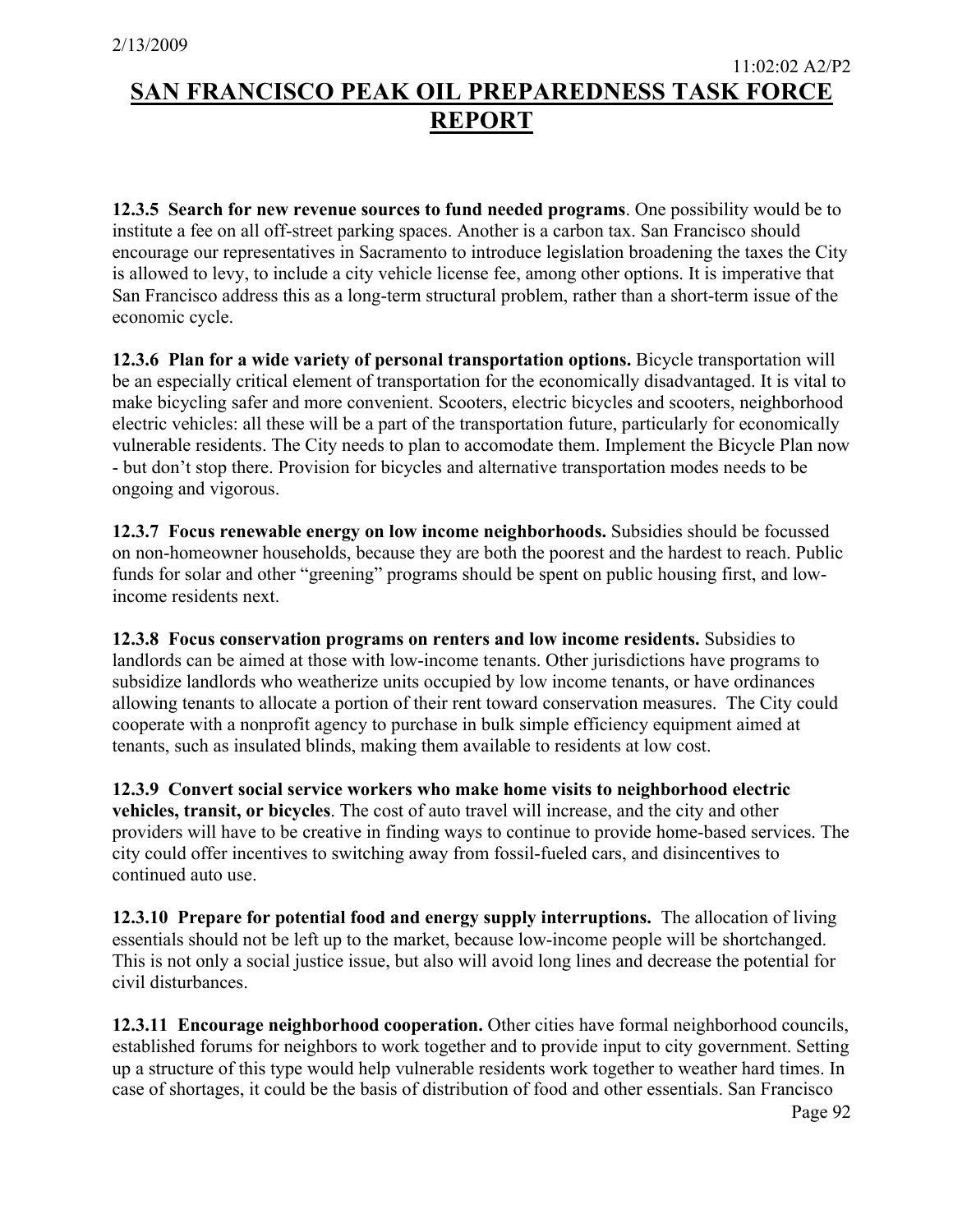has a program of neighborhood grants already, but this could be expanded and administered jointly with the neighborhood councils.

### *12.4 Recommendations*

**12.4.1 Expand programs assisting low-income families to grow their own food.**

**12.4.2 Protect all current green space, to maximize San Franciscans' ability to grow their own food.**

**12.4.3 Eliminate all parking requirements for new residential construction, to lower cost of new housing**.

**12.4.4 Lower the cost of MUNI Fastpasses to low income San Franciscans and make discounted passes easier to obtain.**

**12.4.5 Implement the Bicycle Plan.** Then do more.

**12.4.6 Find new revenue sources, both for poverty programs and to allow MUNI to expand and improve its service.**

**12.4.7 Enact a streamlined permitting process to legitimate and encourage the establishment of "in-law" units.** 

**12.4.8 Expand programs to reduce energy use in low income residences, targeting especially renters.** 

**12.4.9 Prepare a rationing plan to allocate scarce resources in the event of supply interruptions.** This should be done on a per capita basis, not a percentage reduction from current usage.

=====================================================================

### **ENDNOTES:**

<sup>1</sup> Unless otherwise noted, statistics on SF economy are from Mayor's Office of Economic and Workforce Development, *Sustaining Our Prosperity: The San Francisco Economic Strategy*, November, 2008

<sup>2</sup> Asset Poverty Initiative California, http://www.assetpolicy-ca.org/lapi.vp.html

<sup>3</sup> Transit Effectiveness Project, MUNI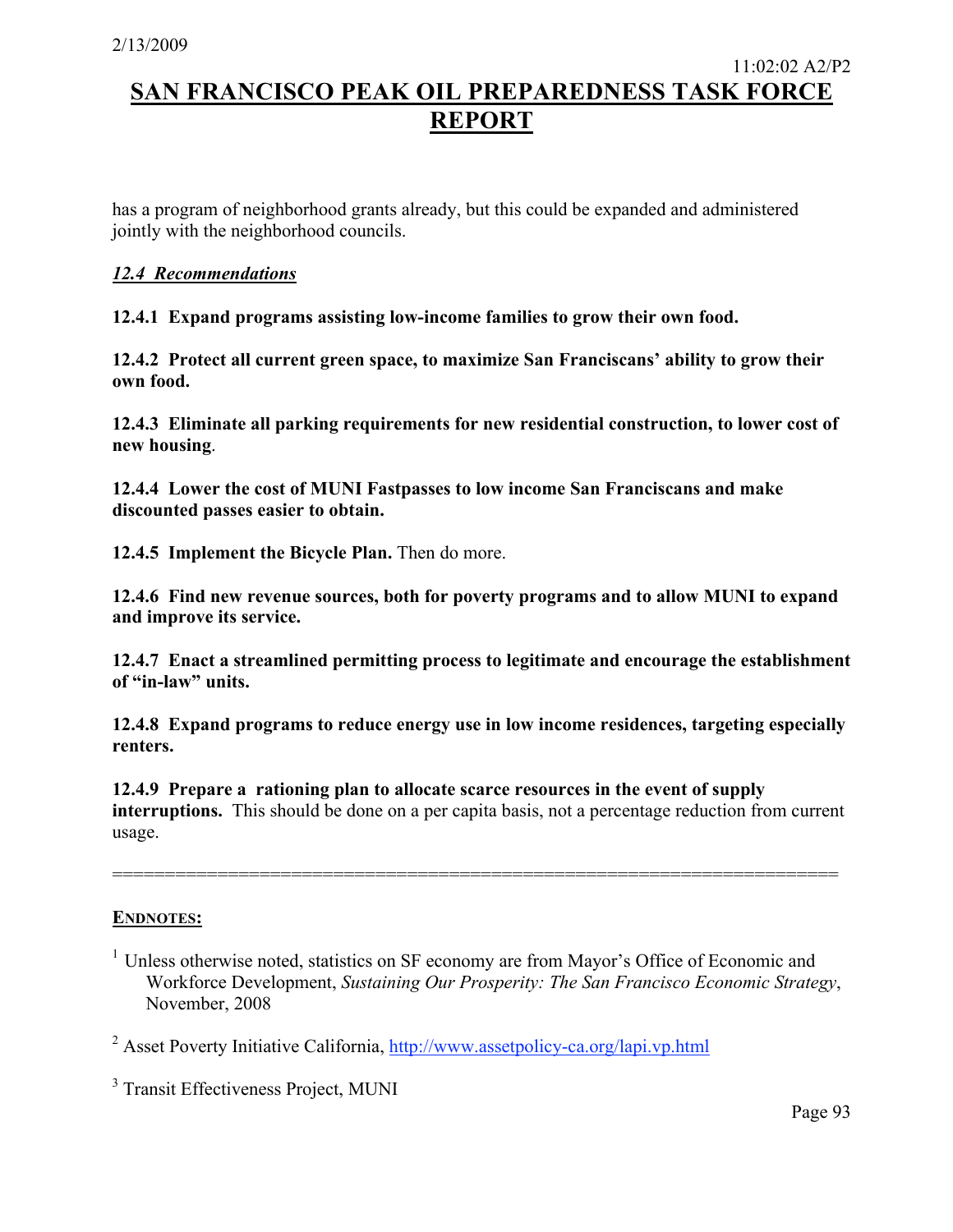<sup>4</sup> http://www.sfhsa.org/files/HSA\_Files/MUNILifelinetemplate062107.htm

<sup>5</sup> http://www.mowsf.org/about\_mow.html

### **13. SOCIETAL FUNCTIONING: PUBLIC RESPONSES AND EDUCATION**

### *13.0 Introduction*

In 1973, people throughout America found themselves unexpectedly waiting in long gas lines. Many Americans experienced tension, some even panic. Though the timing of Peak Oil and Gas is uncertain, there is no doubt that it is coming. Since we know that oil production and supply will decline over the coming years, we have the opportunity to help people prepare psychologically for it.

Beyond the various energy efficiency and conversation efforts that the Department of the Environment and other agencies are already engaged in, critical societal issues will need to be addressed. Citizens can make a significant contribution to mitigating the effect of Peak Oil and Gas on the City, provided they can be motivated to act. Conversely, a frightened and confused citizenry can retard official efforts to cope. Since the functioning of the City can be greatly affected by the attitudes of its citizens, it is important to anticipate their behavior, so that actions can be taken to channel these responses in more positive directions.

While there may be little we can do to affect the coming of Peak Oil and Gas, what we can do is to change our relationship to what happens and learn to meet our unknown future differently. Policies that help the public participate in preparing for Peak Oil and encourage the public to help each other through the energy transition are crucial to successfully mitigating the impacts of Peak Oil and Gas.

### *13.1 Assessment of Current Situation*

As of early 2009, the general public knows little about Peak Oil and Gas. The memories of those gas lines from 25 years earlier have mostly faded. The price of oil is low, and the financial crisis is people's top concern. If they are aware of Peak Oil and Gas at all, the vast majority of people rest complacently, in the belief that the combination of some conservation and alternative fuels will handle the problem with little necessity for significant change in lifestyle.

However, a few months earlier when oil was at an all-time high, and gasoline rose to nearly \$5 per gallon in the Bay Area, the shape of early public responses to peak oil were evident. People drove less and carpooled more. They eliminated some non-essential trips, and traveled slightly less on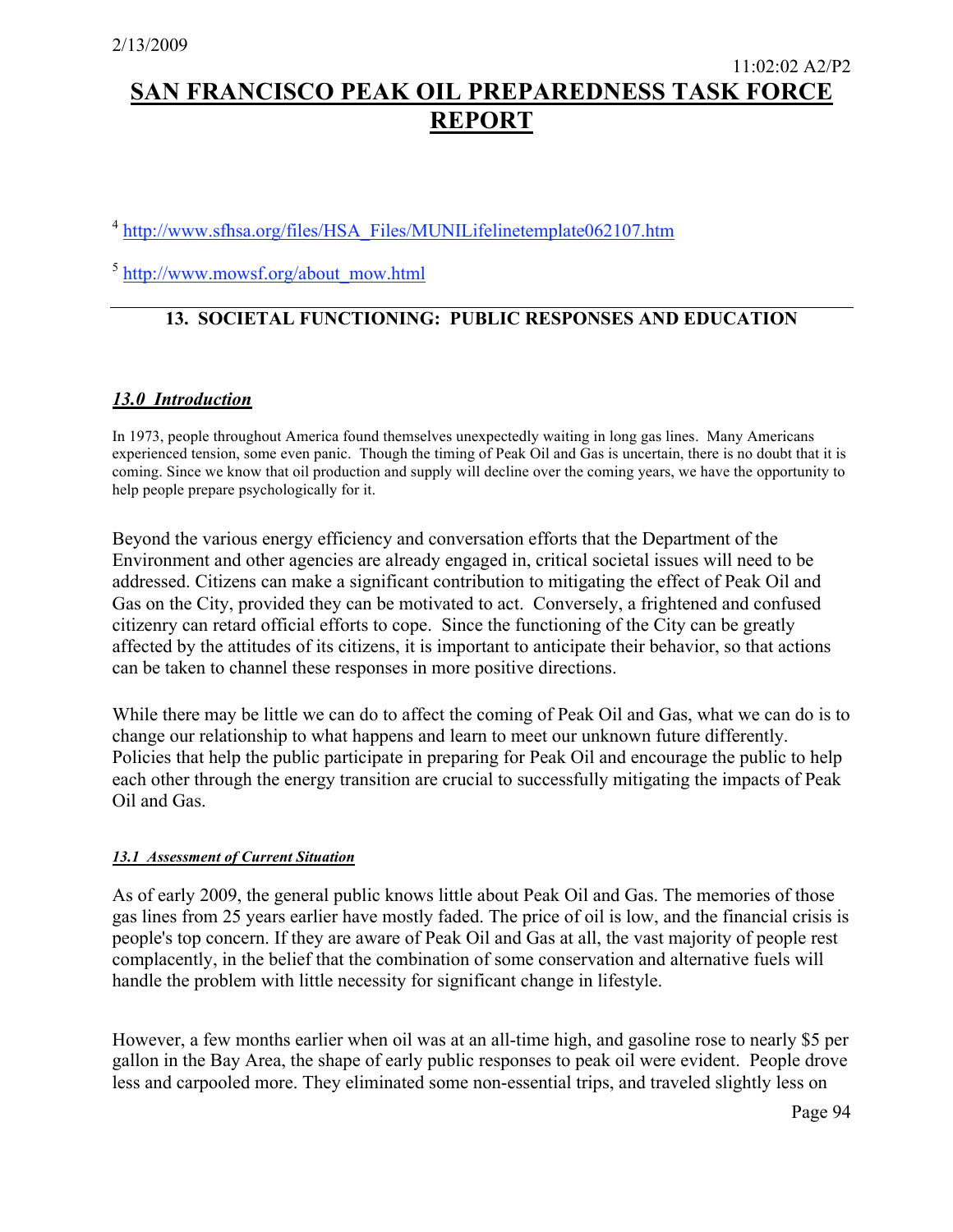#### vacations. Business travel decreased.

As the price per gallon of the fuel many people depend on daily rose, seemingly inexplicably, something less measurable but no less real rose along with it: stress and anxiety. Part of the difficulty with Peak Oil and Gas is that there is no existing response model, no easy way out, particularly given how long the U.S. has already delayed its efforts to prepare. The challenge before the City is to do its best to anticipate the societal difficulties that may emerge as we enter the downslope of the Fossil Fuel Era, and to develop contingency plans based on this assessment.

#### *13.2 Vulnerabilities*

**13.2.1 Economic uncertainty and price volatility may cause anxiety, depression, and crime.** Clearly the first effect that Peak Oil has started to have on behavior is to move people out of their cars. When prices reached their all-time high in the summer of 2008, there was a significant increase in public transit use in the Bay area. As the price of oil climbs back to those levels and beyond, we will likely see more of the same.To the extent that transit alternatives to driving are available, these changes will occur in a straightforward manner. However, should there be a rapid shift to public transit without adequate public preparation and increased available capacity, the overcrowding and lack of availability that are likely to result will undoubtedly lead to further social problems.

Falling oil production will have a lingering negative effect on the economy. Negative public responses to Peak Oil and Gas will tend to intensify in proportion to the magnitude of economic stress, shortages, and lifestyle changes forced on them by rising oil and natural gas prices. As oil and gas prices climb higher, the correspondingly higher price of food could result in food hoarding.lxvi In the face of expensive food, possibly coupled with unemployment, the most common psychological responses would be depression, anger, and fear. There will likely be increased criminal activity.lxvii

Anxiety will come not only from higher prices, but also from price instability. If San Franciscans don't understand what is going on and what they can do, the combination of unstable and climbing oil prices could lead to fear, desperation, and increasingly disruptive behavior. There may be an attitude of "every man/woman for himself/herself", destructive to the functioning of the community as a whole.lxviii

In response to anxiety, there are both rational and irrational response strategies that arise in people; sometimes both arise in the exact same person. People have a tendency to become more irrational as their stress and anxiety levels increase. There are numerous examples, both historical and current, of this effect.lxix

#### **13.2.2 In the worst case, the fabric of society could be at risk.**

At some point the price of oil could climb even higher, to \$300 and more per barrel. Without advance planning, such prices could lead to significant societal disruption.lxx With food becoming increasingly expensive, and unemployment increasing, travel and the distribution of goods significantly affected, economically vulnerable populations will experience increasing malnutrition, and some may not be able to maintain health without government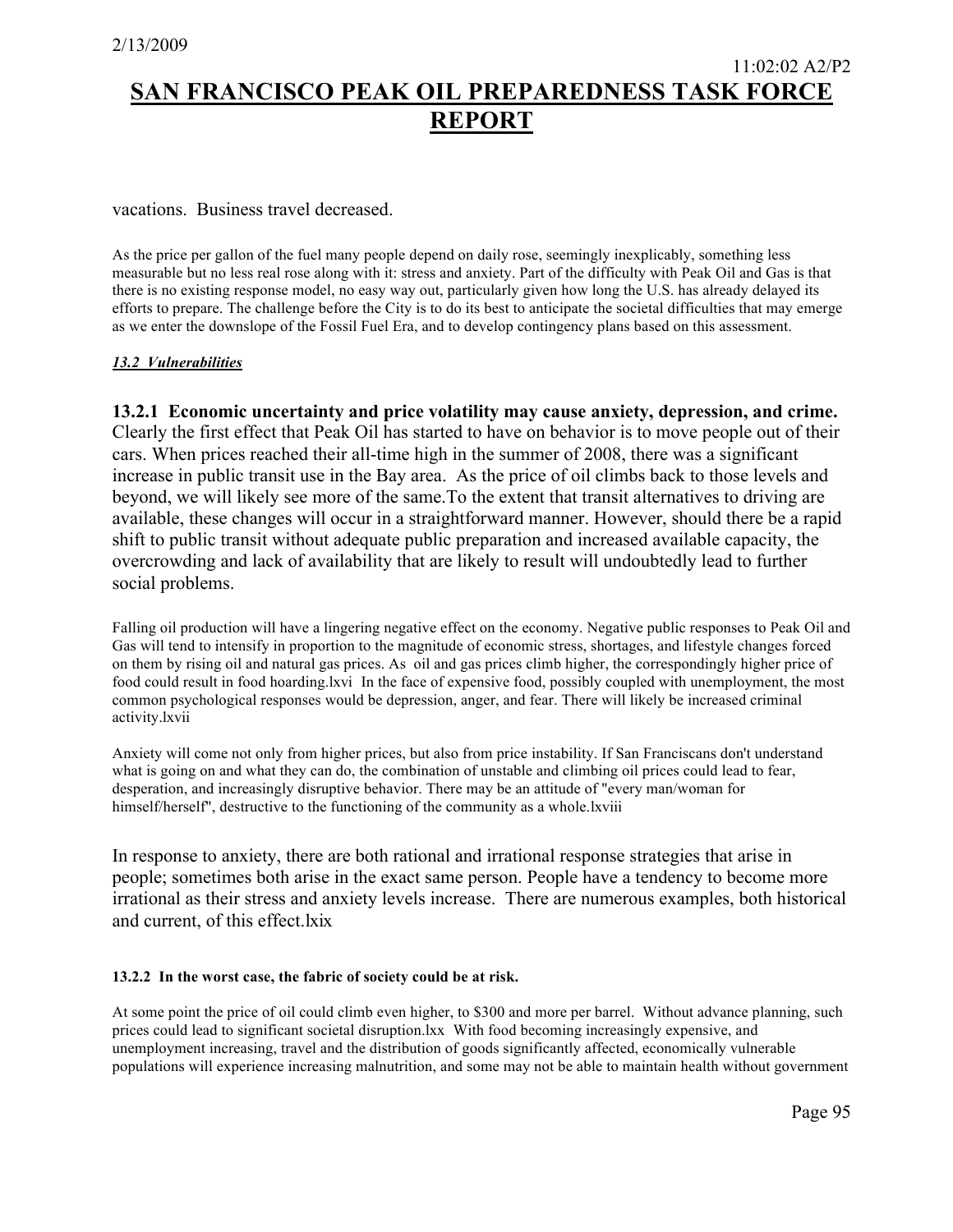intervention. Amid competition for scarce resources, criminal behavior, such as stealing and fighting, is a distinct possibility, and there may be protests against these deteriorating conditions.lxxi

From failure of multiple global systems – financial, currency or trade, for example – the early stages of a "societal disintegration" scenario could arise and would force governments to dedicate an overwhelming share of their resources to basic human needs. These extreme conditions could lead to a level of societal degradation that is difficult for most to contemplate.lxxii

How fast can things deteriorate? In 2000, truckers on strike in the U.K. resulted in the British economy coming to within 48 hours of collapse, with empty shelves at stores throughout the country.lxxiii The U.K. truckers' strike is but one example; there are numerous historical examples.lxxiv During 2008 alone, trucker strikes took place in country after country, some resulting in mass unrest, all because of the higher prices of fuel.lxxv

It is important to study and prepare for this kind of scenario because as we have seen in the financial crisis of 2008, unanticipated change can happen quickly. If San Francisco is to lessen the impact of these more extreme possibilities, a bold and concerted effort must be undertaken long before this kind of scenario starts seeming close to becoming a reality. The willingness to foresee what now seems unimaginable and to take steps now can help diminish societal disruption.

#### *13.3. Goals and Strategies*

The federal, state, and municipal governments in the U.S. will need to match the efforts of other countries in helping keep the citizenry aware of Peak Oil and its ramifications. city government can play a key role in mitigating the extent to which people's behavior deteriorates, and can inspire more productive behavior, through implementing certain policies and taking certain actions. There is much precedent for government's role in educating, inspiring, and guiding, during times of societal stress.

The overall strategy to address people's responses to Peak Oil should have two parts – informing the public and encouraging more community involvement (problem-solving).

### **13.3.1. Begin a public education program to inform, inspire, and guide San Franciscans, as well as mitigating anxiety.**

The City should provide three key functions:

- $\ddot{Y}$  Inform the public about what will be happening,
- $\ddot{Y}$  Inspire people to make a shift, and
- Guide them on how to prepare.

This education campaign should frame Peak Oil as a time of energy transition. It should pledge San Francisco residents to embark on this transition together, creating a common goal and common identity for the people of the City. The public education campaign must also inspire individuals, businesses, and other organizations to make specific changes in order to begin to prepare for the transition. The campaign should recommend what changes to make, and it should provide guidance and options as to how to make those changes.

*Inform the public about Peak Oil and the challenges and opportunities ahead* :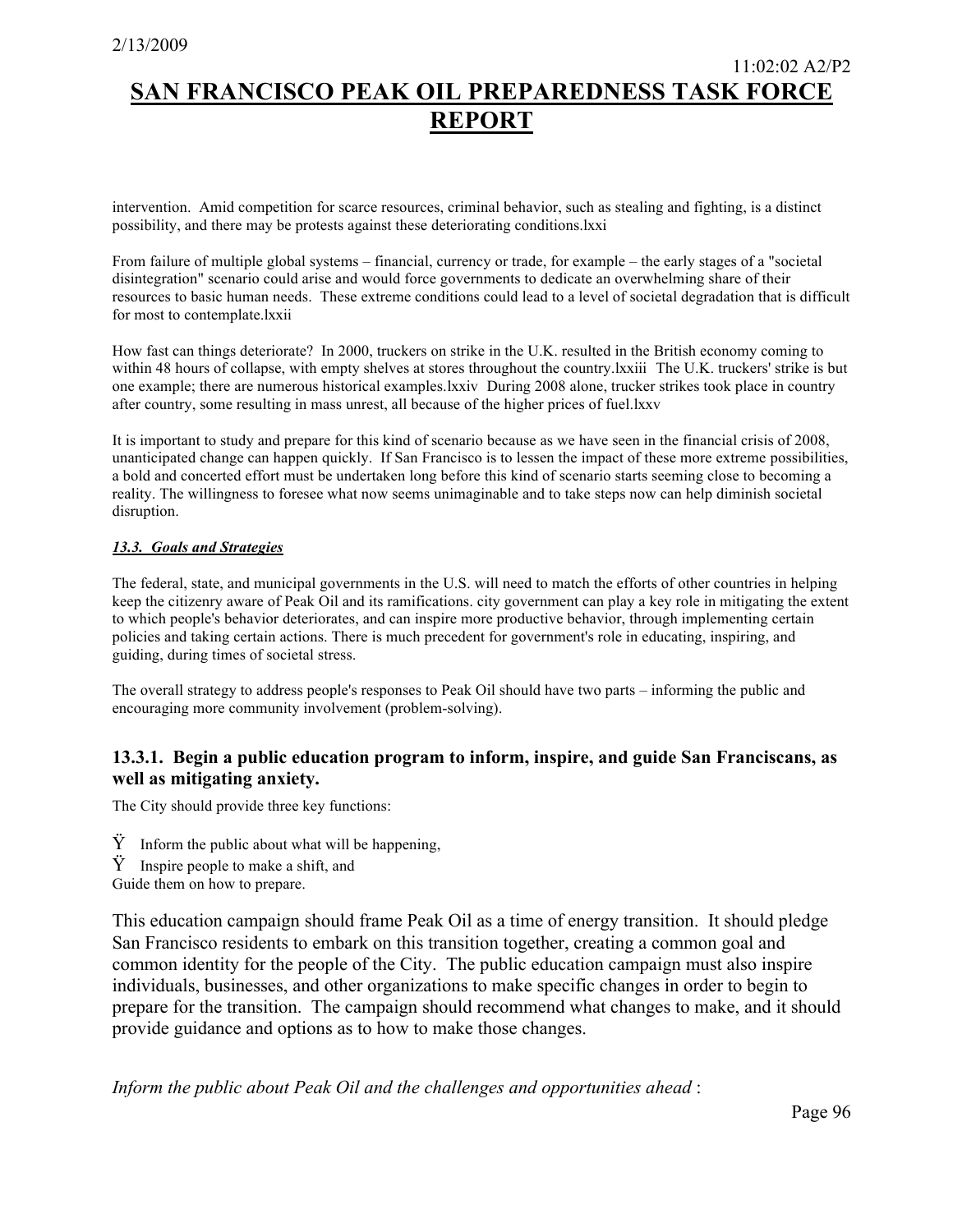First and foremost is informing the general public about Peak Oil and Gas. The City must be a primary educator of the public regarding this matter. Some key message points are:

- $\ddot{Y}$  The age of cheap oil is ending.
- $\ddot{Y}$  There will not be enough affordable oil.
- $\ddot{Y}$  Biofuels will not be a large-scale substitute.
- $\ddot{Y}$  We will move into energy descent.
- $\ddot{Y}$  We can't have all our vehicles electric.
- $\ddot{Y}$  Gas rationing will be forthcoming.
- $\ddot{Y}$  Adaptation not prevention: We will need to change our lifestyles...and yet we're not going back to a precarbon time.
- $\ddot{Y}$  Community is essential in this time of change.

### *Inspire the public to make shifts*:

Information alone does not motivate people to shift behavior. They need to be inspired to make changes. The government as on entity and individuals in government can take the lead in shifting the zeitgeist towards a low energy lifestyle. The Mayor can address the city, launching a campaign to promote a new identity for San Francisco as a low-carbon city and announcing that energy descent/transition is now a City purpose, and the City is officially tackling the task of transitioning to a low-carbon future, beginning with the adoption of the Oil Depletion Protocol. This campaign would include a website, slogan, commercials, and other advertisements.

### *Guide the people in preparing*:

Lay out some clear pathways to action that, if adopted en masse, will dramatically reduce the dependence on oil and gas.

### *Lifestyle changes:*

Reducing dependence on cars Eliminating or reducing purchases of non-necessities Buying locally Living locally – community events, meals, resource sharing Changing dietary habits – including relying less on imported foods and moving to a simpler diet in which protein is acquired from grains, calories from potatoes Less heating fuel, so living with the thermostat lower and taking less lengthy or frequent showers Refocusing attention towards neighborhoods and communities. The City can provide guidelines for community governance. Living and working collaboratively. Provide education in collaborative methods for decision-making and leadership.

#### **13.3.2 Foster the emerging transition movement.**

The U.K. has taken a lead role by developing a model for peak oil mitigation and adaptation, to create, reframe, or organize communities. The "Transition Towns" model is a guide for towns to create "transition initiatives" to shift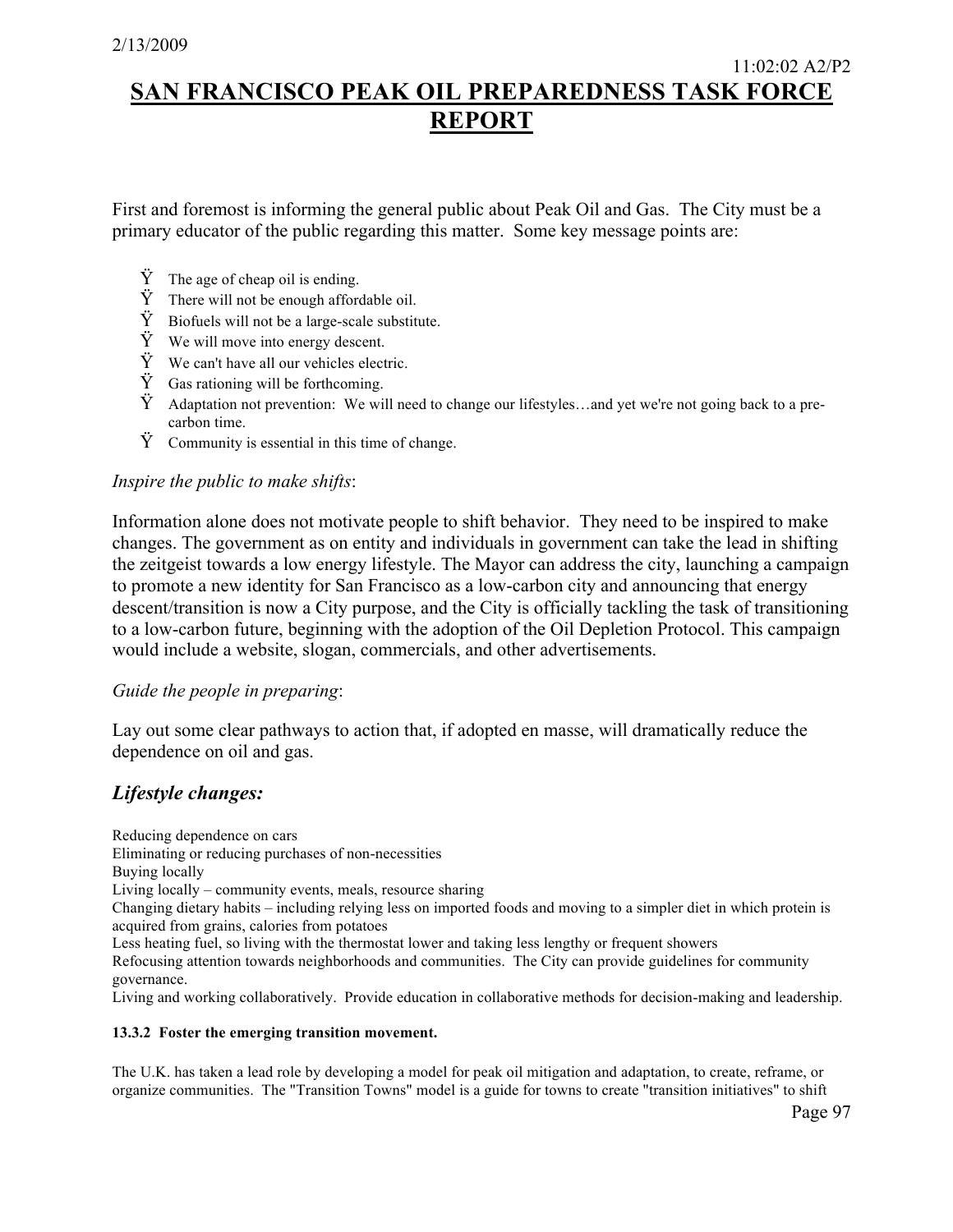from heavy dependence on petroleum to independence from fossil fuels.lxxvi This model is designed to work well for small-to-medium-sized towns. It has yet to be implemented in any large city, and is currently being evaluated for use by a few London districts.

This model is primarily designed to be driven by the public who declare that they want to be a "transition place" and each place develops transition initiatives wherein the people take on the primary thrust of bringing out transition. initiatives provide the foundations for the development of the town's Energy Descent Plan, a flexible and modifiable plan to meet a rapidly-changing and unknown future.

The British government has taken an active role in: (a) keeping the people informed about likely future scenarios, and (b) making recommendations and distributing useful information for towns about how to transition to sustainable petroleum-independent communities. Over 80 towns in the U.K. have created, adopted, and are beginning to implement transition initiatives.

This has begun to spread to other countries. At the time of writing of this report, Transition U.S. was being announced to help coordinate the various transition efforts as they sprout up around the country.lxxvii

To ensure the implementation of the strategies and recommendations put forth herein, there needs to be an ongoing oversight body.

A "Transition Commission" would consist of both paid staff and volunteers. An office and funding would need to be established, perhaps under the auspices of the Department of Environment. This office would:

> Oversee the implementation of those recommendations of this report adopted by the Board of Supervisors.

> Coordinate peak oil, climate change, and other environmental city efforts among the various departments involved.

#### **13.3.3 The Identity of a City – San Francisco as a "City of Transition"**

Preparing for Peak Oil and transitioning to being a low-carbon city needs to become a City purpose, part of the City's culture and identity. San Francisco has been known around the world as a forward-looking innovator. It's one of the reasons people live here. Thus, San Francisco is a natural leader among large cities in this.

For a large city, perhaps the most useful aspect of the Transition Towns model is the framing of the peak oil crisis as a *transition*. In that model, the people of a town decide to create an identity for the town, one that is actively and quickly moving towards a goal of having an economy and lifestyle that does not depend on oil. One way to achieve this is through creating an identity shift for the city itself. Such a town can be said to have *ownership* of being a transition town. When people embrace an idea, a concept, or an identity – such as being a transition city – it permeates and influences how they think and what they do, and can bring unity to people in distress, mental or otherwise.

Imagine a people, aware that the world is heading toward an unknown post-peak future and choosing not to be afraid or in denial about Peak Oil and Gas. Residents could see their beloved San Francisco as a city choosing to embrace and tackle the most difficult transition our society has yet to face. Accordingly, energy transition becomes an issue that people talk about, a value that they incorporate into their decision-making process, and a framework within which to understand the changes happening in their lives.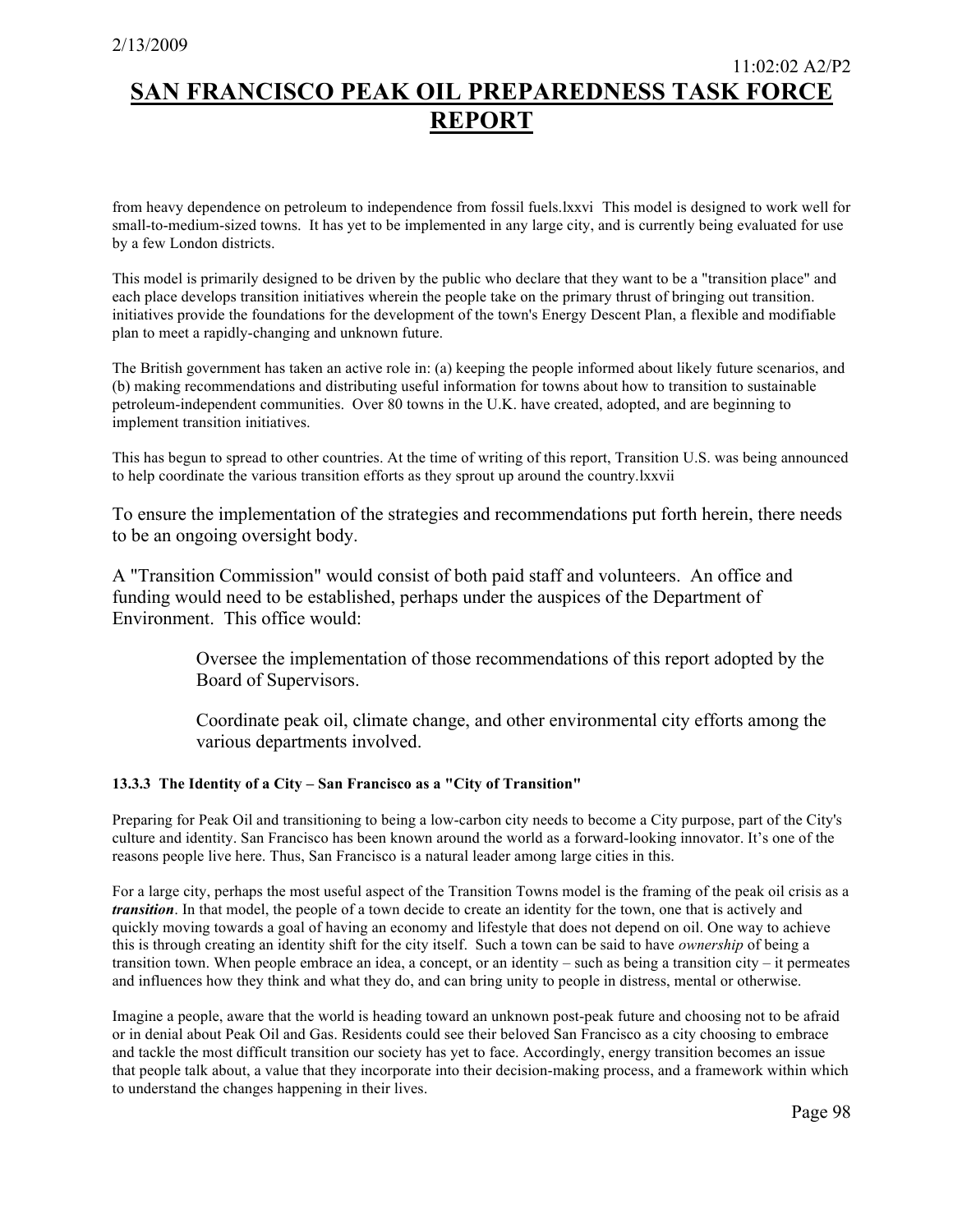In the early 1970s, New York City had a reputation for dirty streets, harsh people and rude behavior. In the middle of that decade, New York embarked upon an identity shift, unifying the city in its "I Love New York" campaign. New Yorkers had always taken pride in their city, to the point of heralding it as "the greatest city in the world," fiercely defending it against those who would issue an untoward utterance. Whereas New York's makeover campaign was designed to revitalize their shrinking tourism, it activated the heart and soul of the city, and the city became a more welcoming place to visitors – in part because of that shift in identity.

The City of San Francisco can create an identity campaign, albeit for different reasons, to similar effect as New York's. Such a campaign could easily lead to the involvement of neighborhoods and communities.

#### **13.3.4 Problem Solving (Community Involvement)**

The second part of the strategy is to increase neighborhood involvement. The importance of community building is an integral part of maintaining stability, especially during the later phases of energy transition. Strategizing and problem-solving at the neighborhood level will be key to weaning the public from the current unsustainable system.

The government has three key coordinating roles to play here:

- $\dot{Y}$  Help coordinate the efforts of individual districts or neighborhoods. The San Francisco government can provide support and infrastructure for such an effort.
- Ÿ Help establish local governance. Washington, D.C. has two types of neighborhood governance bodies: Neighborhood Planning Councils, used for decision-making within the neighborhood, and Advisory Neighborhood Commissions, that advise the city government on issues affecting their local areas.lxxviii
- $\dot{Y}$  Establish a relationship with Transition U.S.

#### *13.4 Recommendations*

INFORMATION/EDUCATION:

**13.4.1 Create and promote an identity for San Francisco as a leading-edge transition city.** 

**13.4.2 Develop and implement a peak oil public education program that informs, inspires, and guides the citizenry.**

**13.4.3 Support and enhance existing programs, and create new programs that assist people with emotional responses (despair, fear, anger) and help people psychologically prepare for unexpected changes.**

**13.4.5 Include Sustainable Energy Awareness in SFUSD curriculum.** 

COMMUNITY AND SOCIETY:

#### **13.4.6 Create programs for supporting and coordinating community involvement.**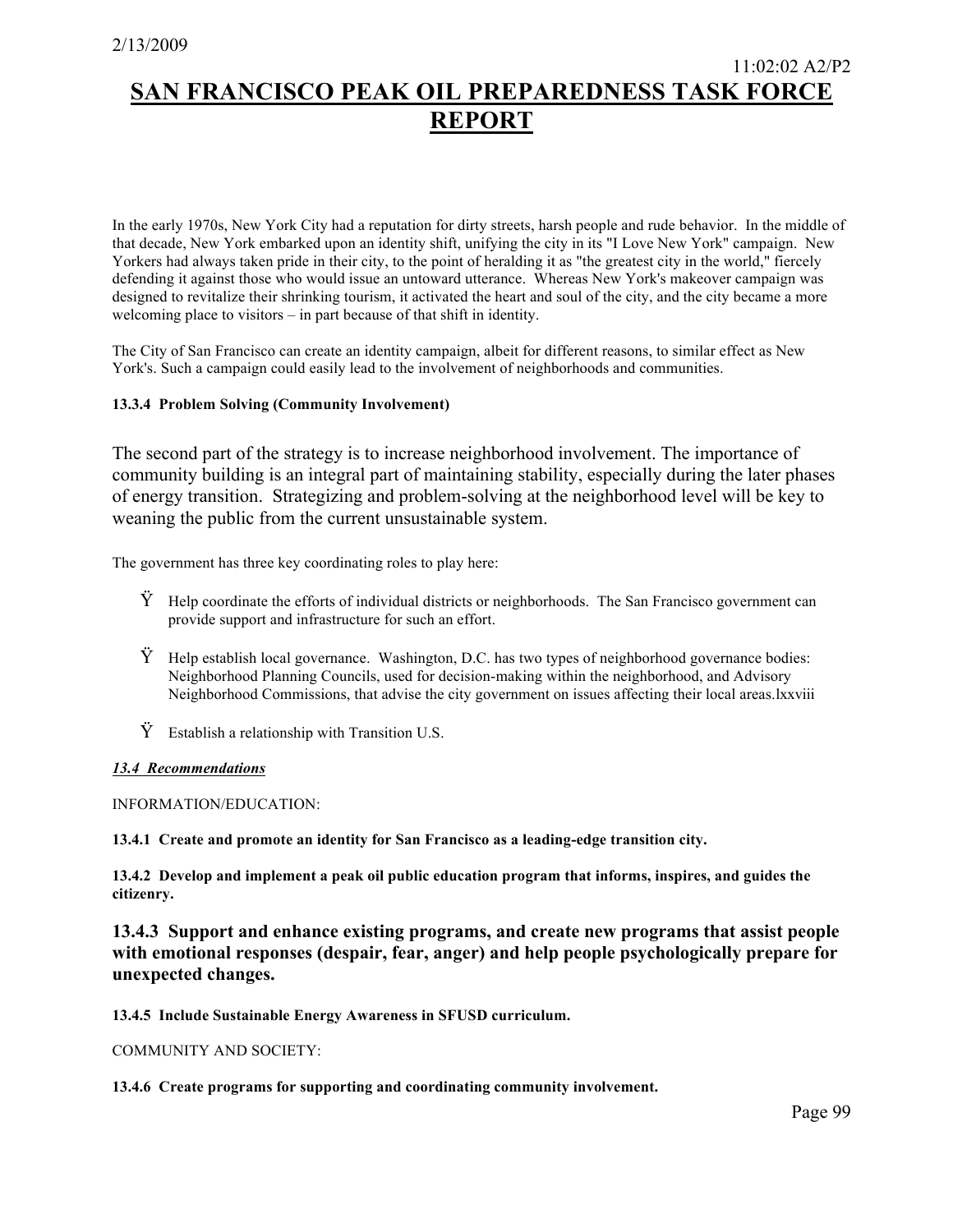6. Examine models for community, such as Transition Towns, to determine which aspects can be adapted to this city and the metro area. Support the efforts of districts and neighborhoods that create Transition initiatives.

Support the creation of neighborhood governance (Advisory Neighborhood Commissions, Neighborhood Planning Councils).

- 1) Help build neighborhood cohesion and develop neighborhood activities that help prepare for the coming oil decline.
- 2) Promote the use of neighborhood centers, schools and libraries, as places to meet and organize, places to recycle, as well as resource centers.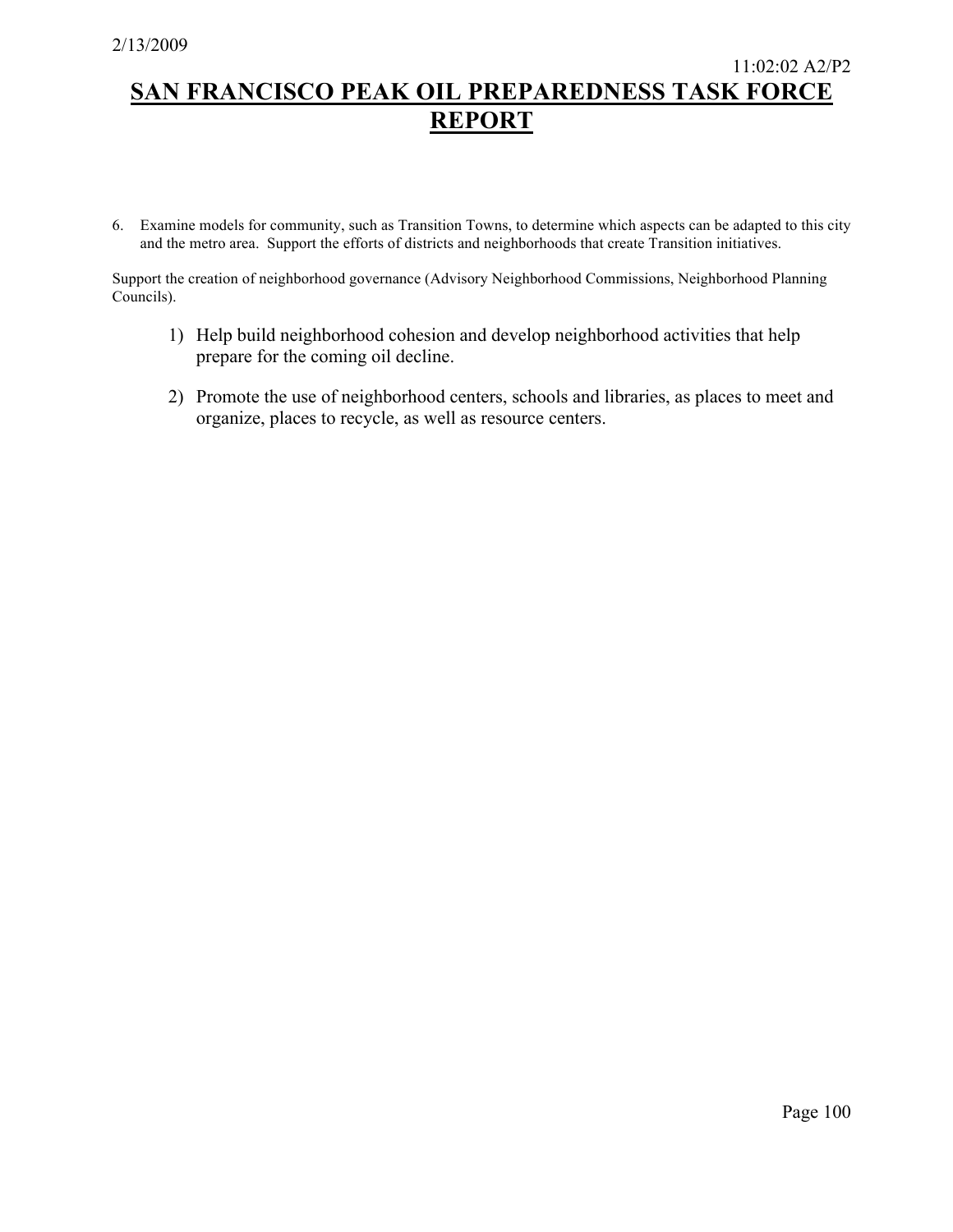### **14. Vision of Low-Carbon San Francisco - the City in 2050**

Obviously, the Task Force doesn't have a crystal ball to predict exactly how that world will look, but having spent the past 15 months studying this issue, we can make some educated guesses. We hope this brief summary helps bring our recommendations to life.

Imagine yourself transported to the San Francisco of 2050. Natural gas and petroleum are still flowing, but in much reduced quantities. They are devoted to vital functions, such as emergency services, air travel, and running heavy equipment. Through our municipal energy buying cooperative, a massive effort has expanded electricity from renewable sources, and nearly all the energy that powers daily life is in the form of electricity. Sixty-five megawatts of reliable tidal power comes from a turbine installed near the Golden Gate Bridge, and another two-hundred comes from offshore wind, marine current, and ocean wave power systems that are barely visible on the horizon from Ocean Beach. San Francisco has found a way to thrive on less than half the energy it uses today. This has been accomplished by reducing consumption, strengthening local communities, and localizing the economy.

The world and U.S. economies have changed. Internationally traded commodities are much more expensive, and thus, *stuff* is more expensive. International trade has receded and a thriving local economy has emerged in its place. The century-long trend of substituting fossil energy for human work has reversed. In many ways the material standard of living has changed, but surveys consistently show that San Franciscans are far "happier" than they were in the early 21<sup>st</sup> century.

The streets are full of pedestrians, bicycles, buses, electric scooters and neighborhood electric vehicles. When residents need a car, they check one out from a car-sharing stand, and the few gasoline-powered ones all get well over 50mpg. Mass transit is in full bloom. The Muni system is the circulatory heart of the city. Trains are full. Most bus lines are powered through overhead electric lines. Less frequented lines are served by buses powered by batteries, hydrogen fuel cells, or biodiesel. Biofuels are not being used to fuel private automobiles much, but biodiesel is used in trucks, buses, and heavy equipment. BART has its own source of renewable power. CalTrain has been electrified. Commuters check out bicycles from one of the bike sharing stations scattered about the city.

Nearly half the produce the city consumes is grown within city limits, most of the rest is delivered from within a radius of about 300 miles. Every possible open space in the city is devoted to gardening. It is all organically grown and of excellent quality. Many buildings have graywater systems, so that used household water is routed to backyards or community gardens. Numerous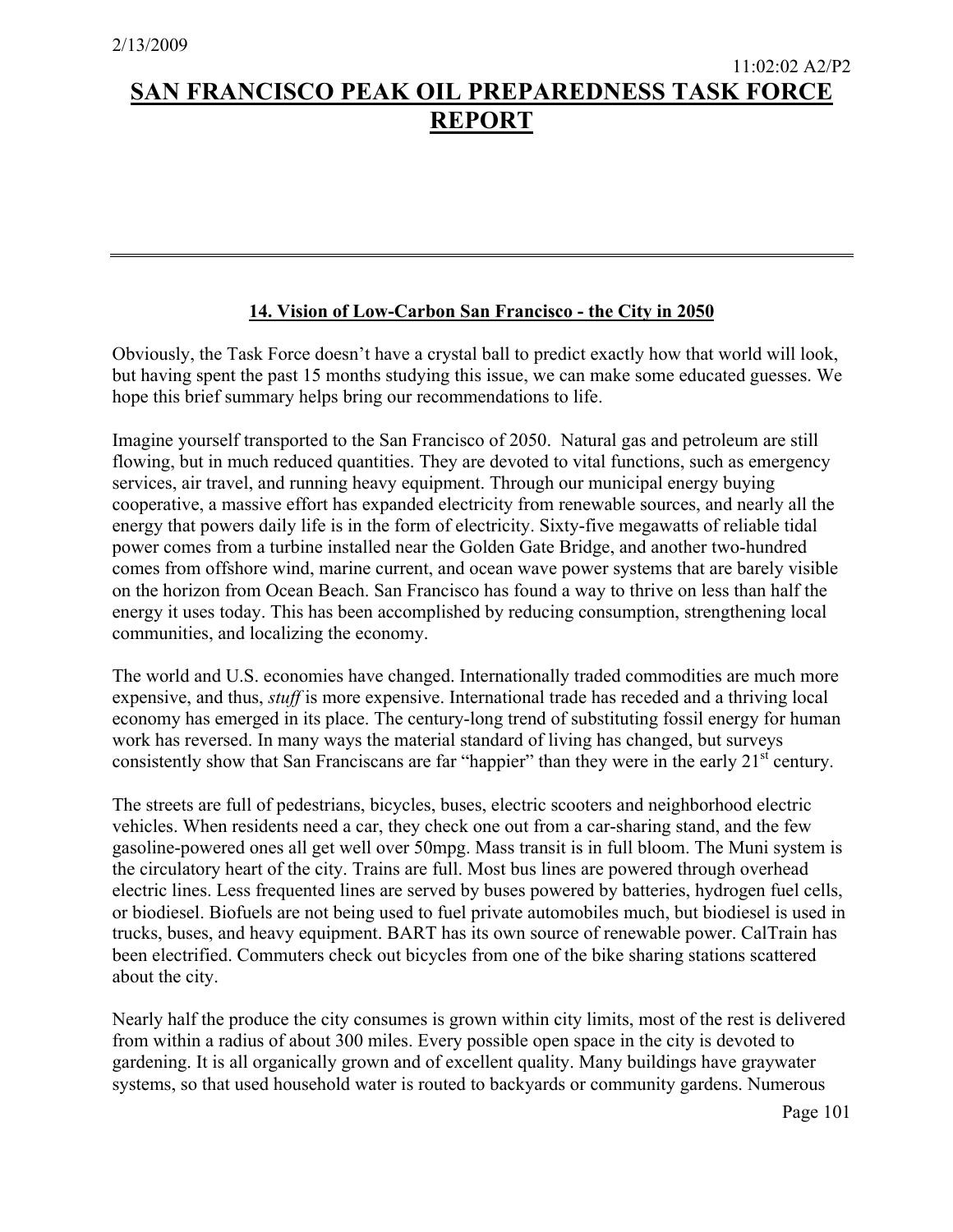backyards hold chicken coops. Each neighborhood has a garden assistance center, featuring composting of organic waste and advisors knowledgeable about farming in San Francisco's unique mix of climate zones. Meat consumption is very low and the overall health of San Franciscans is improved over that of the early  $21<sup>st</sup>$  century.

Most buildings in San Francisco are topped by solar hot water systems. Solar PV is ubiquitous. It is incorporated in horizontal and vertical south-facing walls of structures, painted on as PV paint, and mounted on free-standing structures in open spaces throughout the city. New buildings are required to be energy positive, producing more energy than they use. Existing buildings have been retrofitted with weatherization; energy audits and tune-ups are required every three years. San Francisco's mild climate has made it relatively easy to meet heating and cooling loads through conservation and efficiency. Fewer skyscrapers are being built, because of the high energy loads of buildings over six floors. Many former garages have been converted to residential space, or are being used for cottage industries, or for hydroponic gardens, which are competitive for fresh produce now that shipping costs are high.

National and world economies have stabilized at a lower activity level than today, and San Francisco has seen a renaissance as the business center of the Bay Area. Jobs that moved out to the suburbs during the auto age have moved back into San Francisco, so that employees can take advantage of its position at the center of a web of electric-powered public transit. The piers at the southeast port are humming with barges and coastal freighters. They take advantage of the revitalized rail facility nearby to offload food and other non-containerized cargo for transshipping to the south or distribution inside San Francisco. Container shipping still uses the Port of Oakland.

There is much less activity at San Francisco airport than formerly, because flying is expensive, and because the California High Speed Rail system has been operational for many years, eliminating the 30% of the Bay Area air travel that used to be devoted to intrastate city-hopping. Construction of a national high speed rail system is underway and will interconnect with the California system in a few years. Fewer private individuals can afford to fly, and businesses make use of electronic communications more than ever to limit the need for costly travel.

Do we know that this is the look of San Francisco's future? Of course not. This is an optimistic vision assembled by the Task Force, assuming that the City moves ahead soon on the basic recommendations of this report, and assuming that the world at large wakes up to the problem and takes needed action. This outlook could be wrong in many aspects, but in some ways, we are confident that it is a close approximation of what the future holds. We are certain that energy will be more expensive and less available in the future, and that the future will not look like a continuation of the past. We are certain that the City needs to make fundamental changes in its ways of using energy. Finally, we are confident in the ability of the people of San Francisco to persevere in the face of whatever the future holds for them.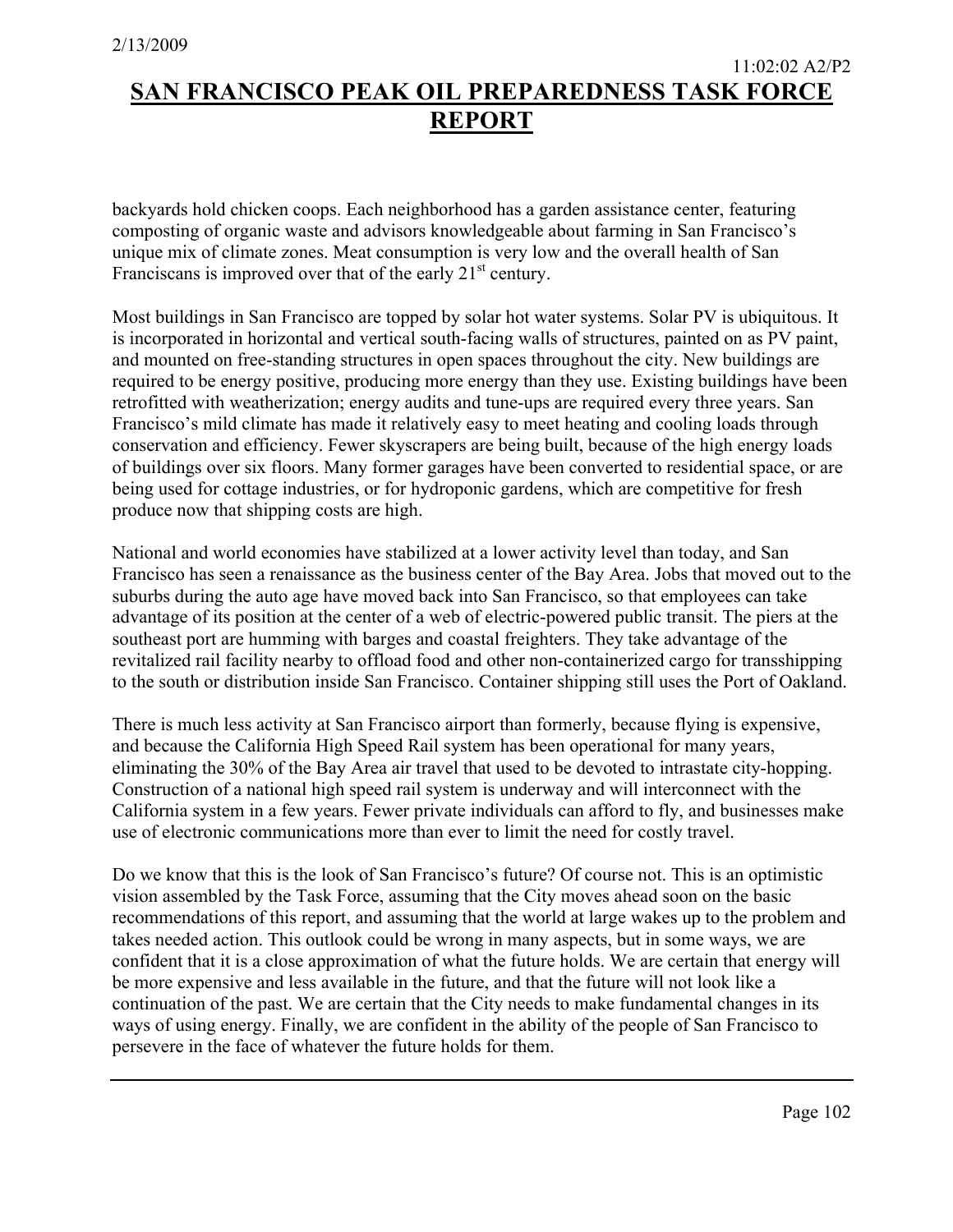### **APPENDIX I**

### **Members of the Task Force:**

### **Jeanne-Marie Rosenmeier, Chair**

Jeanne-Marie Rosenmeier is a self-employed CPA, who has lived and worked in the Bay Area since 1982. She is active in San Francisco Oil Awareness and San Francisco Post-Carbon, and was a founding member of Diablo Post-Carbon. In 2002, she was the Green Party candidate for California State Treasurer. Her interests focus on the economic and social consequences of the inability of oil supply to expand to meet demand, as well as the interaction between the limits to oil production and climate change. Her undergraduate degree is in mathematics, and she received an MBA from the University of Chicago in 1975.

### **Bernard Meyerson, Vice Chair**

Bernie is Vice President and co-owner of East Bay Resources, Inc., a 20-year old recyclable paper brokerage. Since 1971 he has been a waste and recyclables management consultant to local, state, national, and international clients. He has lectured and given classes at UC Berkeley Extension and San Francisco State. Prior to 1971 he had a 14-year career in International Higher Education in New York City and the University of Illinois. He holds a BA and MA in Political Science and International Relations.

### **Patricia Gerber**

Patricia Gerber is a San Francisco author and cartoonist. A life-long environmentalist, she has been active in the anti-war movement since 2002 and remains a member of numerous local and national peace groups. She studied architecture with Paolo Soleri and received a Master of Liberal Arts from Johns Hopkins University in 1979.

### **Woody Hastings**

Woody Hastings is an environmental professional with over twenty years of experience in community organizing, strategic planning, policy analysis, government relations, media outreach, and project management. Energy-related projects Woody has worked on include solar photovoltaic installations, a landfill gas-to-energy project, alternative fuel vehicle policy, a solar/hydrogen technology demonstration project, and leading a campaign to defeat an oil pipeline. Woody first became concerned about global oil supply limitations on his arrival to California in 1979 to find cars lined up waiting for gas. Woody holds a degree in Environmental Sustainability and Social Justice from San Francisco State University.

### **Ben Lowe**

Benjamin Lowe is a researcher and advocate focusing on issues of regional transportation. He has worked on a range of transit projects, working with the Transportation and Land Use Coalition (now TransForm) on a report about the benefits of encouraging school children to walk and bicycle to school, and also served as Treasurer and Marin County Grassroots Organizer for the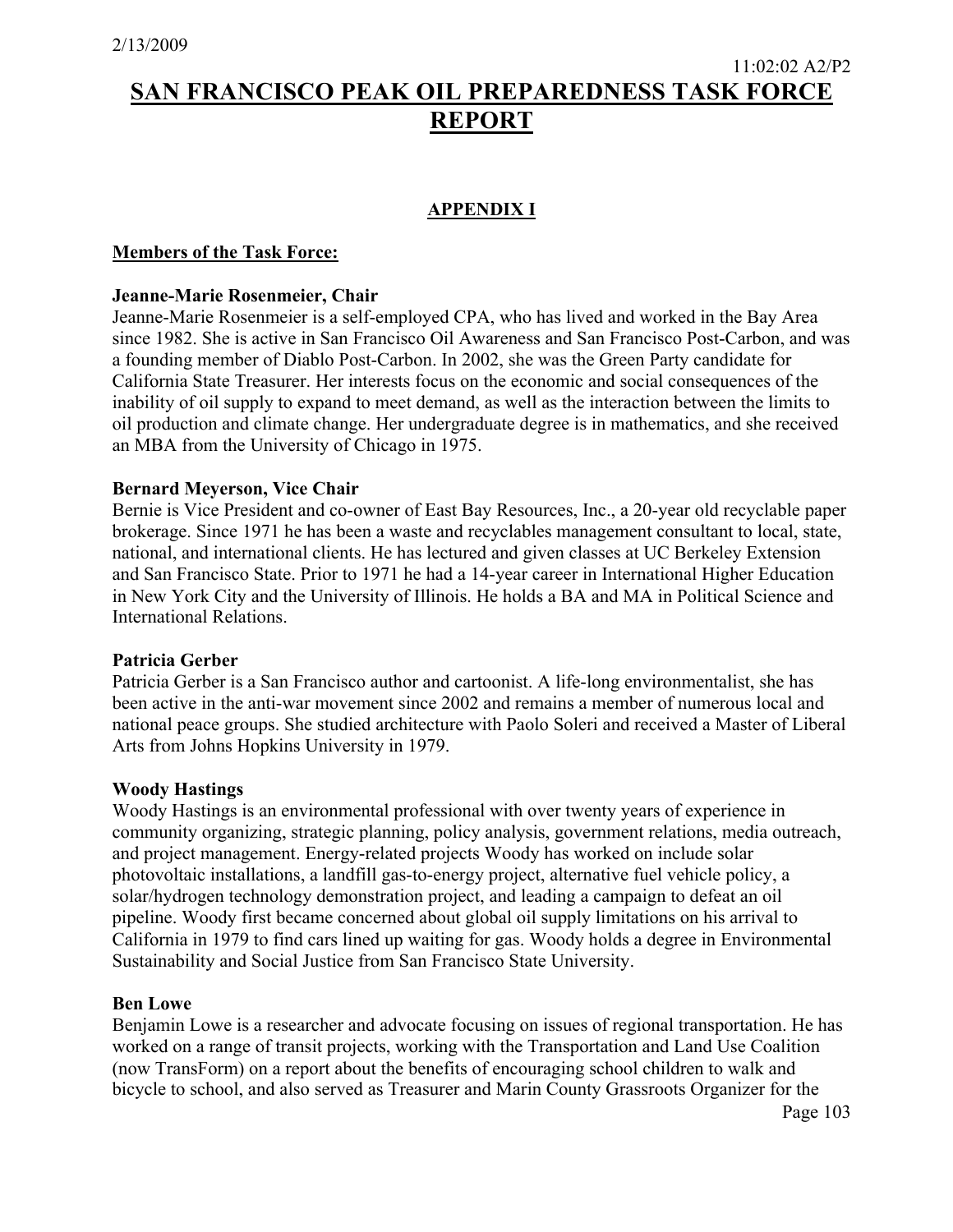North Bay Transportation Alliance, a campaign to secure funding for the Sonoma-Marin Area Rail Transit (SMART) commuter rail program. Mr. Lowe has also worked on a number of Federal, state, and local emergency management and homeland security projects. For instance, Mr. Lowe helped to draft the Los Angeles Neighborhood Council Emergency Preparedness Plan, and served on the support staff for the Department of Homeland Security team tasked with the National Infrastructure Protection Plan, which outlines Federal policies for protecting U.S. infrastructure from natural disasters, catastrophic failure, and terrorist attack.

### **Jason Mark**

Jason Mark is an author, activist, and urban farmer committed to creating a more ecologically sustainable San Francisco. Mark co-manages Alemany Farm, the City's largest food production site. Alemany Farm uses organic food production to grow green job for low-income communities and promote neighborhood food security. Mark is also the co-author, (with Kevin Danaher and Shannon Biggs) of the book Building the Green Economy: Success Stories from the Grassroots (PoliPointPress). He edits the environmental quarterly magazine Earth Island Journal. His writings on the environment have appeared in The Nation, Orion, E, Yes! The San Francisco Chronicle, Alternet.org, Grist.org, and TomPaine.org.

### **Cal Simone**

Cal Simone is a writer, speaker, coach, and teacher influenced by Carl Jung. He began his involvement with Bay area peak oil groups in 2005 as the East Bay post carbon group's first speaker, talking on "Consumerism at the End of the Oil Age" and the societal and psychological implications of a post-peak collapse, and has been writing and speaking about it ever since. His writings on peak oil and a variety of other topics have appeared in Culture Change Letter, the ManKind Project Journal, and Open Exchange magazine. Cal is also active in a men's leadership group that develops and practices cutting-edge methods of governance and collaborative decisionmaking in groups. Earlier in his life, Cal was a music producer and founded an award-winning Macintosh software company that helped publishing clients automate mundane repetitive tasks.

### **APPENDIX II**

Oil Producing Countries Past Peak, with Date of Peak:

| Mexico                   | 2004 |
|--------------------------|------|
| Denmark                  | 2004 |
| USA, natural gas liquids | 2002 |
| Yemen                    | 2001 |
| Norway                   | 2001 |
| Oman                     | 2001 |
| Australia                | 2000 |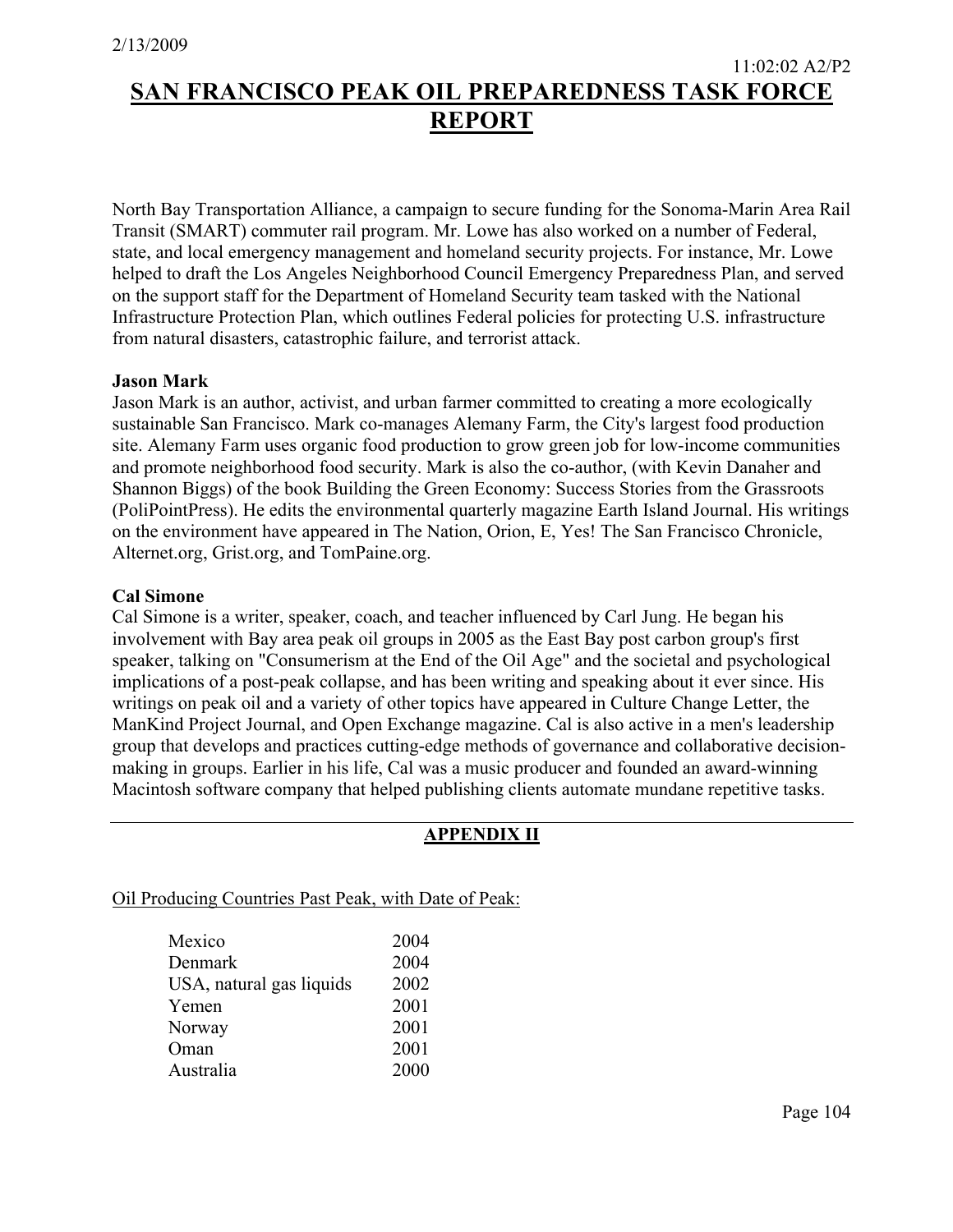| United Kingdom        | 1999 |
|-----------------------|------|
| Ecuador               | 1999 |
| Colombia              | 1999 |
| Venezuela             | 1998 |
| Argentina             | 1998 |
| Malaysia              | 1997 |
| Gabon                 | 1997 |
| Syria                 | 1995 |
| India                 | 1995 |
| Egypt                 | 1993 |
| Alaska                | 1989 |
| Indanesia             | 1977 |
| Romania               | 1976 |
| Canada (conventional) | 1974 |
| USA, lower 48         | 1971 |
| Texas                 | 1971 |
| Germany               | 1967 |
| Austria               | 1955 |

### Non-OPEC Countries Not Yet at Peak:

Vietnam Thailand Equatorial Guinea Sudan Chad Brazil Angola China

*Source: Energy Watch Group* http://www.energywatchgroup.org/fileadmin/global/pdf/2008- 02 EWG Oil Report updated.pdf

Appendix C - San Francisco Peak Oil Preparedness Founding Resolution:

http://www.sfgov.org/site/uploadedfiles/bdsupvrs/resolutions07/r0268-07.pdf<br>
Multiple Sources: Hetch-Hetchy, Hetch-Hetchy Brochure; Natural gas-fired electricity, Electric Resource Investment Strategy (ERIS) Figure 4.3; Diesel fueled electricity, ERIS, Figure 4.3; Co-generation of electricity, SF Climate Action Plan update, 2005 Data; PG&E electricity, Total PG&E is calculated from net of uses vs. other sources of electricity: Natural gas, large hydro, coal, small hydro-powered, wind, nuclear, geothermal, all from PG&E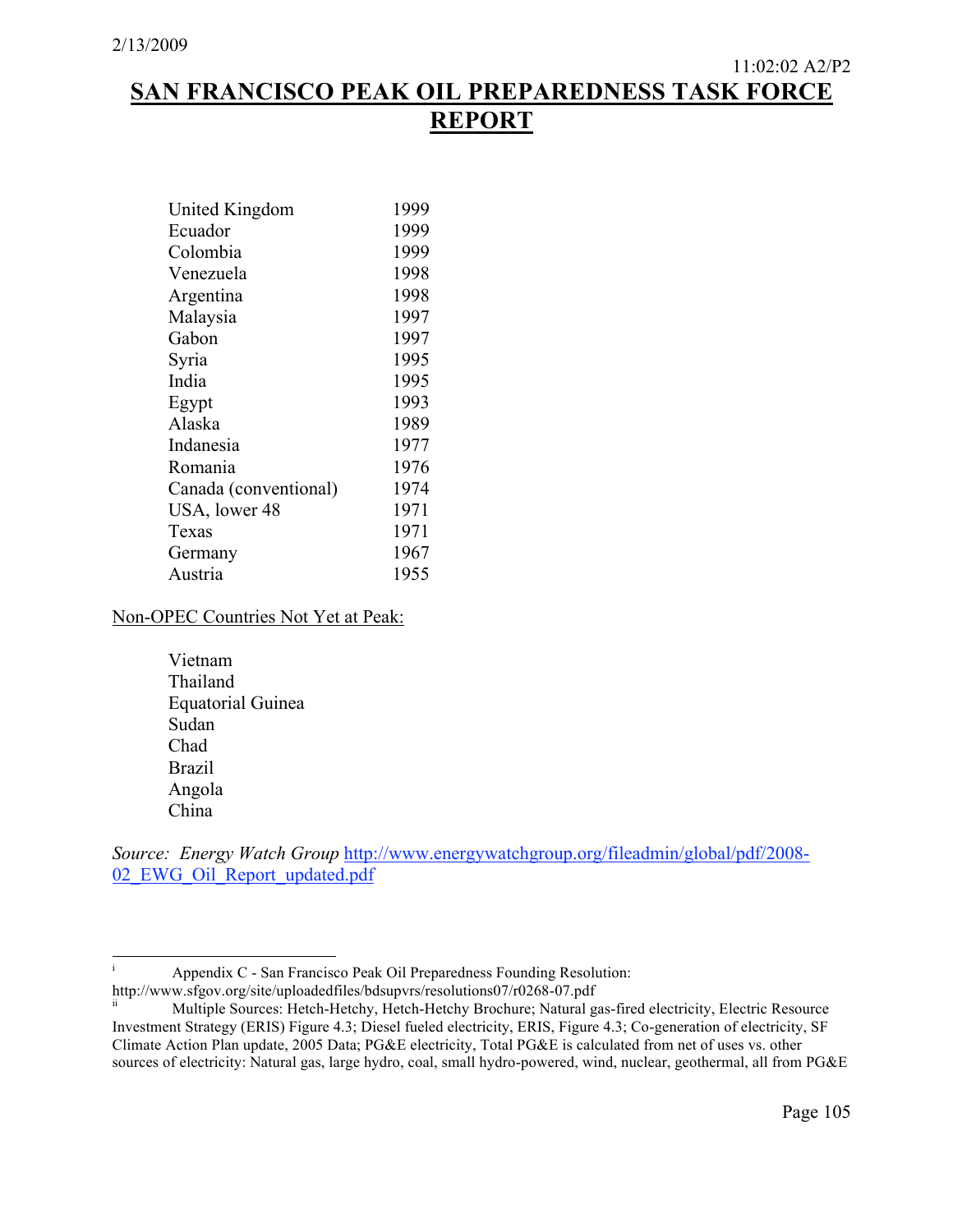$\overline{a}$ 

### **SAN FRANCISCO PEAK OIL PREPAREDNESS TASK FORCE REPORT**

CA Energy Balances Database and 2000 Energy Flow Chart: http://www.lbl.gov/Science-

- $V$  SF Electricity Resource Plan, page 27
- <sup>vi</sup> A kilowatt is 1,000 watts. A kilowatt-hour (kWh) is equal to a 1000 watt appliance operating for 1 hour
- 
- 
- 
- Phone Conversation with SFPUC Staff Camron Samii and Jim Hendry 1/14/09<br>
ix<br>
CA Energy Balances Database and 2000 Energy Flow Chart<br>
PG&E Website: http://www.pge.com/about/company/profile/<br>
PG&E 2007 Power Mix http://www.p
- 
- 
- The Raker Act is the 1913 federal legislation that authorized damming the Tuolumne River in Yosemite National Park
- xv CEC Energy Consumption Data Management System: http://ecdms.energy.ca.gov/gasbycounty.asp; A therm is 100,000 British Thermal Units, the equivalent of burning about 100 cubic feet of gas, and equivalent to about 29kWh of electrical power: http://en.wikipedia.org/wiki/Therm
- xvi See Trans bay Cable Project Website: http://www.transbaycable.com/
- <sup>xvii</sup> High Noon for Natural Gas, Julian Darley 2004<br>xviii High Noon to f Energy The Smert Crid: An Introd
- US Dept. of Energy, The Smart Grid: An Introduction
- http://www.oe.energy.gov/DocumentsandMedia/DOE\_SG\_Book\_Single\_Pages.pdf
- 
- 
- Resolution 081562: http://muni.sfgov.org/site/bdsupvrs\_page.asp?id=94692<br>
San Francisco CCA Program Description and Revenue Bond Action Plan, Page 5<br>
CPUC Press Release 2/14/08: http://docs.cpuc.ca.gov/PUBLISHED/NEWS\_RELEA
- http://www.pge.com/includes/docs/pdfs/b2b/wholesaleelectricsuppliersolicitation/Feedin\_Tariffs\_FAQs.pdf xxiii SF Dept. of Env. 2007 Cogeneration Study:
- www.sfenvironment.org/downloads/library/ciscocogenerationreportpdf.pdf<br>xxiv (The Detentiel for Selen Electricity Comenction in Sen Francisco, d
- "The Potential for Solar Electricity Generation in San Francisco, A Report to the Environmental Law and Justice Clinic of Golden Gate University Law School.", by Karina Garbesi, Pd.D. and Emily Bartholomew, June 1, 2001
- $\frac{xxv}{xxvi}$  ibid
- Phone conversation with SF Dept. of Environment staff, Johanna Partin 1/5/09
- xxvii CPUC Solar Hot Water Program: http://www.cpuc.ca.gov/PUC/energy/Solar/080220\_SD\_SolarPilot.htm<br>xxviii Phone convergetion with SE Dont, of Env. staff Johanna Bartin 1/05/00
- 
- 
- 
- Phone conversation with SF Dept. of Env. staff Johanna Partin 1/05/09<br>
Thone conversation with SF Dept. of Environment staff, Cal Broomhead 12/8/08<br>
SF Bay Guardian 6/27/07<br>
For further info see Marine Current Turbines web
- 
- 
- Assessing California's Offshore Wind Potential, Dvorak, et al, April 2008:
- http://www.image.ucar.edu/public/TOY/2008/focus4/Presentations/TALKDvorak.pdf

<sup>2007</sup> Power Mix; Solar, SF Solar Map; Natural gas calculated based on output figures; Petroleum-based fuel

Multiple sources: Electricity for residential, commercial, industrial, City Depts, Muni & BART was from the SF Climate Action Plan 2005 update; Solar, SF Solar Map; Hetch-Hetchy power sold calculated from Hetch-Hetchy total generated, less power used by City Depts and Muni; Electricity conversion losses estimated in inputs; Residential, commercial, and City Depts natural gas, SF Climate Action Plan 2005 update; Gasoline & Diesel trips within SF based on vehicle miles traveled data in Climate Action Plan 2005 update; Trips partly in SF, Caltrain, and ferries, Climate Action Plan 2005 update

Articles/Archive/sabl/2005/November/Cal-Energy-Balance\_Murtishaw.pdf<br>
CEC Energy Consumption Data Management System: http://ecdms.energy.ca.gov/elecbycounty.asp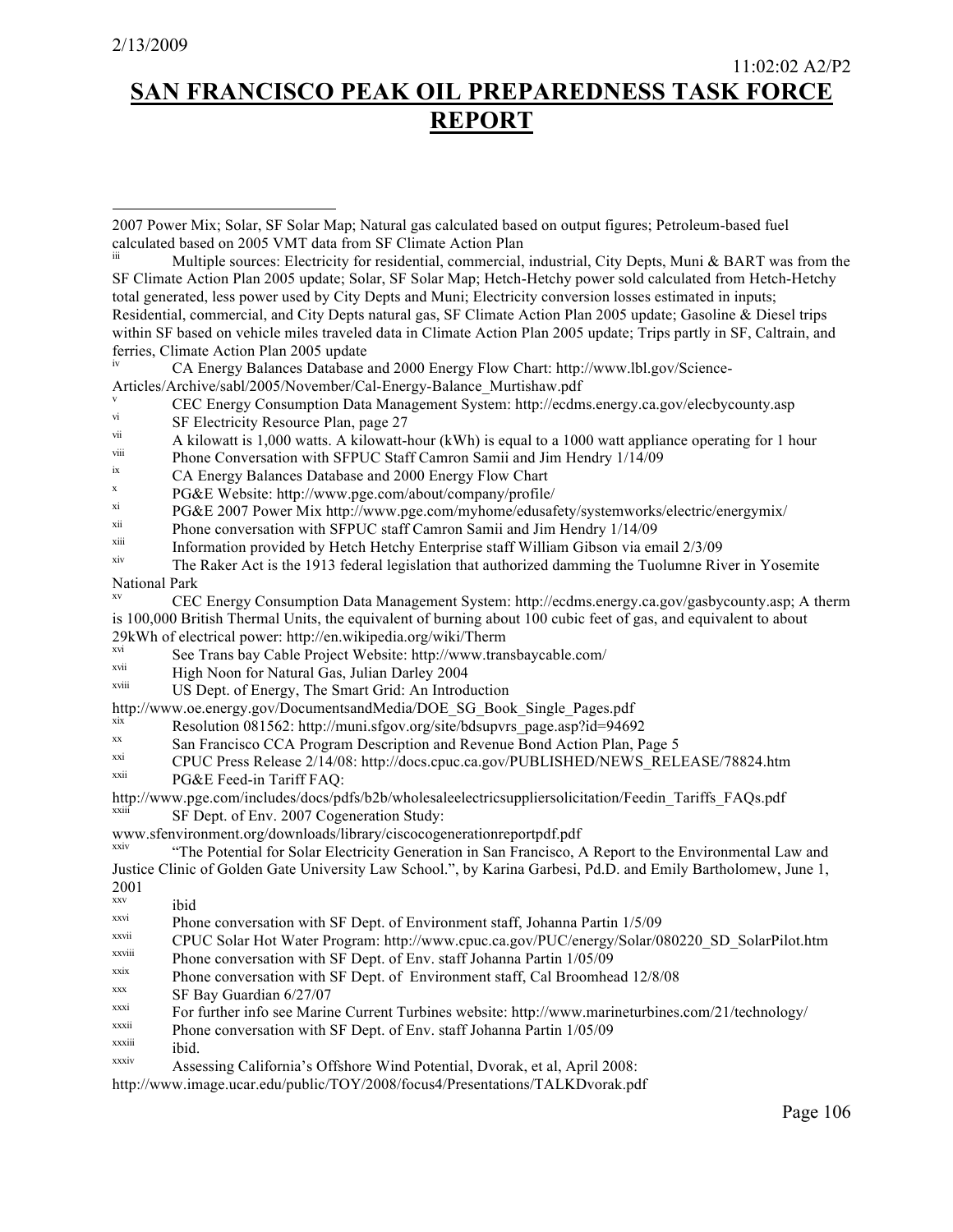11:02:02 A2/P2

# **SAN FRANCISCO PEAK OIL PREPAREDNESS TASK FORCE REPORT**

 $\overline{PGRF$  News Release of  $5/10/07$ 

| PUCCE News Release of 3/10/07:                                                                                          |
|-------------------------------------------------------------------------------------------------------------------------|
| http://www.pge.com/about/news/mediarelations/newsreleases/q2_2007/070510a.shtml                                         |
| xxxvi<br>10/6/08 US DoE News Release: http://apps1.eere.energy.gov/news/news detail.cfm/news id=12019                   |
| xxxvii<br>2002 Electricity Resource Plan:                                                                               |
| http://sfenvironment.org/downloads/library/1_planreviseddecember2002pdf.pdf                                             |
| xxxviii<br>For more info on the status of fusion power research see www.iter.org                                        |
| xxxix<br><sup>1</sup> "Will the End of Oil be the End of Food?" by Jason Mark. Alternet, August 31, 2006.               |
| http://www.alternet.org/story/41023/will the end of oil be the end of food/                                             |
| xl<br>${}^{2}$ A paper presented at the FEASTA Conference, "What Will We Eat as the Oil Runs Out?", June 23-25,         |
| 2005, Dublin Ireland by Richard Heinberg. http://www.richardheinberg.com/museletter/159                                 |
|                                                                                                                         |
| xli<br>3 "Surging Costs of Groceries Hit Home." By Robert Gavin. The Boston Globe, March 9, 2008.                       |
| http://www.boston.com/business/personalfinance/articles/2008/03/09/surging costs of groceries hit home/                 |
| xlii<br><sup>4</sup> Tight Supply and Strong Demand May Raise U.S. Nitrogen Fertilizer Prices," by Wen-yuan Huang, USDA |
| Economic Research Service. http://www.ers.usda.gov/AmberWaves/November07/Findings/TightSupply.htm                       |
| xliii<br><sup>5</sup> "Grains Gone Wild," by Paul Krugman. The New York Times, April 7, 2008.                           |
| xliv<br>6"San Francisco Foodshed Assessment," Executive Summary.                                                        |
| http://www.farmland.org/programs/states/ca/Feature%20Stories/documents/ThinkGloballyEatLocally-FinalReport8-            |
| 23-08.pdf                                                                                                               |
| xlv<br>7 "San Francisco Foodshed Assessment," Observations and Recommendations.                                         |
| xlvi                                                                                                                    |
| 8"About Hunger," SF Food Bank Web site, http://www.sffoodbank.org/About-Hunger/about-                                   |
| hunger/overview.html<br>xlvii                                                                                           |
| See the Natural Resources Defense Council (NRDC) report, "Energy Down the Drain: The Hidden Costs of                    |
| California's Water Supply."<br>xlviii                                                                                   |
| 9"Tax Breaks for Farmers Who Shift to Organic Agriculture," Associated Press, July 16, 2005. Available at               |
| the Organic Consumers Association Web site: http://www.organicconsumers.org/organic/taxbreak071805.cfm<br>xlix          |
| 10"Farming in the 1940s," http://www.livinghistoryfarm.org/farminginthe40s/crops 02.html.<br>1                          |
| 11Future Farmers, http://www.sfvictorygardens.org/history.html<br>li                                                    |
| 12 "Growing it Alone," by Jason Mark. Earth Island Journal, Spring 2007.                                                |
| http://www.earthisland.org/journal/index.php/eij/article/growing_it_alone/                                              |
| 13This is a rough estimate. It includes the Recreation and Park Department's spending on community                      |
| gardens, and the Department of the Environment's spending on food security and composting education.                    |
| This statistic comes courtesy of Kearstin Krehbiel, Director of Programs for the San Francisco Parks Trust.             |
| See www.streetparks.org for more information.                                                                           |
| liv                                                                                                                     |
| 15"Farming the City: Can SF's Vacant Lots Become Garden Plots?" San Francisco Chronicle, March 22,                      |
| 2008. http://www.sfgate.com/cgi-bin/article.cgi?f=/c/a/2008/03/22/HOEIV3PM1.DTL                                         |
| $^{16}$ Conversation with Amy Franchesini. Visit http://www.futurefarmers.com/victorygardens/ for more                  |
| information.                                                                                                            |
| 17Participants at Peak Oil Food Security Charette                                                                       |
|                                                                                                                         |
| Jason Mark, Task Force Member, co-manager, Alemany Farm                                                                 |
| Jessie Woletz, Earth Share of CA                                                                                        |
| Mei Ling Hui, SF Environment                                                                                            |
| Antonio Roman-Alcala, co-manager, Alemany Farm                                                                          |
| Blair Randall, director, Garden for the Environment                                                                     |
| Richard Katz, Task Force Member                                                                                         |
| Jeanne Rosenmeier, Chair, Peak Oil Task Force                                                                           |
| David Pascal, SF Environment and Mayor Gavin Newsom's Office                                                            |
| Page 107                                                                                                                |
|                                                                                                                         |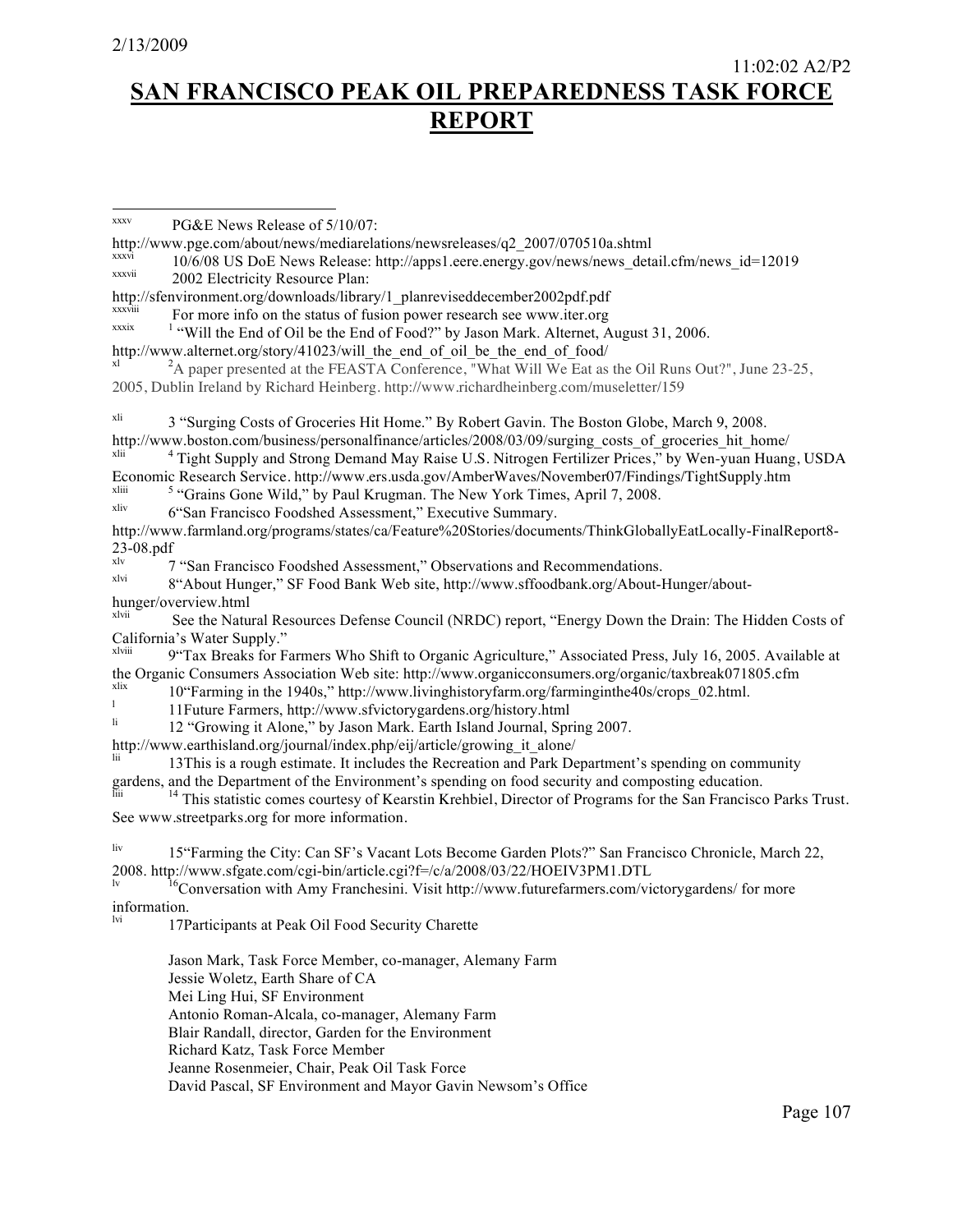$\overline{a}$ 

### **SAN FRANCISCO PEAK OIL PREPAREDNESS TASK FORCE REPORT**

Paula Jones, San Francisco Food Systems, Dept of Public Health Chris Cook, author and journalist, Diet for a Dead Planet Erica Etelson, member, Berkeley Peak Oil Task Force Andrea Jadwin, co-director, SF Garden Resource Organization (SFGRO) John Bela, San Francisco Victory Gardens Kevin Bayuk, Urban Alliance for Sustainability and SF Permaculture Guild Julia Brashares, San Francisco Parks Trust

lvii 18For a list of community gardens in the City, and wait lists, visit www.sfgro.org. Victory Garden applications statistic from a conversation with Blair Randall.

<sup>Iviii</sup> Metropolitan Transportation Commission 2035 Regional Transportation Plan.

lix "New Study Shows Multiple Cars Are King in American Households," Reuters, February 12,

2008. http://www.reuters.com/article/pressRelease/idUS146089+12-Feb-2008+PRN20080212

<sup>1x</sup> The ABCs of MTC, "Bay Area Transportation Basics," Metropolitan Transportation

Commission, October 2007. http://www.mtc.ca.gov/library/abcs\_of\_mtc/

<sup>lxi</sup> SFMTA Short Range Transit Plan  $2007 - 2027$ , p. 129.

<sup>lxii</sup> SFMTA Short Range Transit Plan  $2007 - 2027$ , p. 128.

<sup>lxiii</sup> SFMTA Short Range Transit Plan  $2007 - 2027$ , p. 129`.

lxiv SFMTA Short Range Transit Plan 2007 – 2027, p. 130.

<sup>lxv</sup> Michael Kintner-Meyer, Kevin Schneider, and Robert Pratt; Impacts Assessment of Plug-In Hybrid Vehicles on Electric Utilities and regional U.S. Power Grids, Part I: Technical Analysis. Pacific Northwest National Laboratory, November, 2007. http://tinyurl.com/EVcapacity lxvi

Warsaw Reports Hoarding of Food; Tightens Patrols, N.Y. Times, December 19, 1981

http://query.nytimes.com/gst/fullpage.html?sec=health&res=980DE6D61538F93AA25751C1A967948260& scp=9&sq=hoarding&st=cse

Americans Hoard Food as Industry Seeks Regs, Washington Times, April 23, 2008

http://www.washingtontimes.com/news/2008/apr/23/americans-hoard-food-as-industryseeks-regs

lxvii

Spanish Truckers Block Border, N.Y. Times, June 10, 2008

http://www.nytimes.com/2008/06/10/world/europe/10fuel.html?scp=1&sq=spanish%20tru ckers%20block%20borders&st=cse

lxviii

Indonesia: Fuel Riots, N.Y. Times, June 19, 2001

http://query.nytimes.com/gst/fullpage.html?res=9D00EEDF1131F93AA25755C0A9679C 8B63&scp=97&sq=fuel%20strikes&st=cs

Food Riots Hit Pakistan, N.Y. Times, April 8, 1997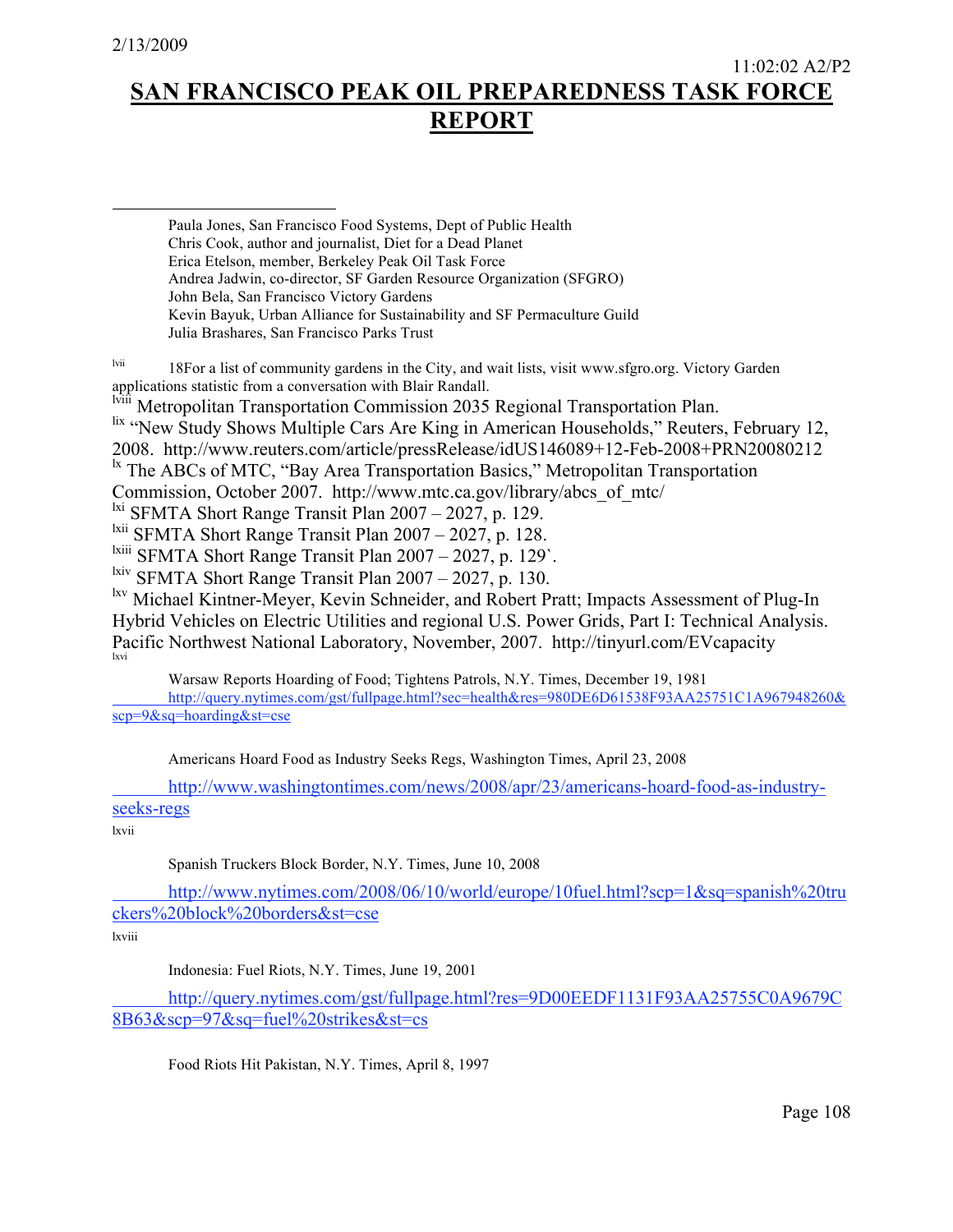$\overline{a}$ 

## **SAN FRANCISCO PEAK OIL PREPAREDNESS TASK FORCE REPORT**

http://query.nytimes.com/gst/fullpage.html?res=9501E0D61F3DF93BA35757C0A961958260&scp=28&sq= food+riots&st=nyt lxix

Fights Erupt in Fuel Scramble, BBC News, September 5, 2000. http://news.bbc.co.uk/1/hi/uk/925973.stm

Struggle To Keep Supplies At Home, Financial Times, April 1, 2008

http://www.ft.com/cms/s/0/ec6c8f20-0013-11dd-825a-000077b07658.html?nclick\_check=1

Rising Inflation Creates Unease in Middle East, N.Y. Times, February 25, 2008

http://www.nytimes.com/2008/02/25/world/middleeast/25economy.html?scp=8&sq=food+ riots&st=nyt

Argentine Food Riots End, but Hunger Doesn't, N.Y. Times, December 24, 2001

http://query.nytimes.com/gst/fullpage.html?res=9C05E7D61731F937A15751C1A9679C8 B63&scp=25&sq=food+riots&st=nyt lxx

 $\frac{dx}{dx}$  It is impossible to predict with certainty how quickly the oil price climb will play out, but it is possible that within the next 10 years we may be at the point where the following conditions could come to pass:

a. People can't afford to fill their gas tanks for their non-essential needs (convenience and elective activities and purchases). This needs to be addressed in a relatively wealthy city where people have come to expect certain entitlements.

b. People can't afford to fill their gas tanks for their more essential driving needs.

c. Rising fuel prices makes food more expensive to produce and therefore less affordable.

d. Truckers can no longer afford to deliver as much food and goods to retail stores in the city.

e. A growing number of people can no longer afford to drive into or out of the city on a day-to-day basis for their jobs.

f. The economy is affected to the point where there is high unemployment.

g. People start to understand that there is no viable alternative to oil, and when they see that this is not a temporary crisis but a long-term and progressively worsening problem.

Fuel Costs Incite Protests by Fishermen in Europe, N.Y. Times, May 31, 2008.

http://www.nytimes.com/2008/05/31/world/europe/31fuel.html?scp=40&sq=fuel%20strike

s&st=cse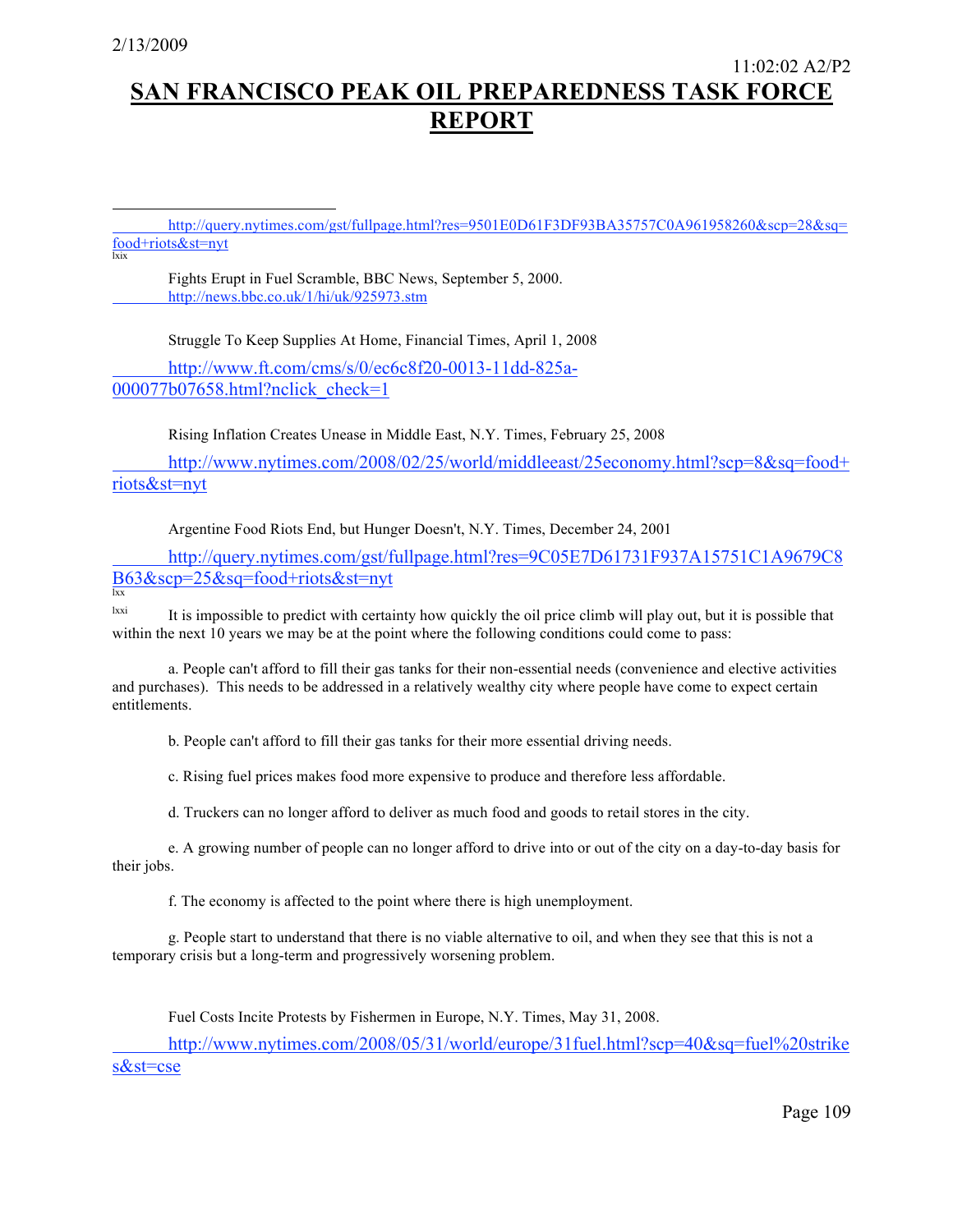$\overline{a}$ 

## **SAN FRANCISCO PEAK OIL PREPAREDNESS TASK FORCE REPORT**

Haiti: Thousands Protest Food Prices, N.Y. Times, April 8, 2008.

http://query.nytimes.com/gst/fullpage.html?res=9403E6DE103EF93BA35757C0A96E9C8 B63&scp=5&sq=food+riots&st=nyt

Thousands in Mexico City Protest Rising Food Prices, N.Y. Times, February 1, 2007.

http://www.nytimes.com/2007/02/01/world/americas/01mexico.html?scp=5&sq=tortilla% 20riots&st=cse

In a Season of Discontent, Many Protests Sweep India, N.Y. Times, June 29, 2008.

http://www.nytimes.com/2008/06/29/world/asia/29india.html?scp=1&sq=In%20a%20Seas on%20of%20Discontent,%20Many%20Protests%20Sweep%20India%20&st=cse lxxii

Reeling From Riots, Argentina Declares a State of Siege, N.Y. Times, December 20, 2001.

http://query.nytimes.com/gst/fullpage.html?res=9C05E7DB103EF933A15751C1A9679C8 B63&scp=24&sq=food+riots&st=nyt

lxxiii

Impact of September 2000 Fuel Price Protests on UK Critical Infrastructure, IWS, January 25, 2005. http://www.iwar.org.uk/cip/resources/PSEPC/fuel-price-protests.htm

lxxiv

Strike Against New Fuel Tax Paralyzes Managua, N.Y. Times, September 23, 1993.

http://query.nytimes.com/gst/fullpage.html?res=9F0CE2DA143CF930A1575AC0A96595 8260&n=Top%2FReference%2FTimes%20Topics%2FSubjects%2FS%2FStrikes&scp=15&sq=fu el%20strikes&st=cse

Fuel Shortages Grow as Truckers' Strike Spreads in France, N.Y. Times, September 8, 2000.

http://query.nytimes.com/gst/fullpage.html?res=9B02E4DB1239F93BA3575AC0A9669C 8B63&n=Top/Reference/Times%20Topics/Subjects/S/Strikes&scp=14&sq=fuel%20strikes&st=c se

lxxv

French Truckers Protest Fuel Prices, N.Y. Times, June 17, 2008. http://www.nytimes.com/2008/06/17/world/europe/17fuel.html?scp=103&sq=fuel%20strikes&st= cse

South Korean Truckers Strike to Protest Rising Fuel Costs, N.Y. Times, June 14, 2008.

http://www.nytimes.com/2008/06/14/world/asia/14korea.html?scp=2&sq=fuel%20strikes &st=cse